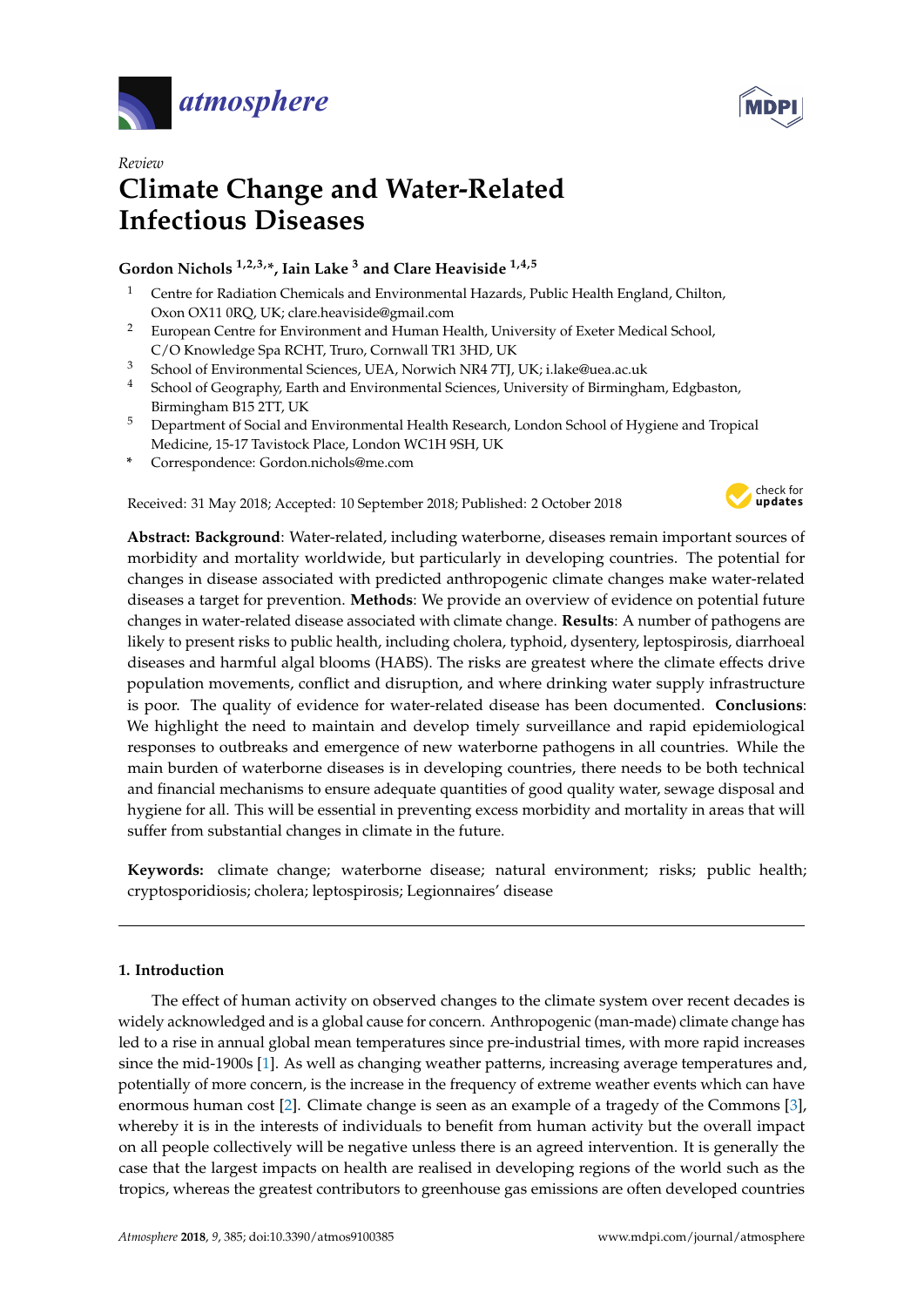which do not suffer the consequences of extreme events to the same extent [\[4\]](#page-29-3). Due to the lifetime of greenhouse gases such as carbon dioxide in the atmosphere, and the timescales associated with ocean warming, even if global  $CO<sub>2</sub>$  emissions were curtailed immediately, the effects on the earth's climate, including increasing temperatures and sea level rise would continue for a number of decades before starting to plateau [\[2\]](#page-29-1). However, this should be seen as a general call to action to reduce emissions as soon as possible, given that the impacts are likely to extend beyond current conditions and there are indications that economic investment now will be likely to reduce costs later [\[5\]](#page-29-4). There is also a need to develop adaptations to cope with changes in climate. Recent research highlighting the health benefits of limiting future temperature rises to the more ambitious target of 1.5 °C rather than 2 °C, in line with the Paris agreement of 2016, further emphasises the need to limit emissions [\[6\]](#page-29-5).

Climate change affects health in a number of ways, and the impacts vary both geographically and between different populations. A growing and ageing population in much of the world means that the proportion of the population who are vulnerable to the effects of climate change will increase in the future [\[7\]](#page-29-6). The most direct impacts from climate change are from the effects of high temperatures, and from acute impacts relating to extreme events such as storms, floods and heatwaves. These physical or meteorological stressors can produce direct health effects, such as physical injury, illness, or mental health impacts due to the consequences of the aftermath. In places where infrastructure or adaptation measures are poor, the impacts will be more severe [\[2\]](#page-29-1). In addition to these types of impact on health, climate change is likely to modify or mediate existing health effects and exacerbate inequalities through a number of indirect pathways. These more indirect effects on health occur through climate interactions with ecosystems, water, biodiversity and land use changes. Climate change can lead to environmental degradation; can affect food and water availability and quality; and increase risks to health from pathogens, vectors and infectious diseases [\[8\]](#page-29-7). Civil conflict or mass movement of people may be partly driven by environmental degradation and can further increase risks to health. There is evidence to suggest that climate change can be a driver for civil war [\[9](#page-29-8)[,10\]](#page-29-9).

Waterborne and water-related diseases are sensitive to environmental conditions, some or all of which are likely to be affected by climate change. For example, climate change is likely to lead to changes in the frequency of heavy rainfall events, storms and drought periods [\[2\]](#page-29-1), melting of polar ice and glaciers, warming and thermal expansion of the oceans causing sea level rise [\[11\]](#page-29-10), and melting of permafrost, which may contribute to further warming [\[12\]](#page-29-11). Changes in interactions between the water cycle and the climate system will modify the risk from waterborne diseases from these physical impacts, as well as from the resulting risk of famine, water shortages, decreased water quality, increasing habitat for mosquitoes, alterations to seasonality of diseases and contaminated recreational waters. However, health impacts of waterborne disease over the longer term may be secondary to other health effects associated with other water issues (e.g., shortage, flooding, famine, the economy, sea level rise and war).

Tackling the climate change problem has focussed on mitigating the effects of greenhouse gas emissions through the Intergovernmental Panel on Climate Change (IPCC), through cross government international agreements on reducing carbon emissions and by providing reliable scientific evidence and reports. While the approach has generally been to reduce worldwide greenhouse gas emissions, the reductions are likely to be slow and work on adaptation strategies to deal with the climate change associated with overall increases in temperature is also being undertaken.

# **2. Climate Change and the Water Cycle**

Even cursory examination of the evidence shows the importance of water in relation to climate change. The impact of water in the decline of civilisations has been examined and reviewed [\[13\]](#page-29-12). Climate change is likely to affect the water cycle across the globe [\[14\]](#page-29-13) with potential influences on surface and groundwater quality; it will lead to changes in atmospheric water vapour content, changes in cloud types and cover, and changes in the frequency of severe storms. Over time, it is likely that there will be increased melting of glaciers and icecaps [\[15\]](#page-29-14) and ocean warming (and associated thermal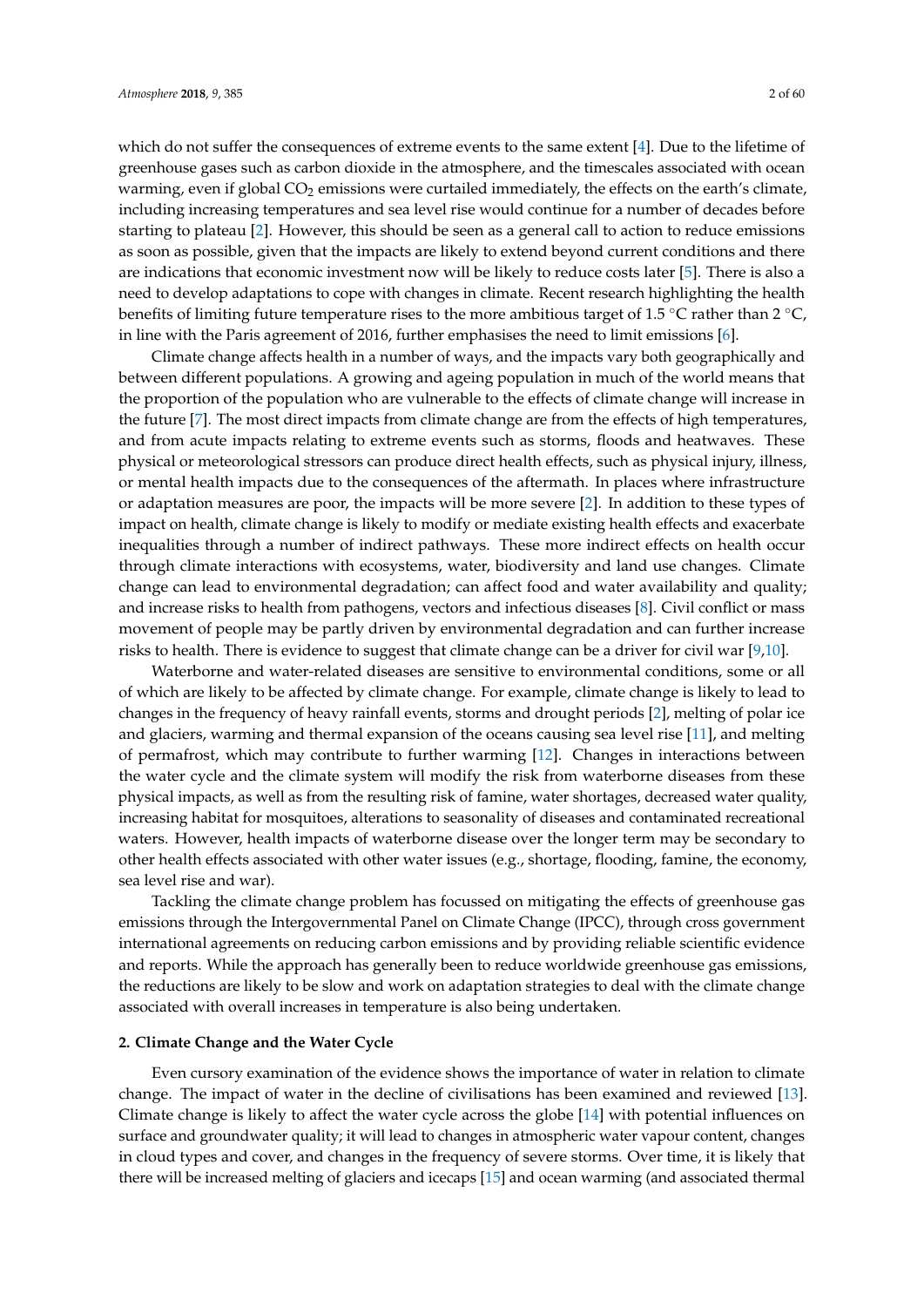expansion) that will cause sea levels to rise [\[16\]](#page-29-15). It remains possible that the release of permafrost methane may contribute to further warming [\[12,](#page-29-11)[17\]](#page-29-16). These changes in atmospheric conditions and moisture content are expected to result in an increase in floods, famine, hurricanes and tropical storms, drought [\[18\]](#page-29-17), wild fires, chronic water shortages, decreased water quality, periods with increased mosquito vectors, alterations to the seasonality of diseases, contaminated recreational waters and rising sea levels. Most assessments of the risks to health from climate change are conducted over time periods ranging from the present to 80 years. However, there are potentially much larger risks over longer timescales, particularly if there is a substantial sea level rise, and prolonged periods with much-increased average and peak temperatures [\[19\]](#page-29-18).

Although scientific understanding of how climate may affect weather patterns has increased enormously over the past few years, especially in relation to extreme weather, the consequences for, and influences on, water quality (e.g., microbiological quality) are far less studied [\[20\]](#page-29-19). Changes in water arise from interactions with the weather, affecting ecosystems, changing the flow of nutrients and pathogens in catchments, and influencing water quality. Climate change may influence the microbiological quality of river water, which may present risks to bathers [\[21\]](#page-29-20). A modelling approach involving Quantitative Microbial Risk Assessment found that although climate change increased the fluxes of a number of pathogens, the overall change in risk was limited. Part of this was due to the dilution effect of increasing rainfall. As risks are likely to be location specific, wider generalisations are difficult. The approach used in such studies could be transferred to other locations. In summary the IPCC states that in overall terms, climate change is projected to reduce the quality of raw waters [\[22\]](#page-30-0).

### **3. Climate Change and Drinking Water-Related Infectious Diseases**

The history of water-related disease dates back to the classical period when Empedocles is reported to have introduced drainage of a swamp (a public health intervention) to reduce disease [\[23\]](#page-30-1). The ability of waterborne diseases to cause large outbreaks that, in the case of typhoid and cholera, have a high morbidity and mortality, makes them important historically. A classification of water-related infections was drawn up by Bradley (Bradley's classification [\[24\]](#page-30-2)) and has been adapted by others [\[25–](#page-30-3)[27\]](#page-30-4). A modified-version groups diseases into waterborne; water access related; water based; water-related insect vectors; and engineered water systems, although this revision still excludes some water-related diseases (Table [1\)](#page-3-0).

Drinking water is the most important waterborne disease risk because the contamination of large mains supplies can cause large outbreaks [\[28](#page-30-5)[–32\]](#page-30-6), and because small rural supplies are commonly contaminated [\[33](#page-30-7)[,34\]](#page-30-8) which, in developing countries, can lead to substantial infant mortality. Bottled water is usually safe, particularly natural mineral waters that are derived from deep wells or other secure sources, but outbreaks may occasionally occur. The water supplies on ships, trains and aircraft can be subject to contamination where the supply chain breaks down [\[35\]](#page-30-9). There are always potential risks when people drink untreated natural waters. The supply of clean water can become critical in areas of war, disaster, famine, drought, water shortage and flooding, and refugee supplies often need to be established rapidly to prevent outbreaks [\[36](#page-30-10)[–41\]](#page-30-11).

While climate change may affect the microbiological quality of water and water-related diseases, the arguments indicate notable uncertainty over what the specific impacts will be, and when and where they will be most acute. However, to assess the likely impacts upon the health of humans, there is a need to examine the resilience of society to changing water quality. Developing an understanding of these capabilities and adaptation potentials is key to assessing the likely influence of climate change.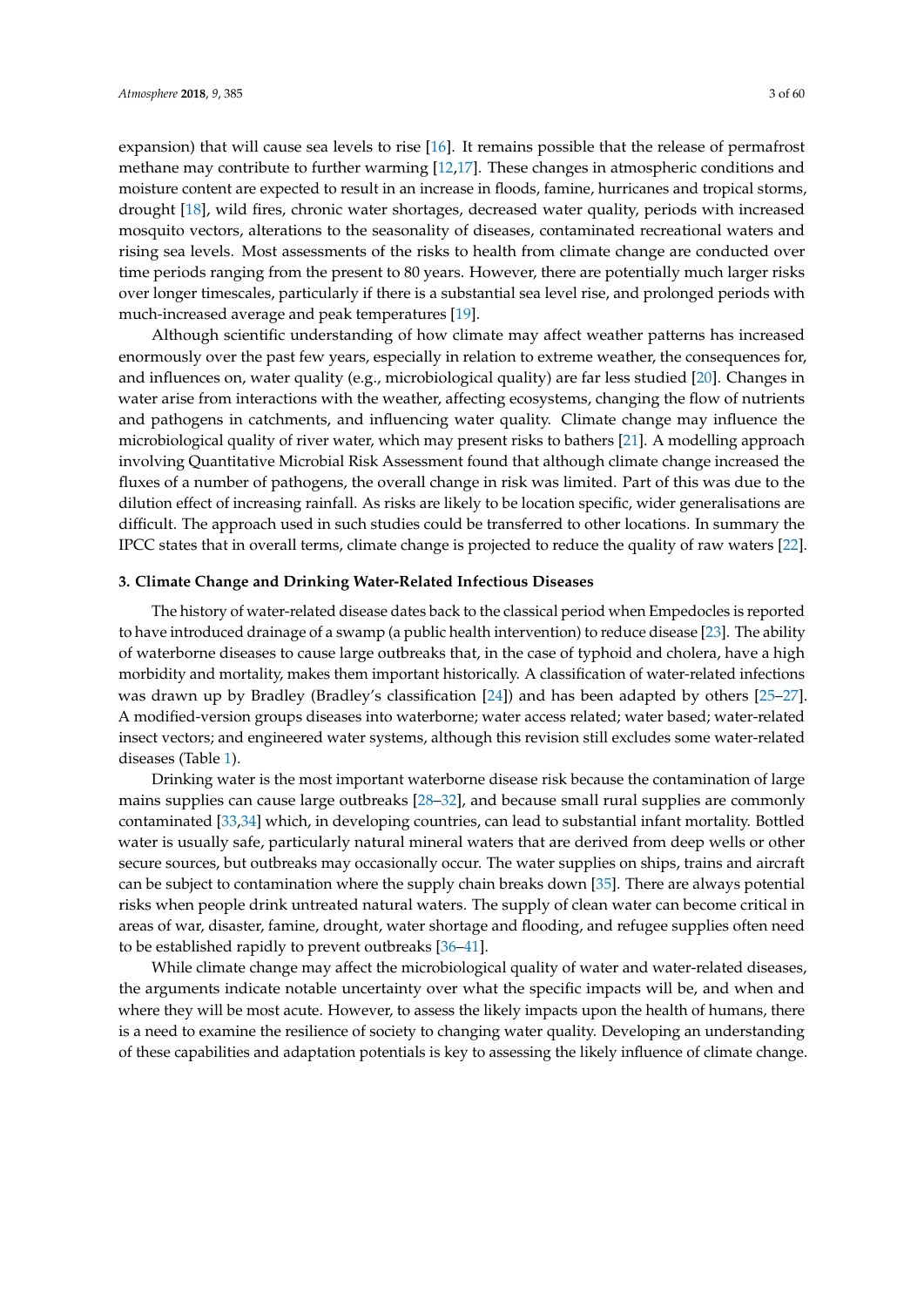<span id="page-3-0"></span>

| Class                           | Sub-Class                                                      | Examples                                                                                              |
|---------------------------------|----------------------------------------------------------------|-------------------------------------------------------------------------------------------------------|
|                                 | Infectious through drinking water                              | Cryptosporidium spp., Giardia spp., Vibrio cholerae,<br>Dracunculus medinensis                        |
|                                 | Infectious through recreational water                          | Cryptosporidium, Adenovirus, Leptospira spp.,<br>Naegleria fowleri                                    |
| Waterborne infection            | Infectious through inhalation (engineered<br>systems)          | Legionella pneumophila                                                                                |
|                                 | Infectious through contact                                     | Pseudomonas aeruginosa                                                                                |
|                                 | Infectious through contamination of wounds                     | Mycobacterium marinum, Vibrio vulnificus,<br>Aeromonas hydrophila                                     |
|                                 | Infectious through growth in equipment and<br>water systems    | Mycobacterium avium complex                                                                           |
|                                 | Infectious through growth in soil or water                     | Acanthamoeba spp., Burkholderia pseudomallei                                                          |
|                                 | Infectious through growth in coastal waters                    | Vibrio spp.                                                                                           |
|                                 | Infectious from food contamination with<br>water/soil          | Clostridium botulinum                                                                                 |
|                                 | Infectious through water contamination of food                 | Cyclospora cayetanensis, Cryptosporidium spp.,<br>Salmonella Typhi                                    |
|                                 | Infections through near-drowning                               | Aeromonas hydrophila                                                                                  |
|                                 | Infectious through injection of non-sterile water              | Clostridium botulinum, Clostridium novyi                                                              |
| Waterborne chemical or<br>toxin | Potent toxins through inhalation                               | Ostreopsis spp. (HABS)                                                                                |
|                                 | Potent toxins through seafood                                  | Dinoflagellate and diatom fish and shellfish<br>poisoning (HABS)                                      |
|                                 | Potent toxins through drinking                                 | Cyanobacterial blooms (HABS)                                                                          |
|                                 | Potent toxins through dialysis                                 | Cyanobacterial blooms (HABS)                                                                          |
|                                 | Potent toxins through recreational exposure                    | Cyanobacterial blooms (HABS)                                                                          |
| Water washed (poor              | Hygiene related                                                | Shigella spp., Chlamydia trachomatis, scabies,<br>pneumonia                                           |
| access)                         | Infections related to drought                                  | Coccidioides immitis                                                                                  |
|                                 | Infections related to flooding                                 | Leptospira spp.                                                                                       |
| Water based                     | Parasite lifecycle requiring water and transmitted<br>by water | Schistosoma spp., Dracunculus medinensis                                                              |
|                                 | Parasite lifecycle requiring water and transmitted<br>by food  | Fasciola spp., Opisthorchis sinensis, Heterophyes<br>heterophyes                                      |
|                                 | Parasite lifecycle transmitted by waterborne route             | Dracunculus medinensis, Spirometra spp.,<br>Echinococcus spp., Sarcocystis spp., Toxoplasma<br>gondii |
| Water-related insect<br>vectors | Vector breeding in water                                       | Dengue virus, Onchocerca spp., Trypanosoma spp.                                                       |
| Waste water related             | Parasites maturing in waste water                              | Ascaris lumbricoides, Cyclospora cayetanensis                                                         |
| Diseases related to             | Toxicosis related to food stored damp                          | Mycotoxins (aflatoxin, patulin, ochratoxin)                                                           |
| damp                            | Disease related to living in damp conditions                   | Mycotoxins                                                                                            |

**Table 1.** Criteria for water-related diseases [\[24](#page-30-2)[–26](#page-30-12)[,42\]](#page-31-0).

One of the major pathways through which contaminated water affects individuals is though drinking water. In terms of management, these supplies range from unimproved sources where the individual is effectively consuming raw water, to large, managed supplies where multiple barriers exist to prevent microbiological contamination of water supplies. Climate change has a number of potential influences upon water treatment, and higher temperatures are known to enhance biological methods of water treatment [\[43\]](#page-31-1). However, countering this effect are a number of other factors linked to more extreme weather, such as increased rainfall and water turbidity [\[44,](#page-31-2)[45\]](#page-31-3) which may increase risks to microbiological water quality in some locations. A review of the impacts of climate change on surface water contamination concluded that it was likely to increase the risk associated with drinking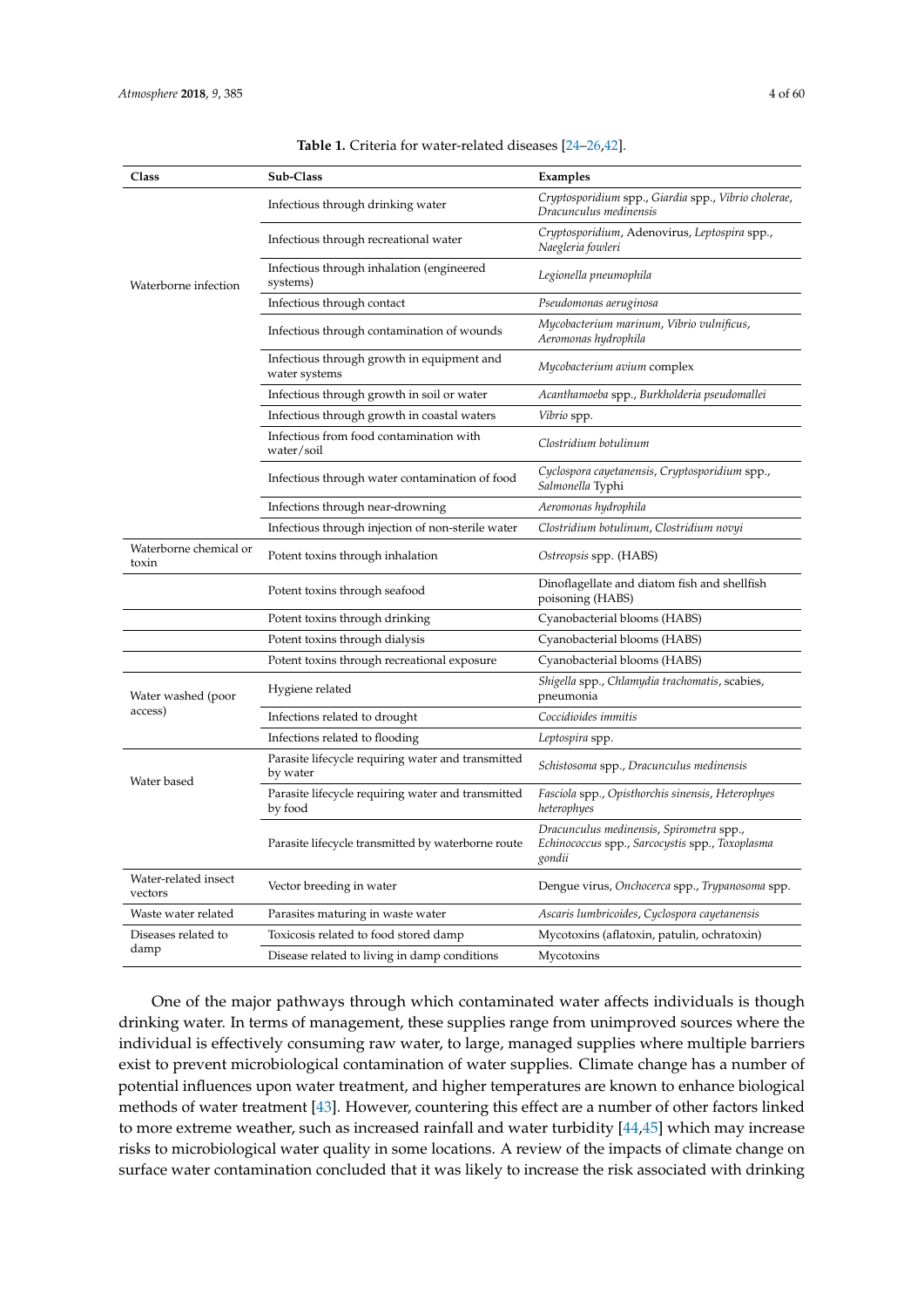water supplied mainly during extreme climatic events [\[46\]](#page-31-4). Pathogen risk was argued to rise mainly due to elevated temperatures and extreme rainfall, especially in temperate countries.

Ensuring appropriate water infrastructure, regular monitoring and appropriate management techniques, such as Water Safety Plans, are likely to be increasingly important to address changing risks. In the future rapid testing (e.g., PCR based) [\[47\]](#page-31-5) and new treatment technologies (e.g., nanomaterials) [\[48\]](#page-31-6) may play an increasing role in addressing climate change challenges. The ability to respond to changing risks will vary according to the resources available. In terms of supplies less able to adapt to a changing water quality, we highlight small water supplies, private water supplies as well as supplies in lower income areas as potentially being at greatest risk.

#### **4. Settings Other Than Drinking Water, and the Range of Water-Related Diseases**

Drinking water is not the only route through which potentially contaminated water may affect individuals; bathing water is another important pathway. As argued above, modelling is challenging, and this is especially the case given the multiple number of potential exposure points. Water quality modelling is currently possible, and could be extended to include climate change. Warning the public about water risks in relation to bathing water is one way to address changing risks associated with climate change [\[49\]](#page-31-7).

Infections can be related to exposure to natural and man-made recreational waters. These include thermal waters (amoebae, *Legionella*) [\[50\]](#page-31-8), inland recreational fresh waters, ponds and lakes (cyanobacteria, *Pseudomonas aeruginosa* [\[51\]](#page-31-9), enteric pathogens, *Leptospira* spp., *Trichobilharzia* spp. [\[52\]](#page-31-10), *Schistosoma* spp. [\[53\]](#page-31-11), *Vibrio* spp.) [\[54\]](#page-31-12), wild swimming (enteric pathogens), coastal waters including sea sports, sea water pools, bathing beaches (dinoflagellates and diatoms, jelly-fish larvae, toxic seaweed, enteric pathogens) and the beach environment, including run-off from fields and sewers, beach sand, and so forth. Recreational exposure to man-made fresh water pools includes treated swimming pools (*Cryptosporidium*), natural pools (enteric pathogens), spa baths (*P. aeruginosa* [\[55\]](#page-31-13), *Legionella* spp.), water parks (*Cryptosporidium* spp.), foot wash and foot spas (*Mycobacterium* spp. [\[56\]](#page-31-14) and *P. aeruginosa* [\[57\]](#page-31-15)) and inflatables (*P. aeruginosa*, *Aeromonas hydrophila* [\[58\]](#page-31-16)).

Infections from working in water can include *Schistosoma* spp., *Burkholderia pseudomallei* [\[59\]](#page-31-17) and wound infections from water (*Vibrio vulnificus* [\[60\]](#page-31-18), *Mycobacterium* spp., [\[61\]](#page-31-19) *B. pseudomallei* [\[62\]](#page-31-20)). Water transmission in man-made systems and equipment includes hospital/medical uses of water, water for dialysis and hydration (cyanobacteria), water for washing and decontamination, hospital water systems, water transmission in intensive care (*P. aeruginosa*) [\[63](#page-31-21)[–66\]](#page-32-0), contaminated equipment including endoscope washers (*Mycobacterium* spp.) [\[67\]](#page-32-1), humidifiers, taps and wash basins, showers (*Legionella* spp.) and water births [\[68–](#page-32-2)[71\]](#page-32-3). A variety of industrial waters can contribute to respiratory infection, including cooling towers and thermally polluted waters (*Legionella* spp.).

The disposal of waste can contribute to water contamination, particularly chemical contamination, but also pathogens. Sewage disposal is the main source of human faecal contamination in developed countries and sewage treatment is designed to reduce this to a minimum. However, animal waste probably represents a larger input to the natural environment as a result of defecation on fields and run-off. In developing countries, human faeces are commonly deposited in the natural environment at defaecation sites or middens where the 'night soil' matures over time and some pathogens require this to become infectious (*Ascaris lumbricoides* [\[72\]](#page-32-4), *Cyclospora cayetanensis*). There are also potential risks associated with water passing through waste burial sites, particularly mass graves associated with plague, smallpox or anthrax, and from water running from leather processing sites (*Bacillus anthracis*).

Water is important in agriculture and food production, and irrigation may be conducted with water that is not of potable quality. Where this is done for salad items and soft fruit that are eaten without further treatment, then outbreaks can occur [\[73,](#page-32-5)[74\]](#page-32-6). Contaminated water used for washing and food processing can also cause outbreaks. Food retailers require water on the premises in order for staff to wash their hands. Water-related foodborne disease (water-based) includes helminths and other macro-parasites, ciguatera, shellfish dinoflagellate toxins and similar toxins [\[75\]](#page-32-7). As shellfish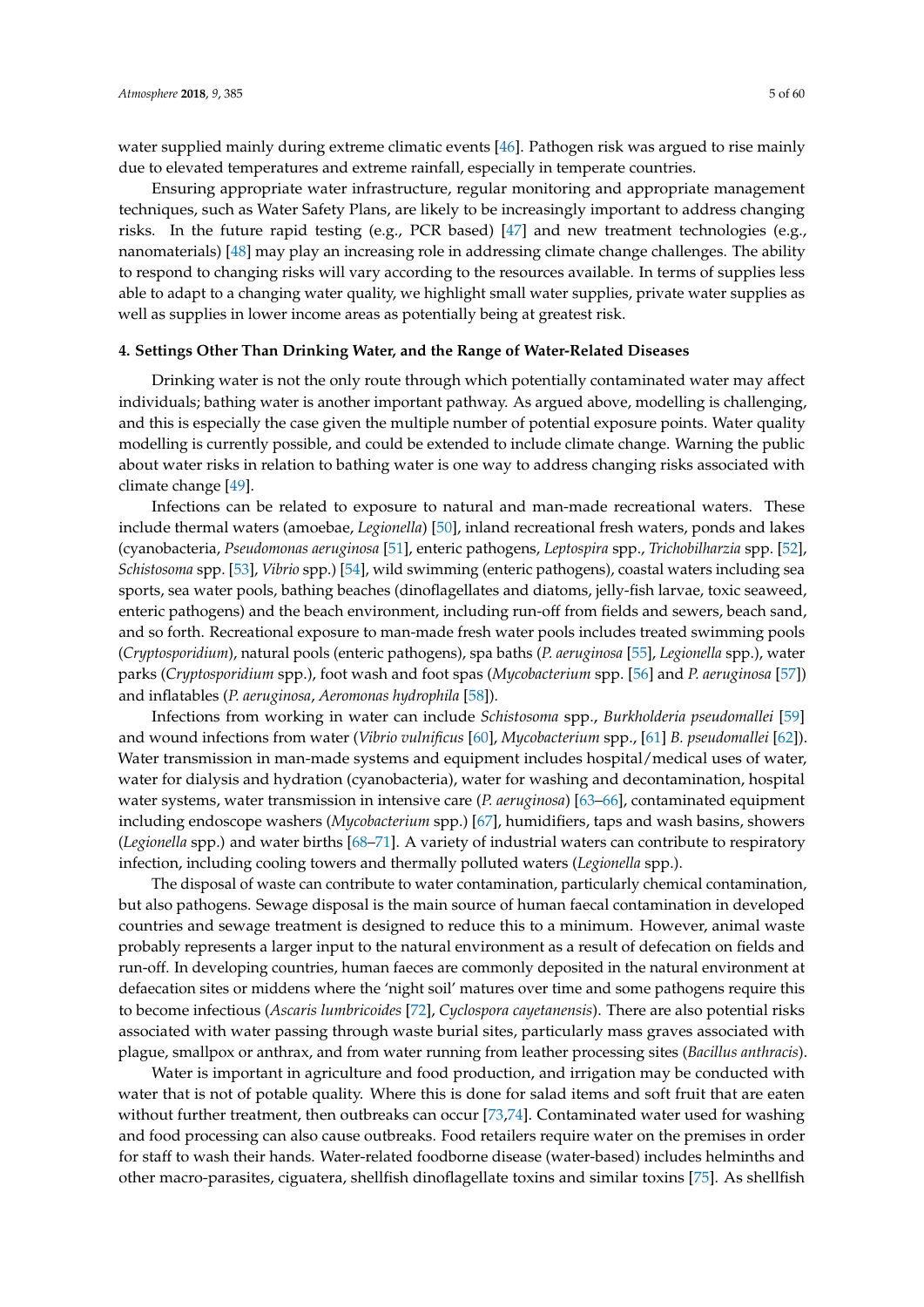filter large volumes of water, there are common outbreaks associated with faecal pathogens (especially norovirus and *Vibrio cholerae* [\[76\]](#page-32-8), *Vibrio parahaemolyticus* [\[76\]](#page-32-8) and *Vibrio vulnificus* [\[76\]](#page-32-8)). Many processed drinks and foods contain water, and infections are prevented by source water protection, filtration, heat treatment or preservative treatment and a matrix that prevents pathogenic organisms from multiplying.

Where water is in short supply, water washed diseases may occur [\[14\]](#page-29-13). This can be in desert areas where lack of water and chronic water shortages, together with flies resulting from poor waste disposal, can allow the transmission of enteric (shigellosis) and eye infections (*Chlamydia trachomatis*).

Vector borne diseases (mosquito-borne, tick-borne, fly-borne, triatomid bug) can be strongly influenced by weather and geographic parameters, are likely to change in distribution as a result of climate change and are difficult to predict accurately [\[77\]](#page-32-9), but are not examined further in this paper.

# **5. Methods and Reviews Related to Water Quality and Health**

Systematic review (SR) and meta-analysis (MA) are methods which have been used extensively to elucidate the relationships between microbiological contamination and ill health. As climate change will impact water contamination, an examination of systematic reviews relating to water quality has been undertaken. A SR of the effectiveness of interventions to reduce the health impact of climate change around the world, found a weak evidence base and gaps in dealing with extreme weather events [\[78\]](#page-32-10). This follows a previous SR [\[79\]](#page-32-11). The seasonal differences in faecal contamination of source waters used for supplying drinking water have been examined in a SR [\[80\]](#page-32-12). They found increased contamination in the wet season. A general review of wider evidence for pathogens being waterborne and the impacts of climate are included in the review of pathogens (Table [A1,](#page-28-0) Appendix [A\)](#page-13-0).

# **6. Flooding**

Flooding causes local or widespread disruption of normal life and makes waste disposal difficult. A SR of waterborne infections and climate change found evidence of outbreaks and increased sporadic disease following flooding [\[37\]](#page-30-13), and included cholera and other diarrhoeal diseases. Other reviews have found similar results [\[36\]](#page-30-10) and the health impacts of flooding showed that monitoring, mitigation and communication had the potential to reduce loss of life [\[81\]](#page-32-13). Tsunami related flooding can have a disproportionate impact on women, children and the elderly [\[82\]](#page-32-14). The impact of flooding is generally greater in developing rural countries with poor infrastructure compared to developed countries where people in flooded properties can be readily moved to non-flooded areas for a temporary period and provided with potable water. This is particularly true of coastal areas [\[83\]](#page-32-15). After Hurricane Katrina, there was an outbreak of norovirus deriving from populations being held in a stadium [\[84\]](#page-32-16) and an increase in *Vibrio* infections resulting from coastal waters [\[85\]](#page-33-0). An increase in flood related disease might be expected under climate change with altered weather patterns and more severe weather events. Early warning systems with effective disease surveillance, prevention and response are important in preventing infectious diseases following flooding [\[86\]](#page-33-1).

### **7. Drought**

Drought can be a hidden risk with the potential to cause a public health disaster [\[87\]](#page-33-2). A SR of the health effects of drought found the main categories included: Nutrition-related effects; water-related disease (including *Escherichia coli*, cholera and algal bloom); airborne and dust-related disease (including coccidioidomycosis); vector borne disease (including malaria, dengue and West Nile Virus); mental health effects; and other health effects [\[88\]](#page-33-3). A review in Canada found that drought can affect respiratory and mental health, with illnesses related to exposure to toxins, food, water and vector-borne diseases [\[89\]](#page-33-4). Drought-related health impacts vary widely and depend upon drought severity, population vulnerability, health and sanitation infrastructure, and available resources with which to mitigate impacts as they occur. Population resilience is affected by socio-economic environment. A SR has examined the likely impacts of climate change on water quality and disease in the Mekong delta basin [\[90\]](#page-33-5).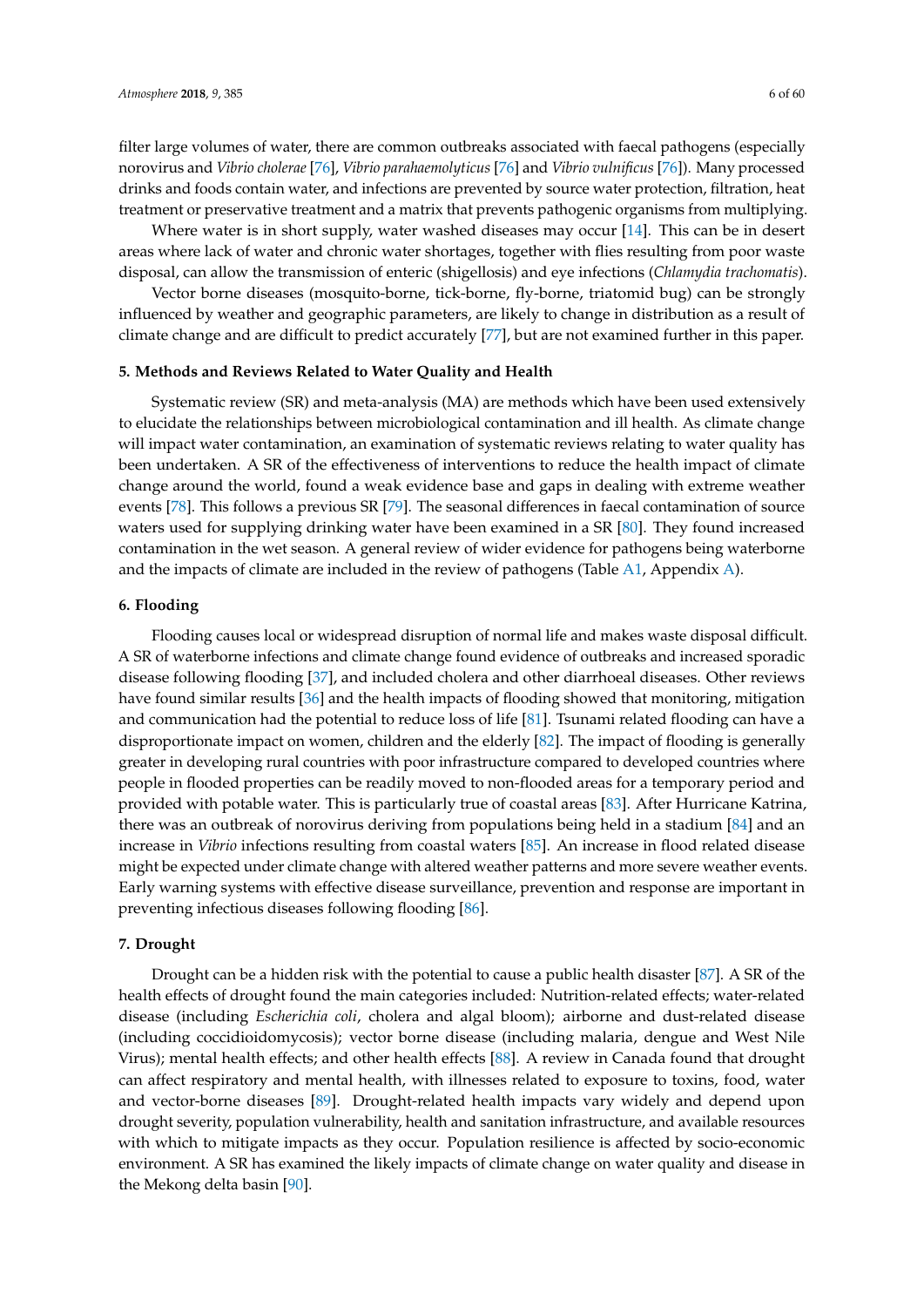### **8. Disasters**

The water needs for disaster recovery identified relations between the amount of water provided and the diarrhoea and mortality rates, but emphasised the inadequacy of the data [\[91\]](#page-33-6). As responses to climate related emergencies influence subsequent morbidity and mortality, it is important to understand the impact of water, sanitation and hygiene (WASH) interventions on health outcomes in humanitarian crises. The current evidence base is limited, and is unsuitable for determining associative or causal relationships [\[92\]](#page-33-7). People living with HIV have a higher morbidity where there is contaminated water, poor hygiene and sanitation. Programs to improve these also improved morbidity [\[93\]](#page-33-8).

#### **9. Climate Impacts on Water, Sanitation and Hygiene (WASH)**

Understanding the climate change impacts on water-related diseases requires an understanding of water, sanitation and hygiene. Much of the burden of waterborne disease appears to result from small and rural supplies, although there may be under-ascertainment of outbreaks in urban areas with mains supplies due to limited disease surveillance. This is important in an examination of the burden of waterborne disease and future changes as a result of altered weather patterns. Waterborne disease burden methodologies used in developed countries to attribute acute gastrointestinal infection (AGI) to drinking water, include simple point estimates, quantitative microbial risk assessment, Monte Carlo simulations based on assumptions and epidemiological data from the literature [\[94\]](#page-33-9). In developing countries, inadequate water and sanitation are associated with risk of diarrhoeal disease [\[95\]](#page-33-10), particularly in young children, and raised maternal mortality occurs in households with poor sanitation and a poor water environment [\[96\]](#page-33-11). The microbiological quality of household water correlates with health outcomes (diarrhoea and trachoma) [\[97\]](#page-33-12), although improved sources do not always provide water that is completely free of faecal contamination. Point of use devices can be effective [\[98\]](#page-33-13), however, contamination of water between source and point of use remains a continuing problem [\[99\]](#page-33-14). An examination of interventions to reduce diarrhoea in less developed countries found, that while interventions were generally effective, the heterogeneity between studies made the exact conditions causing disease reductions difficult to assess [\[100\]](#page-33-15), and others found a dearth of methodologically sound studies [\[101\]](#page-33-16). There were also inadequacies in behavioural models and frameworks for intervening in WASH specific interventions [\[102\]](#page-33-17). The impacts of WASH on child diarrhoeal morbidity has been examined in a number of studies [\[103\]](#page-33-18) and there was a general lack of good quality studies of diarrhoea morbidity in children in India [\[104\]](#page-34-0). While water treatment (e.g., chlorine water treatment at point of use) can be effective, most studies are short term [\[105\]](#page-34-1). An examination of water distribution system deficiencies demonstrated that study blinding can be important [\[106\]](#page-34-2). Expecting to obtain good information on the risks from water-related infections under climate change, in the absence of reliable, experimental evidence for effectiveness of interventions, seems naïve.

Of 293 outbreaks linked to water supplies in Canada and the US, failure of existing treatment and lack of water treatment were the leading causes [\[107\]](#page-34-3). Temporary water outages and chronic outages in intermittently operated systems can be associated with gastrointestinal infection [\[106\]](#page-34-2). The Walkerton outbreak of *E. coli* O157 and *Campylobacter* in Canada highlighted the role that heavy rainfall can play in outbreaks [\[108](#page-34-4)[,109\]](#page-34-5). However, this was also linked to poor management. There are many studies that have examined the role of rainfall before an outbreak. It is generally seen that heavy rain is more common before many outbreaks, suggesting the source water is compromised [\[32,](#page-30-6)[36](#page-30-10)[,110–](#page-34-6)[112\]](#page-34-7). The association between waterborne outbreaks with a period of prolonged low rainfall in the four weeks before an outbreak may also indicate a vulnerability to weather [\[32\]](#page-30-6), although this was not seen in other studies. There is a strong need for water utilities to build water safety plans that factor in likely changes in climate over future scenarios, while retaining an understanding of historical weather events. Behaviour change interventions for water and sanitation in developing countries have looked at risk factors, attitudinal factors, normative factors, ability factors, and self-regulation factors [\[113\]](#page-34-8).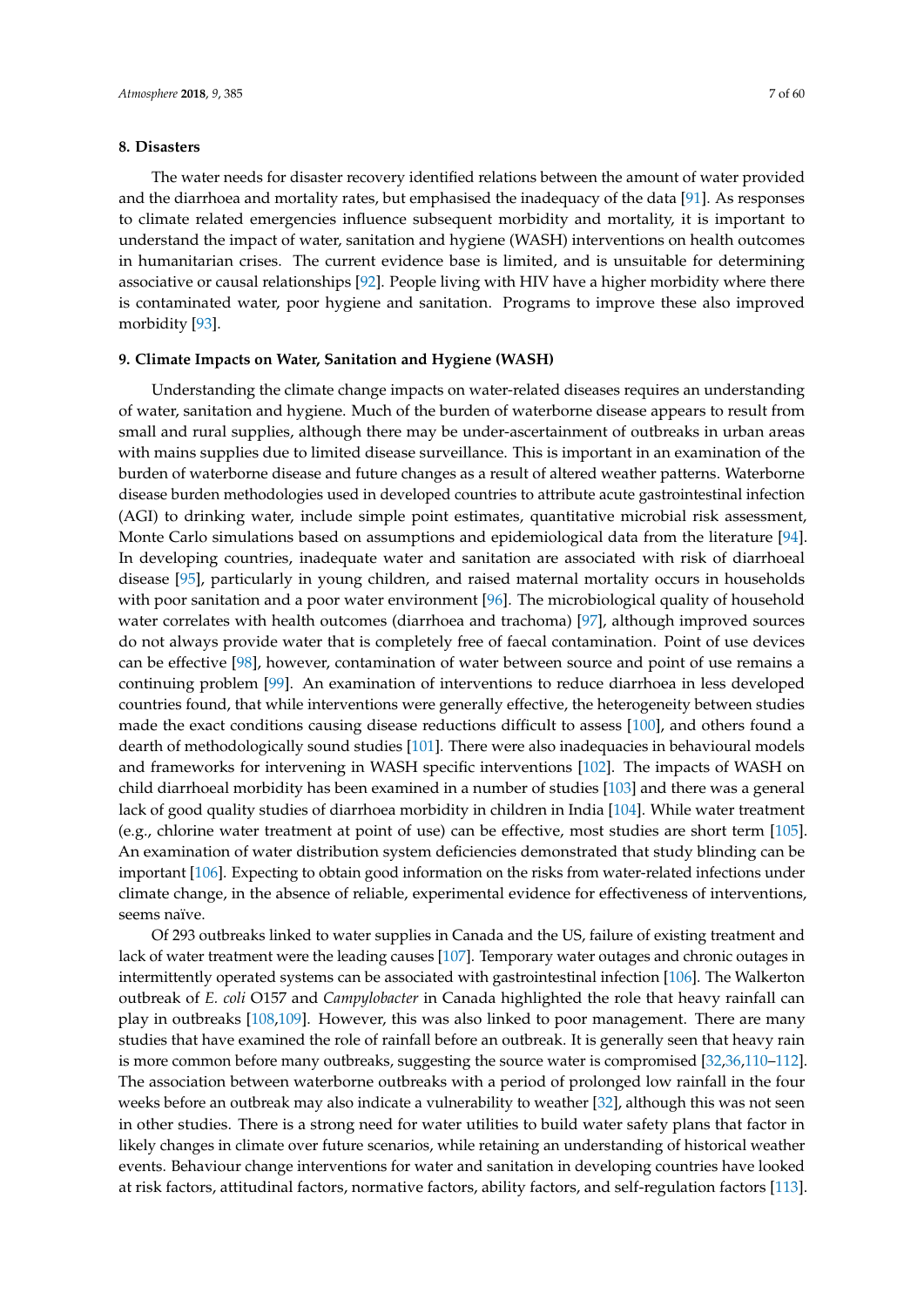There is a need for robust epidemiological studies that quantify the health risks associated with both small, private water systems, and large community supplies. More information is needed on pathogen quantification, susceptibility of vulnerable sub-populations, the influence of extreme weather events, the proportions of the population served by different water sources and the treatment level, source water quality and condition of the distribution system infrastructure. The exposure to faecal contamination in potable water has been estimated, suggesting that there may be a substantial under-estimate of disease burden [\[116\]](#page-34-11).

#### **10. Which Water-Related Pathogens Are Important?**

A wide range of pathogens are known to be transmitted through water (Table [A1,](#page-28-0) Appendix [A\)](#page-13-0). Historically, some diseases, such as cholera, dysentery and typhoid have been very important from a public health perspective, causing extensive morbidity and mortality. Many of the diseases are a problem where there is limited infrastructure, as in developing countries or rural regions of developed countries and can be sensitive to social disruption and infrastructure damage. It is important to understand the future health impacts of climate change and to understand where the most important disease burdens will be. Waterborne diseases can be sensitive to emergence, but this is generally related to the discovery of new infectious agents or identification methods (e.g., cryptosporidiosis, microsporidiosis, legionellosis, hepatitis E) rather than newly emergent diseases. However, some classical waterborne pathogens may emerge in new areas with climate change (e.g., cholera), and Legionnaires' disease, which is predominately derived from contaminated water systems in the built environment, may increase as a result of raised temperatures.

An examination of 24 analytical studies assessing the association between extreme precipitation or temperature and drinking water-related waterborne infections, found that most studies showed a positive association with increased precipitation or temperature. A few studies showed an association with decreased precipitation and several in which there was no association [\[117\]](#page-34-12). Infections included cholera, typhoid, paratyphoid, campylobacter, shigella, hepatitis A, cryptosporidiosis, giardiasis and waterborne outbreaks.

#### *10.1. Schistosomiasis*

Schistosoma are transmitted as a result of cercaria burrowing through the skin of people working or bathing in contaminated waters. The cercaria develop in infected snails. Although temperature, precipitation and humidity are known to influence the development of schistosome parasites, as well as their intermediate snail hosts (*Biomphalaria* spp.; *Oncomelania* spp.) [\[118–](#page-34-13)[121\]](#page-34-14) and their internal defence system [\[122\]](#page-34-15), modelling climate change impacts on disease can have mixed results [\[123,](#page-35-0)[124\]](#page-35-1). Some scenarios show predicted increases and decreases [\[125\]](#page-35-2), with degrees of uncertainty [\[126,](#page-35-3)[127\]](#page-35-4). Increases in parasite growth related to temperature can be offset by increased snail mortality at higher temperatures [\[127\]](#page-35-4). Schistosoma eradication campaigns may be impacted by changes in snail distribution, migrant workers and weather [\[128\]](#page-35-5). The impact of water and sanitation on schistosomiasis has shown that access to safe water and adequate sanitation is important in reducing schistosomiasis [\[129,](#page-35-6)[130\]](#page-35-7).

#### *10.2. Guinea Worm*

*Dracunculus medinensis* is transmitted by drinking water contaminated with copepods that contain the parasite larvae, and infections are easily controlled with simple measures. This disease is moving rapidly towards eradication under the supervision of the Carter Centre, with the World Health Organisation, UNICEF and CDC [\[131](#page-35-8)[,132\]](#page-35-9). Although climate is likely to influence disease, the biggest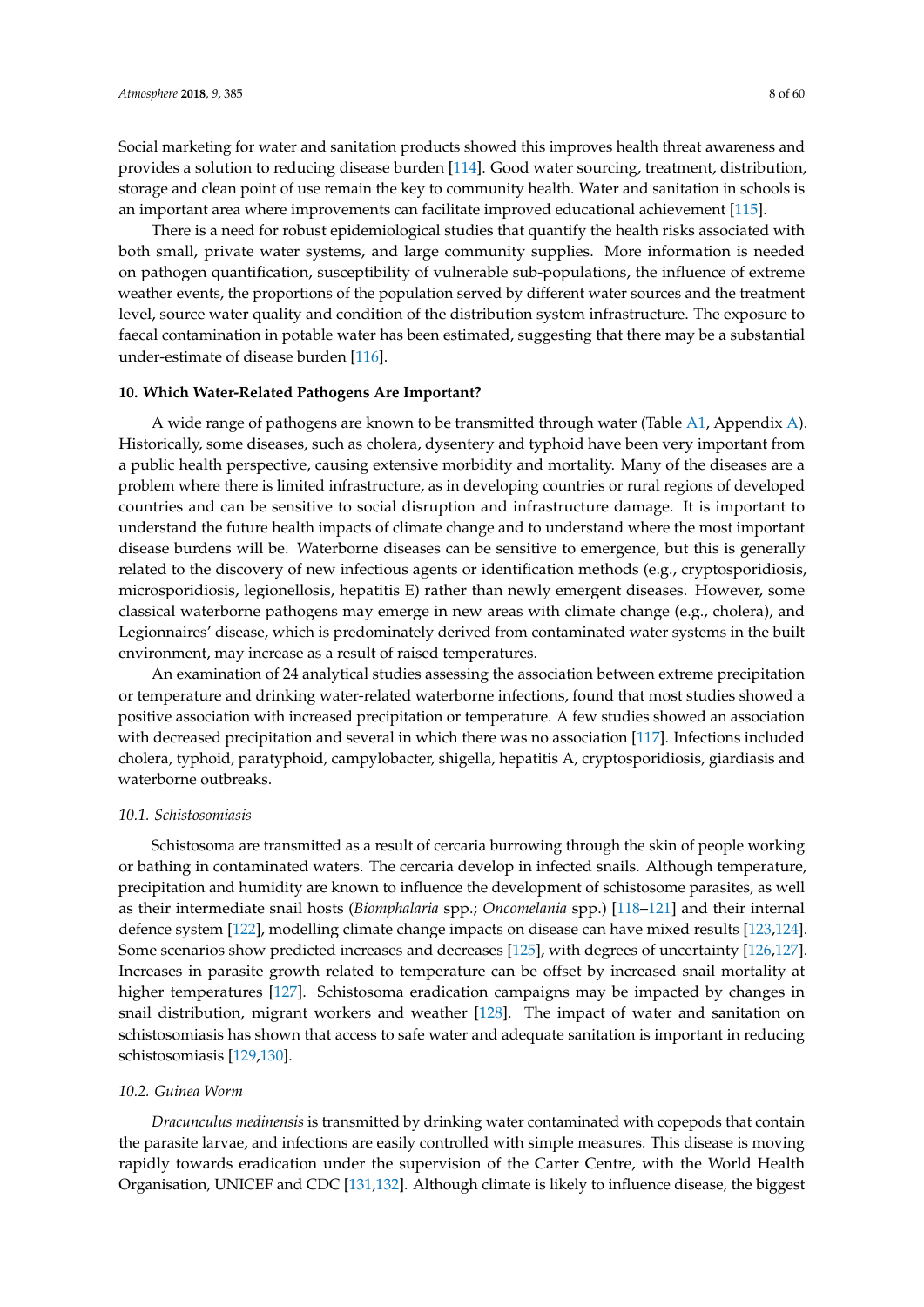problems in elimination have been organising surveillance in conflict areas [\[133\]](#page-35-10), and the recent demonstration of a transmission cycle in dogs, particularly in Chad [\[134\]](#page-35-11).

#### *10.3. Nematodes*

*Ascaris*, *Trichuris* and hookworms are soil transmitted nematodes, and transmission is related to inadequate methods for faecal/wastewater disposal. Risk of *Necator* infections were linked to rainfall in East Timor [\[135\]](#page-35-12). For *Ascaris lumbricoides*, higher temperatures in the coolest quarter of the year resulted in reduced risk. There is little evidence to suggest that changes in climate might greatly increase disease transmission and evidence that helminth control measures, if effectively undertaken, might cause substantial reductions in disease. A SR of spatial and temporal distribution of soil transmitted helminths was used to determine changing disease burden and predict treatment needs for eradication [\[136\]](#page-35-13). Another soil helminth SR and MA identified reductions in disease associated with WASH activities, but emphasised the limited nature of the studies, which were mostly observational [\[137\]](#page-35-14).

### *10.4. Protozoa*

Waterborne cryptosporidiosis is common, even in developed countries because the parasite's oocysts are resistant to chlorine, which is the main chemical treatment used for disinfecting both drinking water and indoor recreational waters, including swimming pools [\[138\]](#page-35-15). The oocysts are common in natural waters and can be present in source waters. A SR and MA of the impacts of weather on surface waters indicated that contamination with *Cryptosporidium* and *Giardia* was 2.61 and 2.87 higher during and after heavy rainfall [\[139\]](#page-35-16). A SR was used to examine the risks of endemic cryptosporidiosis, and found increased risk associated with the unsafe use of water [\[140\]](#page-35-17). This makes the need for risk assessment necessary. Cryptosporidiosis outbreaks may well increase if there are more frequent incidents of severe weather. In many countries, surveillance involving the laboratory identification of isolates is absent or suboptimal. Without good surveillance, outbreaks will be missed, and the prevention of these not dealt with. A SR of *Toxoplasma* outbreaks showed longer incubation following exposure to contaminated water compared to meat related exposures [\[141\]](#page-35-18). A SR of intestinal protozoal infections found significantly lower odds of infection in people with treated water [\[142\]](#page-35-19). *Giardia* transmission is not as well understood as *Cryptosporidium*, mostly because typing approaches have been suboptimal and routine surveillance in developed countries has focussed on the link to travel, rather than indigenous sources of infection [\[143\]](#page-36-0). Hygiene linked to water is important and occurrence in developing countries shows no relationship to rainfall [\[144\]](#page-36-1). However, the infection is common, and determining any change due to climate may be difficult. Both *Giardia* and *Cryptosporidium* are common in developing countries, and include a variety of species and types, and it has been suggested that climate change will increase malnutrition and contamination of water sources [\[145\]](#page-36-2).

*Naegleria fowleri* infections are commonly associated with thermally polluted waters and cases might increase with raised temperatures. However, many of the reported infections are associated with geothermal waters that will not be greatly impacted by climate change.

### *10.5. Cholera and Other Diarrhoeal Diseases*

Cholera remains one of the major diarrhoeal disease concerns with climate change. There has been a long history of associations between seasonality and weather as contributing factors in outbreaks. Cholera is also readily inserted into disaster situations and can contribute to morbidity and mortality. Examination of the weather relationship in El Niño years to the occurrence of cholera suggests that weather might be able to be used for predicting outbreaks in East Africa [\[146\]](#page-36-3). However, the assumptions in models are not necessarily always proven in practice [\[147](#page-36-4)[–149\]](#page-36-5). As pandemics of cholera have occurred in the past, there is a strong need to reduce the risks of another pandemic arising out of a disaster situation. Changes in seawater temperature may contribute to changes in disease incidence [\[150\]](#page-36-6). The impact of water, sanitation and hygiene interventions are important in the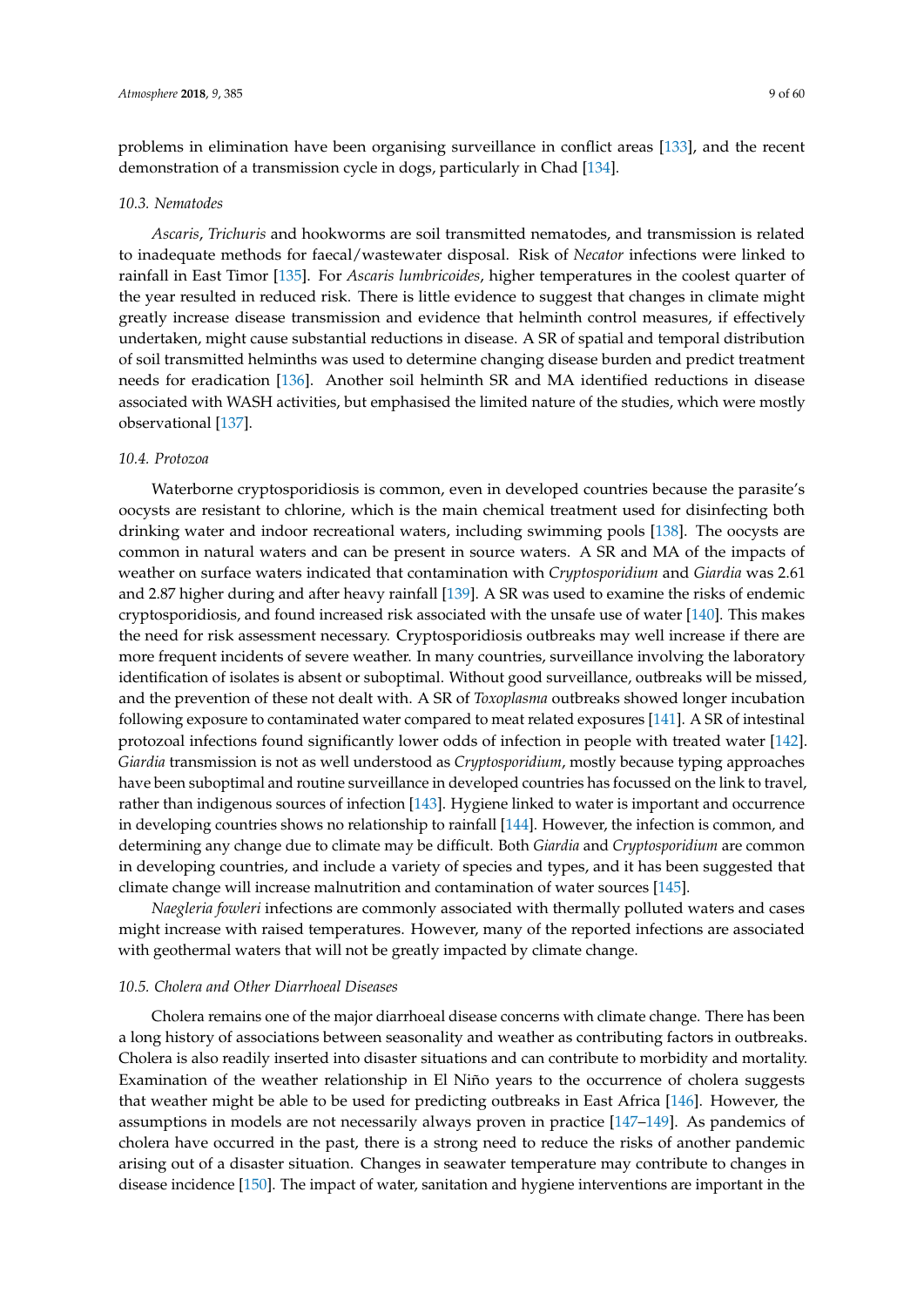control of cholera [\[151\]](#page-36-7). Home water treatment and storage interventions can reduce diarrhoea and cholera [\[152\]](#page-36-8). This study demonstrated the dearth of good evidence. A SR looked at the environmental determinants of cholera in inland Africa [\[147\]](#page-36-4). They found that spread was linked to displaced populations and the poor water and sanitation associated with these settings. A similar review of coastal cholera by the same authors found that cholera seasonality is driven by rainfall-induced contamination of unprotected water sources [\[148\]](#page-36-9).

The impact of a changing climate is most important when it comes to the quality of drinking water and diarrhoeal diseases, particularly in developing countries [\[37\]](#page-30-13). There are relationships between many of the bacterial infections and temperature, and evidence of links to heavy rainfall and flooding [\[32,](#page-30-6)[110,](#page-34-6)[117\]](#page-34-12). The sources of exposure may be agricultural [\[153\]](#page-36-10) or from sewage, and the different sources contain different pathogens, with human viruses rarely being detected in animal waste [\[154\]](#page-36-11). Engagement with the water sector is important in reducing risks.

### *10.6. Legionella*

Legionnaires' disease is commonly associated with thermally polluted waters [\[155\]](#page-36-12). Due to the relationship between temperature and the occurrence of *Legionella* spp. in water, one might expect an increase in cases or outbreaks associated with climate change. Studies indicate that temperature and humidity [\[156](#page-36-13)[,157\]](#page-36-14), or vapour pressure [\[158\]](#page-36-15), may play a role in the occurrence of sporadic disease. Due to concerns about the multiplication of *Legionella* spp. at the consumer endpoint (taps and showers) the European Drinking Water Directive has been modified to include a risk assessment for this pathogen. A SR on cooling towers related to Legionnaires' disease provided quite detailed advice on risks and their mitigation [\[159\]](#page-36-16). As climate changes becomes more apparent, there may be improvements in our understanding of previously unrecognised transmission routes from the natural environment.

#### *10.7. Leptospira spp.*

Leptospirosis outbreaks are commonly linked to flooding in rural developing countries. This relates to the dislocation of small mammal populations [\[160–](#page-36-17)[162\]](#page-37-0). It is expected that an increase in flooding will contribute to more leptospirosis cases. Floods are one of the most important drivers of leptospirosis on islands and in Asia [\[163\]](#page-37-1).

#### *10.8. Pseudomonas aeruginosa*

The ability of *Pseudomonas* to grow in water is dependent on being able to extract nutrients from the surfaces it is growing on, and to bloom within the body of the water. This includes outbreaks of folliculitis associated with spa pools and is dependent on temperature. One must therefore expect some increase associated with increased temperatures. A SR of *Pseudomonas aeruginosa* in hospitals found evidence that the water systems can be the source of this organism, and that contamination mostly occurs at the distal end [\[164\]](#page-37-2). Water resource management is important in control of this [\[165\]](#page-37-3). *P. aeruginosa* infections are common, and numbers related to water use may increase with a changing climate.

#### *10.9. Harmful Algal Blooms (HABs)*

Harmful algal blooms have the potential to increase with changes in climate [\[75\]](#page-32-7). The neurotoxin producing dinoflagellate and diatom plankton mainly cause disease through shellfish poisoning and Ciguatera poisoning in fish, but can also be responsible for the mass deaths of fish. Monitoring of shellfish waters can facilitate shellfish bed closures as a means of controlling exposure through food, while ciguatera is mostly controlled by not eating carnivorous reef fish. Blooms can cause respiratory symptoms in people on affected bathing beaches. Freshwater cyanobacteria are a potential risk through untreated potable water, and the toxic products can cause liver disease. In developed countries, these problems should be dealt with by water utilities.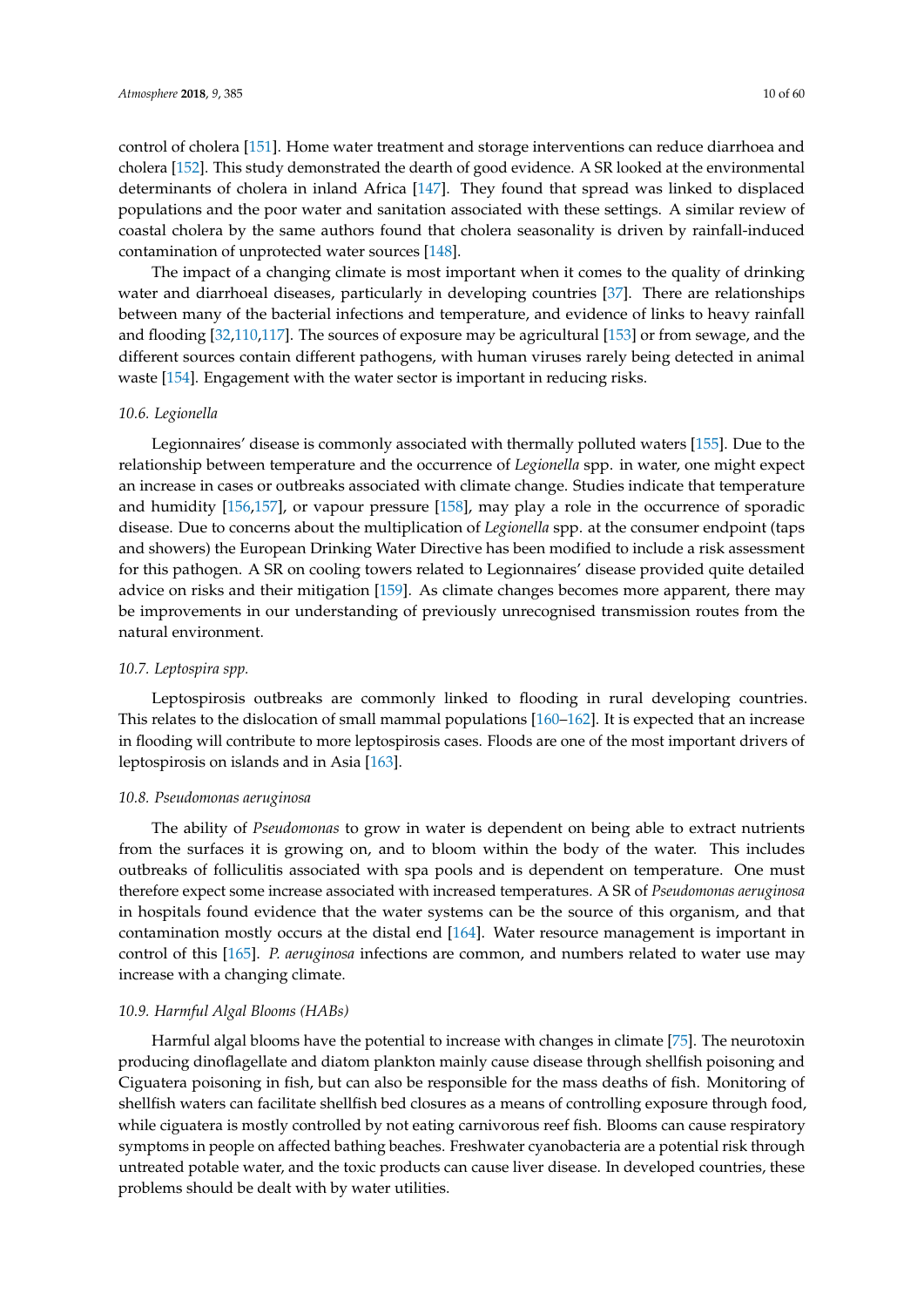### *10.10. Shiga-Toxin Producing E. coli (STEC)*

As water is commonly contaminated with the faeces of agricultural animals, ways of reducing *E. coli* O157 excretion by cattle have been examined [\[166\]](#page-37-4). Further work on preventing haemolytic uremic syndrome found that vaccine use on animals reduced carriage, but the study emphasised the importance of public health measures [\[167\]](#page-37-5). Patients were consistently found to have exposure to rodents, behavioural and sanitation related risk factors.

# *10.11. Norovirus*

An examination of norovirus transmission routes showed higher attack rates in foodborne than waterborne transmission, and higher rates in surface derived than groundwater derived waters [\[168\]](#page-37-6). Given the very common occurrence of this pathogen, any change will possibly depend more on progress in vaccinations rather than an impact from climate change. However, outbreaks may occur when large populations are kept in confined areas during an emergency [\[84\]](#page-32-16).

#### *10.12. Trachoma*

*Chlamydia trachomatis* is the cause of trachoma, a disease of the eyes related to water shortage. Water can be important in reducing trachoma, where the F and E of the SAFE strategy (surgery, antibiotics, facial cleanliness and environmental improvement) were strongly linked to disease reduction [\[169\]](#page-37-7). Another trachoma SR found the studies too limited to demonstrate the impact of F and E [\[170\]](#page-37-8). The SAFE interventions are dramatically reducing disease but could be disrupted in chaotic situations associated with climate change.

### **11. Preparing for Climate Change**

The principal reason for drinking water infections is the absence of reliable infrastructure. For rural communities worldwide, this includes the source waters used for drinking, the methods used to transport it from source to household, safe storage within the household, any treatment used and hygiene and sewage disposal changes. The principal underlying factor is poverty. Improving water treatment needs to be accompanied by improvements in sewage disposal and hygiene training. Climate change will not alter these underlying principles. What could change is the frequency of water shortages, population movements, conflict, refugee camps and so on, and a deterioration in the hygienic quality of water that people receive. Good planning associated with disasters can reduce the risks of waterborne diseases [\[41\]](#page-30-11). Any increase in disease associated with disasters in developing countries can have knock-on effects in developed ones.

With climate change, it is important to build knowledge of the mechanisms by which changes in weather can influence individual pathogens, and how these may subsequently affect human health. Not all problems associated with diarrhoeal diseases are as a result of outbreaks and it is important to understand the drivers for sporadic disease, and the disease burdens associated with the range of common pathogens. Good surveillance is necessary in order to detect clusters and outbreaks at an early stage, so that they can be investigated and controlled in a timely way, and so that future outbreaks can be prevented.

Most enteric pathogens are very seasonal, with bacterial pathogens (e.g., *Salmonella* spp., *Campylobacter* spp., STEC) predominating in the summer months, while viral gastroenteritis predominantly peaks in the winter (e.g., norovirus, rotavirus) [\[171\]](#page-37-9). The analytical examination of weather drivers has relied on time series approaches, that have limitations due to the collinearity between, for example temperature and seasonality, making it difficult to get definitive evidence of the causal mechanisms and to predict the impact of changes in climate. A review of mathematical approaches to demonstrating weather influences on waterborne infections has been undertaken [\[172\]](#page-37-10). The studies grouped into two clusters: Process-based models (PBM) and time series and spatial epidemiology (TS-SE). A review of analytical epidemiology studies looked at the quality of evidence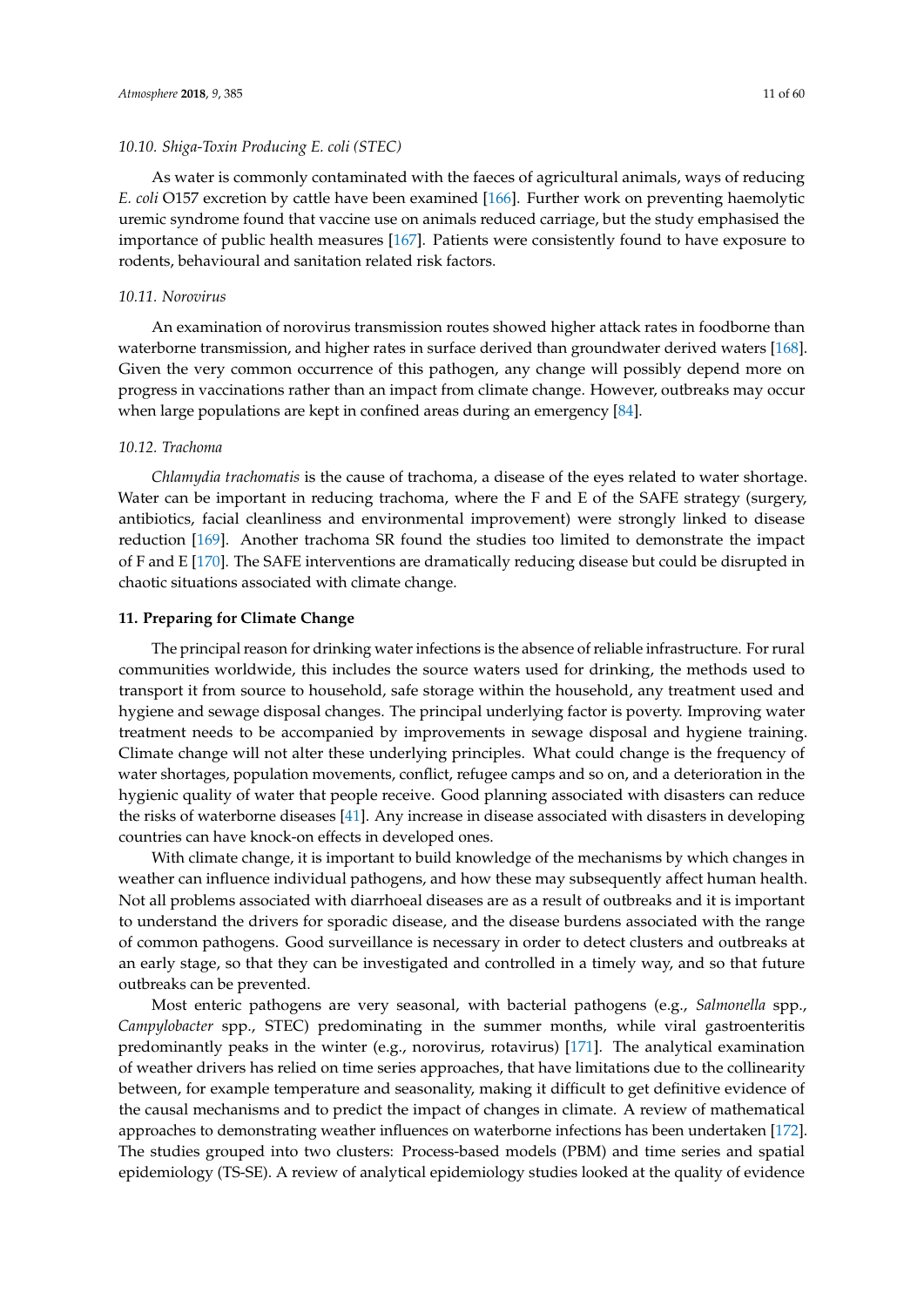for associations with rainfall, temperature, and so on, and waterborne disease identified the difficulties with developing optimum approaches [\[117\]](#page-34-12). A more systematic examination of the seasonality of a full range of pathogens [\[171\]](#page-37-9) may widen our understanding of those that are linked to climate fluctuations. There are also a range of less analytical approaches that can contribute to a better understanding of waterborne pathogens and future risks (Table [A1,](#page-28-0) Appendix [A\)](#page-13-0). Further development of tools to separate the effects of weather from other influences on seasonality needs to be undertaken, utilising surveillance data from a wider geographic area and linking local cases to local weather.

### **12. Conclusions**

There have been a number of previous reviews and publications highlighting potential impacts of climate change and water-related illness in water-related or waterborne disease [\[37,](#page-30-13)[38,](#page-30-14)[117,](#page-34-12)[172–](#page-37-10)[182\]](#page-38-0). Some approaches examine the technological means to best represent the data [\[42,](#page-31-0)[175,](#page-37-11)[177,](#page-37-12)[178,](#page-37-13)[183\]](#page-38-1), some examine outbreaks [\[28,](#page-30-5)[32\]](#page-30-6) and others focus on effects of the hydrological cycle in particular regions [\[28](#page-30-5)[,110](#page-34-6)[,174](#page-37-14)[,179\]](#page-37-15), while others have adopted a systematic review approach [\[37\]](#page-30-13). This paper has examined a full range of water-related pathogens, providing an evidence base for regarding them as water-related and indicating which studies have provided evidence. In addition to a changing climate, the world will continue to experience an increasing human population, with ever greater inter-connectivity through travel and information technology. Animal infections will continue to contribute to zoonotic disease and we should expect new pathogens to continue to arise. With climate change we need to watch for the rise in cholera worldwide. Although this is predominantly a disease of the poor and is not generally a problem in developed countries that have safe drinking water, it still has the potential to cause pandemic disease if there is general chaos, as can be found in disaster situations. The growth of *Vibrio cholera* in coastal waters means there can be changes in exposure with alterations in rainfall and temperature [\[150\]](#page-36-6). There remains a strong need for timely surveillance and rapid epidemiological response to outbreaks and new waterborne pathogens. The needs of developing countries in relation to waterborne diseases are both technical and financial, and ensuring adequate quantities of good quality water will be essential in preventing excess morbidity and mortality in areas that will suffer from substantial changes in climate in the future.

**Author Contributions:** G.N. initiated the paper and reviewed the evidence for waterborne disease and climate change. C.H. provided the climate change overview and I.L. the interface between waterborne diseases and climate change. All three contributed to the manuscript production and producing a final text.

**Acknowledgments:** The research was funded in part by the National Institute for Health Research Health Protection Research Unit (NIHR HPRU) in Environmental Change and Health at the London School of Hygiene and Tropical Medicine in partnership with Public Health England (PHE), and in collaboration with the University of Exeter, University College London, and the Met Office; the UK Medical Research Council (MRC) and UK Natural Environment Research Council (NERC) for the MEDMI Project [\(https://www.data-mashup.org.uk\)](https://www.data-mashup.org.uk). Some of the work was conducted while seconded from HPA/PHE to the European Centre for Disease Prevention and Control (ECDC). The views expressed are those of the authors not necessarily those of the NHS, the NIHR, the Department of Health and Social Care or Public Health England. IL is part funded by the National Institute for Health Research Health Protection Research Unit (NIHR HPRU) in Gastrointestinal Infections at University of Liverpool in partnership with Public Health England (PHE), in collaboration with University of East Anglia, University of Oxford and the Institute of Food Research.

**Conflicts of Interest:** The authors declare no conflicts of interest in respect of this work.

#### **Abbreviations**

| СA           | Cost analysis                                            |
|--------------|----------------------------------------------------------|
| <b>CEO</b>   | Circumstantial evidence only                             |
| <b>CSS</b>   | Cross sectional survey                                   |
| EACI         | Ecological association between climate and infections    |
| EACO         | Ecological association between climate and outbreaks     |
| EACWQ        | Ecological association between climate and water quality |
| FTA          | <b>Fault Tree Analysis</b>                               |
| <b>GAMTS</b> | Generalised additive model time series                   |
|              |                                                          |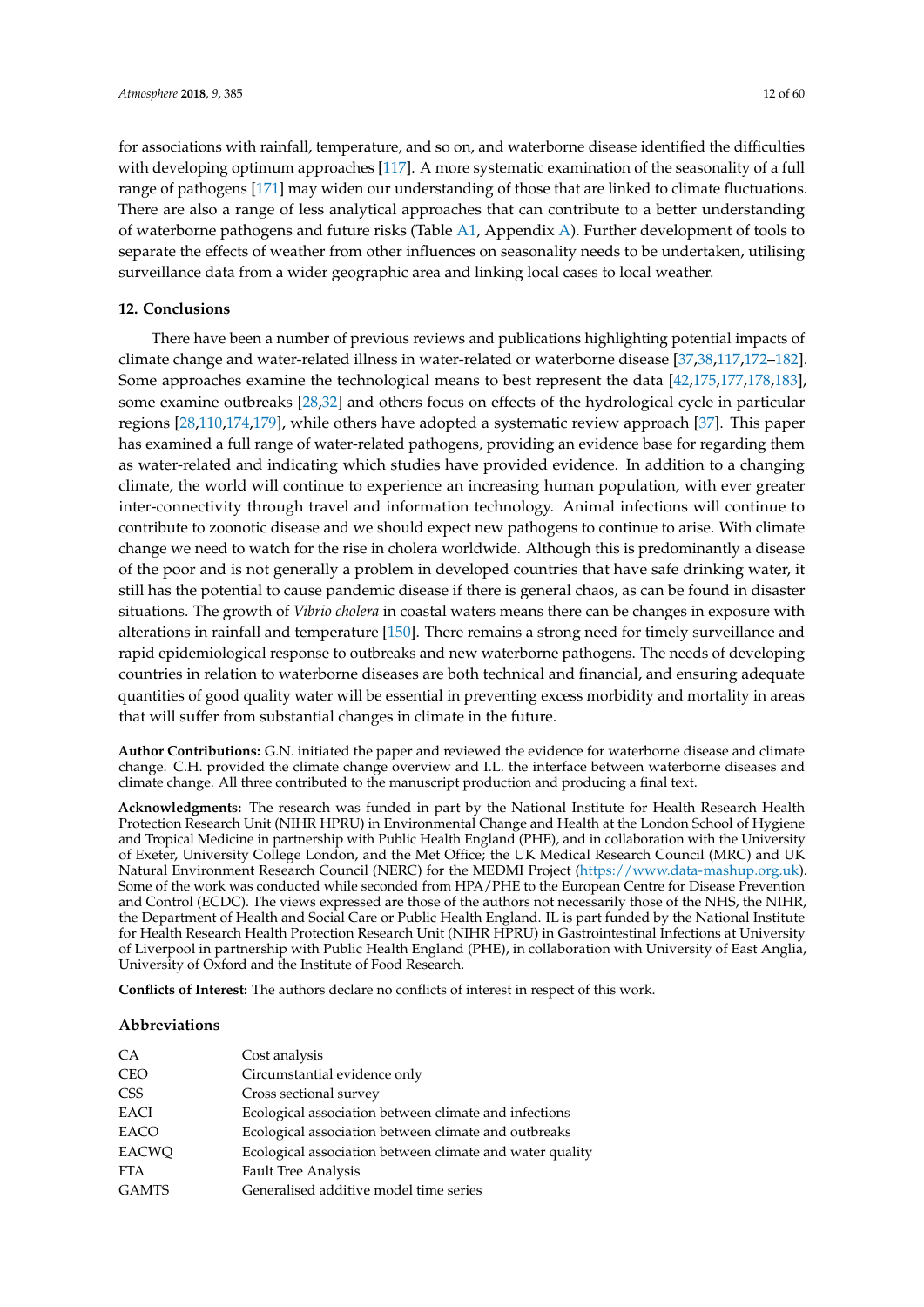| Gastrointestinal and dermatological symptoms and exposure |
|-----------------------------------------------------------|
| Generalised linear model                                  |
| Hindsight suitability model                               |
| Literature review                                         |
| Multi-level modelling                                     |
| Mathematical modelling                                    |
| Microbiological monitoring of flooding                    |
| Microbiological monitoring of outbreaks                   |
| Microbiological monitoring with salinity and temperature  |
| Negative binomial model                                   |
| Multiple stepwise regression analysis                     |
| No published evidence                                     |
| Outbreak investigation                                    |
| pairwise-matched case-control study                       |
| Prospective observational cohort study                    |
| Post outbreak rainfall analysis                           |
| Post outbreak temperature analysis                        |
| Post outbreak water examination                           |
| Poisson regression analysis                               |
| Review of animal infections                               |
| Retrospective cohort study                                |
| Retrospective case-crossover study                        |
| Rodent investigation linked to outbreak                   |
| Retrospective outbreak surveillance                       |
| Rainfall runoff model                                     |
| Rainy season association                                  |
| Recreational swimming exposure                            |
| Spatial analysis                                          |
| Sporadic case series                                      |
| Seasonal factor analysis                                  |
| Time series analysis of temperature                       |
| Quantitative microbial risk assessment                    |
| Water microbiology and case series                        |
| Water microbiology and rainfall                           |
|                                                           |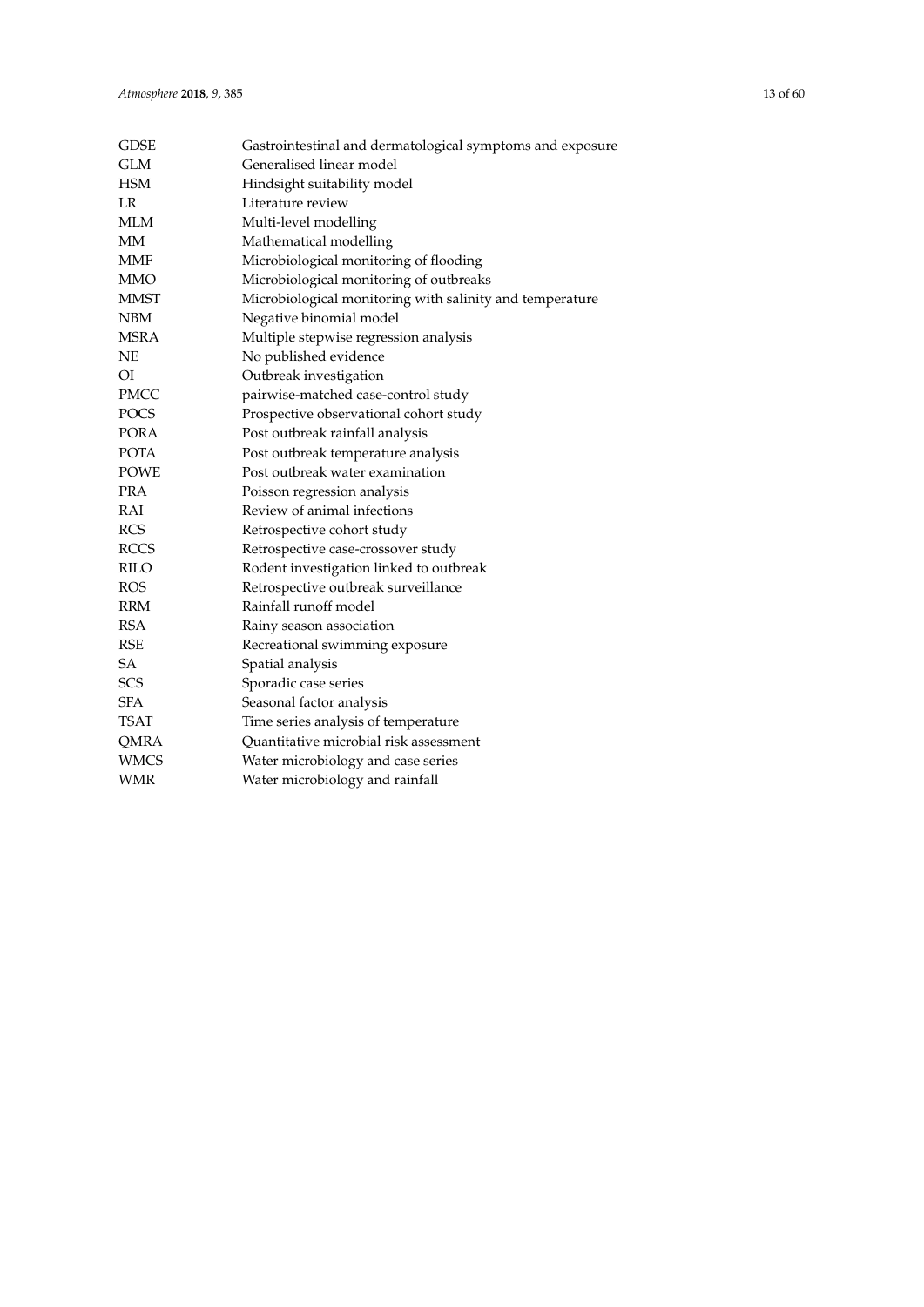# **Appendix A**

Table A1. Evidence of water related, waterborne, water-based, water contamination of equipment, water washed, water-based food contamination, water toxicosis, respiratory aerosol transmitted organisms, those that might be subject to climate change and the types of evidence.

<span id="page-13-0"></span>

| Pathogen                     | How Climate Might Affect Disease Occurrence                                                                                                                                                                                                                                                                                                                                                                                                                                      | Strength of<br><b>Evidence for</b><br><b>Water Related</b><br>Infections | Human<br>Waterborne<br>Outbreaks or<br><b>Infections</b> | Type of<br>Infection<br>Route | <b>Study Linking</b><br>Weather/Climate<br>and Infection |
|------------------------------|----------------------------------------------------------------------------------------------------------------------------------------------------------------------------------------------------------------------------------------------------------------------------------------------------------------------------------------------------------------------------------------------------------------------------------------------------------------------------------|--------------------------------------------------------------------------|----------------------------------------------------------|-------------------------------|----------------------------------------------------------|
| Acanthamoeba                 | A. polyphaga linked to contact lens washing and hygiene important. Infections linked to<br>flooding (presumed contamination of potable water). Water contamination links.                                                                                                                                                                                                                                                                                                        | Strong                                                                   | $[183 - 194]$                                            | Waterborne                    | PMCC [195]; LR<br>$[196]$                                |
| Adenovirus                   | Subgroups A-E cause upper respiratory infections, conjunctivitis, febrile illness, sore throat<br>and swollen glands. The enteric subgroup F adenoviruses Ad40 and Ad41 cause<br>gastroenteritis in children. Contamination of groundwater used as a drinking water source<br>and from faecal or respiratory contamination of untreated recreational waters. Swimming<br>pool outbreaks.                                                                                         | Moderate                                                                 | $[184, 197 - 201]$                                       | Waterborne                    | POWE [202]; OI<br>$[203]$                                |
| Aeromonas spp.               | Can cause wound infections and are thought to be a cause of diarrhoea. Point source<br>diarrhoea outbreaks do not occur and evidence of their role in diarrhoeal disease is equivocal.<br>They are commonly found in raw foods, sewage and source waters, and can bloom in<br>drinking water distribution systems. Seasonality similar to Salmonella.                                                                                                                            | Weak                                                                     | No waterborne<br>outbreaks<br>[204]                      | Waterborne                    | <b>NE</b>                                                |
| Arcobacter spp.              | A. butzleri is a Campylobacter-like bacteria that is associated with watery diarrhoea. A.<br>skirrowii can cause persistent diarrhoea. A. cryaerophilus is a third species found in human<br>infections. Arcobacter spp. can be isolated from animals, birds, food, water and the<br>environment. Arcobacter infections are uncommon and there is no evidence of the impact of<br>weather on infections. Three waterborne outbreaks but no evidence Arcobacter was the<br>cause. | Weak                                                                     | [202, 205]                                               | Waterborne                    | <b>NE</b>                                                |
| Ascaris                      | A. lumbricoides ova in 'night soil' need to mature at ambient temperatures before they are<br>infectious. Rain can wash infectious oocysts into water sources used for irrigating salad<br>vegetables. Transmission through irrigation of salad vegetables.                                                                                                                                                                                                                      | Weak                                                                     | $[206 - 208]$                                            | Water based                   | NE                                                       |
| Astrovirus                   | Astroviruses cause diarrhoea in children under five years old. Viruses are excreted in faeces,<br>and they will be present in sewage. Contact with contaminated recreational waters may be a<br>risk factor. Outbreaks often mixed. Outbreak linked to flood water contamination of shellfish<br>with several viruses.                                                                                                                                                           | Weak                                                                     | $[31, 209 - 212]$                                        | Waterborne                    | <b>POWE</b> [213]                                        |
| Burkholderia<br>pseudomallei | Waterborne outbreaks in Australia with circumstantial & epidemiological evidence for water<br>as the source. Infections and outbreaks linked to tropical storms, rainfall and drought.                                                                                                                                                                                                                                                                                           | Strong                                                                   | $[214 - 224]$                                            | Waterborne                    | POWE [216,222]                                           |
| Burkholderia cepacia         | Contamination of indoor water systems, predominantly in hospitals; contaminated sterile<br>solutions, [225-229] disinfectant solution and taps can occur. Clinical circumstantial &<br>epidemiological evidence but no link to weather parameters.                                                                                                                                                                                                                               | Strong                                                                   | $[225, 227, 230 -$<br>245]                               | Waterborne                    | <b>NE</b>                                                |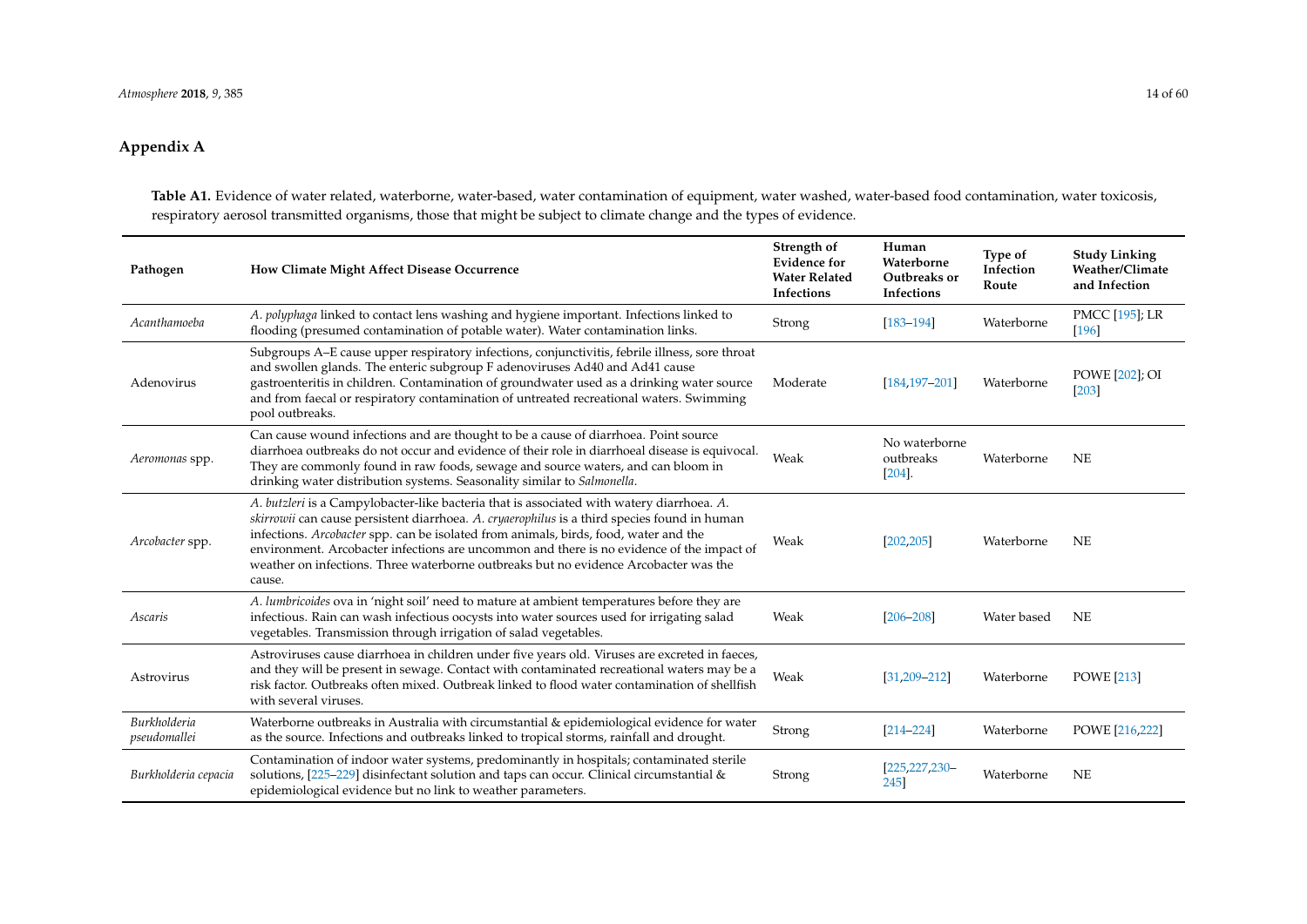| Pathogen                                                | How Climate Might Affect Disease Occurrence                                                                                                                                                                                                                                                                                                                                                                                                                                                                                                                                                                                                                                                                                                                                                                                                                                                                                        | Strength of<br><b>Evidence</b> for<br><b>Water Related</b><br>Infections | Human<br>Waterborne<br>Outbreaks or<br>Infections | Type of<br>Infection<br>Route | <b>Study Linking</b><br>Weather/Climate<br>and Infection |
|---------------------------------------------------------|------------------------------------------------------------------------------------------------------------------------------------------------------------------------------------------------------------------------------------------------------------------------------------------------------------------------------------------------------------------------------------------------------------------------------------------------------------------------------------------------------------------------------------------------------------------------------------------------------------------------------------------------------------------------------------------------------------------------------------------------------------------------------------------------------------------------------------------------------------------------------------------------------------------------------------|--------------------------------------------------------------------------|---------------------------------------------------|-------------------------------|----------------------------------------------------------|
| <b>Balamuthia</b><br>mandrillaris                       | Occurs in soil and causes amoebic meningoencephalitis. Limited evidence of occurrence in<br>thermal water sources and hot water systems [246-248].                                                                                                                                                                                                                                                                                                                                                                                                                                                                                                                                                                                                                                                                                                                                                                                 | Weak                                                                     | [185, 246, 249]                                   | Waterborne                    | <b>NE</b>                                                |
| Balantidium coli                                        | A ciliated protozoan organism found in wild and domestic pigs. It causes dysentery in man<br>and other primates. The routes of transmission are not clear. Rare infection thought to be<br>drinking water-borne but little supporting evidence.                                                                                                                                                                                                                                                                                                                                                                                                                                                                                                                                                                                                                                                                                    | Weak                                                                     | $[187, 250 - 252]$                                | Waterborne                    | <b>NE</b>                                                |
| Blastocystis hominis                                    | An amoeba that can be detected in patients with diarrhoea. Limited evidence of family<br>outbreak [253] but no waterborne outbreaks. Its significance as a human pathogen is unclear<br>[254-256]. Transmission is probably by contaminated food and water. Little evidence of<br>waterborne transmission. No weather links.                                                                                                                                                                                                                                                                                                                                                                                                                                                                                                                                                                                                       | Weak                                                                     | [187, 190, 257]<br>259]                           | Waterborne                    | <b>NE</b>                                                |
| Bocavirus                                               | Human bocavirus (HBoV) is comparatively newly discovered and is thought to be spread<br>from person to person by the respiratory and faecal-oral routes. The virus has been detected<br>in respiratory samples, faeces and blood. It has been commonly detected in children with<br>upper or lower respiratory infections. Infection has been seen worldwide. No evidence of<br>waterborne infection or infections linked to water, although it has been detected in sewage<br>$[260]$ .                                                                                                                                                                                                                                                                                                                                                                                                                                           | None                                                                     | None                                              | Unknown                       | <b>NE</b>                                                |
| Campylobacter spp.                                      | The commonest bacterial cause of diarrhoea. Most infections are sporadic, but waterborne<br>outbreaks linked to camp sites, travelling abroad, hospitals and large communities. Infection<br>is commonly derived from contaminated poultry and water for the chicken flocks may be<br>one source of contamination. Campylobacter spp. are spiral/curved organisms when isolated<br>from patients, and change to a more resistant coccal stage when present in water. Most<br>human infections are caused by C. jejuni, C. coli and C. lari. Campylobacter fetus subsp. fetus,<br>can cause human infections, with septicaemia and gall bladder infection being more common<br>than with the other species. C. upsaliensis, C. hyointestinalis subsp. lawsonii and C.<br>hyointestinalis subsp. hyointestinalis are occasionally isolated from diarrhoeal patients.<br>Infection through contaminated drinking water-heavy rainfall | Strong,<br>outbreaks<br>represent a small<br>percentage of<br>cases      | $[261 - 268]$                                     | Waterborne                    | PORA [109,269];<br><b>EACI</b> [270]                     |
| Chilomastix mesnili                                     | A flagellated protozoan that is thought to have limited pathogenicity. Parasite present in<br>wastewater. It is probably transmitted by contaminated food and water, and can be found in<br>patients with diarrhoea. Weak circumstantial evidence of water transmission [271-274]. No<br>link to climate.                                                                                                                                                                                                                                                                                                                                                                                                                                                                                                                                                                                                                          | Weak                                                                     | NE                                                | Unknown                       | <b>NE</b>                                                |
| Chlamydia<br>trachomatis                                | Trachoma, caused by C. trachomatis, is associated with a lack of water. Transmission by flies is<br>reduced by face washing.                                                                                                                                                                                                                                                                                                                                                                                                                                                                                                                                                                                                                                                                                                                                                                                                       | Strong                                                                   | <b>NE</b>                                         | Water<br>washed               | <b>NE</b>                                                |
| Chryseobacterium/<br>Elizabethkingia/<br>Flavobacterium | E. meningoseptica, (syn. C. meningoseptica, F. meningoseptica). Contamination of washed<br>wounds. Water aerator colonisation and ICU infection—no identified climate association.                                                                                                                                                                                                                                                                                                                                                                                                                                                                                                                                                                                                                                                                                                                                                 | Weak,<br>circumstantial                                                  | $[275 - 277]$                                     | Waterborne                    | <b>NE</b>                                                |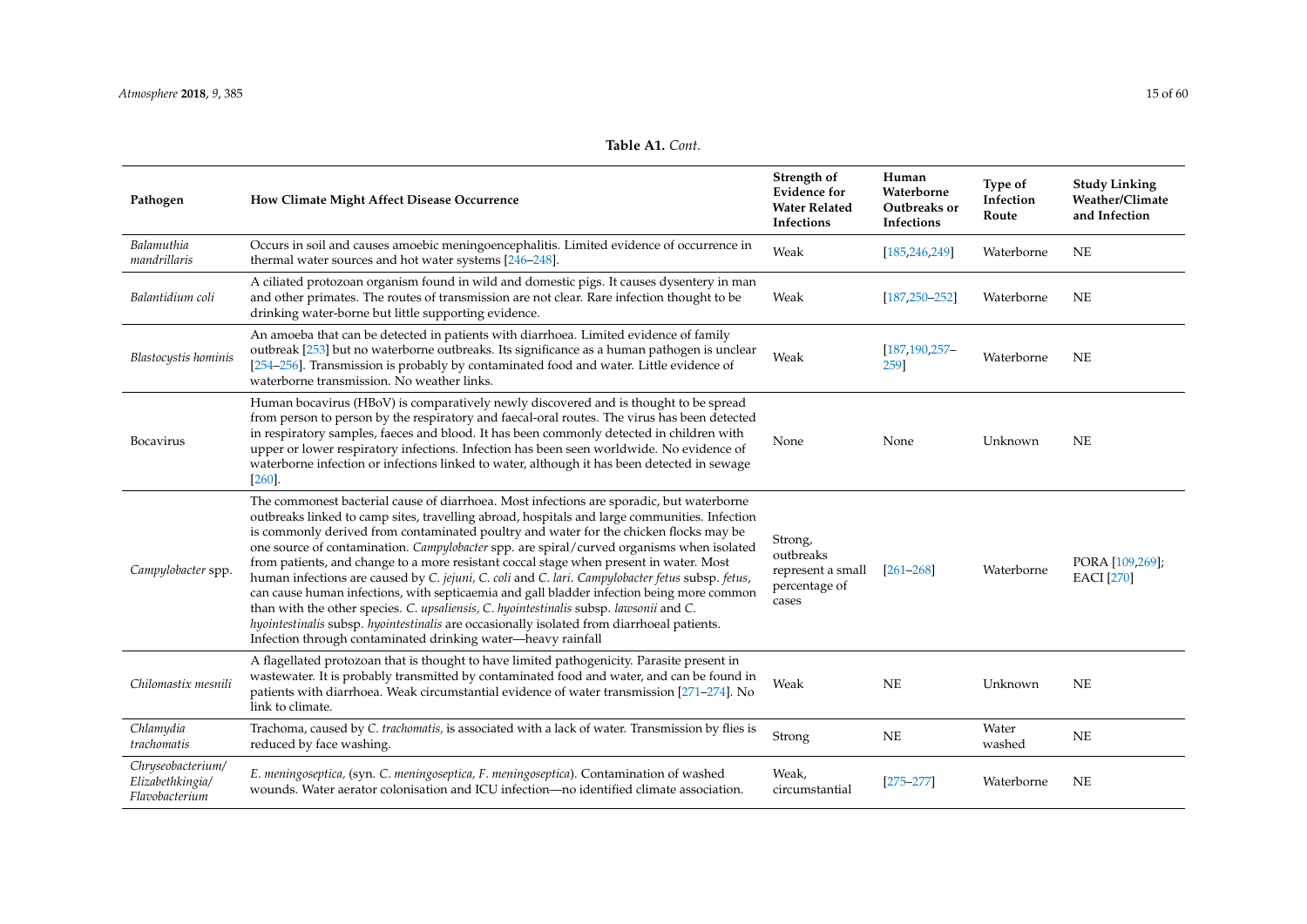| Pathogen                                | How Climate Might Affect Disease Occurrence                                                                                                                                                                                                                                                                                                                                                                                                                                                                                                                                                                                                                                                                                                                                                                                                                                                                                                                                                                                                                                                                                                            | Strength of<br><b>Evidence for</b><br><b>Water Related</b><br>Infections | Human<br>Waterborne<br>Outbreaks or<br>Infections | Type of<br>Infection<br>Route   | <b>Study Linking</b><br>Weather/Climate<br>and Infection                           |
|-----------------------------------------|--------------------------------------------------------------------------------------------------------------------------------------------------------------------------------------------------------------------------------------------------------------------------------------------------------------------------------------------------------------------------------------------------------------------------------------------------------------------------------------------------------------------------------------------------------------------------------------------------------------------------------------------------------------------------------------------------------------------------------------------------------------------------------------------------------------------------------------------------------------------------------------------------------------------------------------------------------------------------------------------------------------------------------------------------------------------------------------------------------------------------------------------------------|--------------------------------------------------------------------------|---------------------------------------------------|---------------------------------|------------------------------------------------------------------------------------|
| Coronavirus<br>(SARS)                   | Has caused severe respiratory illness and can be excreted in faeces. Survives in sewage for 2<br>days at 20 °C and 14 days at 4 °C [278]. Possible contamination of bathing waters during<br>outbreak. Possible aerosolisation in buildings.                                                                                                                                                                                                                                                                                                                                                                                                                                                                                                                                                                                                                                                                                                                                                                                                                                                                                                           | Weak                                                                     | <b>NE</b>                                         | Unknown                         | <b>NE</b>                                                                          |
| Cryptosporidium<br>spp.                 | Cause diarrhoea in young mammals and in humans but cannot grow in the environment.<br>Large waterborne outbreaks have been reported throughout the world. Oocysts are excreted<br>in faeces and sewage. Many species (C. hominis, C. parvum, C. meleagridis, C. cuniculus, C.<br>ubiquitum, C. viatorum, C. canis, C. felis, C. suis, C. scrofarum, C. bovis, and C. muris) and<br>genotypes of C. parvum) can cause human disease. Rainfall can contribute to drinking water<br>contamination from both human and animal faeces [279].                                                                                                                                                                                                                                                                                                                                                                                                                                                                                                                                                                                                                | Strong                                                                   | [28, 138, 187,<br>190,271-274,<br>280-285]        | Waterborne                      | SA [286] SFA [287];<br>OI [288-292];<br><b>POWE</b> [202]; FTA<br>[293]; RSA [294] |
| Cyanobacteria                           | Grow as blooms or mats, mostly within fresh water bodies. There are a large variety of<br>species, many producing potent toxins that can cause acute and chronic disease in mammals,<br>including man. The toxins include microcystins, nodularins, anatoxins, Saxitoxins,<br>aplysiatoxins, cylindrospremopsins, beta-methyl-amino-L-alanine (BMAA) and<br>lipopolysaccharides. Algal blooms are more commonly found in eutrophic (eutrophic waters<br>have a high concentration of nutrients) inland waters. Human health risks arise if the water<br>is consumed untreated, if people bathe or participate in water contact sports in waters with a<br>scum or heavy bloom and if contaminated water is used in renal dialysis. There have been<br>some notable outbreaks associated with cyanobacterial toxins with a high mortality rate in<br>dialysis patients. There are also associations between exposure to cyanobacterial toxins and<br>long-term health risks including cancer. The risks from BMAA linked to neurological disease<br>are unclear. Climate influence on algal blooms. Human recreational and drinking water<br>exposures. | Strong for<br>outbreaks linked<br>to peritoneal<br>dialysis.             | [295, 296]                                        | Water<br>toxicosis              | <b>CEO</b>                                                                         |
| Cyanobacteria-<br>Anabena spp.          | Found in eutrophic waters. Has caused liver damage and deaths in waterfowl, sheep, cattle<br>and other agricultural animals. Vibrio cholerae has been found to survive for long periods<br>inside A. variabilis. Toxin producing species include A. flos-aquae, A. lemmermannii, A.<br>circinalis, A. millerii and A. planctonica.                                                                                                                                                                                                                                                                                                                                                                                                                                                                                                                                                                                                                                                                                                                                                                                                                     | Weak                                                                     | <b>NE</b>                                         | Potential<br>water<br>toxicosis | <b>NE</b>                                                                          |
| Cyanobacteria-<br>Aphanisomenon<br>spp. | Produce the toxins anatoxin-a, saxitoxins and cylindrospermopsin. Toxin producing species<br>includes A. ovalisporum.                                                                                                                                                                                                                                                                                                                                                                                                                                                                                                                                                                                                                                                                                                                                                                                                                                                                                                                                                                                                                                  | None                                                                     | <b>NE</b>                                         | Potential<br>water<br>toxicosis | <b>NE</b>                                                                          |
| Cyanobacteria-<br>Anacystis spp.        | A. nidulans can produce lipopolysaccharide toxin.                                                                                                                                                                                                                                                                                                                                                                                                                                                                                                                                                                                                                                                                                                                                                                                                                                                                                                                                                                                                                                                                                                      | None                                                                     | <b>NE</b>                                         | Potential<br>water<br>toxicosis | <b>NE</b>                                                                          |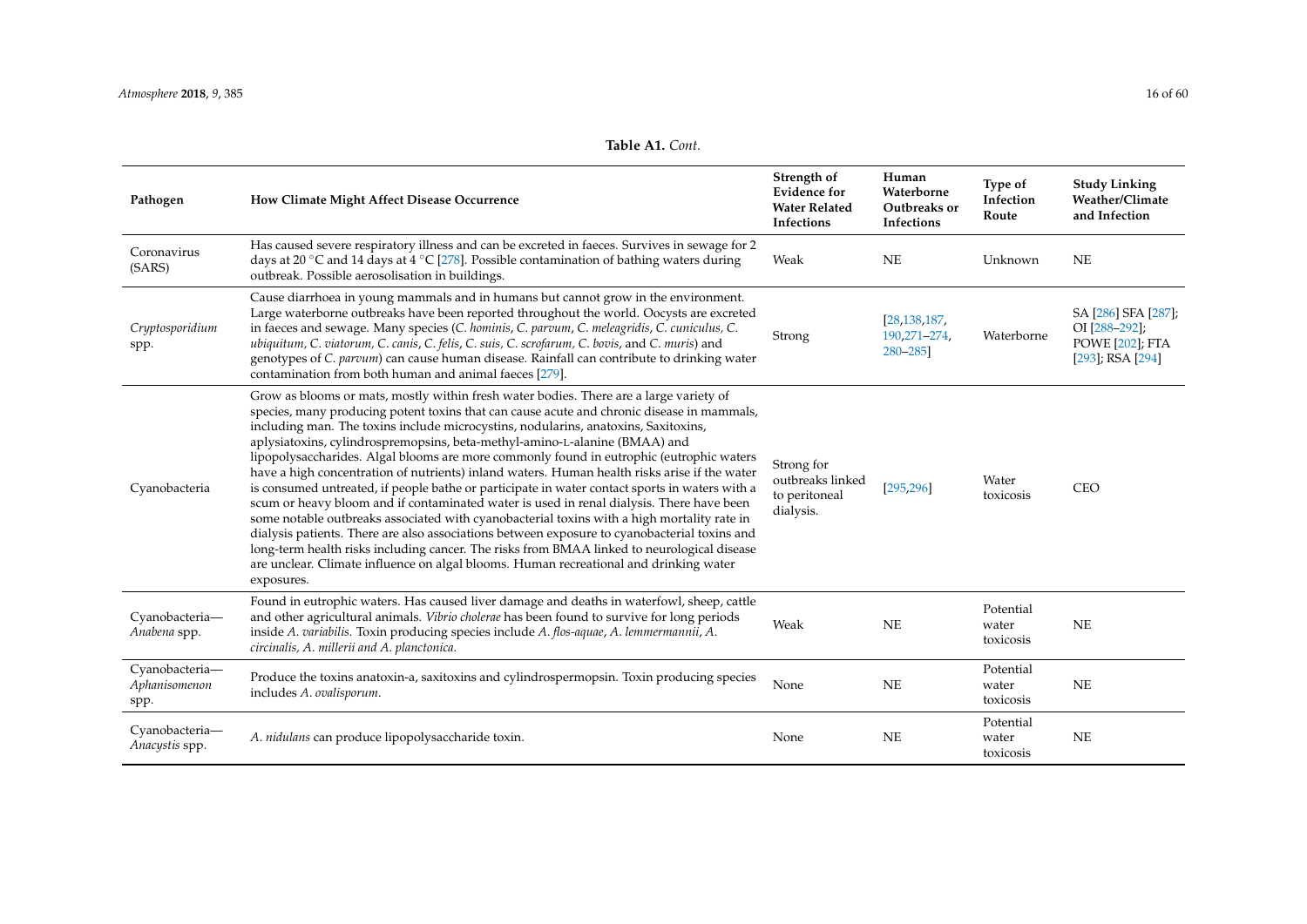| Pathogen                                            | How Climate Might Affect Disease Occurrence                                                                                                                                                                                                                                                                                                                                                                                                                                                                     | Strength of<br><b>Evidence for</b><br><b>Water Related</b><br>Infections | Human<br>Waterborne<br>Outbreaks or<br><b>Infections</b> | Type of<br>Infection<br>Route   | <b>Study Linking</b><br>Weather/Climate<br>and Infection |
|-----------------------------------------------------|-----------------------------------------------------------------------------------------------------------------------------------------------------------------------------------------------------------------------------------------------------------------------------------------------------------------------------------------------------------------------------------------------------------------------------------------------------------------------------------------------------------------|--------------------------------------------------------------------------|----------------------------------------------------------|---------------------------------|----------------------------------------------------------|
| Cyanobacteria-<br>Cylindrospermopsis<br>raciborskii | Found in eutrophic waters and produces anatoxin-a. Palm Island Mystery Disease in<br>Queensland, Australia caused 140 children to be hospitalised with a variety of symptoms<br>including malaise, anorexia, vomiting, headache, liver enlargement, bloody diarrhoea and<br>kidney damage. Water from a dam contaminated with C. raciborskii was thought to have been<br>responsible.                                                                                                                           | Strong                                                                   | [297, 298]                                               | Water<br>toxicosis              | NE                                                       |
| Cyanobacteria-<br>Lyngbya majuscule                 | A marine cyanobacteria that produces a variety of toxic metabolites including apratoxin A,<br>Palau'amide, 15-norlyngbyapeptin A and lyngbyabellin D, a quinoline alkaloid,<br>malyngamide T and the potent neurotoxins antillatoxin, antillatoxin B, and kalkitoxin.<br>Debromoaplysiatoxin has been isolated from Lyngbya gracilis also has dermonecrotic activity<br>and may be the dermatitis-producing substance in L. majuscula, the causative agent of<br>"swimmers' itch" outbreaks in Hawaiian waters. | Moderate                                                                 | $[299]$                                                  | Water<br>toxicosis              | <b>NE</b>                                                |
| Cyanobacteria-<br>Microcystis spp.                  | M. aeruginosa is a common cyanobacteria found in eutrophic waters. It can cause hepatic<br>failure and diarrhoea in man and other animals. An association was found between drinking<br>water from a reservoir contaminated with $M$ . $a$ eruginosa and raised liver enzymes in a<br>population in New South Wales, Australia. Other toxic species include M. viridis and M.<br>botrys.                                                                                                                        | Strong                                                                   | $[300 - 302]$                                            | Water<br>toxicosis              | <b>GDSE</b> [303]                                        |
| Cyanobacteria-<br>Nodularia spp.                    | N. spumigena can cause poisoning of cattle and sheep which drink contaminated water. The<br>nodularin toxin is hepatotoxic.                                                                                                                                                                                                                                                                                                                                                                                     | Weak                                                                     | <b>NE</b>                                                | Potential<br>water<br>toxicosis | <b>NE</b>                                                |
| Cyanobacteria-<br>Nostoc spp.                       | Produce microcystins and the beta-methyl-amino-L-alanine (BMAA) that has been<br>implicated as the cause of neurodegenerative disease among the Chamorro people of Guam<br>(Guam disease). Evidence not conclusive.                                                                                                                                                                                                                                                                                             | Weak                                                                     | <b>NE</b>                                                | Potential<br>water<br>toxicosis | <b>NE</b>                                                |
| Cyanobacteria-<br>Oscillatoria spp.                 | Produce anatoxin-a which can cause neurotoxicity leading to respiratory failure.<br>Consumption of water contaminated with the toxin has been associated with liver cancer in<br>China and acute respiratory failure and death in dogs. Includes O. agardhii, O. nitroviridis and<br>O. limosa.                                                                                                                                                                                                                 | Moderate                                                                 | <b>NE</b>                                                | Potential<br>water<br>toxicosis | <b>NE</b>                                                |
| Cyanobacteria-<br>Planktothrix spp.                 | Produces microcystins, anatoxin-a and homoanatoxin-a. The main toxin producing species<br>are P. agardhii, P. mougeotii and P. formosa.                                                                                                                                                                                                                                                                                                                                                                         | None                                                                     | NE                                                       | Potential<br>water<br>toxicosis | <b>NE</b>                                                |
| Cyanobacteria-<br>Phormidium spp.                   | P. favosum is a cyanobacterium that produces anatoxin-a and has been associated with<br>neurotoxicosis in dogs. Toxin producing species include P. bijugatum, P. molle, P. papyraceum,<br>P. uncinatum and P. autumnale. Toxin producing strains have been found in water from<br>reservoirs in Australia.                                                                                                                                                                                                      | None                                                                     | <b>NE</b>                                                | Potential<br>water<br>toxicosis | <b>NE</b>                                                |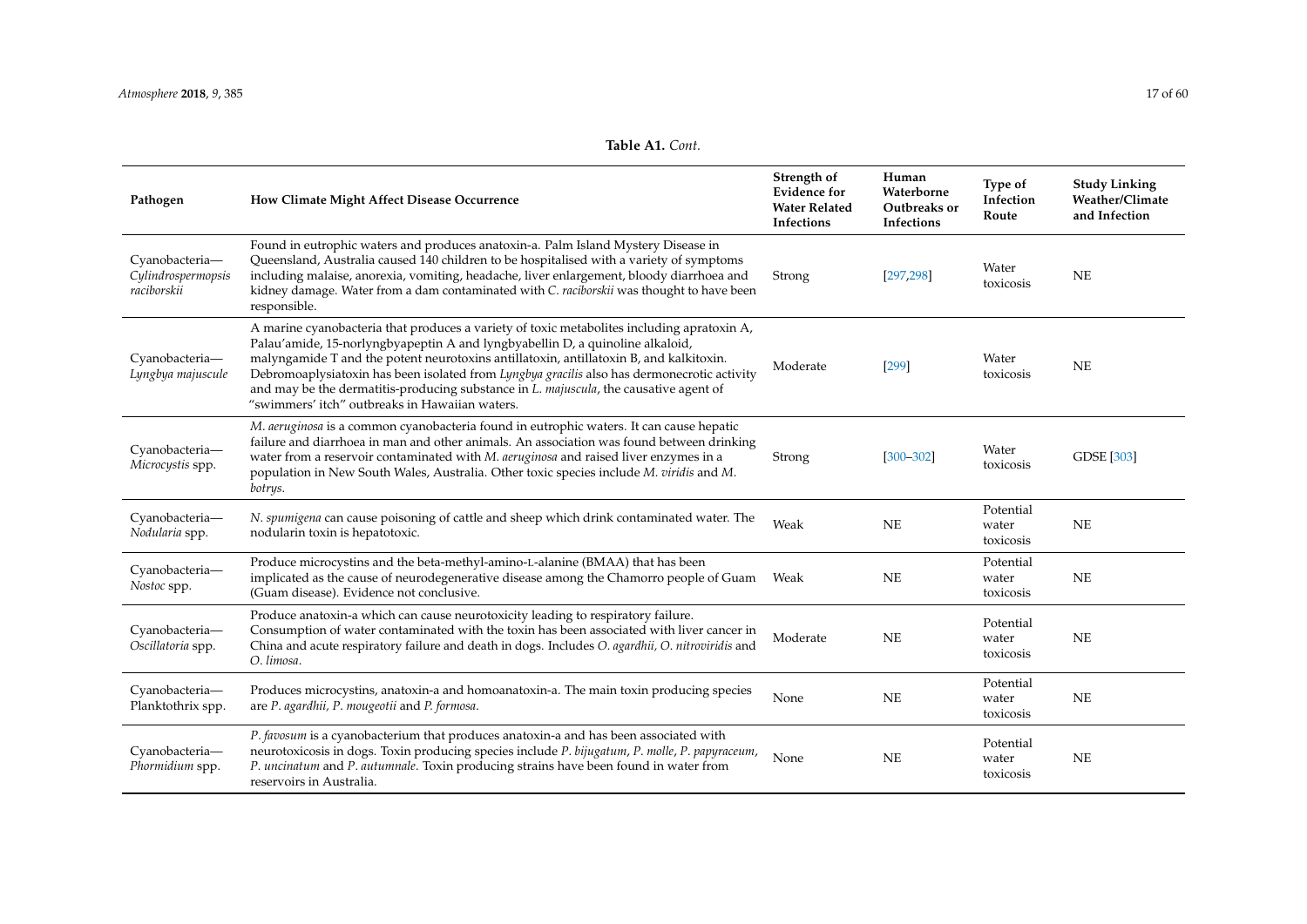| Pathogen                                                                                                  | How Climate Might Affect Disease Occurrence                                                                                                                                                                                                                                                                                                                                                                                                                                                                                                                                                                                                                                                                                                                                | Strength of<br><b>Evidence for</b><br><b>Water Related</b><br>Infections | Human<br>Waterborne<br>Outbreaks or<br><b>Infections</b> | <b>Type of Infection</b><br>Route      | <b>Study Linking</b><br>Weather/Climate<br>and Infection |
|-----------------------------------------------------------------------------------------------------------|----------------------------------------------------------------------------------------------------------------------------------------------------------------------------------------------------------------------------------------------------------------------------------------------------------------------------------------------------------------------------------------------------------------------------------------------------------------------------------------------------------------------------------------------------------------------------------------------------------------------------------------------------------------------------------------------------------------------------------------------------------------------------|--------------------------------------------------------------------------|----------------------------------------------------------|----------------------------------------|----------------------------------------------------------|
| Cyanobacteria-<br>Raphidiopsis                                                                            | R. mediterranea can produce the toxins homoanatoxin-a, anatoxin-a, and non-toxic<br>4-hydroxyhomoanatoxin-a.                                                                                                                                                                                                                                                                                                                                                                                                                                                                                                                                                                                                                                                               | None                                                                     | <b>NE</b>                                                | Potential water<br>toxicosis           | <b>NE</b>                                                |
| Cyanobacteria-<br>Trichodesmium                                                                           | T. erythraeum is a marine cyanobacteria that is reported to produce a neurotoxin. This<br>organism contributes to some ciguatera toxin accumulation in fish.                                                                                                                                                                                                                                                                                                                                                                                                                                                                                                                                                                                                               | Moderate                                                                 | <b>NE</b>                                                | Potential water<br>toxicosis           | <b>NE</b>                                                |
| Cyanobacteria-<br>Umezakia natans                                                                         | Produces the toxin cylindrospermopsin.                                                                                                                                                                                                                                                                                                                                                                                                                                                                                                                                                                                                                                                                                                                                     | None                                                                     | NE                                                       | Potential water<br>toxicosis           | <b>NE</b>                                                |
| Cyclospora<br>cayetanensis                                                                                | Contaminated water applied to salads and soft fruits through irrigation/spraying.<br>Repeated outbreaks linked to Mexico.                                                                                                                                                                                                                                                                                                                                                                                                                                                                                                                                                                                                                                                  | Strong                                                                   | $[189, 190, 271 -$<br>274,304,305]                       | Waterborne, Water<br>contaminated food | <b>NE</b>                                                |
| Dinoflagellates<br>and diatoms                                                                            | These are protozoan organisms that can produce a range of potent toxins. They occur<br>predominantly in saltwater and, under the right conditions, can produce blooms that<br>cause 'red tides' that can cause toxic effects in fish and other sea-life. The toxins can<br>accumulate within shellfish, causing paralytic shellfish poisoning (PSP), diarrhoretic<br>shellfish poisoning (DSP), neurotoxic shellfish poisoning (NSP), Amnesic Shellfish<br>Poisoning (ASP). Some of the toxins can also accumulate through passing up the food<br>chain to give carnivorous fish that are toxic (ciguatera toxin). Coastal blooms causing<br>respiratory symptoms, ciguatera and shellfish poisoning. Blooms of dinoflagellates are<br>linked to weather and nutrients.    | Strong                                                                   | $[306 - 324]$                                            | Toxin contamination<br>of marine foods | CEO <sup>[325]</sup>                                     |
| Diatom-Nitzschia<br>spp.,<br>Pseudo-nitzschia<br>spp. & Amphora<br>spp. Amnesic<br>Shellfish<br>Poisoning | Pseudo-nitzschia spp. And Nitzschia navis-varingica are diatoms that cause Amnesic<br>Shellfish Poisoning through the production of domoic acids. Symptoms include<br>dizziness, nausea, vomiting, cramps, diarrhoea, dizziness, headache, seizures,<br>disorientation, short-term memory loss, respiratory difficulty and coma. The toxins are<br>regularly detected in UK waters and shellfish. Blooms of Pseudo-nitzschia australis have<br>been implicated in deaths of fish and sea lions. Other species include P. calliantha, P.<br>delicatissima, P. fraudulenta, P. galaxiae, P. multiseries, P. multistriata, P. pungens, P. seriata,<br>P. turgidula. Amphora coffeaeformis is a diatom that produces domoic acid, but its role in<br>human disease is unclear. | Moderate                                                                 | $[326 - 329]$                                            | Toxin contamination<br>of marine foods | <b>NE</b>                                                |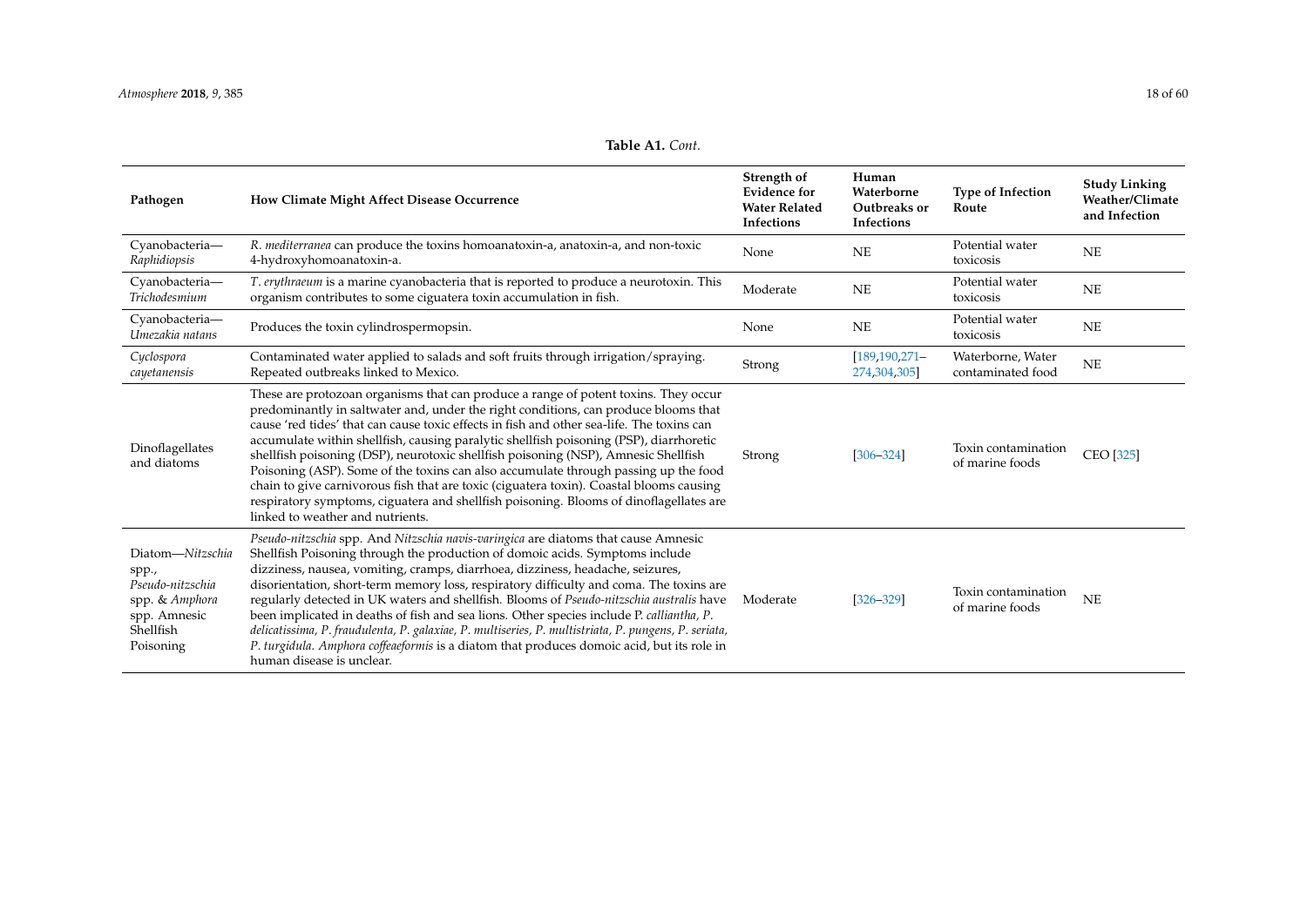| Pathogen                                                                                                          | How Climate Might Affect Disease Occurrence                                                                                                                                                                                                                                                                                                                                                                                                                                                                                                                                                                                                                                                                                                                                                                      | Strength of<br><b>Evidence</b> for<br><b>Water Related</b><br>Infections | Human<br>Waterborne<br>Outbreaks or<br>Infections | Type of<br>Infection<br>Route                | <b>Study Linking</b><br>Weather/Climate<br>and Infection |
|-------------------------------------------------------------------------------------------------------------------|------------------------------------------------------------------------------------------------------------------------------------------------------------------------------------------------------------------------------------------------------------------------------------------------------------------------------------------------------------------------------------------------------------------------------------------------------------------------------------------------------------------------------------------------------------------------------------------------------------------------------------------------------------------------------------------------------------------------------------------------------------------------------------------------------------------|--------------------------------------------------------------------------|---------------------------------------------------|----------------------------------------------|----------------------------------------------------------|
| Dinoflagellate-<br>Alexandrium spp.,<br>Pyrodinium spp. &<br>Gymnodinium spp.<br>Paralytic Shellfish<br>Poisoning | Cause Paralytic Shellfish Poisoning (PSP) through toxin accumulation in bivalve molluscs.<br>They can also cause mass fish kills. Species include A. acatenella, A. andersonii, A. balechii, A.<br>catenella, A. fundyense, A. hiranoi, A. minutum, A. monilatum, A. ostenfeldi and A. tamiyavanichii.<br>The toxins include saxitoxin and neosaxitoxin, spirolide, goniodomin A. Change in algal<br>blooms with climate. Transmission through shellfish. Gymnodinium catenatum produces red<br>tides and high mortality in fishes and can also cause Paralytic Shellfish Poisoning (PSP).<br>Pyrodinium bahamense var. compressa can produce red tides has been implicated in PSP.                                                                                                                              | Strong                                                                   | $[189]$                                           | Toxin<br>contamination<br>of marine<br>foods | <b>NE</b>                                                |
| Dinoflagellate-<br>Dinophysis spp. &<br>Procentrum spp.<br>Diarrhoretic<br>Shellfish<br>Poisoning                 | Cause Diarrhoretic Shellfish Poisoning (DSP) through accumulation of the toxins in bivalve<br>molluscs. The toxins include okadaic acid, dinophysistoxin-1 (DTX1), dinophysistoxin-2<br>(DTX2) and pectenotoxin-2 (PTX2). The implicated species include <i>D. acuminata, D. acuta, D.</i><br>caudata, D. fortii, D. miles, D. mitra, D. norvegica, D. rapa, D. rotundata, D. sacculus and D. tripos.<br>Procentrum arenarium, P. belizeanum, P. cassubicum, P. faustiae, P. hoffmannianum, P. lima, P.<br>maculosum produce one or more toxins including okadaic acid, DTX1, DTX-2, prorocentrolide<br>and fast acting toxins (FAT). Other species with less evidence of toxicity include P.<br>borbonicum, P. concavum, P. emarginatum, P. minimum, P. emarginatum, P. minimum, P.<br>mexicanum, P. arabianum. | Strong                                                                   | [318, 319, 330,<br>331]                           | Toxin<br>contamination<br>of marine<br>foods | <b>NE</b>                                                |
| Dinoflagellate-<br>Karenia spp.<br>Neurotoxic<br>Shellfish<br>Poisoning                                           | The species K. bicuneiformis, K. brevis, K. brevisulcata, K. concordia, K. cristata, K. mikimotoi, K.<br>papilionacea, K. selliformis, K. umbella produce red tides and can cause Neurotoxic Shellfish<br>Poisoning (NSP). They also cause high mortality in fishes, invertebrates, marine animals and<br>plants, and human respiratory distress, eye and skin irritations. Most species produce<br>brevetoxin in culture. K. brevis is synonymous with Gymnodinium brevis and Ptychodiscus<br>brevis.                                                                                                                                                                                                                                                                                                           | Moderate                                                                 | $[309]$                                           | Toxin<br>contamination<br>of marine<br>foods | <b>NE</b>                                                |
| Dinoflagellate-<br>Protoperidinium<br>Azaspiracid<br>Shellfish<br>Poisoning                                       | P. crassipes produces azaspiracid, which gives DSP-like symptoms of Azaspiracid Shellfish<br>Poisoning in humans but a mixture of DSP-and neurotoxin-like effects in mice.                                                                                                                                                                                                                                                                                                                                                                                                                                                                                                                                                                                                                                       | None                                                                     | $[332]$                                           | Toxin<br>contamination<br>of marine<br>foods | <b>NE</b>                                                |
| Dinoflagellate-<br>Gambierdiscus spp.<br>& Gonyaulax<br>tamarensis.<br>Ciguatera food<br>poisoning                | Produce ciguatoxin or maitotoxin that can pass up the food chain and accumulate in<br>dangerous amounts in certain species of carnivorous fish and shellfish accumulate the toxins<br>as they pass up the food chain. Ciguatera food poisoning produces gastrointestinal,<br>neurological, and cardiovascular symptoms including diarrhoea, vomiting, abdominal pain,<br>reversal of temperature sensation, muscular aches, dizziness, anxiety, sweating, and a<br>numbness and tingling of the mouth and digits. Toxic species of Gambierdiscus include G.<br>pacificus, G. australes, G. yasumotoi and G. polynesiensis and Gonyaulax tamarensis.                                                                                                                                                              | Strong                                                                   | $[333 - 344]$                                     | Toxin<br>contamination<br>of marine<br>foods | <b>NE</b>                                                |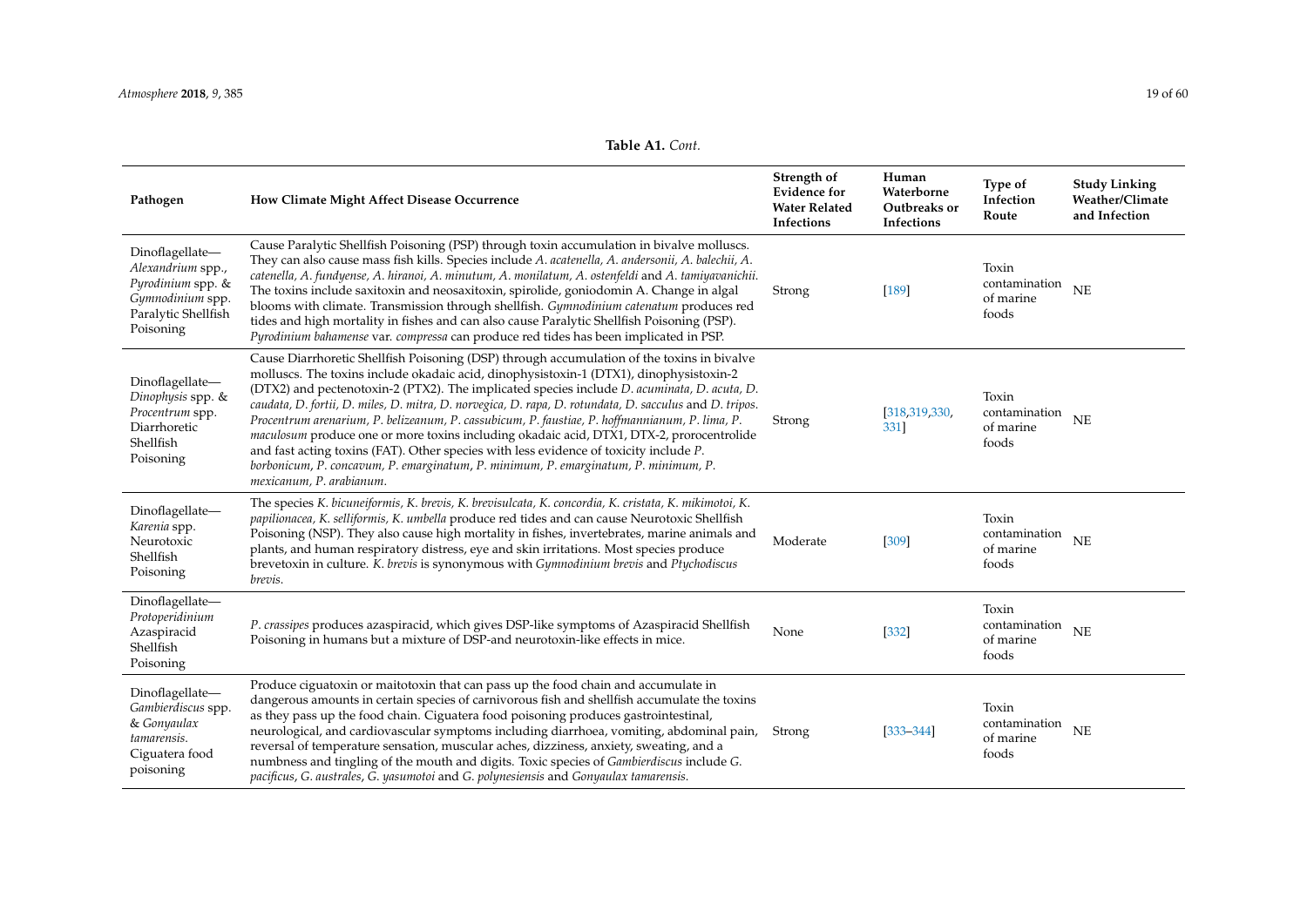| Pathogen                                        | How Climate Might Affect Disease Occurrence                                                                                                                                                                                                                                                                                                                                                                                                                                                                                                                                                                                                                                                                                                                                                                                                                                                                                                   | Strength of<br><b>Evidence</b> for<br><b>Water Related</b><br>Infections | Human<br>Waterborne<br>Outbreaks or<br>Infections | Type of<br>Infection<br>Route                                                    | <b>Study Linking</b><br>Weather/Climate<br>and Infection |
|-------------------------------------------------|-----------------------------------------------------------------------------------------------------------------------------------------------------------------------------------------------------------------------------------------------------------------------------------------------------------------------------------------------------------------------------------------------------------------------------------------------------------------------------------------------------------------------------------------------------------------------------------------------------------------------------------------------------------------------------------------------------------------------------------------------------------------------------------------------------------------------------------------------------------------------------------------------------------------------------------------------|--------------------------------------------------------------------------|---------------------------------------------------|----------------------------------------------------------------------------------|----------------------------------------------------------|
| Dinoflagellate-<br>Ostreopsis spp.              | Ostreopsis lenticularis is the presumed vector of ciguatera poisoning in the Caribbean. The<br>toxin accumulates through the food chain and can be present in toxic amounts in carnivorous<br>fish. O. siamensis produces ostreocin D, a palytoxin analogue and has been implicated in<br>clupeotoxism, a fatal toxicosis through ingestion of clupeoid fish (sardines, anchovies and<br>herring). O. lenticularis produces ostreotoxin-1 and -3, palytoxin analogues (polyethers),<br>mascarenotoxin-A and -B. O. mascarenensis is possibly responsible for palytoxin poisoning,<br>which in humans results in cramps, nausea, diarrhoea, etc, after eating of crabs and certain<br>fish. O. ovata is also be a toxin producer and has been associated with toxic effects of bathing<br>in a bloom of this organism (nausea, breathing difficulties, high fever, stomach cramps,<br>irritation of the eyes, vomiting and diarrhea) in Italy. | Strong                                                                   | [308, 345]                                        | Toxin<br>contamination<br>of marine<br>foods;<br>Potential<br>water<br>toxicosis | <b>NE</b>                                                |
| Dinoflagellate-<br>Hematodinium spp.            | Cause Bitter Crab Disease and Pink Crab Disease in crabs, making them unpalatable. There<br>is little evidence for a health risk associated with the consumption of infected crabs.                                                                                                                                                                                                                                                                                                                                                                                                                                                                                                                                                                                                                                                                                                                                                           | None                                                                     | <b>NE</b>                                         | Potential<br>water/food<br>toxicosis                                             | <b>NE</b>                                                |
| Dinoflagellate-<br>Heterocapsa spp.             | H. circularisquama forms red tides and can cause mass fish kills. Their role in human disease<br>remains unclear.                                                                                                                                                                                                                                                                                                                                                                                                                                                                                                                                                                                                                                                                                                                                                                                                                             |                                                                          | <b>NE</b>                                         | Potential<br>water/food<br>toxicosis                                             | <b>NE</b>                                                |
| Dinoflagellate-<br>Pfiesteria spp.              | Pfiesteria piscicida is a dinoflagellate that resides in estuarine waters and is responsible for<br>mass fish kills. It has been associated with skin and neurological problems in humans<br>exposed to the toxins, but this work has been challenged. Pfiesteria shumwayae causes mass<br>fish kills in estuarine waters. No human illness has yet been associated with this organism.                                                                                                                                                                                                                                                                                                                                                                                                                                                                                                                                                       | Weak                                                                     | <b>NE</b>                                         | Unknown                                                                          | <b>NE</b>                                                |
| Dinoflagellate-<br>Protoceratium<br>reticulatum | P. reticulatum produces yessotoxin which may accumulate in bivalves and is toxic to mice. Its<br>role in human disease is unclear.                                                                                                                                                                                                                                                                                                                                                                                                                                                                                                                                                                                                                                                                                                                                                                                                            | None                                                                     | <b>NE</b>                                         | Unknown                                                                          | <b>NE</b>                                                |
| Dracunculus<br>medinensis                       | Dracunculus medinensis life cycle involves the water flea Cyclops. It is the cause of<br>dracontiasis. Human infection results from the consumption of water contaminated with<br>infected water fleas. The adult worm emerges on the foot or leg, and rhabditoid larvae are<br>released into the water where they re-infect water fleas. There is a WHO lead worldwide<br>programme to eradicate Guinea Worm. Rainfall contamination of source waters. Infection<br>associated with water scarcity and start of rainy season.                                                                                                                                                                                                                                                                                                                                                                                                                | Strong                                                                   | $[346 - 351]$                                     | Waterborne                                                                       | RSA [352,353]                                            |
| Entamoeba<br>histolytica                        | Causes invasive amoebic dysentery, with abscess formation in the liver and other body sites.<br>Colonisation may occur through water contaminated with the cysts, often in developing<br>countries where it is endemic. People infected with this organism have usually been<br>travelling abroad recently. E. histolytica is visually similar but genetically distinct from E.<br>dispar. A few waterborne outbreaks.                                                                                                                                                                                                                                                                                                                                                                                                                                                                                                                        | Moderate                                                                 | [187, 189, 190,<br>258, 271 - 274,<br>354,355]    | Waterborne                                                                       | <b>NE</b>                                                |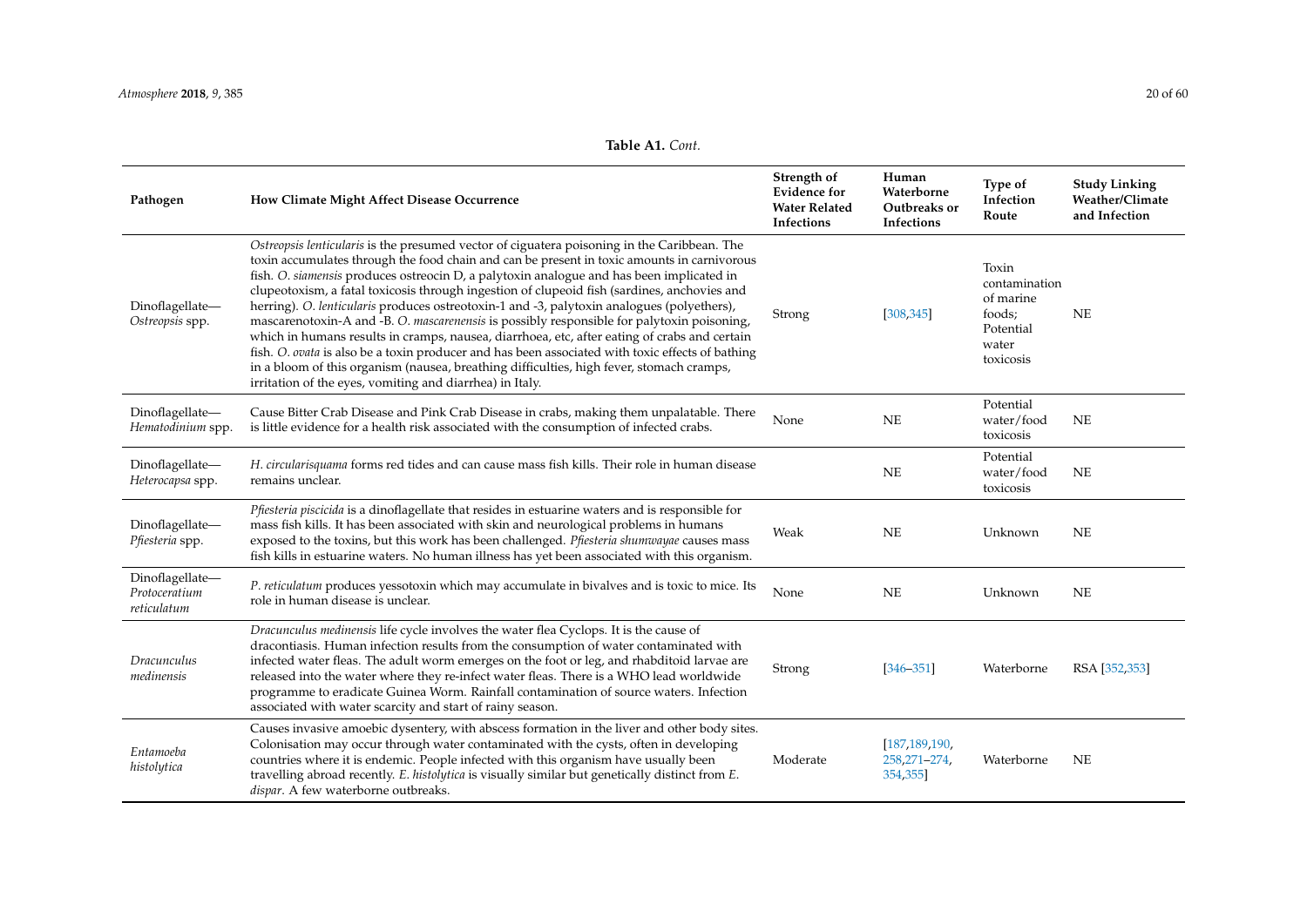| Pathogen                                                | How Climate Might Affect Disease Occurrence                                                                                                                                                                                                                                                                                                                                                                                                                                                                                                                                                                                                                                                                                                                                                                                                                                           | Strength of<br><b>Evidence</b> for<br><b>Water Related</b><br>Infections | Human<br>Waterborne<br>Outbreaks or<br>Infections | Type of<br>Infection<br>Route | <b>Study Linking</b><br>Weather/Climate<br>and Infection |
|---------------------------------------------------------|---------------------------------------------------------------------------------------------------------------------------------------------------------------------------------------------------------------------------------------------------------------------------------------------------------------------------------------------------------------------------------------------------------------------------------------------------------------------------------------------------------------------------------------------------------------------------------------------------------------------------------------------------------------------------------------------------------------------------------------------------------------------------------------------------------------------------------------------------------------------------------------|--------------------------------------------------------------------------|---------------------------------------------------|-------------------------------|----------------------------------------------------------|
| Other Entamoeba<br>spp.                                 | Entamoeba coli, E. dispar and E. moshnikovii can colonise the human intestinal tract and is<br>incapable of causing the invasive form of amoebic dysentery, and is not thought to be an<br>enteric pathogen. Endolimax nana, Enteromonas hominis, Retortomonas intestinalis, Iodamoeba<br>butschlii, Pentatrichomonas hominis, Trichomonas hominis are thought to be non-pathogenic.<br>They are probably transmitted by contaminated food and water, and can be found in patients<br>with diarrhoea. No evidence of rainfall impact.                                                                                                                                                                                                                                                                                                                                                 | Weak                                                                     | <b>NE</b>                                         | Unknown                       | <b>NE</b>                                                |
| Echinococcus spp.                                       | Main species E. granulosus and E.multilocularis and rarer species E. vogeli and E.oligarthrus. E.<br>granulosus forms hydatids (fluid filled vacuoles) in wild ruminants, sheep, pigs, cattle and<br>man, E. g. equinus in horses but not man, E. g. canadensis in caribou, reindeer and man and E.<br>g. borealis cervids and man. E. multilocularis has subspecies including E. m. multilocularis in<br>Europe and E. m. sibiricencis in North America. E. vogeli in South American Bush dogs with<br>hydatids in rodents. E. oligarthrus in wild cats with hydatids in rodents. Infection results from<br>consumption of Echinococcus ova and has been linked to the consumption of contaminated<br>drinking water and direct contamination from dogs or foxes. Strong epidemiological<br>association with drinking water contamination. Rainfall may contribute to contamination. | Strong                                                                   | $[356 - 363]$                                     | Waterborne                    | <b>NE</b>                                                |
| Enterobius<br>vermicularis                              | No waterborne outbreaks but sporadic infection related to drinking water quality. No<br>weather associations.                                                                                                                                                                                                                                                                                                                                                                                                                                                                                                                                                                                                                                                                                                                                                                         | Weak                                                                     | $[364 - 366]$                                     | Waterborne                    | NE                                                       |
| Enteroviruses<br>including<br>coxsackie, ECHO,<br>polio | Gross contamination of drinking water leading to enterovirus outbreaks.                                                                                                                                                                                                                                                                                                                                                                                                                                                                                                                                                                                                                                                                                                                                                                                                               | Moderate                                                                 | $[197, 367 - 373]$                                | Waterborne                    | OI [373], QMRA<br>$[374]$                                |
| Enterovirus-<br>Coxsackievirus A<br>and B               | Cause mycocarditis, pericarditis, skin rash, meningitis, respiratory infections and fever and<br>are transmitted through the faecal-oral route. Coxsackie A can cause hand, foot and mouth<br>disease, herpangina (fever, sore throat, pain on swallowing, anorexia and vomiting) and<br>conjunctivitis. Coxsackie B can cause pleurodynia (chest pain) and severe infections in<br>neonates. Outbreaks of Bornholm disease do not show evidence of being waterborne.                                                                                                                                                                                                                                                                                                                                                                                                                 | Weak                                                                     | <b>NE</b>                                         | Not<br>waterborne             | <b>NE</b>                                                |
| Enterovirus-<br>Echovirus                               | These enteric viruses usually manifest themselves as a maculopapular skin rash but can also<br>cause meningitis. There are a number of serotypes.                                                                                                                                                                                                                                                                                                                                                                                                                                                                                                                                                                                                                                                                                                                                     | Weak                                                                     | $[375 - 377]$                                     | Waterborne                    | <b>NE</b>                                                |
| Enterovirus-<br>Parechovirus                            | Parechovirus type 1 (PeV1) and type 2 (PeV2) were previously known as echovirus 22 and<br>echovirus 23, but there are six types. Infections can include meningoencephalitis, fever and<br>myositis and may play a role in intra-uterine fetal deaths. Parechoviruses have been isolated<br>from some patients with gastroenteritis. PeV1 has been associated with otitis media and<br>cough.                                                                                                                                                                                                                                                                                                                                                                                                                                                                                          | Weak                                                                     | <b>NE</b>                                         | Unknown                       | <b>NE</b>                                                |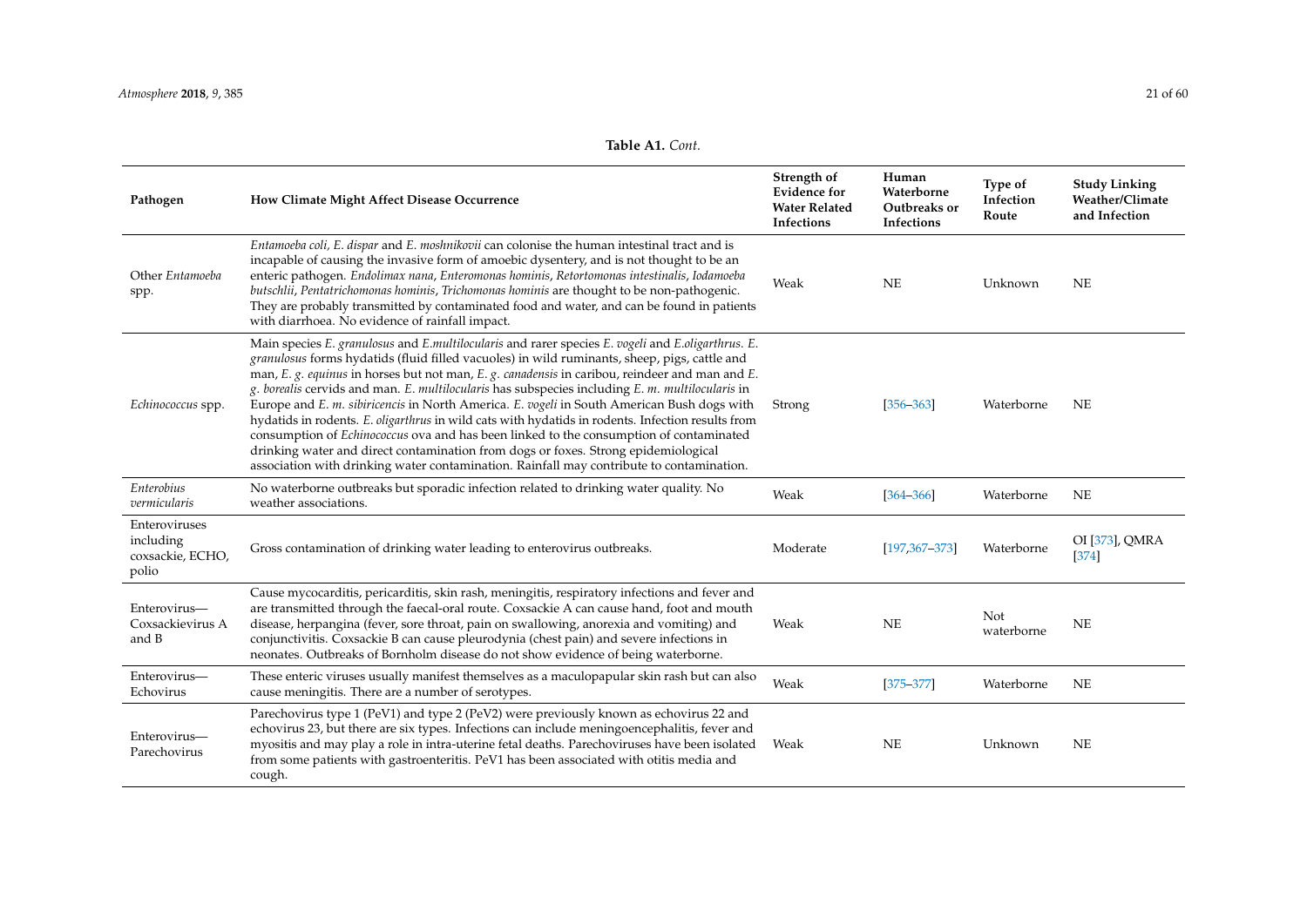| Pathogen                                                             | How Climate Might Affect Disease Occurrence                                                                                                                                                                                                                                                                                                                                                                                                                                                                                                                                                                                                                                    | Strength of<br><b>Evidence</b> for<br><b>Water Related</b><br>Infections | Human<br>Waterborne<br>Outbreaks or<br>Infections | Type of<br>Infection<br>Route | <b>Study Linking</b><br>Weather/Climate<br>and Infection |
|----------------------------------------------------------------------|--------------------------------------------------------------------------------------------------------------------------------------------------------------------------------------------------------------------------------------------------------------------------------------------------------------------------------------------------------------------------------------------------------------------------------------------------------------------------------------------------------------------------------------------------------------------------------------------------------------------------------------------------------------------------------|--------------------------------------------------------------------------|---------------------------------------------------|-------------------------------|----------------------------------------------------------|
| Enteroviruses-<br>Poliovirus                                         | There are three poliovirus types that have been eradicated from the UK. The WHO is<br>organising the worldwide eradication of poliovirus. Wildtype WPV2 poliovirus was last<br>observed in October 1999. Strategies for eradication include expanded use of type 1<br>monovalent oral poliovirus vaccine (mOPV1) to eliminate WPV1 transmission before WPV3<br>and targeted use of type 3 monovalent vaccine mOPV3 in selected areas.                                                                                                                                                                                                                                          | Weak                                                                     | <b>NE</b>                                         | Unknown                       | <b>NE</b>                                                |
| Escherichia coli                                                     | Escherichia coli contain both non-pathogenic organisms and strains that are an important<br>cause of diarrhoeal disease (termed enterovirulent E. coli). Several classes have been defined<br>based on the possession of distinct virulence factors. These are the enteropathogenic (EPEC),<br>enterotoxigenic (ETEC), enteroinvasive (EIEC) and Vero cytotoxigenic (VTEC),<br>enteroaggregative (EAggEC) and diffusely adherent (DAEC) strains of E. coli. In developing<br>countries food and contaminated water are important vehicles for transmission of E. coli.<br>These are less common in developed countries where there are higher standards of general<br>hygiene. | Strong                                                                   | $[35, 378 - 390]$                                 | Waterborne                    | <b>NE</b>                                                |
| Escherichia coli-<br>enteropathogenic<br>(EPEC)                      | The classical enteropathogenic E. coli (EPEC) belong to a small number of serotypes and<br>cause sporadic cases and outbreaks of diarrhoea in children, usually under the age of 2 years.<br>A wider range of EPEC strains have caused sporadic cases and outbreaks affecting adults.                                                                                                                                                                                                                                                                                                                                                                                          | Weak                                                                     | $[378]$                                           | Waterborne                    | <b>NE</b>                                                |
| Escherichia coli-<br>enterotoxigenic<br>(ETEC)                       | Common cause of traveller's diarrhoea that can be transmitted by water.                                                                                                                                                                                                                                                                                                                                                                                                                                                                                                                                                                                                        | Strong                                                                   | $[35, 379 - 383]$                                 | Waterborne                    | <b>NE</b>                                                |
| Escherichia coli-<br>enteroinvasive<br>(EIEC)                        | Transmission through poor hygiene or contaminated food or water.                                                                                                                                                                                                                                                                                                                                                                                                                                                                                                                                                                                                               | Moderate                                                                 | $[384]$                                           | Waterborne                    | <b>NE</b>                                                |
| Escherichia coli-<br>Shiga<br>cytotoxigenic<br>(STEC; VTEC;<br>EHEC) | Infection through contaminated drinking water—heavy rainfall.                                                                                                                                                                                                                                                                                                                                                                                                                                                                                                                                                                                                                  | Strong                                                                   | $[385 - 390]$                                     | Waterborne                    | CA [391]; OI [109]                                       |
| Escherichia coli-<br>enteroaggregative<br>(EAggEC)                   | Enteroaggregative E. coli (EAggEC) cause sporadic cases and outbreaks affecting all ages and<br>like Enterotoxigenic E. coli (ETEC) are a major cause of travellers' diarrhoea.                                                                                                                                                                                                                                                                                                                                                                                                                                                                                                | Moderate                                                                 | $[392]$                                           | Waterborne                    | <b>NE</b>                                                |
| Escherichia coli-<br>diffusely adherent<br>(DAEC)                    | Transmission poorly understood.                                                                                                                                                                                                                                                                                                                                                                                                                                                                                                                                                                                                                                                | NE                                                                       | NE                                                | Unknown                       | NE                                                       |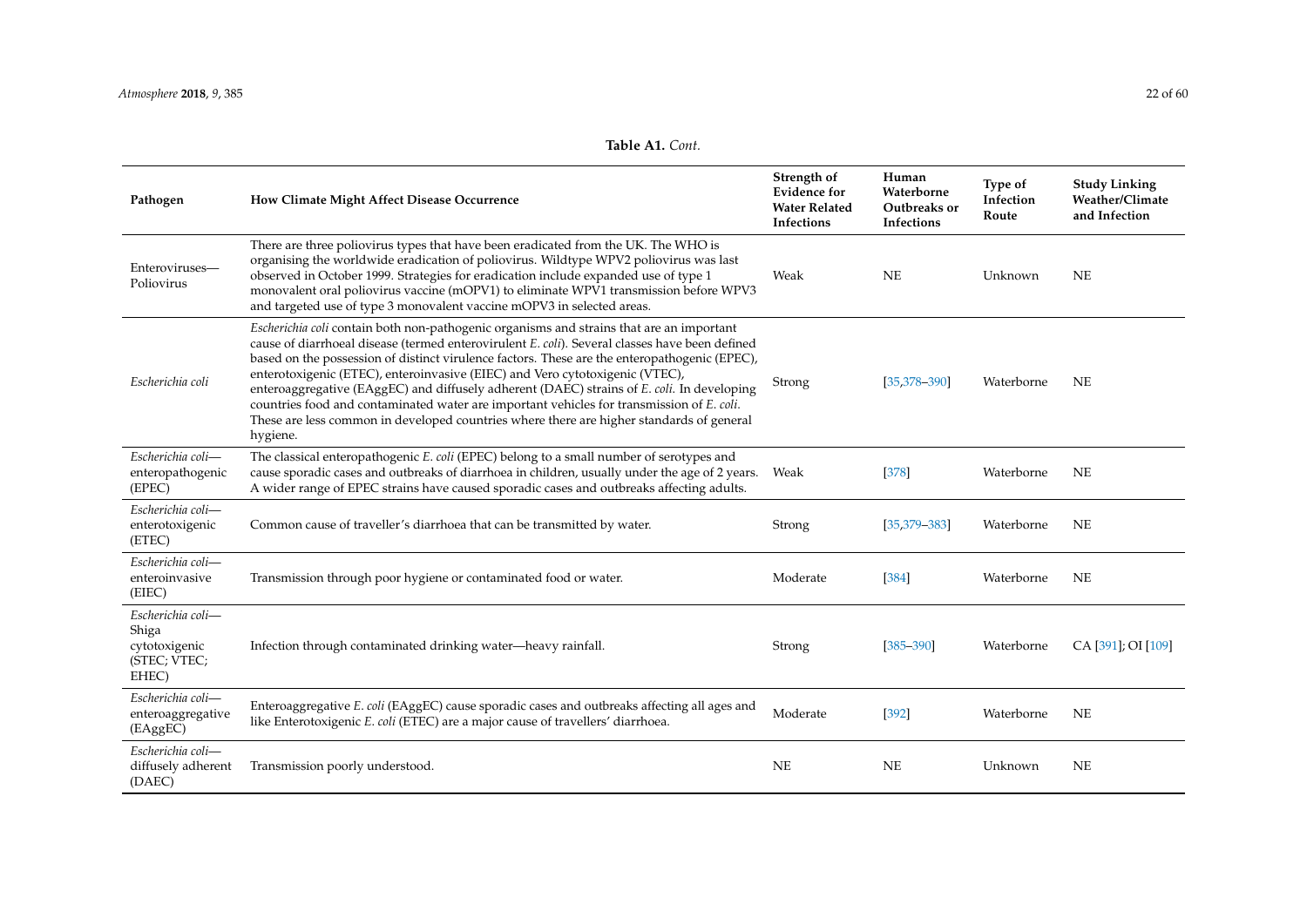| Pathogen                | How Climate Might Affect Disease Occurrence                                                                                                                                                                                                                                                                                                                                                                                                                                                                                                                                                                                                                                                                                                                                        | Strength of<br><b>Evidence</b> for<br><b>Water Related</b><br>Infections | Human<br>Waterborne<br>Outbreaks or<br>Infections | Type of<br>Infection<br>Route | <b>Study Linking</b><br>Weather/Climate<br>and Infection |
|-------------------------|------------------------------------------------------------------------------------------------------------------------------------------------------------------------------------------------------------------------------------------------------------------------------------------------------------------------------------------------------------------------------------------------------------------------------------------------------------------------------------------------------------------------------------------------------------------------------------------------------------------------------------------------------------------------------------------------------------------------------------------------------------------------------------|--------------------------------------------------------------------------|---------------------------------------------------|-------------------------------|----------------------------------------------------------|
| Fasciola gigantica      | A liver fluke (helminth) that is common in cattle in the Middle East, Africa and Asia. The<br>parasite requires a snail as an intermediate host, and man is infected through the<br>consumption of aquatic plants contaminated with the metacercaria.                                                                                                                                                                                                                                                                                                                                                                                                                                                                                                                              | Moderate                                                                 | $[393]$                                           | Water based                   | NE                                                       |
| Fasciola hepatica       | A liver fluke (helminth) that is common in herbivores that graze in wet pasture. The parasite<br>requires a snail as an intermediate host, and man is occasionally infected through the<br>consumption of aquatic plants, particularly watercress, contaminated with the metacercaria.                                                                                                                                                                                                                                                                                                                                                                                                                                                                                             | Strong                                                                   | $[394]$                                           | Water based                   | RAI [395-499]                                            |
| Fasciolopsis buski      | An intestinal fluke (helminth) that is common in areas of Indonesia and Northern Thailand<br>and the Far East. The parasite requires a snail as an intermediate host, and man is infected<br>through the consumption of aquatic plants, particularly water chestnuts and water caltrop,<br>contaminated with the metacercaria.                                                                                                                                                                                                                                                                                                                                                                                                                                                     | Moderate                                                                 | [400]                                             | Water based                   | <b>NE</b>                                                |
| Giardia spp.            | Grows attached to the small intestinal lining and causes malabsorption in people. The<br>parasite can be isolated from the faeces of wild and domestic animals, and waterborne<br>outbreaks are usually associated with recreational water use. The parasite cyst, which is<br>found in faeces, is moderately resistant to chlorine. The modes of transmission remain<br>unclear. Giardia can be transmitted through recreational and drinking water, although<br>hygiene is also important.                                                                                                                                                                                                                                                                                       | Strong                                                                   | [28, 143, 271]<br>274, 281, 283,<br>401,402]      | Waterborne                    | CSS [403]                                                |
| Gongylonema<br>pulchrum | Occurs commonly in domestic cattle and other vertebrates, but gongylonemiasis is very rare<br>in humans. Only 48 cases have been described in the literature since 1864. An infection in<br>Hungary was linked to ingestion of contaminated water from an open draw well.                                                                                                                                                                                                                                                                                                                                                                                                                                                                                                          | Moderate                                                                 | <b>NE</b>                                         | Water based                   | <b>NE</b>                                                |
| Helicobacter pylori     | H. pylori is associated with gastritis, and with gastric and duodenal ulcers. The mode of<br>transmission is not entirely understood. The reservoir of H. pylori is the digestive tracts of<br>humans and some primates, and transmission is considered to be from person-to-person<br>with the most common route being oral-oral. H. pylori is shed in the faeces after turnover of<br>the gastric mucosa, and has been detected by PCR in sewage in Peru. Sewage pollution is<br>therefore a possible though not proven route of transmission.                                                                                                                                                                                                                                   | Moderate                                                                 | $[404 - 415]$                                     | Waterborne                    | <b>NE</b>                                                |
| Helicobacter spp.       | Is larger and more tightly helical than H. pylori and is associated with a small percentage of<br>patients with gastritis. Helicobacter bilis is a Gram negative spiral bacterium that is regarded<br>as an enteric helicobacter and has been implicated in liver disease, particularly biliary tract<br>cancer. Other enteric helicobacters that may be implicated in liver or intestinal disease<br>include H. hepaticus, H. rappani and H. pullorum. Helicobacter winghamensis is a Helicobacter sp.<br>that have been isolated from patients with gastroenteritis. It's role as a cause of diarrhoea has<br>not been demonstrated. H. pylori can contaminate drinking water sources and infection is<br>associated with drinking water source. No evidence of climate drivers. | None                                                                     | <b>NE</b>                                         | Unknown                       | <b>NE</b>                                                |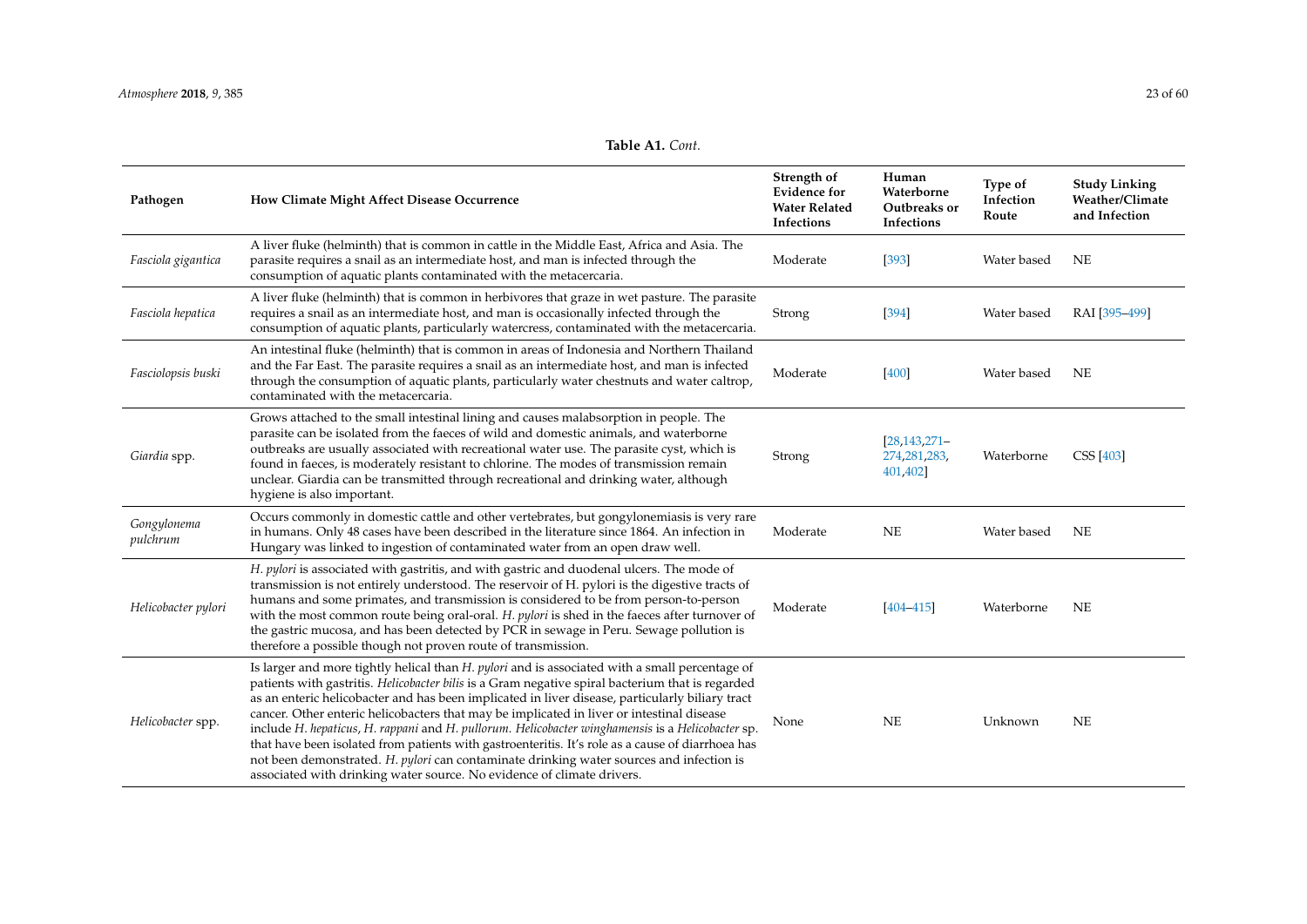| Pathogen                    | How Climate Might Affect Disease Occurrence                                                                                                                                                                                                                                                                                                                                                                                                                                                                                       | Strength of<br><b>Evidence</b> for<br><b>Water Related</b><br>Infections | Human<br>Waterborne<br>Outbreaks or<br>Infections | Type of<br>Infection<br>Route | <b>Study Linking</b><br>Weather/Climate<br>and Infection                                                             |
|-----------------------------|-----------------------------------------------------------------------------------------------------------------------------------------------------------------------------------------------------------------------------------------------------------------------------------------------------------------------------------------------------------------------------------------------------------------------------------------------------------------------------------------------------------------------------------|--------------------------------------------------------------------------|---------------------------------------------------|-------------------------------|----------------------------------------------------------------------------------------------------------------------|
| Hepatitis A                 | Hepatitis A virus causes hepatitis and can be acquired by person-to-person, through<br>contaminated water, shellfish, and foods eaten raw or washed in contaminated water and<br>waterborne routes. Infection resulting from sewage contamination of source waters and<br>shellfish. Some rainfall associations.                                                                                                                                                                                                                  | Strong                                                                   | $[198, 200, 416 -$<br>424]                        | Waterborne                    | $PORA = [425]$ ; SFA<br>[426, 427]                                                                                   |
| Hepatitis E                 | Hepatitis E virus has a genome of single stranded RNA. Epidemiological evidence suggests<br>that the disease can be transmitted by drinking water contaminated with faeces or contact<br>with an environment contaminated with faeces. Pigs may be an important reservoir of<br>infection. Infections in the UK are associated with overseas travel. Large waterborne<br>outbreaks                                                                                                                                                | Strong                                                                   | $[198, 209, 428 -$<br>436]                        | Waterborne                    | OI [428]                                                                                                             |
| Isospora belli              | A coccidian (protozoan) parasite related to Cryptosporidium and Cyclospora. Infection with I.<br>belli may cause colicky pain, diarrhoea, malabsorption and fever. Transmission of Isospora<br>belli to humans from contaminated water and infected animals is suspected but has not been<br>clearly demonstrated. Close contact in barracks or institutions, the presence of other<br>intestinal disease, and poor hygiene appear to favour transmission. Limited evidence of<br>waterborne transmission                         | Weak                                                                     | $[187]$                                           | Unknown                       | <b>NE</b>                                                                                                            |
| Laribacter<br>hongkongensis | An aerobic, spiral shaped gram-negative bacteria isolated from a few people suffering from<br>travel related diarrhoea. Cases were first identified in Hong Kong but have since occurred in<br>other parts of the World. It has also been isolated from freshwater fish in China. The<br>causative role of this organism in human gastroenteritis is still unproven.                                                                                                                                                              | None                                                                     | NE                                                | Unknown                       | NE                                                                                                                   |
| Legionella<br>pneumophila   | Legionellosis linked to climate (humidity/vapour pressure)                                                                                                                                                                                                                                                                                                                                                                                                                                                                        | Strong                                                                   | $[275, 437 - 443]$                                | Aerosol<br>transmission       | PRA, RCCS<br>$[158, 444, 445]$ ;<br>POCS [446]; OI<br>$[447]$                                                        |
| Leptospira spp.             | Tightly coiled spiral bacteria that cause Weil's Disease (jaundice) in people. Infection is from<br>rodents and agricultural and domestic animals, usually through exposure to contaminated<br>water or urine. Drinking or exposing wounds or mucous membranes to contaminated water<br>can result in infection. Infection through natural water contaminated by rodent urine and<br>occasionally through unchlorinated drinking water. Outbreaks follow heavy rainfall and<br>flooding and occasionally abnormally low rainfall. | Strong                                                                   | $[36, 448 - 455]$                                 | Waterborne                    | $[456]$ ; OI<br>$[160 - 162, 457 - 468]$ ;<br>RILO [469]; SA<br>$[470]$ ; RCS $[471]$ ;<br>NBM [472]; CSS<br>$[473]$ |
| Microsporidia               | Enterocytozoon bieneusi infection linked to transmission through food and water.<br>Encephalitozoon hellem keratoconjunctivitis possibly related to water or mud. Link to rainy<br>season in Singapore.                                                                                                                                                                                                                                                                                                                           | Weak                                                                     | $[187, 189, 474 -$<br>481]                        | Waterborne                    | <b>RSA</b> [478]                                                                                                     |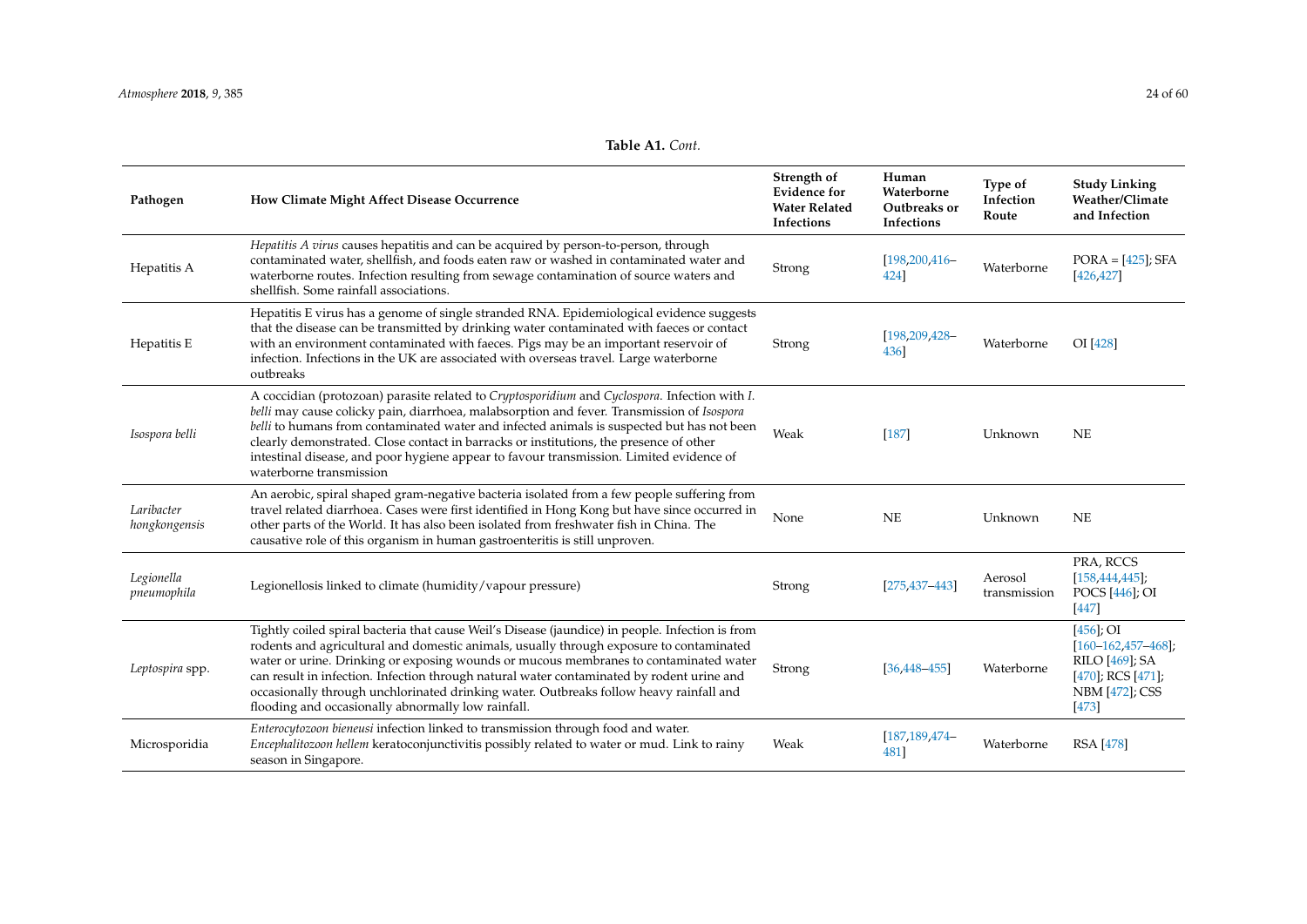| Pathogen                                     | How Climate Might Affect Disease Occurrence                                                                                                                                                                                                                                                                                                                                                                                                                                                                                                                                                                                                 | Strength of<br><b>Evidence</b> for<br><b>Water Related</b><br>Infections | Human<br>Waterborne<br>Outbreaks or<br>Infections | Type of<br>Infection<br>Route | <b>Study Linking</b><br>Weather/Climate<br>and Infection |
|----------------------------------------------|---------------------------------------------------------------------------------------------------------------------------------------------------------------------------------------------------------------------------------------------------------------------------------------------------------------------------------------------------------------------------------------------------------------------------------------------------------------------------------------------------------------------------------------------------------------------------------------------------------------------------------------------|--------------------------------------------------------------------------|---------------------------------------------------|-------------------------------|----------------------------------------------------------|
| Microsporidia-<br>Encephalitozoon<br>spp.    | E. intestinalis is a microsporidian (protozoan) parasite that is associated with diarrhoeal<br>disease in immunodeficient patients, particularly AIDS. Its transmissibility by food and<br>water is not known. E. cuniculi is associated with disseminated infection involving the<br>kidneys, sinuses, lungs, brain and conjunctiva in immunodeficient patients, particularly<br>AIDS. Its transmissibility by food and water is not known. E. hellem is associated with nasal<br>and ocular disease in immunodeficient patients, particularly AIDS. Its transmissibility by<br>food and water is not known.                               | Weak                                                                     | <b>NE</b>                                         | Unknown                       | <b>NE</b>                                                |
| Microsporidia-<br>Enterocytozoon<br>bieneusi | A parasite associated with diarrhoeal disease in immunodeficient patients, particularly AIDS.<br>Its transmissibility by food and water is not known. E. bieneusi is usually confined to the<br>intestines and is not associated with disseminated infection. E. bieneusi has been detected in<br>pigs, cats, dogs and a rhesus monkey. E. bieneusi is transmitted through the usual faecal-oral<br>pathways including food and water. Outbreaks have been linked to water and food.                                                                                                                                                        | Weak                                                                     | [189, 474]                                        | Waterborne                    | <b>NE</b>                                                |
| Mycobacterium spp.<br>(not TB)               | Infections related to buildings and the built environment.                                                                                                                                                                                                                                                                                                                                                                                                                                                                                                                                                                                  | Strong                                                                   | $[275, 482 - 492]$                                | Waterborne                    | LR [493]                                                 |
| Mycobacterium<br>avium                       | Contains three subspecies (M. avium subsp. avium, M. avium subsp. sylvaticum and M. avium<br>subsp. paratuberculosis). Organisms belonging to the Mycobacterium avium complex (MAC)<br>include M. avium, M. intracellulare and M. scrofulacium. They can cause intestinal infection,<br>septicaemia and wasting in AIDS patients, up to 50% of whom may develop MAC<br>bacteraemia. Where the isolates have been speciated they have been found to be<br>predominantly M. avium. Isolates recovered from water are probably a source of human<br>infection. Organisms of the MAC group are able to grow in both hot and cold-water systems. | Moderate                                                                 | [275, 494, 495]                                   | Waterborne                    | <b>NE</b>                                                |
| Mycobacterium<br>paratuberculosis            | A slow-growing bacteria that causes Johne's disease in agricultural animals. It has been<br>implicated in the causation of Crohn's disease in humans. M. paratuberculosis (or M. avium<br>subsp. paratuberculosis (Map)) has been detected in water using PCR but has not to date been<br>isolated from potable water supplies.                                                                                                                                                                                                                                                                                                             | Weak                                                                     | NE                                                | Unknown                       | NE                                                       |
| Naegleria fowleri                            | Colonises thermally polluted waters. Infections in Southern US are seasonal, with more in<br>the summer. Infections in cattle are also seasonal. Infections may increase in some countries<br>with warmer temperatures. Runoff from heavy rains introduces this organism into lakes,<br>ponds, and surface waters [189,496].                                                                                                                                                                                                                                                                                                                | Strong, links to<br>water<br>contamination                               | [187, 189, 497]                                   | Waterborne                    | <b>SCS</b> [498]                                         |
| Norovirus                                    | Is mostly transmitted person-to-person. Transmission has also been indicated via<br>contaminated ice, stored water on cruise ships, borehole water and contaminated recreational<br>bathing waters. Municipal drinking water supplies have been implicated in outbreaks of<br>gastroenteritis, usually following contamination by sewage. Strongly seasonal. Link to<br>shellfish contaminated from infected faeces. Coastal water contamination linked to rainfall.                                                                                                                                                                        | Strong                                                                   | $[416, 499 - 508]$                                | Waterborne                    | OI [509]                                                 |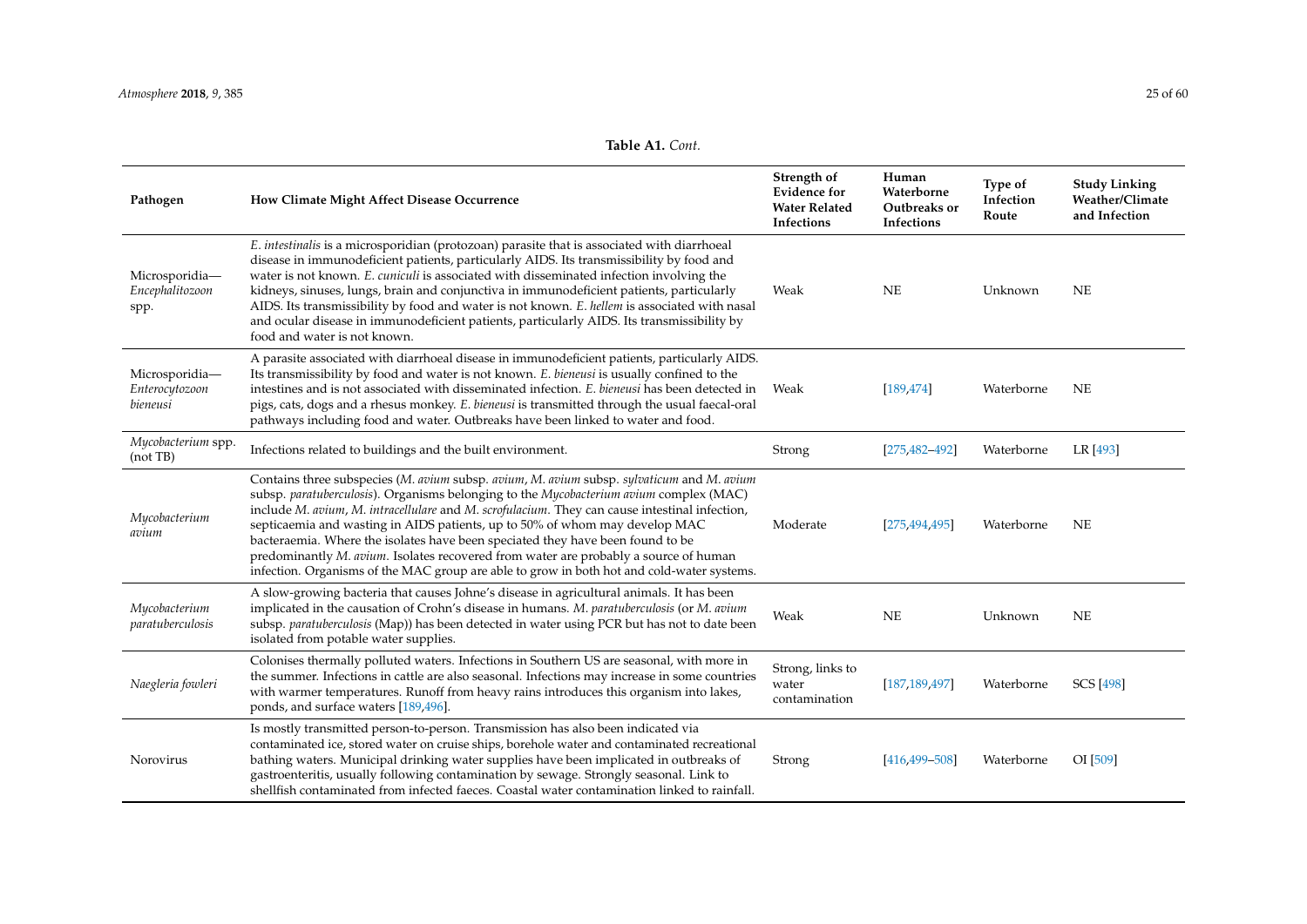| Pathogen                        | How Climate Might Affect Disease Occurrence                                                                                                                                                                                                                                                                                                                                                                                                                                                                                                                                                   | Strength of<br><b>Evidence</b> for<br><b>Water Related</b><br>Infections | Human<br>Waterborne<br>Outbreaks or<br>Infections | Type of<br>Infection<br>Route | <b>Study Linking</b><br>Weather/Climate<br>and Infection |
|---------------------------------|-----------------------------------------------------------------------------------------------------------------------------------------------------------------------------------------------------------------------------------------------------------------------------------------------------------------------------------------------------------------------------------------------------------------------------------------------------------------------------------------------------------------------------------------------------------------------------------------------|--------------------------------------------------------------------------|---------------------------------------------------|-------------------------------|----------------------------------------------------------|
| Plesiomonas<br>shigelloides     | Plesiomonas shigelloides is a bacterial pathogen that has been implicated as a cause of<br>diarrhoeal disease. It is common in the natural waters in tropical countries. No well<br>documented waterborne outbreaks (two reported in 1978). No associations with rainfall or<br>temperature.                                                                                                                                                                                                                                                                                                  | None                                                                     | [51, 296, 497,<br>$510 - 513$                     | Waterborne                    | <b>NE</b>                                                |
| Pseudomonas<br>aeruginosa       | Contamination of natural and man-made bathing waters. Most folliculitis infections are<br>related to spa pools. Swimming in natural waters can cause otitis externa. No evidence of<br>rain or temperature link.                                                                                                                                                                                                                                                                                                                                                                              | Strong                                                                   | [497, 514]                                        | Waterborne                    | <b>NE</b>                                                |
| Rhinosporidium<br>seeberi       | Infections linked to lake, river and well water in India. Outbreak linked to bathing in<br>stagnant water in Serbia.                                                                                                                                                                                                                                                                                                                                                                                                                                                                          | Moderate                                                                 | $[515 - 518]$                                     | Waterborne                    | <b>NE</b>                                                |
| Rotavirus                       | Rotavirus. Rotaviruses are part of the Reovirus family and have a double stranded RNA<br>genome. Exposure is by contact with infected individuals or contaminated water or other<br>materials. Group C rotaviruses have been identified throughout the world. Group B<br>rotaviruses have caused large outbreaks of diarrhoeal illness in mainland China. The virus<br>entered the population as a result of faecal contamination of water supplies drawn from<br>rivers, and then spread through the population by person-to-person contact. Waterborne<br>outbreaks in developing countries | Weak                                                                     | $[197, 519 - 525]$                                | Waterborne                    | $[526]$                                                  |
| Stenotrophomonas<br>maltophilia | Hospital outbreaks linked to contaminated water systems.                                                                                                                                                                                                                                                                                                                                                                                                                                                                                                                                      | Moderate                                                                 | $[527 - 531]$                                     | Waterborne                    | <b>NE</b>                                                |
| Salmonella spp.                 | Are strongly associated with foodborne disease but can also be transmitted through<br>waterborne and other routes. There is a particular problem with the occurrence of<br>Salmonellas in agricultural animals and the transmission to people through poor slaughter<br>hygiene and kitchen practices. This particularly results from their ability to grow within<br>foods to numbers that can cause disease. Outbreaks and sporadic disease related to<br>contaminated drinking water and recreational water. No clear links to rain.                                                       | Moderate                                                                 | $[518.532 - 545]$                                 | Waterborne                    | GAMTS [546];<br>GLM [546];<br><b>EACWQ</b> [547]         |
| Salmonella<br>Paratyphi         | Causes paratyphoid fever. Infections can be acquired from travel overseas, and food and<br>waterborne infection can also occur.                                                                                                                                                                                                                                                                                                                                                                                                                                                               | Moderate                                                                 | $[548]$                                           | Waterborne                    | <b>NE</b>                                                |
| Salmonella Typhi                | Causes typhoid (fever and diarrhoea). The infectious dose is low, and large waterborne<br>outbreaks were common in the first half of the 20th century. Waterborne infection can arise<br>through sewage contamination of drinking water and through typhoid carriers who are<br>water workers. There is no natural animal host of this pathogen. Most infections are in<br>people returning from less developed countries.                                                                                                                                                                    | Strong                                                                   | [535,541,549]                                     | Waterborne                    | <b>RSA</b> [550]                                         |
| Sappinia diploidea              | A rare cause of amoebic cerebral abscess.                                                                                                                                                                                                                                                                                                                                                                                                                                                                                                                                                     | None                                                                     | [551, 552]                                        | Waterborne                    | <b>NE</b>                                                |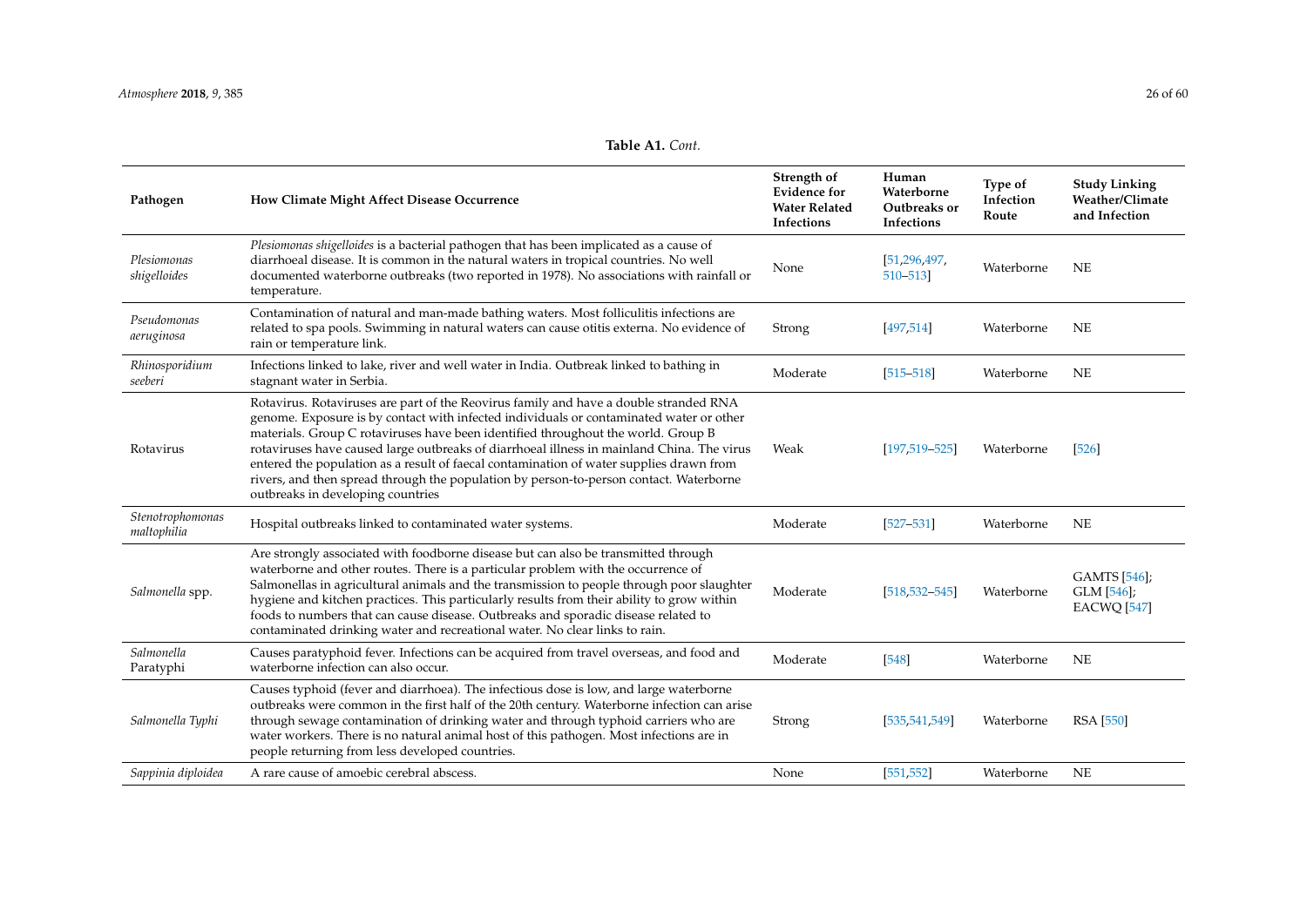| Pathogen                          | How Climate Might Affect Disease Occurrence                                                                                                                                                                                                                                                                                                                                                                                                              | Strength of<br><b>Evidence</b> for<br><b>Water Related</b><br>Infections | Human<br>Waterborne<br>Outbreaks or<br><b>Infections</b> | Type of<br>Infection<br>Route | <b>Study Linking</b><br>Weather/Climate<br>and Infection                        |
|-----------------------------------|----------------------------------------------------------------------------------------------------------------------------------------------------------------------------------------------------------------------------------------------------------------------------------------------------------------------------------------------------------------------------------------------------------------------------------------------------------|--------------------------------------------------------------------------|----------------------------------------------------------|-------------------------------|---------------------------------------------------------------------------------|
| Sapovirus                         | A calicivirus, formerly called "Sapporo-like virus" (SLV), classic or typical calicivirus and are<br>associated with relatively mild gastroenteritis in children. Outbreak linked to flood water<br>contamination of shellfish with several viruses.                                                                                                                                                                                                     | Weak                                                                     | $[183]$                                                  |                               | <b>POWE</b> [213]                                                               |
| Sarcocystis hominis               | Sporocysts are infectious, causing muscle infections through drinking water.                                                                                                                                                                                                                                                                                                                                                                             | Strong                                                                   | [553, 554]                                               | Waterborne                    | <b>NE</b>                                                                       |
| Schistosoma spp.                  | These are flukes (helminth) which are transmitted through the contamination of water with<br>faeces containing the ova. Cases linked to flooding and land surface temperature.                                                                                                                                                                                                                                                                           | Strong                                                                   | [555]                                                    | Water based                   | OI [556]; SA<br>$[557-560]$ ; RRM<br>$[561]$ ; MM $[562]$ ;<br><b>MLM</b> [563] |
| Schistosoma<br>intercalatum       | The life cycle involves the ova hatching and infecting specific snail species, and the cercaria<br>infect people occupationally or recreationally exposed to contaminated water through the<br>skin.                                                                                                                                                                                                                                                     | Strong                                                                   | $[564]$                                                  | Water based                   | <b>NE</b>                                                                       |
| <b>Schistosoma</b><br>haematobium | The life cycle involves the ova hatching and infecting specific snail species, and the cercaria<br>infect people occupationally or recreationally exposed to contaminated water through the<br>skin. Infection is found in Africa and the Middle East.                                                                                                                                                                                                   | Strong                                                                   | [564, 565]                                               | Water based                   | NE                                                                              |
| Schistosoma<br>japonicum          | Infection is found in Eastern Asia including Japan and Korea. Links to rainfall and<br>temperature.                                                                                                                                                                                                                                                                                                                                                      | Strong                                                                   | $[566]$                                                  | Water based                   | CSS [563]                                                                       |
| Schistosoma<br>mansoni            | The life cycle involves the ova hatching and infecting specific snail species, and the cercaria<br>infect people occupationally or recreationally exposed to contaminated water through the<br>skin.                                                                                                                                                                                                                                                     | Strong                                                                   | $[564, 567 - 570]$                                       | Water based                   | OI [556]; SA [560]                                                              |
| Schistosoma<br>mekongi            | The life cycle involves the ova hatching and infecting specific snail species, and the cercaria<br>infect people occupationally or recreationally exposed to contaminated water (usually river<br>water) through the skin. Infection is restricted to South East Asia, particularly the Mekong<br>River basin in Kampuchea.                                                                                                                              | Strong                                                                   | $[571 - 574]$                                            | Water based                   | <b>NE</b>                                                                       |
| Schistosoma<br>spindale           | A fluke (helminth) that commonly causes cercarial dermatitis of paddy field workers in<br>Assam, India. It is unclear which species of animal the schistosomes derive from although<br>ducks are likely.                                                                                                                                                                                                                                                 | Strong                                                                   | $[575]$                                                  | Water based                   | <b>NE</b>                                                                       |
| Spirometra spp.                   | These are tapeworms (helminth) and occur in amphibious animals including frogs. Ingestion<br>of the first stage larvae which are present in the copepod Cyclops results in human<br>sparganosis, with 'Sparganum' larvae forming in nodules. Infection is thought to derive from<br>contaminated drinking water or the consumption of uncooked frogs or snakes. S.<br><i>mansonoides (S. erinacei-europaei)</i> is the organism most commonly diagnosed. | Weak                                                                     | $[576 - 579]$                                            | Waterborne                    | NE                                                                              |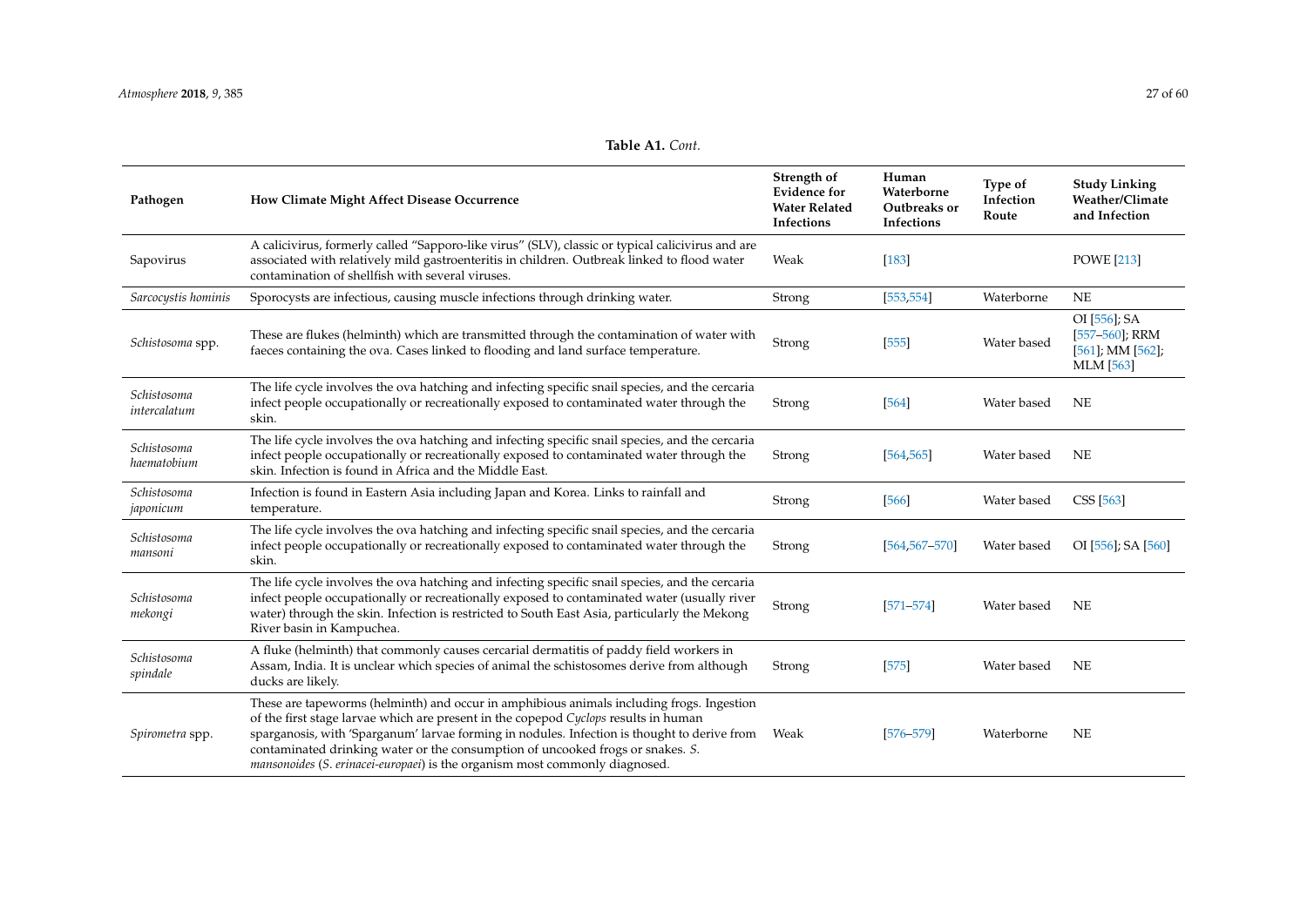| Pathogen                   | How Climate Might Affect Disease Occurrence                                                                                                                                                                                                                                                                                                                                                                                                                                                                                                                                                                                                                                                                                                                                                                                                               | Strength of<br><b>Evidence</b> for<br><b>Water Related</b><br>Infections | Human<br>Waterborne<br>Outbreaks or<br>Infections | Type of<br>Infection<br>Route   | <b>Study Linking</b><br>Weather/Climate<br>and Infection                   |
|----------------------------|-----------------------------------------------------------------------------------------------------------------------------------------------------------------------------------------------------------------------------------------------------------------------------------------------------------------------------------------------------------------------------------------------------------------------------------------------------------------------------------------------------------------------------------------------------------------------------------------------------------------------------------------------------------------------------------------------------------------------------------------------------------------------------------------------------------------------------------------------------------|--------------------------------------------------------------------------|---------------------------------------------------|---------------------------------|----------------------------------------------------------------------------|
| Shigella spp.              | Causes dysentery and can be readily passed between children and adults in unsanitary<br>environments. They can occasionally be transmitted through contaminated food. Waterborne<br>outbreaks of shigellosis have been common in the past, but are now uncommon and are<br>usually the result of a combination of inadequate treatment, post treatment contamination<br>and chlorination breakdown. Shigella spp. will not grow within water distribution systems.<br>There are four species. Shigella sonnei is commonly transmitted between children and can be a<br>problem in schools in the UK. Shigella dysenteriae is a more severe infection than S. sonnei and<br>causes severe dysentery. Most S. boydii, S. flexneri and S. dysenteriae infections within England<br>and Wales are usually acquired abroad. Lake water recreational outbreaks. | Strong                                                                   | $[355, 580 - 584]$                                | Waterborne                      | OI [284]                                                                   |
| <i>Torovirus</i>           | Toroviruses are enveloped viruses that have been linked to enteric infections in horses (Berne<br>virus), cattle (Breda virus), pigs, and humans and transmission is thought to be via the<br>faecal-oral route. In humans toroviruses have been found in infants with necrotising<br>enterocolitis but their role in gastroenteritis remains unproved.                                                                                                                                                                                                                                                                                                                                                                                                                                                                                                   | Weak                                                                     | NE                                                | Unknown                         | <b>NE</b>                                                                  |
| Toxoplasma gondii          | A protozoan parasite which occurs in a wide range of warm-blooded animals. The only<br>definitive host in which the full sexual cycle has been observed is members of the cat family<br>(Felidae), which excrete the oocysts which contaminate the environment and source waters.<br>People can be infected from consuming food or water that is contaminated with oocysts or<br>the consumption of undercooked meat which contains tissue cysts. Infection can be a<br>particular problem for pregnant women and immunocompromised patients. Some evidence<br>that heavy rainfall can precede outbreaks.                                                                                                                                                                                                                                                 | Strong                                                                   | $[187, 190, 585 -$<br>589]                        | Waterborne                      | OI [590]; SA [591];                                                        |
| Trichobilharzia<br>regent  | A schistosome of birds and the cercaria can give rise to an itchy rash (known as cercarial<br>dermatitis or swimmer's itch) in people who have had contact with the water. They are<br>otherwise thought to be non-pathogenic to humans. The parasites mature and lay eggs in the<br>nasal cavities of waterfowl. The lifecycle involves snails.                                                                                                                                                                                                                                                                                                                                                                                                                                                                                                          | Strong                                                                   | $[592 - 599]$                                     | Water based                     | NE                                                                         |
| Vibrio cholerae            | Causes cholera, a disease that is characterised by acute and life-threatening diarrhoea and<br>dehydration usually in epidemic outbreaks. Cholera is transmitted through drinking water,<br>shellfish and contaminated food. The disease is usually restricted to less developed countries<br>where drinking water and waste disposal are poor, and to migrant populations associated<br>with drought, flood, famine and war. Evidence of links to rainfall over the last century.                                                                                                                                                                                                                                                                                                                                                                        | Strong                                                                   | $[600 - 602]$                                     | Waterborne                      | $[603, 604]$ ; GAMTS<br>$[605]$ ; $[606]$ ; EACO<br>$[607]$ ; POWE $[608]$ |
| Vibrio<br>parahaemolyticus | Inhabits estuarine and marine environments. It can cause food-poisoning through the<br>contamination of seafood. V. parahaemolyticus associated with raised water temperature.                                                                                                                                                                                                                                                                                                                                                                                                                                                                                                                                                                                                                                                                            | Moderate                                                                 | [609]                                             | Foodborne<br>through<br>seafood | <b>RSE</b> [610]                                                           |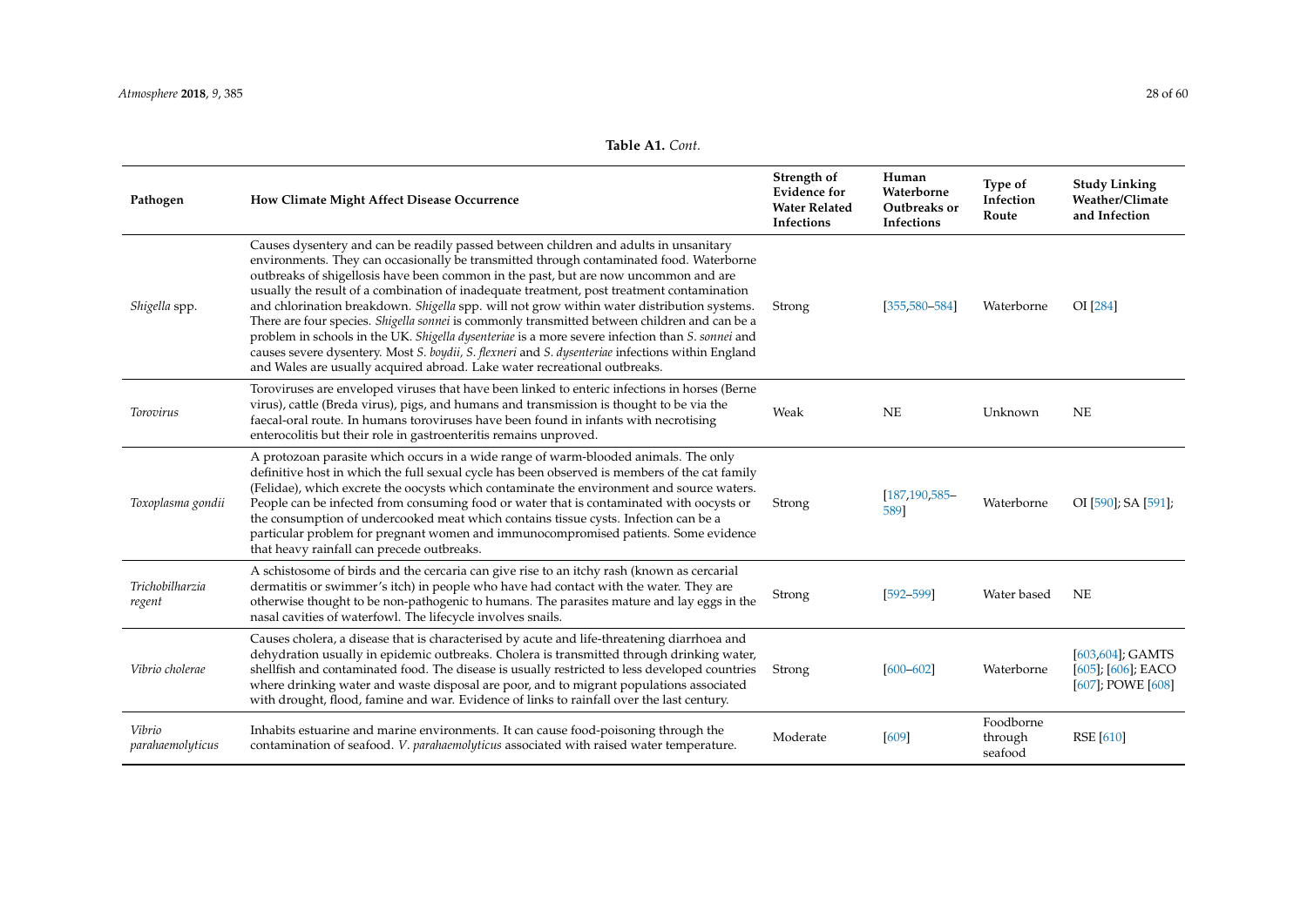<span id="page-28-0"></span>

| Pathogen                                | How Climate Might Affect Disease Occurrence                                                                                                                                                                                                                                                                                                                                                                                                                                                                                                                                                                                                                                                                                                                                                                                                                                                                                                                                                                               | Strength of<br><b>Evidence for</b><br><b>Water Related</b><br>Infections | Human<br>Waterborne<br>Outbreaks or<br>Infections | Type of<br>Infection<br>Route                  | <b>Study Linking</b><br>Weather/Climate<br>and Infection                          |
|-----------------------------------------|---------------------------------------------------------------------------------------------------------------------------------------------------------------------------------------------------------------------------------------------------------------------------------------------------------------------------------------------------------------------------------------------------------------------------------------------------------------------------------------------------------------------------------------------------------------------------------------------------------------------------------------------------------------------------------------------------------------------------------------------------------------------------------------------------------------------------------------------------------------------------------------------------------------------------------------------------------------------------------------------------------------------------|--------------------------------------------------------------------------|---------------------------------------------------|------------------------------------------------|-----------------------------------------------------------------------------------|
| Vibrio vulnificus                       | Vibrio vulnificus can cause severe, soft tissue infections, septicaemia, and deaths. Infection is<br>through the consumption of contaminated seafood (particularly raw oysters). V. vulnificus<br>infection increased following hurricane Katrina.                                                                                                                                                                                                                                                                                                                                                                                                                                                                                                                                                                                                                                                                                                                                                                        | Strong                                                                   | [609, 611, 612]                                   | Waterborne;<br>Foodborne<br>through<br>seafood | <b>MMF</b> [613]; HSM<br>$[614]$ ; MMST $[615]$ ;<br>OI[611]                      |
| Vibrio spp. (other<br>than V. cholerae) | A variety of Vibrio spp. can cause human disease, including the halophilic V.<br>parahaemolyticus, V. fluvialis, V. hollisae and the non-halophilic vibrios non-O1 V. cholerae and<br>V. mimicus. Cholera is a classical waterborne disease, and the water route is still important in<br>developing countries. There is no evidence that vibrios are able to cause human disease by<br>growing within water distribution systems. Vibrio spp. are part of normal marine flora and<br>can be found in marine, estuarine and river water. These organisms and proliferate during<br>the summer months. People are infected through the consumption of raw or undercooked<br>contaminated shellfish, other foods and faecally contaminated water. A large infective dose<br>is required to initiate infection and person-to-person transmission does not occur. Infections<br>in the United Kingdom tend to be in travellers returning from developing countries.<br>Non-cholera <i>V. cholera</i> in warmer Baltic waters. | Strong                                                                   | [36, 609]                                         | Waterborne                                     | $MMO = [616]$ ; OI<br>$[617]$ ; TSAT $[611]$ ;<br><b>WMR</b> [615]; POTA<br>[617] |
| Yersinia spp.                           | Yersinia spp. are bacteria that can cause diarrhoea, arthritis and mesenteric lymphadenitis,<br>and small waterborne outbreaks of infection can occur. Infection usually derives from an<br>animal source, particularly pigs. Non-pathogenic types can be detected in people and are not<br>thought to be involved as a cause of diarrhoea. Y. pseudotuberculosis causes fever,<br>enlargement of the mesenteric lymph nodes, pseudo-appendicitis, septicaemia and diarrhoea.<br>Yersinia enterocolitica can cause diarrhoea, arthritis and mesenteric lymphadenitis, and small<br>waterborne outbreaks of infection can occur. Y. fredriksenii and Y. kristensenii have been<br>isolated from the faecal samples of people with diarrhoea, but their pathogenic role is unclear.                                                                                                                                                                                                                                         | Moderate                                                                 | $[618 - 620]$                                     | Waterborne                                     | <b>NE</b>                                                                         |
| Mixed causes                            | Climate change and waterborne illness [180,181]<br>Relationship between recreational water outbreaks and temperature [54].<br>Review of waterborne outbreaks [621]                                                                                                                                                                                                                                                                                                                                                                                                                                                                                                                                                                                                                                                                                                                                                                                                                                                        | NE                                                                       | [187, 190, 257,<br>258]                           | Mixed                                          | ROS [36,622]; FTA<br>$[293]$ ; RCCS<br>$[32,269]$ ; QMRA<br>[374, 623]            |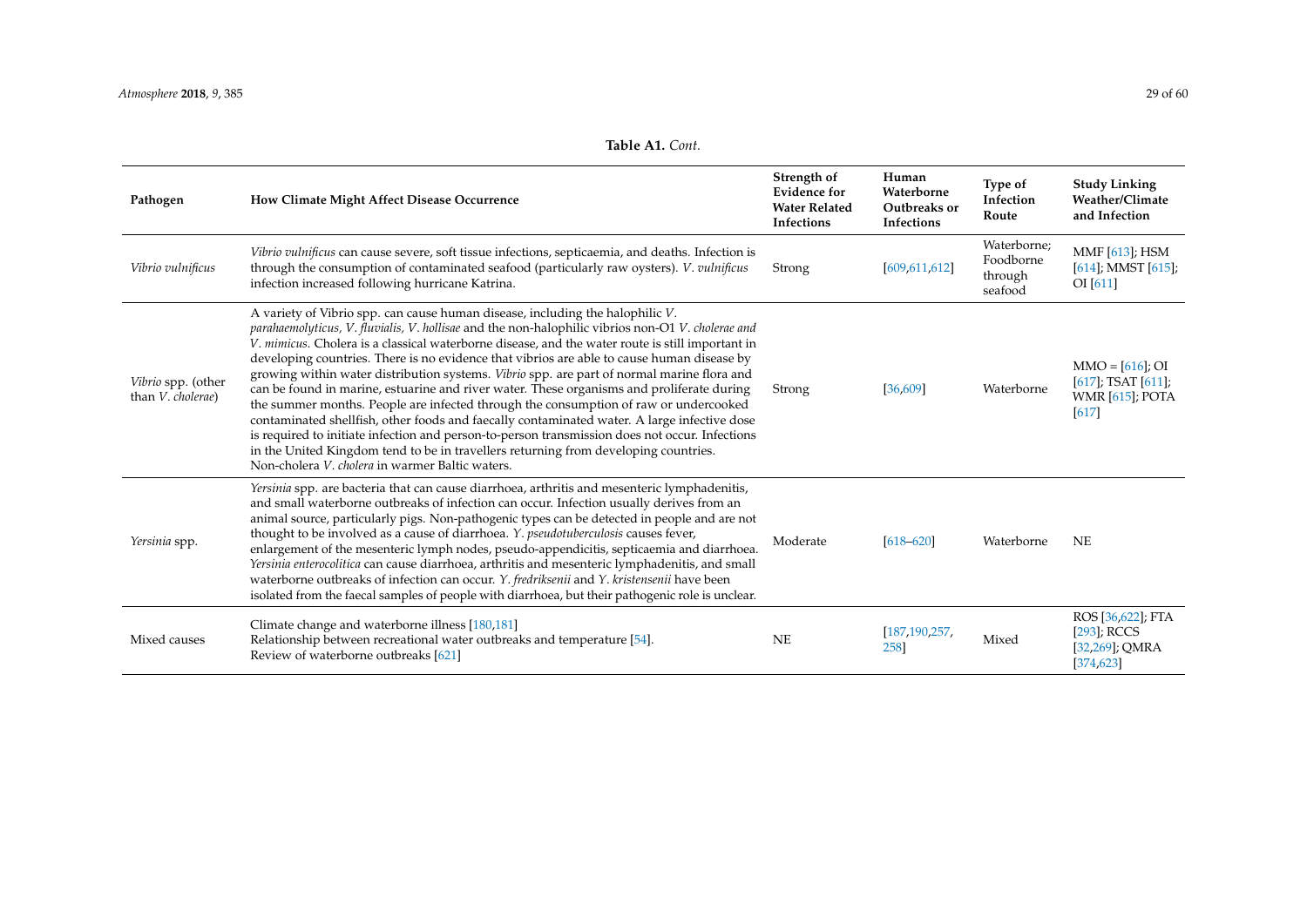# **References**

- <span id="page-29-0"></span>1. IPCC. Climate Change 2013: The Physical Science Basis. In *Contribution of Working Group I to the Fifth Assessment Report of the Intergovernmental Panel on Climate Change*; Stocker, T.F.Q.D., Plattner, G.K., Tignor, M., Allen, S.K., Boschung, J., Nauels, A., Xia, Y., Bex, V., Midgley, P.M., Eds.; Cambridge University Press: Cambridge, UK; New York, NY, USA, 2013; pp. 1–1535.
- <span id="page-29-1"></span>2. IPCC. Managing the Risks of Extreme Events and Disasters to Advance Climate Change Adaptation. In *A Special Report of Working Groups I and II of the Intergovernmental Panel on Climate Change*; Field, C.B.B.V., Stocker, T.F., Qin, D., Dokken, D.J., Ebi, K.L., Mastrandrea, M.D., Mach, K.J., Plattner, G.K., Allen, S.K., Tignor, M., et al., Eds.; Cambridge University Press: Cambridge, UK; New York, NY, USA, 2012; pp. 1–582.
- <span id="page-29-2"></span>3. Hardin, G. The tragedy of the commons. The population problem has no technical solution; it requires a fundamental extension in morality. *Science* **1968**, *162*, 1243–1248. [\[PubMed\]](http://www.ncbi.nlm.nih.gov/pubmed/5699198)
- <span id="page-29-3"></span>4. Patz, J.A.; Campbell-Lendrum, D.; Holloway, T.; Foley, J.A. Impact of regional climate change on human health. *Nature* **2005**, *438*, 310–317. [\[CrossRef\]](http://dx.doi.org/10.1038/nature04188) [\[PubMed\]](http://www.ncbi.nlm.nih.gov/pubmed/16292302)
- <span id="page-29-4"></span>5. Stern, N. *Stern Review: The Economics of Climate Change*; Edward Elgar Publishing: Cheltenham, UK, 2008.
- <span id="page-29-5"></span>6. Gasparrini, A.; Guo, Y.; Sera, F.; Vicedo-Cabrera, A.M.; Huber, V.; Tong, S.; de Sousa Zanotti Stagliorio Coelho, M.; Nascimento Saldiva, P.H.; Lavigne, E.; Matus Correa, P.; et al. Projections of temperature-related excess mortality under climate change scenarios. *Lancet Planet Health* **2017**, *1*, e360–e367. [\[CrossRef\]](http://dx.doi.org/10.1016/S2542-5196(17)30156-0)
- <span id="page-29-6"></span>7. Melorose, J.P.R.; Careas, S. *World Population Prospects*; United Nations: New York, NY, USA, 2015; pp. 587–592.
- <span id="page-29-7"></span>8. McMichael, A.J.; Wilcox, B.A. Climate change, human health, and integrative research: A transformative imperative. *EcoHealth* **2009**, *6*, 163–164. [\[CrossRef\]](http://dx.doi.org/10.1007/s10393-009-0262-9) [\[PubMed\]](http://www.ncbi.nlm.nih.gov/pubmed/20082115)
- <span id="page-29-8"></span>9. Hsiang, S.M.; Burke, M.; Miguel, E. Quantifying the influence of climate on human conflict. *Science* **2013**, *341*, 1235367. [\[CrossRef\]](http://dx.doi.org/10.1126/science.1235367) [\[PubMed\]](http://www.ncbi.nlm.nih.gov/pubmed/24031020)
- <span id="page-29-9"></span>10. Hsiang, S.M.; Meng, K.C.; Cane, M.A. Civil conflicts are associated with the global climate. *Nature* **2011**, *476*, 438–441. [\[CrossRef\]](http://dx.doi.org/10.1038/nature10311) [\[PubMed\]](http://www.ncbi.nlm.nih.gov/pubmed/21866157)
- <span id="page-29-10"></span>11. Dangendorf, F.; Herbst, S.; Reintjes, R.; Kistemann, T. Spatial patterns of diarrhoeal illnesses with regard to water supply structures—A GIS analysis. *Int. J. Hyg. Environ. Health* **2002**, *205*, 183–191. [\[CrossRef\]](http://dx.doi.org/10.1078/1438-4639-00151) [\[PubMed\]](http://www.ncbi.nlm.nih.gov/pubmed/12040916)
- <span id="page-29-11"></span>12. Schuur, E.A.; McGuire, A.D.; Schadel, C.; Grosse, G.; Harden, J.W.; Hayes, D.J.; Hugelius, G.; Koven, C.D.; Kuhry, P.; Lawrence, D.M.; et al. Climate change and the permafrost carbon feedback. *Nature* **2015**, *520*, 171–179. [\[CrossRef\]](http://dx.doi.org/10.1038/nature14338) [\[PubMed\]](http://www.ncbi.nlm.nih.gov/pubmed/25855454)
- <span id="page-29-12"></span>13. McMichael, A.J.; Woodward, A.; Muir, C. *Climate Change and the Health of Nations: Famines, Fevers, and the Fate of Populations*; Oxford University Press: New York, NY, USA, 2017; 370p.
- <span id="page-29-13"></span>14. Patz, J.A.; Grabow, M.L.; Limaye, V.S. When it rains, it pours: Future climate extremes and health. *Ann. Glob. Health* **2014**, *80*, 332–344. [\[CrossRef\]](http://dx.doi.org/10.1016/j.aogh.2014.09.007) [\[PubMed\]](http://www.ncbi.nlm.nih.gov/pubmed/25459335)
- <span id="page-29-14"></span>15. Raper, S.C.; Braithwaite, R.J. Low sea level rise projections from mountain glaciers and icecaps under global warming. *Nature* **2006**, *439*, 311–313. [\[CrossRef\]](http://dx.doi.org/10.1038/nature04448) [\[PubMed\]](http://www.ncbi.nlm.nih.gov/pubmed/16421567)
- <span id="page-29-15"></span>16. Jevrejeva, S.; Jackson, L.P.; Riva, R.E.; Grinsted, A.; Moore, J.C. Coastal sea level rise with warming above 2 degrees C. *Proc. Natl. Acad. Sci. USA* **2016**, *113*, 13342–13347. [\[CrossRef\]](http://dx.doi.org/10.1073/pnas.1605312113) [\[PubMed\]](http://www.ncbi.nlm.nih.gov/pubmed/27821743)
- <span id="page-29-16"></span>17. Koven, C.D.; Schuur, E.A.; Schadel, C.; Bohn, T.J.; Burke, E.J.; Chen, G.; Chen, X.; Ciais, P.; Grosse, G.; Harden, J.W.; et al. A simplified, data-constrained approach to estimate the permafrost carbon-climate feedback. *Philos. Trans. Ser. A Math. Phys. Eng. Sci.* **2015**, *373*. [\[CrossRef\]](http://dx.doi.org/10.1098/rsta.2014.0423) [\[PubMed\]](http://www.ncbi.nlm.nih.gov/pubmed/26438276)
- <span id="page-29-17"></span>18. Orth, R.; Zscheischler, J.; Seneviratne, S.I. Record dry summer in 2015 challenges precipitation projections in Central Europe. *Sci. Rep.* **2016**, *6*, 28334. [\[CrossRef\]](http://dx.doi.org/10.1038/srep28334) [\[PubMed\]](http://www.ncbi.nlm.nih.gov/pubmed/27323864)
- <span id="page-29-18"></span>19. Steffen, W.; Rockström, J.; Richardson, K.; Lenton, T.M.; Folke, C.; Liverman, D.; Summerhayes, C.P.; Barnosky, A.D.; Cornell, S.E.; Crucifix, M.; et al. Trajectories of the Earth System in the Anthropocene. *Proc. Natl. Acad. Sci. USA* **2018**, *115*, 8252–8259. [\[CrossRef\]](http://dx.doi.org/10.1073/pnas.1810141115) [\[PubMed\]](http://www.ncbi.nlm.nih.gov/pubmed/30082409)
- <span id="page-29-19"></span>20. Michalak, A.M. Study role of climate change in extreme threats to water quality. *Nature* **2016**, *535*, 349–350. [\[CrossRef\]](http://dx.doi.org/10.1038/535349a) [\[PubMed\]](http://www.ncbi.nlm.nih.gov/pubmed/27443725)
- <span id="page-29-20"></span>21. Sterk, A.; de Man, H.; Schijven, J.F.; de Nijs, T.; de Roda Husman, A.M. Climate change impact on infection risks during bathing downstream of sewage emissions from CSOs or WWTPs. *Water Res.* **2016**, *105*, 11–21. [\[CrossRef\]](http://dx.doi.org/10.1016/j.watres.2016.08.053) [\[PubMed\]](http://www.ncbi.nlm.nih.gov/pubmed/27591704)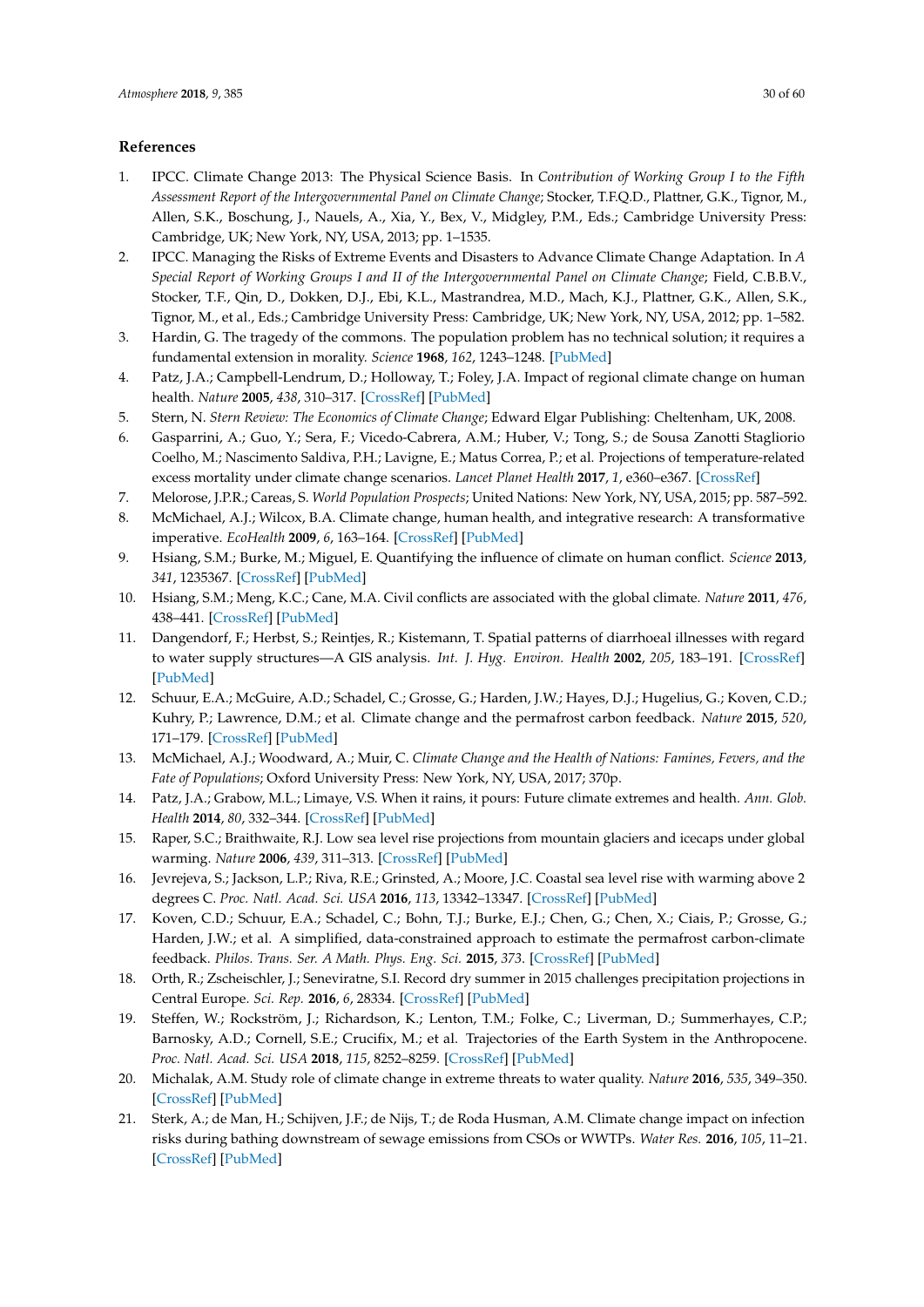- <span id="page-30-16"></span><span id="page-30-0"></span>22. Jiménez Cisneros, B.E.O.T.; Arnell, N.W.; Benito, G.; Cogley, J.G.; Döll, P.; Jiang, T.; Mwakalila, S.S. *Freshwater Resources*; Cambridge University Press: Cambridge, UK; New York, NY, USA, 2014; pp. 229–269.
- <span id="page-30-1"></span>23. Stathakou, N.P.; Stathakou, G.P.; Damianaki, S.G.; Ioannou, E.T.; Stavrianeas, N.G. Empedocles' bio-medical Comments: A Precursor of Modern Science. Available online: [https://www.google.com/](https://www.google.com/search?client=safari&rls=en&q=N.P.+Stathakou,MD,+G.P.+Stathakou,MD,+S.G.+Damianaki,MD,+E.+Toumbis+Ioannou,MD+and+N.G.+Stavrianeas,MD+Empedocles%E2%80%99+bio-medical+comments:+A+precursor+of+modern+science+Copyright+%C2%A9+Priory+Lodge+Education+Limited+2007&ie=UTF-8&oe=UTF-8) [search?client=safari&rls=en&q=N.P.+Stathakou,MD,+G.P.+Stathakou,MD,+S.G.+Damianaki,MD,+E.](https://www.google.com/search?client=safari&rls=en&q=N.P.+Stathakou,MD,+G.P.+Stathakou,MD,+S.G.+Damianaki,MD,+E.+Toumbis+Ioannou,MD+and+N.G.+Stavrianeas,MD+Empedocles%E2%80%99+bio-medical+comments:+A+precursor+of+modern+science+Copyright+%C2%A9+Priory+Lodge+Education+Limited+2007&ie=UTF-8&oe=UTF-8) [+Toumbis+Ioannou,MD+and+N.G.+Stavrianeas,MD+Empedocles%E2%80%99+bio-medical+comments:](https://www.google.com/search?client=safari&rls=en&q=N.P.+Stathakou,MD,+G.P.+Stathakou,MD,+S.G.+Damianaki,MD,+E.+Toumbis+Ioannou,MD+and+N.G.+Stavrianeas,MD+Empedocles%E2%80%99+bio-medical+comments:+A+precursor+of+modern+science+Copyright+%C2%A9+Priory+Lodge+Education+Limited+2007&ie=UTF-8&oe=UTF-8) [+A+precursor+of+modern+science+Copyright+%C2%A9+Priory+Lodge+Education+Limited+2007&ie=](https://www.google.com/search?client=safari&rls=en&q=N.P.+Stathakou,MD,+G.P.+Stathakou,MD,+S.G.+Damianaki,MD,+E.+Toumbis+Ioannou,MD+and+N.G.+Stavrianeas,MD+Empedocles%E2%80%99+bio-medical+comments:+A+precursor+of+modern+science+Copyright+%C2%A9+Priory+Lodge+Education+Limited+2007&ie=UTF-8&oe=UTF-8) [UTF-8&oe=UTF-8](https://www.google.com/search?client=safari&rls=en&q=N.P.+Stathakou,MD,+G.P.+Stathakou,MD,+S.G.+Damianaki,MD,+E.+Toumbis+Ioannou,MD+and+N.G.+Stavrianeas,MD+Empedocles%E2%80%99+bio-medical+comments:+A+precursor+of+modern+science+Copyright+%C2%A9+Priory+Lodge+Education+Limited+2007&ie=UTF-8&oe=UTF-8) (accessed on 19 September 2018).
- <span id="page-30-15"></span><span id="page-30-2"></span>24. White, G.B.D.; White, A. *Drawers of Water*; University of Chicago Press: Chicago, IL, USA, 1972.
- <span id="page-30-19"></span><span id="page-30-3"></span>25. Bartram, J.H.P. Bradley Classification of disease transmission routes for water-related hazards. In *Routledge Handbook of Water and Health*; Bartram, J.B.R., Coclanis, P.A., Gute, D.M., Kay, D., Pond, K., Robertson, W., Rouse, M.J., Eds.; Routledge: London, UK; New York, NY, USA, 2015; pp. 20–37.
- <span id="page-30-12"></span>26. Nichols, G.L.; Mølbak, K. The sources and environmental origins of gastrointestinal pathogens. In *Environmental Medicine*; Ayres, J.G.H., Nichols, G.L., Maynard, R.L., Eds.; Hodder Arnold: London, UK, 2010; pp. 359–372.
- <span id="page-30-17"></span><span id="page-30-4"></span>27. Sobsey, M.D. Waterborne and water-washed disease. In *Routledge Handbook of Water and Health*; Bartram, J.B.R., Coclanis, P.A., Gute, D.M., Kay, D., Pond, K., Robertson, W., Rouse, M.J., Eds.; Routledge: London, UK; New York, NY, USA, 2015; pp. 38–50.
- <span id="page-30-18"></span><span id="page-30-5"></span>28. Guzman-Herrador, B.; Carlander, A.; Ethelberg, S.; Freiesleben de Blasio, B.; Kuusi, M.; Lund, V.; Lofdahl, M.; MacDonald, E.; Nichols, G.; Schonning, C.; et al. Waterborne outbreaks in the Nordic countries, 1998 to 2012. *Euro Surveill.* **2015**, *20*, 21160. [\[CrossRef\]](http://dx.doi.org/10.2807/1560-7917.ES2015.20.24.21160) [\[PubMed\]](http://www.ncbi.nlm.nih.gov/pubmed/26111239)
- 29. Richardson, H.Y.; Nichols, G.; Lane, C.; Lake, I.R.; Hunter, P.R. Microbiological surveillance of private water supplies in England: The impact of environmental and climate factors on water quality. *Water Res.* **2009**, *43*, 2159–2168. [\[CrossRef\]](http://dx.doi.org/10.1016/j.watres.2009.02.035) [\[PubMed\]](http://www.ncbi.nlm.nih.gov/pubmed/19303126)
- 30. Semenza, J.C.; Nichols, G. Cryptosporidiosis surveillance and water-borne outbreaks in Europe. *Euro Surveill.* **2007**, *12*, E13–E14. [\[CrossRef\]](http://dx.doi.org/10.2807/esm.12.05.00711-en) [\[PubMed\]](http://www.ncbi.nlm.nih.gov/pubmed/17991392)
- 31. Smith, A.; Reacher, M.; Smerdon, W.; Adak, G.K.; Nichols, G.; Chalmers, R.M. Outbreaks of waterborne infectious intestinal disease in England and Wales, 1992–2003. *Epidemiol. Infect.* **2006**, *134*, 1141–1149. [\[CrossRef\]](http://dx.doi.org/10.1017/S0950268806006406) [\[PubMed\]](http://www.ncbi.nlm.nih.gov/pubmed/16690002)
- <span id="page-30-6"></span>32. Nichols, G.; Lane, C.; Asgari, N.; Verlander, N.Q.; Charlett, A. Rainfall and outbreaks of drinking water related disease and in England and Wales. *J. Water Health* **2009**, *7*, 1–8. [\[CrossRef\]](http://dx.doi.org/10.2166/wh.2009.143) [\[PubMed\]](http://www.ncbi.nlm.nih.gov/pubmed/18957770)
- <span id="page-30-7"></span>33. Said, B.; Wright, F.; Nichols, G.L.; Reacher, M.; Rutter, M. Outbreaks of infectious disease associated with private drinking water supplies in England and Wales 1970–2000. *Epidemiol. Infect.* **2003**, *130*, 469–479. [\[PubMed\]](http://www.ncbi.nlm.nih.gov/pubmed/12825731)
- <span id="page-30-8"></span>34. Rutter, M.; Nichols, G.L.; Swan, A.; De Louvois, J. A survey of the microbiological quality of private water supplies in England. *Epidemiol. Infect.* **2000**, *124*, 417–425. [\[CrossRef\]](http://dx.doi.org/10.1017/S0950268899003970) [\[PubMed\]](http://www.ncbi.nlm.nih.gov/pubmed/10982065)
- <span id="page-30-9"></span>35. Rooney, R.M.; Bartram, J.K.; Cramer, E.H.; Mantha, S.; Nichols, G.; Suraj, R.; Todd, E.C. A review of outbreaks of waterborne disease associated with ships: Evidence for risk management. *Public Health Rep.* **2004**, *119*, 435–442. [\[CrossRef\]](http://dx.doi.org/10.1016/j.phr.2004.05.008) [\[PubMed\]](http://www.ncbi.nlm.nih.gov/pubmed/15219801)
- <span id="page-30-10"></span>36. Cann, K.F.; Thomas, D.R.; Salmon, R.L.; Wyn-Jones, A.P.; Kay, D. Extreme water-related weather events and waterborne disease. *Epidemiol. Infect.* **2013**, *141*, 671–686. [\[CrossRef\]](http://dx.doi.org/10.1017/S0950268812001653) [\[PubMed\]](http://www.ncbi.nlm.nih.gov/pubmed/22877498)
- <span id="page-30-13"></span>37. Levy, K.; Woster, A.P.; Goldstein, R.S.; Carlton, E.J. Untangling the Impacts of Climate Change on Waterborne Diseases: A Systematic Review of Relationships between Diarrheal Diseases and Temperature, Rainfall, Flooding, and Drought. *Environ. Sci. Technol.* **2016**, *50*, 4905–4922. [\[CrossRef\]](http://dx.doi.org/10.1021/acs.est.5b06186) [\[PubMed\]](http://www.ncbi.nlm.nih.gov/pubmed/27058059)
- <span id="page-30-14"></span>38. Funari, E.; Manganelli, M.; Sinisi, L. Impact of climate change on waterborne diseases. *Ann. dell'Istituto Super. Sanita* **2012**, *48*, 473–487. [\[CrossRef\]](http://dx.doi.org/10.4415/ANN_12_04_13)
- 39. Dale, K.; Kirk, M.; Sinclair, M.; Hall, R.; Leder, K. Reported waterborne outbreaks of gastrointestinal disease in Australia are predominantly associated with recreational exposure. *Aust. N. Z. J. Public Health* **2010**, *34*, 527–530. [\[CrossRef\]](http://dx.doi.org/10.1111/j.1753-6405.2010.00602.x) [\[PubMed\]](http://www.ncbi.nlm.nih.gov/pubmed/21040184)
- 40. Nicole, W. The WASH approach: Fighting waterborne diseases in emergency situations. *Environ. Health Perspect.* **2015**, *123*, A6–A15. [\[CrossRef\]](http://dx.doi.org/10.1289/ehp.123-A6) [\[PubMed\]](http://www.ncbi.nlm.nih.gov/pubmed/25561611)
- <span id="page-30-11"></span>41. Lim, J.H.; Yoon, D.; Jung, G.; Joo Kim, W.; Lee, H.C. Medical needs of tsunami disaster refugee camps. *Fam. Med.* **2005**, *37*, 422–428. [\[PubMed\]](http://www.ncbi.nlm.nih.gov/pubmed/15933915)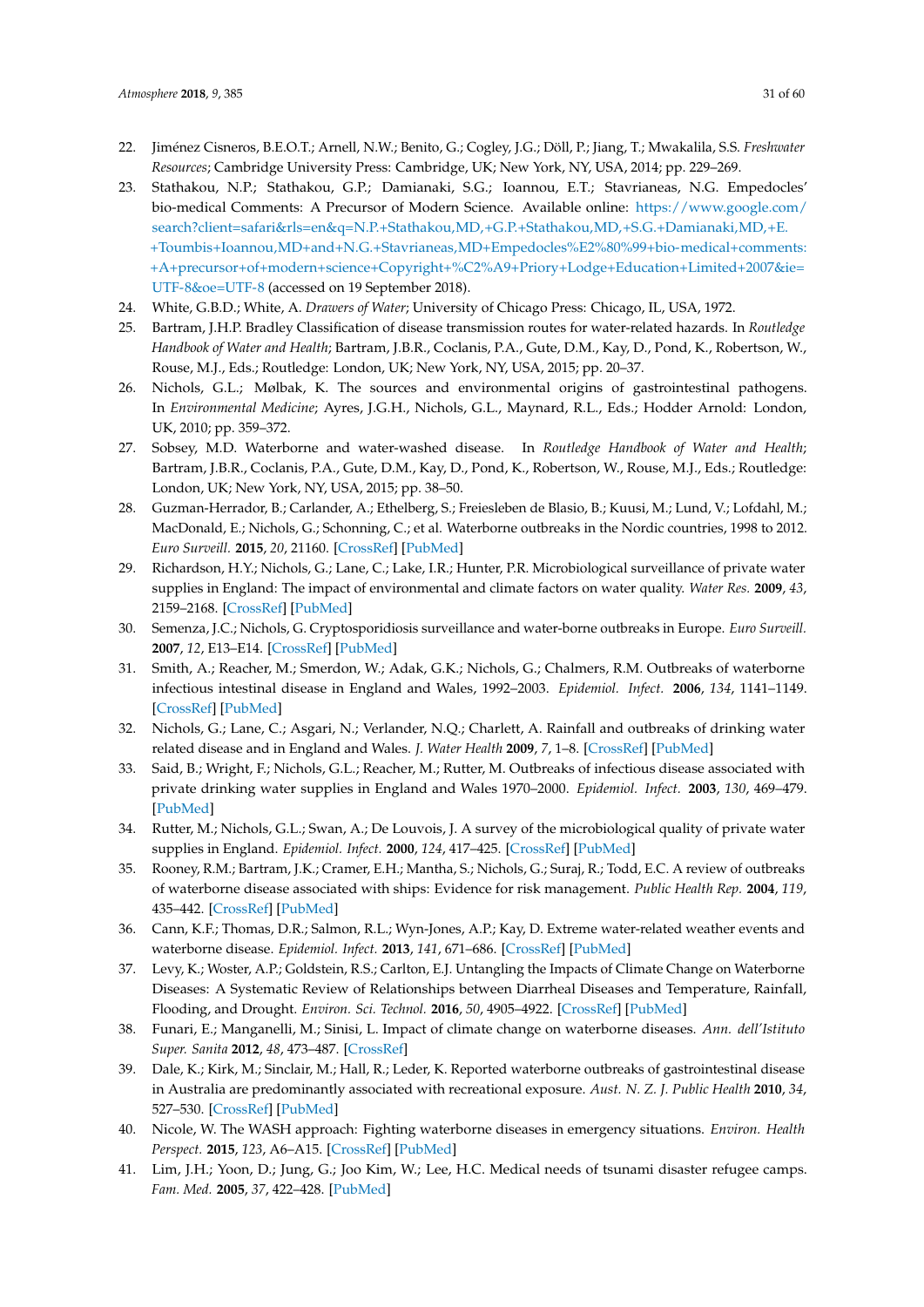- <span id="page-31-22"></span><span id="page-31-0"></span>42. Nichols, G. Water supply, Waterborne infection and sewage/sludge disposal. In *Hobbs's Food Poisoning and Food Hygiene*; McLauchlin, J.L.C., Ed.; Hodder Arnold: London, UK, 2007; pp. 146–165.
- <span id="page-31-1"></span>43. Burton, F.L.; Tchobanoglous, G.; Tsuchihashi, R.; Stensel, H.D. *Wastewater Engineering: Treatment and Reuse*; McGraw-Hill Education: Columbus, OH, USA, 2003; p. 1819.
- <span id="page-31-2"></span>44. Schwartz, J.; Levin, R.; Goldstein, R. Drinking water turbidity and gastrointestinal illness in the elderly of Philadelphia. *J. Epidemiol. Community Health* **2000**, *54*, 45–51. [\[CrossRef\]](http://dx.doi.org/10.1136/jech.54.1.45) [\[PubMed\]](http://www.ncbi.nlm.nih.gov/pubmed/10692962)
- <span id="page-31-23"></span><span id="page-31-3"></span>45. Lake, I.R.; Bentham, G.; Kovats, R.S.; Nichols, G.L. Effects of weather and river flow on cryptosporidiosis. *J. Water Health* **2005**, *3*, 469–474. [\[CrossRef\]](http://dx.doi.org/10.2166/wh.2005.048) [\[PubMed\]](http://www.ncbi.nlm.nih.gov/pubmed/16459850)
- <span id="page-31-4"></span>46. Delpla, I.; Jung, A.V.; Baures, E.; Clement, M.; Thomas, O. Impacts of climate change on surface water quality in relation to drinking water production. *Environ. Int.* **2009**, *35*, 1225–1233. [\[CrossRef\]](http://dx.doi.org/10.1016/j.envint.2009.07.001) [\[PubMed\]](http://www.ncbi.nlm.nih.gov/pubmed/19640587)
- <span id="page-31-5"></span>47. Jiang, Y.S.; Riedel, T.E.; Popoola, J.A.; Morrow, B.R.; Cai, S.; Ellington, A.D.; Bhadra, S. Portable platform for rapid in-field identification of human fecal pollution in water. *Water Res.* **2017**, *131*, 186–195. [\[CrossRef\]](http://dx.doi.org/10.1016/j.watres.2017.12.023) [\[PubMed\]](http://www.ncbi.nlm.nih.gov/pubmed/29278789)
- <span id="page-31-6"></span>48. Voisin, H.; Bergstrom, L.; Liu, P.; Mathew, A.P. Nanocellulose-Based Materials for Water Purification. *Nanomaterials* **2017**, *7*, E57. [\[CrossRef\]](http://dx.doi.org/10.3390/nano7030057) [\[PubMed\]](http://www.ncbi.nlm.nih.gov/pubmed/28336891)
- <span id="page-31-7"></span>49. McPhail, C.D.; Stidson, R.T. Aquatic Bathing water signage and predictive water quality models in Scotland. *Ecosyst. Health Manag.* **2009**, *12*, 183–186. [\[CrossRef\]](http://dx.doi.org/10.1080/14634980902907540)
- <span id="page-31-8"></span>50. Whiley, H.; Bentham, R.; Brown, M.H. Legionella Persistence in Manufactured Water Systems: Pasteurization Potentially Selecting for Thermal Tolerance. *Front. Microbiol.* **2017**, *8*, 1330. [\[CrossRef\]](http://dx.doi.org/10.3389/fmicb.2017.01330) [\[PubMed\]](http://www.ncbi.nlm.nih.gov/pubmed/28769899)
- <span id="page-31-9"></span>51. Craun, G.F.; Calderon, R.L.; Craun, M.F. Outbreaks associated with recreational water in the United States. *Int. J. Environ. Health Res.* **2005**, *15*, 243–262. [\[CrossRef\]](http://dx.doi.org/10.1080/09603120500155716) [\[PubMed\]](http://www.ncbi.nlm.nih.gov/pubmed/16175741)
- <span id="page-31-10"></span>52. Soldanova, M.; Selbach, C.; Kalbe, M.; Kostadinova, A.; Sures, B. Swimmer's itch: Etiology, impact, and risk factors in Europe. *Trends Parasitol.* **2013**, *29*, 65–74. [\[CrossRef\]](http://dx.doi.org/10.1016/j.pt.2012.12.002) [\[PubMed\]](http://www.ncbi.nlm.nih.gov/pubmed/23305618)
- <span id="page-31-11"></span>53. Xu, J.F.; Xu, J.; Li, S.Z.; Jia, T.W.; Huang, X.B.; Zhang, H.M.; Chen, M.; Yang, G.J.; Gao, S.J.; Wang, Q.Y.; et al. Transmission risks of schistosomiasis japonica: Extraction from back-propagation artificial neural network and logistic regression model. *PLoS Negl. Trop. Dis.* **2013**, *7*, e2123. [\[CrossRef\]](http://dx.doi.org/10.1371/journal.pntd.0002123) [\[PubMed\]](http://www.ncbi.nlm.nih.gov/pubmed/23556015)
- <span id="page-31-12"></span>54. Schets, F.M.; De Roda Husman, A.M.; Havelaar, A.H. Disease outbreaks associated with untreated recreational water use. *Epidemiol. Infect.* **2011**, *139*, 1114–1125. [\[CrossRef\]](http://dx.doi.org/10.1017/S0950268810002347) [\[PubMed\]](http://www.ncbi.nlm.nih.gov/pubmed/21062530)
- <span id="page-31-13"></span>55. Roser, D.J.; van den Akker, B.; Boase, S.; Haas, C.N.; Ashbolt, N.J.; Rice, S.A. Pseudomonas aeruginosa dose response and bathing water infection. *Epidemiol. Infect.* **2014**, *142*, 449–462. [\[CrossRef\]](http://dx.doi.org/10.1017/S0950268813002690) [\[PubMed\]](http://www.ncbi.nlm.nih.gov/pubmed/24229610)
- <span id="page-31-14"></span>56. Redbord, K.P.; Shearer, D.A.; Gloster, H.; Younger, B.; Connelly, B.L.; Kindel, S.E.; Lucky, A.W. Atypical Mycobacterium furunculosis occurring after pedicures. *J. Am. Acad. Dermatol.* **2006**, *54*, 520–524. [\[CrossRef\]](http://dx.doi.org/10.1016/j.jaad.2005.10.018) [\[PubMed\]](http://www.ncbi.nlm.nih.gov/pubmed/16488309)
- <span id="page-31-15"></span>57. Fiorillo, L.; Zucker, M.; Sawyer, D.; Lin, A.N. The pseudomonas hot-foot syndrome. *N. Engl. J. Med.* **2001**, *345*, 335–338. [\[CrossRef\]](http://dx.doi.org/10.1056/NEJM200108023450504) [\[PubMed\]](http://www.ncbi.nlm.nih.gov/pubmed/11484690)
- <span id="page-31-16"></span>58. Julia Manresa, M.; Vicente Villa, A.; Gene Giralt, A.; Gonzalez-Ensenat, M.A. Aeromonas hydrophila folliculitis associated with an inflatable swimming pool: Mimicking Pseudomonas aeruginosa infection. *Pediatr. Dermatol.* **2009**, *26*, 601–603. [\[CrossRef\]](http://dx.doi.org/10.1111/j.1525-1470.2009.00993.x) [\[PubMed\]](http://www.ncbi.nlm.nih.gov/pubmed/19840320)
- <span id="page-31-17"></span>59. Gauthier, J.; Gerome, P.; Defez, M.; Neulat-Ripoll, F.; Foucher, B.; Vitry, T.; Crevon, L.; Valade, E.; Thibault, F.M.; Biot, F.V. Melioidosis in Travelers Returning from Vietnam to France. *Emerg. Infect. Dis.* **2016**, *22*, 1671–1673. [\[CrossRef\]](http://dx.doi.org/10.3201/eid2209.160169) [\[PubMed\]](http://www.ncbi.nlm.nih.gov/pubmed/27532771)
- <span id="page-31-18"></span>60. Jones, E.H.; Feldman, K.A.; Palmer, A.; Butler, E.; Blythe, D.; Mitchell, C.S. Vibrio infections and surveillance in Maryland, 2002–2008. *Public Health Rep.* **2013**, *128*, 537–545. [\[CrossRef\]](http://dx.doi.org/10.1177/003335491312800613) [\[PubMed\]](http://www.ncbi.nlm.nih.gov/pubmed/24179265)
- <span id="page-31-19"></span>61. Ozluer, S.M.; De'Ambrosis, B.J. Mycobacterium abscessus wound infection. *Australas. J. Dermatol.* **2001**, *42*, 26–29. [\[CrossRef\]](http://dx.doi.org/10.1046/j.1440-0960.2001.00468.x) [\[PubMed\]](http://www.ncbi.nlm.nih.gov/pubmed/11233716)
- <span id="page-31-20"></span>62. Merritt, A.J.; Peck, M.; Gayle, D.; Levy, A.; Ler, Y.H.; Raby, E.; Gibbs, T.M.; Inglis, T.J. Cutaneous Melioidosis Cluster Caused by Contaminated Wound Irrigation Fluid. *Emerg. Infect. Dis.* **2016**, *22*. [\[CrossRef\]](http://dx.doi.org/10.3201/eid2208.151149) [\[PubMed\]](http://www.ncbi.nlm.nih.gov/pubmed/27438887)
- <span id="page-31-21"></span>63. Trautmann, M.; Halder, S.; Lepper, P.M.; Exner, M. Reservoirs of Pseudomonas aeruginosa in the intensive care unit. The role of tap water as a source of infection. *Bundesgesundheitsblatt Gesundheitsforschung Gesundheitsschutz* **2009**, *52*, 339–344. [\[CrossRef\]](http://dx.doi.org/10.1007/s00103-009-0796-6) [\[PubMed\]](http://www.ncbi.nlm.nih.gov/pubmed/19259632)
- 64. Cohen, R.; Babushkin, F.; Shimoni, Z.; Cohen, S.; Litig, E.; Shapiro, M.; Adler, A.; Paikin, S. Water faucets as a source of Pseudomonas aeruginosa infection and colonization in neonatal and adult intensive care unit patients. *Am. J. Infect. Control* **2017**, *45*, 206–209. [\[CrossRef\]](http://dx.doi.org/10.1016/j.ajic.2016.05.029) [\[PubMed\]](http://www.ncbi.nlm.nih.gov/pubmed/27566870)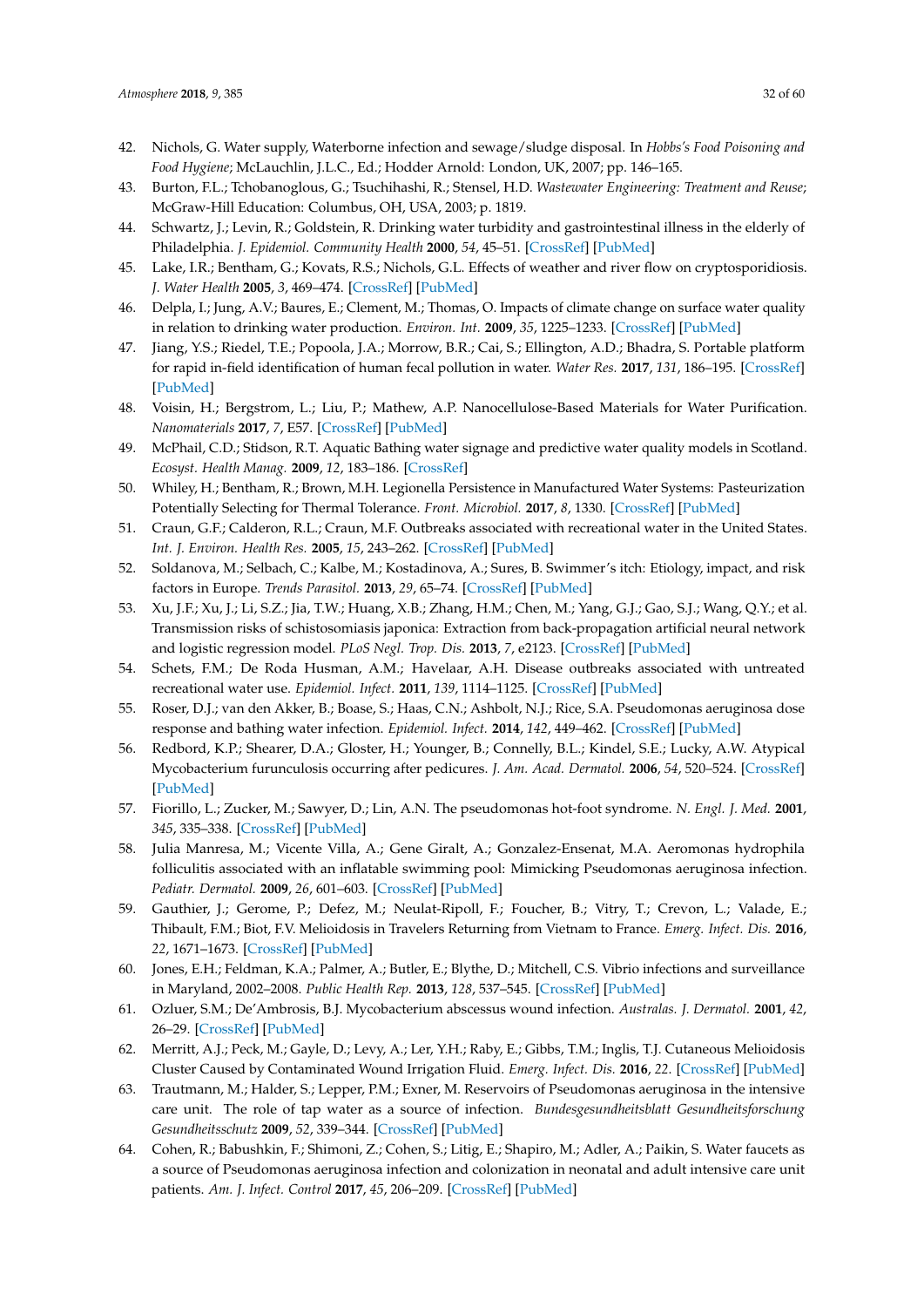- 65. Walker, J.T.; Jhutty, A.; Parks, S.; Willis, C.; Copley, V.; Turton, J.F.; Hoffman, P.N.; Bennett, A.M. Investigation of healthcare-acquired infections associated with Pseudomonas aeruginosa biofilms in taps in neonatal units in Northern Ireland. *J. Hosp. Infect.* **2014**, *86*, 16–23. [\[CrossRef\]](http://dx.doi.org/10.1016/j.jhin.2013.10.003) [\[PubMed\]](http://www.ncbi.nlm.nih.gov/pubmed/24284020)
- <span id="page-32-0"></span>66. Jefferies, J.M.; Cooper, T.; Yam, T.; Clarke, S.C. Pseudomonas aeruginosa outbreaks in the neonatal intensive care unit—A systematic review of risk factors and environmental sources. *J. Med. Microbiol.* **2012**, *61*, 1052–1061. [\[CrossRef\]](http://dx.doi.org/10.1099/jmm.0.044818-0) [\[PubMed\]](http://www.ncbi.nlm.nih.gov/pubmed/22683659)
- <span id="page-32-1"></span>67. Maloney, S.; Welbel, S.; Daves, B.; Adams, K.; Becker, S.; Bland, L.; Arduino, M.; Wallace, R., Jr.; Zhang, Y.; Buck, G.; et al. Mycobacterium abscessus pseudoinfection traced to an automated endoscope washer: Utility of epidemiologic and laboratory investigation. *J. Infect. Dis.* **1994**, *169*, 1166–1169. [\[CrossRef\]](http://dx.doi.org/10.1093/infdis/169.5.1166) [\[PubMed\]](http://www.ncbi.nlm.nih.gov/pubmed/8169416)
- <span id="page-32-2"></span>68. Al-Assaf, N.; Moore, H.; Leifso, K.; Ben Fadel, N.; Ferretti, E. Disseminated Neonatal Herpes Simplex Virus Type 1 After a Water Birth. *J. Pediatr. Infect. Dis. Soc.* **2017**, *6*, e169–e172. [\[CrossRef\]](http://dx.doi.org/10.1093/jpids/pix035) [\[PubMed\]](http://www.ncbi.nlm.nih.gov/pubmed/28510692)
- 69. Fritschel, E.; Sanyal, K.; Threadgill, H.; Cervantes, D. Fatal legionellosis after water birth, Texas, USA, 2014. *Emerg. Infect. Dis.* **2015**, *21*, 130–132. [\[CrossRef\]](http://dx.doi.org/10.3201/eid2101.140846) [\[PubMed\]](http://www.ncbi.nlm.nih.gov/pubmed/25531804)
- 70. Soileau, S.L.; Schneider, E.; Erdman, D.D.; Lu, X.; Ryan, W.D.; McAdams, R.M. Case report: Severe disseminated adenovirus infection in a neonate following water birth delivery. *J. Med. Virol.* **2013**, *85*, 667–669. [\[CrossRef\]](http://dx.doi.org/10.1002/jmv.23517) [\[PubMed\]](http://www.ncbi.nlm.nih.gov/pubmed/23417617)
- <span id="page-32-3"></span>71. Franzin, L.; Cabodi, D.; Scolfaro, C.; Gioannini, P. Microbiological investigations on a nosocomial case of Legionella pneumophila pneumonia associated with water birth and review of neonatal cases. *InfezMed* **2004**, *12*, 69–75.
- <span id="page-32-4"></span>72. Berendes, D.; Levy, K.; Knee, J.; Handzel, T.; Hill, V.R. Ascaris and Escherichia coli Inactivation in an Ecological Sanitation System in Port-au-Prince, Haiti. *PLoS ONE* **2015**, *10*, e0125336. [\[CrossRef\]](http://dx.doi.org/10.1371/journal.pone.0125336) [\[PubMed\]](http://www.ncbi.nlm.nih.gov/pubmed/25932948)
- <span id="page-32-5"></span>73. McKerr, C.; Adak, G.K.; Nichols, G.; Gorton, R.; Chalmers, R.M.; Kafatos, G.; Cosford, P.; Charlett, A.; Reacher, M.; Pollock, K.G.; et al. An Outbreak of Cryptosporidium parvum across England & Scotland Associated with Consumption of Fresh Pre-Cut Salad Leaves, May 2012. *PLoS ONE* **2015**, *10*, e0125955. [\[CrossRef\]](http://dx.doi.org/10.1371/journal.pone.0125955)
- <span id="page-32-6"></span>74. Nichols, G.L.; Freedman, J.; Pollock, K.G.; Rumble, C.; Chalmers, R.M.; Chiodini, P.; Hawkins, G.; Alexander, C.L.; Godbole, G.; Williams, C.; et al. Cyclospora infection linked to travel to Mexico, June to September 2015. *Euro Surveill.* **2015**, *20*. [\[CrossRef\]](http://dx.doi.org/10.2807/1560-7917.ES.2015.20.43.30048) [\[PubMed\]](http://www.ncbi.nlm.nih.gov/pubmed/26536814)
- <span id="page-32-7"></span>75. Nichols, G.L. Human health risks from toxic cyanobacteria, dinoflagellates and diatoms. In *Environmental Medicine*; Ayers, J., Harrison, R., Maynard, R., Nichols, G.L., Eds.; Hodder Arnold: London, UK, 2010.
- <span id="page-32-8"></span>76. Dance, D.A. Melioidosis. *Curr. Opin. Infect. Dis.* **2002**, *15*, 127–132. [\[CrossRef\]](http://dx.doi.org/10.1097/00001432-200204000-00005) [\[PubMed\]](http://www.ncbi.nlm.nih.gov/pubmed/11964912)
- <span id="page-32-9"></span>77. Ogden, N.H. Climate change and vector-borne diseases of public health significance. *FEMS Microbiol. Lett.* **2017**, *364*. [\[CrossRef\]](http://dx.doi.org/10.1093/femsle/fnx186) [\[PubMed\]](http://www.ncbi.nlm.nih.gov/pubmed/28957457)
- <span id="page-32-10"></span>78. Bouzid, M.; Hooper, L.; Hunter, P.R. The effectiveness of public health interventions to reduce the health impact of climate change: A systematic review of systematic reviews. *PLoS ONE* **2013**, *8*, e62041. [\[CrossRef\]](http://dx.doi.org/10.1371/journal.pone.0062041) [\[PubMed\]](http://www.ncbi.nlm.nih.gov/pubmed/23634220)
- <span id="page-32-11"></span>79. Sargeant, J.M.; Amezcua, M.R.; Rajic, A.; Waddell, L. Pre-harvest interventions to reduce the shedding of *E. coli* O157 in the faeces of weaned domestic ruminants: A systematic review. *Zoonoses Public Health* **2007**, *54*, 260–277. [\[CrossRef\]](http://dx.doi.org/10.1111/j.1863-2378.2007.01059.x) [\[PubMed\]](http://www.ncbi.nlm.nih.gov/pubmed/17803515)
- <span id="page-32-12"></span>80. Kostyla, C.; Bain, R.; Cronk, R.; Bartram, J. Seasonal variation of fecal contamination in drinking water sources in developing countries: A systematic review. *Sci. Total Environ.* **2015**, *514*, 333–343. [\[CrossRef\]](http://dx.doi.org/10.1016/j.scitotenv.2015.01.018) [\[PubMed\]](http://www.ncbi.nlm.nih.gov/pubmed/25676921)
- <span id="page-32-13"></span>81. Doocy, S.; Daniels, A.; Murray, S.; Kirsch, T.D. The human impact of floods: A historical review of events 1980–2009 and systematic literature review. *PLoS Curr.* **2013**, *5*. [\[CrossRef\]](http://dx.doi.org/10.1371/currents.dis.f4deb457904936b07c09daa98ee8171a) [\[PubMed\]](http://www.ncbi.nlm.nih.gov/pubmed/23857425)
- <span id="page-32-14"></span>82. Doocy, S.; Daniels, A.; Dick, A.; Kirsch, T.D. The human impact of tsunamis: A historical review of events 1900–2009 and systematic literature review. *PLoS Curr.* **2013**, *5*. [\[CrossRef\]](http://dx.doi.org/10.1371/currents.dis.40f3c5cf61110a0fef2f9a25908cd795) [\[PubMed\]](http://www.ncbi.nlm.nih.gov/pubmed/23857277)
- <span id="page-32-15"></span>83. Barbier, E.B. Policy: Hurricane Katrina's lessons for the world. *Nature* **2015**, *524*, 285–287. [\[CrossRef\]](http://dx.doi.org/10.1038/524285a) [\[PubMed\]](http://www.ncbi.nlm.nih.gov/pubmed/26289191)
- <span id="page-32-16"></span>84. Yee, E.L.; Palacio, H.; Atmar, R.L.; Shah, U.; Kilborn, C.; Faul, M.; Gavagan, T.E.; Feigin, R.D.; Versalovic, J.; Neill, F.H.; et al. Widespread outbreak of norovirus gastroenteritis among evacuees of Hurricane Katrina residing in a large "megashelter" in Houston, Texas: Lessons learned for prevention. *Clin. Infect. Dis.* **2007**, *44*, 1032–1039. [\[CrossRef\]](http://dx.doi.org/10.1086/512195) [\[PubMed\]](http://www.ncbi.nlm.nih.gov/pubmed/17366445)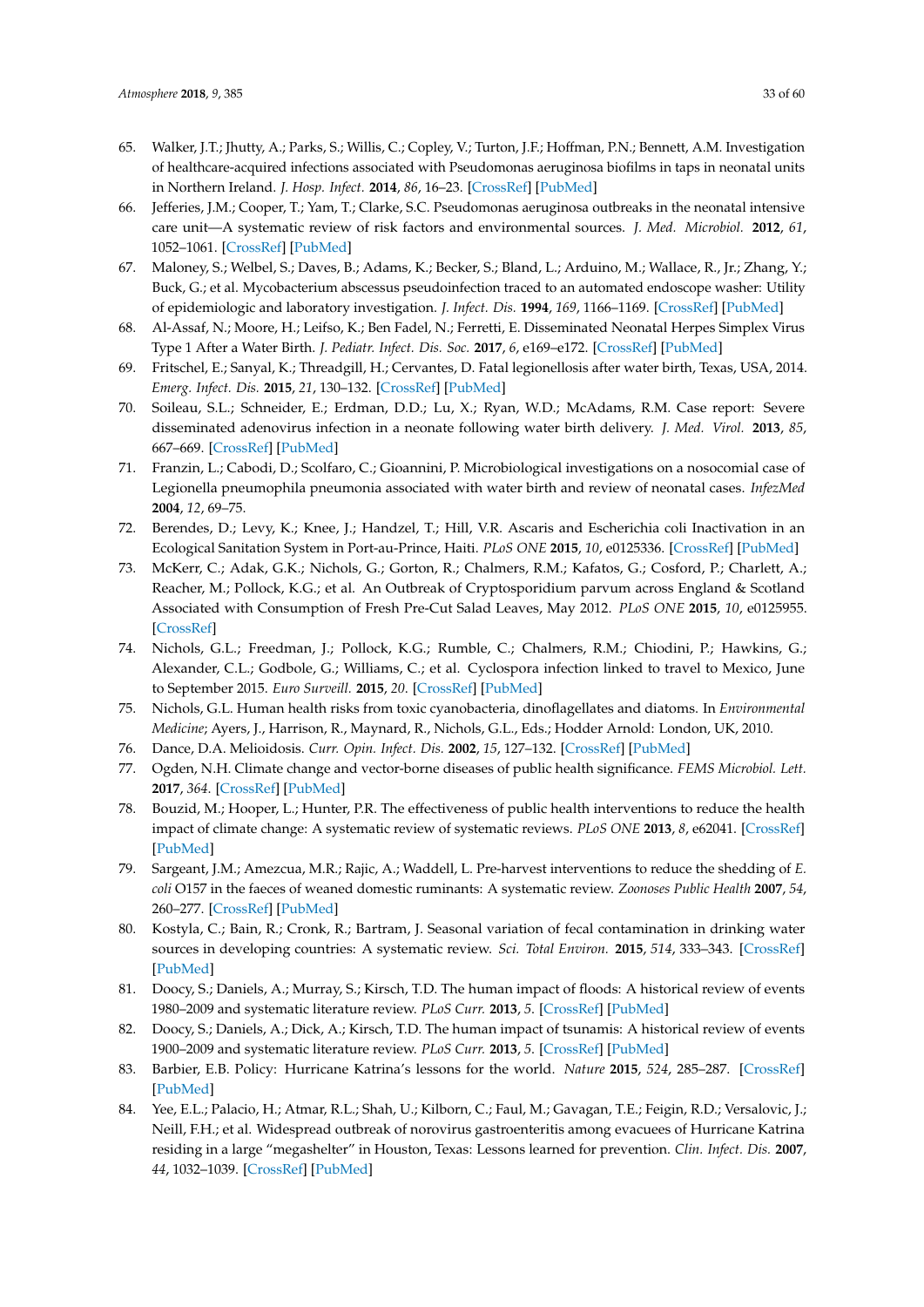- <span id="page-33-0"></span>85. CDC. *Vibrio* illnesses after Hurricane Katrina—Multiple states, August–September 2005. *MMWR Morb. Mortal. Wkly. Rep.* **2005**, *54*, 928–931.
- <span id="page-33-1"></span>86. Brown, L.; Murray, V. Examining the relationship between infectious diseases and flooding in Europe: A systematic literature review and summary of possible public health interventions. *Disaster Health* **2013**, *1*, 117–127. [\[CrossRef\]](http://dx.doi.org/10.4161/dish.25216) [\[PubMed\]](http://www.ncbi.nlm.nih.gov/pubmed/28228994)
- <span id="page-33-2"></span>87. Sena, A.; Barcellos, C.; Freitas, C.; Corvalan, C. Managing the health impacts of drought in Brazil. *Int. J. Environ. Res. Public Health* **2014**, *11*, 10737–10751. [\[CrossRef\]](http://dx.doi.org/10.3390/ijerph111010737) [\[PubMed\]](http://www.ncbi.nlm.nih.gov/pubmed/25325358)
- <span id="page-33-3"></span>88. Stanke, C.; Kerac, M.; Prudhomme, C.; Medlock, J.; Murray, V. Health effects of drought: A systematic review of the evidence. *PLoS Curr.* **2013**, *5*. [\[CrossRef\]](http://dx.doi.org/10.1371/currents.dis.7a2cee9e980f91ad7697b570bcc4b004) [\[PubMed\]](http://www.ncbi.nlm.nih.gov/pubmed/23787891)
- <span id="page-33-4"></span>89. Yusa, A.; Berry, P.; Cheng J, J.; Ogden, N.; Bonsal, B.; Stewart, R.; Waldick, R. Climate Change, Drought and Human Health in Canada. *Int. J. Environ. Res. Public Health* **2015**, *12*, 8359–8412. [\[CrossRef\]](http://dx.doi.org/10.3390/ijerph120708359) [\[PubMed\]](http://www.ncbi.nlm.nih.gov/pubmed/26193300)
- <span id="page-33-5"></span>90. Phung, D.; Huang, C.; Rutherford, S.; Chu, C.; Wang, X.; Nguyen, M. Climate change, water quality, and water-related diseases in the Mekong Delta Basin: A systematic review. *Asia Pac. J. Public Health* **2015**, *27*, 265–276. [\[CrossRef\]](http://dx.doi.org/10.1177/1010539514565448) [\[PubMed\]](http://www.ncbi.nlm.nih.gov/pubmed/25563349)
- <span id="page-33-6"></span>91. De Buck, E.; Borra, V.; De Weerdt, E.; Vande Veegaete, A.; Vandekerckhove, P. A systematic review of the amount of water per person per day needed to prevent morbidity and mortality in (post-)disaster settings. *PLoS ONE* **2015**, *10*, e0126395. [\[CrossRef\]](http://dx.doi.org/10.1371/journal.pone.0126395) [\[PubMed\]](http://www.ncbi.nlm.nih.gov/pubmed/25961720)
- <span id="page-33-7"></span>92. Ramesh, A.; Blanchet, K.; Ensink, J.H.; Roberts, B. Evidence on the Effectiveness of Water, Sanitation, and Hygiene (WASH) Interventions on Health Outcomes in Humanitarian Crises: A Systematic Review. *PLoS ONE* **2015**, *10*, e0124688. [\[CrossRef\]](http://dx.doi.org/10.1371/journal.pone.0124688) [\[PubMed\]](http://www.ncbi.nlm.nih.gov/pubmed/26398228)
- <span id="page-33-8"></span>93. Yates, T.; Lantagne, D.; Mintz, E.; Quick, R. The impact of water, sanitation, and hygiene interventions on the health and well-being of people living with HIV: A systematic review. *J. Acquir. Immune Defic. Syndr.* **2015**, *68* (Suppl. 3), S318–S330. [\[CrossRef\]](http://dx.doi.org/10.1097/QAI.0000000000000487) [\[PubMed\]](http://www.ncbi.nlm.nih.gov/pubmed/25768871)
- <span id="page-33-9"></span>94. Murphy, H.M.; Pintar, K.D.; McBean, E.A.; Thomas, M.K. A systematic review of waterborne disease burden methodologies from developed countries. *J. Water Health* **2014**, *12*, 634–655. [\[CrossRef\]](http://dx.doi.org/10.2166/wh.2014.049) [\[PubMed\]](http://www.ncbi.nlm.nih.gov/pubmed/25473972)
- <span id="page-33-10"></span>95. Wolf, J.; Pruss-Ustun, A.; Cumming, O.; Bartram, J.; Bonjour, S.; Cairncross, S.; Clasen, T.; Colford, J.M., Jr.; Curtis, V.; De France, J.; et al. Assessing the impact of drinking water and sanitation on diarrhoeal disease in low- and middle-income settings: Systematic review and meta-regression. *Trop. Med. Int. Health* **2014**, *19*, 928–942. [\[CrossRef\]](http://dx.doi.org/10.1111/tmi.12331) [\[PubMed\]](http://www.ncbi.nlm.nih.gov/pubmed/24811732)
- <span id="page-33-11"></span>96. Benova, L.; Cumming, O.; Campbell, O.M. Systematic review and meta-analysis: Association between water and sanitation environment and maternal mortality. *Trop. Med. Int. Health* **2014**, *19*, 368–387. [\[CrossRef\]](http://dx.doi.org/10.1111/tmi.12275) [\[PubMed\]](http://www.ncbi.nlm.nih.gov/pubmed/24506558)
- <span id="page-33-12"></span>97. Stelmach, R.D.; Clasen, T. Household water quantity and health: A systematic review. *Int. J. Environ. Res. Public Health* **2015**, *12*, 5954–5974. [\[CrossRef\]](http://dx.doi.org/10.3390/ijerph120605954) [\[PubMed\]](http://www.ncbi.nlm.nih.gov/pubmed/26030467)
- <span id="page-33-13"></span>98. Fewtrell, L.; Kaufmann, R.B.; Kay, D.; Enanoria, W.; Haller, L.; Colford, J.M., Jr. Water, sanitation, and hygiene interventions to reduce diarrhoea in less developed countries: A systematic review and meta-analysis. *Lancet Infect. Dis.* **2005**, *5*, 42–52. [\[CrossRef\]](http://dx.doi.org/10.1016/S1473-3099(04)01253-8)
- <span id="page-33-14"></span>99. Wright, J.; Gundry, S.; Conroy, R. Household drinking water in developing countries: A systematic review of microbiological contamination between source and point-of-use. *Trop. Med. Int. Health* **2004**, *9*, 106–117. [\[CrossRef\]](http://dx.doi.org/10.1046/j.1365-3156.2003.01160.x) [\[PubMed\]](http://www.ncbi.nlm.nih.gov/pubmed/14728614)
- <span id="page-33-15"></span>100. Clasen, T.; Schmidt, W.P.; Rabie, T.; Roberts, I.; Cairncross, S. Interventions to improve water quality for preventing diarrhoea: Systematic review and meta-analysis. *BMJ* **2007**, *334*, 782. [\[CrossRef\]](http://dx.doi.org/10.1136/bmj.39118.489931.BE) [\[PubMed\]](http://www.ncbi.nlm.nih.gov/pubmed/17353208)
- <span id="page-33-16"></span>101. Peletz, R.; Mahin, T.; Elliott, M.; Harris, M.S.; Chan, K.S.; Cohen, M.S.; Bartram, J.K.; Clasen, T.F. Water, sanitation, and hygiene interventions to improve health among people living with HIV/AIDS: A systematic review. *AIDS* **2013**, *27*, 2593–2601. [\[CrossRef\]](http://dx.doi.org/10.1097/QAD.0b013e3283633a5f) [\[PubMed\]](http://www.ncbi.nlm.nih.gov/pubmed/24100712)
- <span id="page-33-17"></span>102. Dreibelbis, R.; Winch, P.J.; Leontsini, E.; Hulland, K.R.; Ram, P.K.; Unicomb, L.; Luby, S.P. The Integrated Behavioural Model for Water, Sanitation, and Hygiene: A systematic review of behavioural models and a framework for designing and evaluating behaviour change interventions in infrastructure-restricted settings. *BMC Public Health* **2013**, *13*, 1015. [\[CrossRef\]](http://dx.doi.org/10.1186/1471-2458-13-1015) [\[PubMed\]](http://www.ncbi.nlm.nih.gov/pubmed/24160869)
- <span id="page-33-18"></span>103. Loevinsohn, M.; Mehta, L.; Cuming, K.; Nicol, A.; Cumming, O.; Ensink, J.H. The cost of a knowledge silo: A systematic re-review of water, sanitation and hygiene interventions. *Health Policy Plan.* **2015**, *30*, 660–674. [\[CrossRef\]](http://dx.doi.org/10.1093/heapol/czu039) [\[PubMed\]](http://www.ncbi.nlm.nih.gov/pubmed/24876076)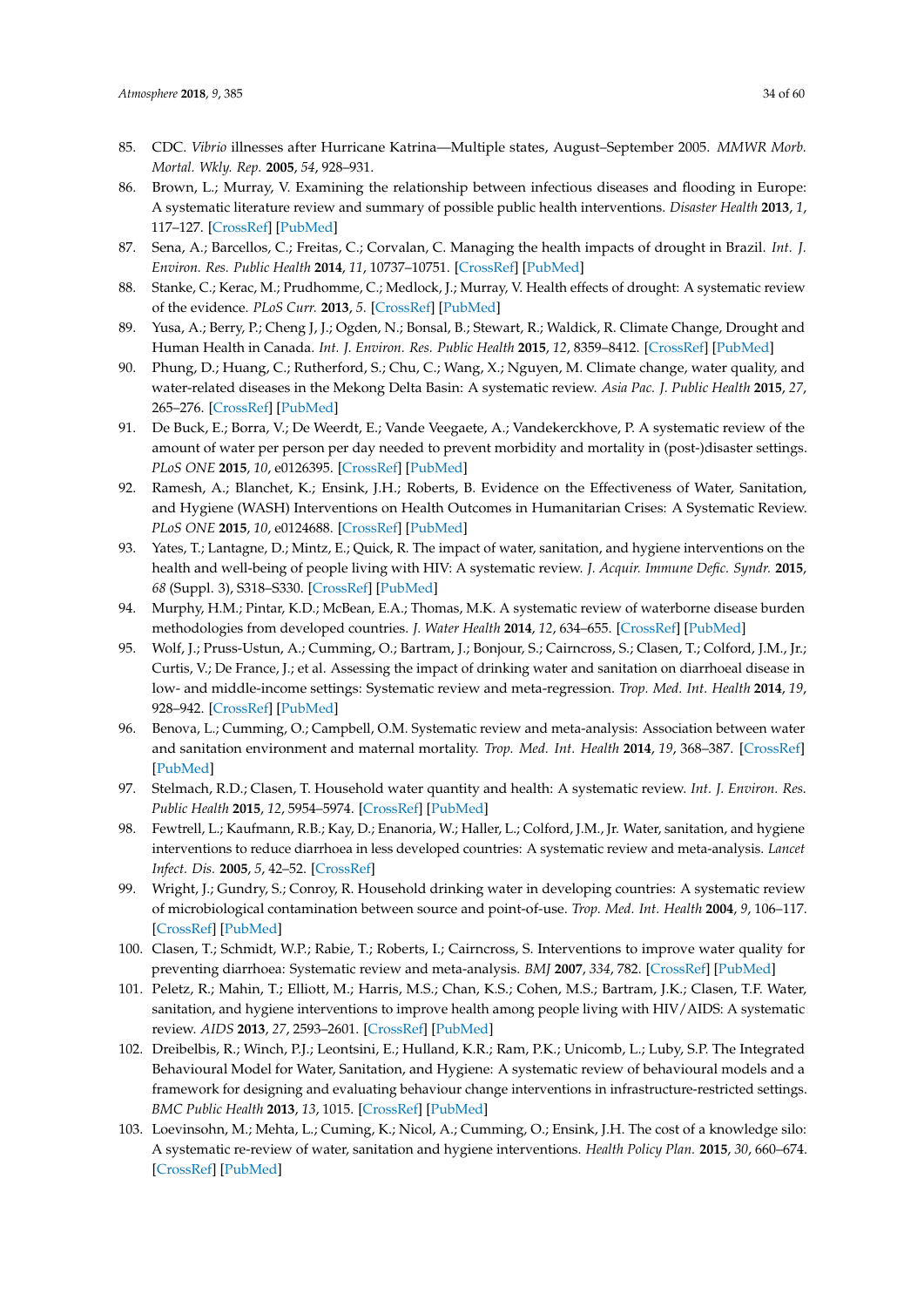- <span id="page-34-16"></span><span id="page-34-0"></span>104. Ganguly, E.; Sharma, P.K.; Bunker, C.H. Prevalence and risk factors of diarrhea morbidity among under-five children in India: A systematic review and meta-analysis. *Indian J. Child Health* **2015**, *2*, 152–160.
- <span id="page-34-1"></span>105. Arnold, B.F.; Colford, J.M., Jr. Treating water with chlorine at point-of-use to improve water quality and reduce child diarrhea in developing countries: A systematic review and meta-analysis. *Am. J. Trop. Med. Hyg.* **2007**, *76*, 354–364. [\[CrossRef\]](http://dx.doi.org/10.4269/ajtmh.2007.76.354) [\[PubMed\]](http://www.ncbi.nlm.nih.gov/pubmed/17297049)
- <span id="page-34-2"></span>106. Ercumen, A.; Gruber, J.S.; Colford, J.M., Jr. Water distribution system deficiencies and gastrointestinal illness: A systematic review and meta-analysis. *Environ. Health Perspect.* **2014**, *122*, 651–660. [\[CrossRef\]](http://dx.doi.org/10.1289/ehp.1306912) [\[PubMed\]](http://www.ncbi.nlm.nih.gov/pubmed/24659576)
- <span id="page-34-3"></span>107. Pons, W.; Young, I.; Truong, J.; Jones-Bitton, A.; McEwen, S.; Pintar, K.; Papadopoulos, A. A Systematic Review of Waterborne Disease Outbreaks Associated with Small Non-Community Drinking Water Systems in Canada and the United States. *PLoS ONE* **2015**, *10*, e0141646. [\[CrossRef\]](http://dx.doi.org/10.1371/journal.pone.0141646) [\[PubMed\]](http://www.ncbi.nlm.nih.gov/pubmed/26513152)
- <span id="page-34-4"></span>108. Waterborne outbreak of gastroenteritis associated with a contaminated municipal water supply, Walkerton, Ontario, May–June 2000. *Can. Commun. Dis. Rep.* **2000**, *26*, 170–173.
- <span id="page-34-5"></span>109. Auld, H.; MacIver, D.; Klaassen, J. Heavy rainfall and waterborne disease outbreaks: The Walkerton example. *J. Toxicol. Environ. Health A* **2004**, *67*, 1879–1887. [\[CrossRef\]](http://dx.doi.org/10.1080/15287390490493475) [\[PubMed\]](http://www.ncbi.nlm.nih.gov/pubmed/15371222)
- <span id="page-34-6"></span>110. Guzman Herrador, B.; de Blasio, B.F.; Carlander, A.; Ethelberg, S.; Hygen, H.O.; Kuusi, M.; Lund, V.; Lofdahl, M.; MacDonald, E.; Martinez-Urtaza, J.; et al. Association between heavy precipitation events and waterborne outbreaks in four Nordic countries, 1992–2012. *J. Water Health* **2016**, *14*, 1019–1027. [\[CrossRef\]](http://dx.doi.org/10.2166/wh.2016.071) [\[PubMed\]](http://www.ncbi.nlm.nih.gov/pubmed/27959880)
- 111. O'Dwyer, J.; Morris Downes, M.; Adley, C.C. The impact of meteorology on the occurrence of waterborne outbreaks of vero cytotoxin-producing *Escherichia coli* (VTEC): A logistic regression approach. *J. Water Health* **2016**, *14*, 39–46. [\[CrossRef\]](http://dx.doi.org/10.2166/wh.2015.016) [\[PubMed\]](http://www.ncbi.nlm.nih.gov/pubmed/26837828)
- <span id="page-34-7"></span>112. Drayna, P.; McLellan, S.L.; Simpson, P.; Li, S.H.; Gorelick, M.H. Association between rainfall and pediatric emergency department visits for acute gastrointestinal illness. *Environ. Health Perspect.* **2010**, *118*, 1439–1443. [\[CrossRef\]](http://dx.doi.org/10.1289/ehp.0901671) [\[PubMed\]](http://www.ncbi.nlm.nih.gov/pubmed/20515725)
- <span id="page-34-8"></span>113. Mosler, H.J. A systematic approach to behavior change interventions for the water and sanitation sector in developing countries: A conceptual model, a review, and a guideline. *Int. J. Environ. Health Res.* **2012**, *22*, 431–449. [\[CrossRef\]](http://dx.doi.org/10.1080/09603123.2011.650156) [\[PubMed\]](http://www.ncbi.nlm.nih.gov/pubmed/22292899)
- <span id="page-34-9"></span>114. Evans, W.D.; Pattanayak, S.K.; Young, S.; Buszin, J.; Rai, S.; Bihm, J.W. Social marketing of water and sanitation products: A systematic review of peer-reviewed literature. *Soc. Sci. Med.* **2014**, *110*, 18–25. [\[CrossRef\]](http://dx.doi.org/10.1016/j.socscimed.2014.03.011) [\[PubMed\]](http://www.ncbi.nlm.nih.gov/pubmed/24704890)
- <span id="page-34-10"></span>115. Jasper, C.; Le, T.T.; Bartram, J. Water and sanitation in schools: A systematic review of the health and educational outcomes. *Int. J. Environ. Res. Public Health* **2012**, *9*, 2772–2787. [\[CrossRef\]](http://dx.doi.org/10.3390/ijerph9082772) [\[PubMed\]](http://www.ncbi.nlm.nih.gov/pubmed/23066396)
- <span id="page-34-11"></span>116. Bain, R.; Cronk, R.; Hossain, R.; Bonjour, S.; Onda, K.; Wright, J.; Yang, H.; Slaymaker, T.; Hunter, P.; Pruss-Ustun, A.; et al. Global assessment of exposure to faecal contamination through drinking water based on a systematic review. *Trop. Med. Int. Health* **2014**, *19*, 917–927. [\[CrossRef\]](http://dx.doi.org/10.1111/tmi.12334) [\[PubMed\]](http://www.ncbi.nlm.nih.gov/pubmed/24811893)
- <span id="page-34-12"></span>117. Guzman Herrador, B.R.; de Blasio, B.F.; MacDonald, E.; Nichols, G.; Sudre, B.; Vold, L.; Semenza, J.C.; Nygard, K. Analytical studies assessing the association between extreme precipitation or temperature and drinking water-related waterborne infections: A review. *Environ. Health* **2015**, *14*, 29. [\[CrossRef\]](http://dx.doi.org/10.1186/s12940-015-0014-y) [\[PubMed\]](http://www.ncbi.nlm.nih.gov/pubmed/25885050)
- <span id="page-34-13"></span>118. Camargo, E.A.F.; Camargo, J.T.F.; Neves, M.F.; Simoes, L.F.; Bastos, L.A.D.; Magalhaes, L.A.; Zanotti-Magalhaes, E.M. Assessment of the impact of changes in temperature in Biomphalaria glabrata (Say, 1818) melanic and albino variants infected with *Schistosoma mansoni* (Sambon, 1907). *Braz. J. Boil.* **2017**, *77*, 490–494. [\[CrossRef\]](http://dx.doi.org/10.1590/1519-6984.16715) [\[PubMed\]](http://www.ncbi.nlm.nih.gov/pubmed/27683811)
- 119. McCreesh, N.; Nikulin, G.; Booth, M. Predicting the effects of climate change on *Schistosoma mansoni* transmission in eastern Africa. *Parasites Vectors* **2015**, *8*, 4. [\[CrossRef\]](http://dx.doi.org/10.1186/s13071-014-0617-0) [\[PubMed\]](http://www.ncbi.nlm.nih.gov/pubmed/25558917)
- 120. McCreesh, N.; Arinaitwe, M.; Arineitwe, W.; Tukahebwa, E.M.; Booth, M. Effect of water temperature and population density on the population dynamics of *Schistosoma mansoni* intermediate host snails. *Parasites Vectors* **2014**, *7*, 503. [\[CrossRef\]](http://dx.doi.org/10.1186/s13071-014-0503-9) [\[PubMed\]](http://www.ncbi.nlm.nih.gov/pubmed/25388819)
- <span id="page-34-14"></span>121. Zhou, X.N.; Yang, G.J.; Yang, K.; Wang, X.H.; Hong, Q.B.; Sun, L.P.; Malone, J.B.; Kristensen, T.K.; Bergquist, N.R.; Utzinger, J. Potential impact of climate change on schistosomiasis transmission in China. *Am. J. Trop. Med. Hyg.* **2008**, *78*, 188–194. [\[CrossRef\]](http://dx.doi.org/10.4269/ajtmh.2008.78.188) [\[PubMed\]](http://www.ncbi.nlm.nih.gov/pubmed/18256410)
- <span id="page-34-15"></span>122. Nelson, M.K.; Cruz, B.C.; Buena, K.L.; Nguyen, H.; Sullivan, J.T. Effects of abnormal temperature and starvation on the internal defense system of the schistosome-transmitting snail Biomphalaria glabrata. *J. Invertebr. Pathol.* **2016**, *138*, 18–23. [\[CrossRef\]](http://dx.doi.org/10.1016/j.jip.2016.05.009) [\[PubMed\]](http://www.ncbi.nlm.nih.gov/pubmed/27261059)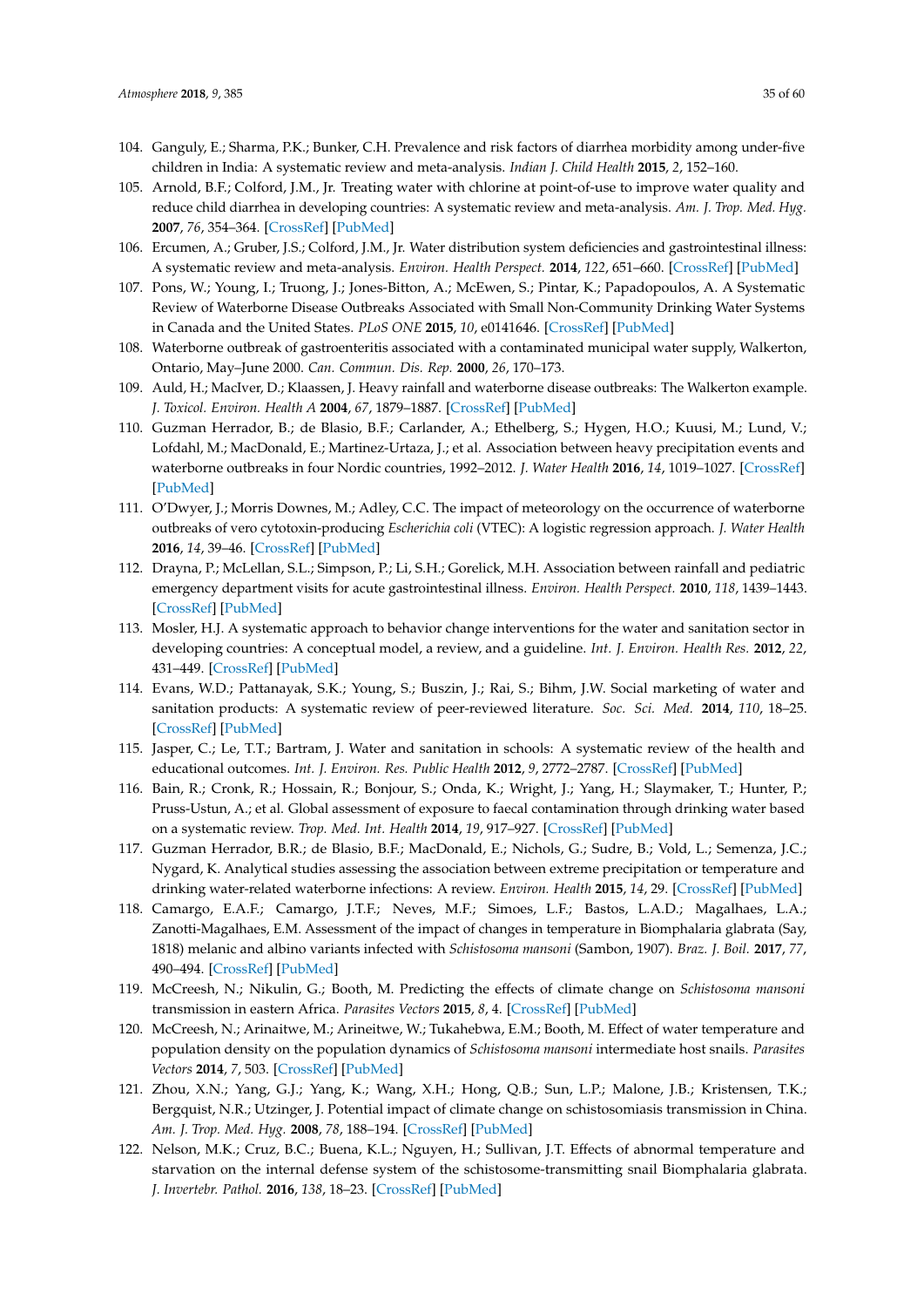- <span id="page-35-0"></span>123. Pedersen, U.B.; Karagiannis-Voules, D.A.; Midzi, N.; Mduluza, T.; Mukaratirwa, S.; Fensholt, R.; Vennervald, B.J.; Kristensen, T.K.; Vounatsou, P.; Stensgaard, A.S. Comparison of the spatial patterns of schistosomiasis in Zimbabwe at two points in time, spaced twenty-nine years apart: Is climate variability of importance? *Geospat. Health* **2017**, *12*, 505. [\[CrossRef\]](http://dx.doi.org/10.4081/gh.2017.505) [\[PubMed\]](http://www.ncbi.nlm.nih.gov/pubmed/28555471)
- <span id="page-35-1"></span>124. Stensgaard, A.S.; Booth, M.; Nikulin, G.; McCreesh, N. Combining process-based and correlative models improves predictions of climate change effects on *Schistosoma mansoni* transmission in eastern Africa. *Geospat. Health* **2016**, *11*, 406. [\[CrossRef\]](http://dx.doi.org/10.4081/gh.2016.406) [\[PubMed\]](http://www.ncbi.nlm.nih.gov/pubmed/27063739)
- <span id="page-35-2"></span>125. McCreesh, N.; Booth, M. The effect of simulating different intermediate host snail species on the link between water temperature and schistosomiasis risk. *PLoS ONE* **2014**, *9*, e87892. [\[CrossRef\]](http://dx.doi.org/10.1371/journal.pone.0087892) [\[PubMed\]](http://www.ncbi.nlm.nih.gov/pubmed/24988377)
- <span id="page-35-3"></span>126. Moore, J.L.; Liang, S.; Akullian, A.; Remais, J.V. Cautioning the use of degree-day models for climate change projections in the presence of parametric uncertainty. *Ecol. Appl.* **2012**, *22*, 2237–2247. [\[CrossRef\]](http://dx.doi.org/10.1890/12-0127.1) [\[PubMed\]](http://www.ncbi.nlm.nih.gov/pubmed/23387122)
- <span id="page-35-4"></span>127. Mangal, T.D.; Paterson, S.; Fenton, A. Predicting the impact of long-term temperature changes on the epidemiology and control of schistosomiasis: A mechanistic model. *PLoS ONE* **2008**, *3*, e1438. [\[CrossRef\]](http://dx.doi.org/10.1371/journal.pone.0001438) [\[PubMed\]](http://www.ncbi.nlm.nih.gov/pubmed/18197249)
- <span id="page-35-5"></span>128. Abou-El-Naga, I.F. Biomphalaria alexandrina in Egypt: Past, present and future. *J. Biosci.* **2013**, *38*, 665–672. [\[CrossRef\]](http://dx.doi.org/10.1007/s12038-013-9329-4) [\[PubMed\]](http://www.ncbi.nlm.nih.gov/pubmed/23938396)
- <span id="page-35-6"></span>129. Grimes, J.E.; Croll, D.; Harrison, W.E.; Utzinger, J.; Freeman, M.C.; Templeton, M.R. The relationship between water, sanitation and schistosomiasis: A systematic review and meta-analysis. *PLoS Negl. Trop. Dis.* **2014**, *8*, e3296. [\[CrossRef\]](http://dx.doi.org/10.1371/journal.pntd.0003296) [\[PubMed\]](http://www.ncbi.nlm.nih.gov/pubmed/25474705)
- <span id="page-35-7"></span>130. Steinmann, P.; Keiser, J.; Bos, R.; Tanner, M.; Utzinger, J. Schistosomiasis and water resources development: Systematic review, meta-analysis, and estimates of people at risk. *Lancet Infect. Dis.* **2006**, *6*, 411–425. [\[CrossRef\]](http://dx.doi.org/10.1016/S1473-3099(06)70521-7)
- <span id="page-35-20"></span><span id="page-35-8"></span>131. Hopkins, D.R.; Ruiz-Tiben, E.; Eberhard, M.L.; Roy, S.L.; Weiss, A.J. Progress Toward Global Eradication of Dracunculiasis-January 2015–June 2016. *MMWR Morb. Mortal. Wkly. Rep.* **2016**, *65*, 1112–1116. [\[CrossRef\]](http://dx.doi.org/10.15585/mmwr.mm6540a5) [\[PubMed\]](http://www.ncbi.nlm.nih.gov/pubmed/27736840)
- <span id="page-35-9"></span>132. Tayeh, A.; Cairncross, S.; Cox, F.E.G. Guinea worm: From Robert Leiper to eradication. *Parasitology* **2017**, *144*, 1643–1648. [\[CrossRef\]](http://dx.doi.org/10.1017/S0031182017000683) [\[PubMed\]](http://www.ncbi.nlm.nih.gov/pubmed/28653590)
- <span id="page-35-10"></span>133. Enserink, M. Infectious diseases. Guinea worm eradication at risk in South Sudanese war. *Science* **2014**, *343*, 236. [\[CrossRef\]](http://dx.doi.org/10.1126/science.343.6168.236) [\[PubMed\]](http://www.ncbi.nlm.nih.gov/pubmed/24436396)
- <span id="page-35-11"></span>134. Callaway, E. Dogs thwart effort to eradicate Guinea worm. *Nature* **2016**, *529*, 10–11. [\[CrossRef\]](http://dx.doi.org/10.1038/529010a) [\[PubMed\]](http://www.ncbi.nlm.nih.gov/pubmed/26738575)
- <span id="page-35-12"></span>135. Wardell, R.; Clements, A.C.A.; Lal, A.; Summers, D.; Llewellyn, S.; Campbell, S.J.; McCarthy, J.; Gray, D.J.; V Nery, S. An environmental assessment and risk map of Ascaris lumbricoides and Necator americanus distributions in Manufahi District, Timor-Leste. *PLoS Negl. Trop. Dis.* **2017**, *11*, e0005565. [\[CrossRef\]](http://dx.doi.org/10.1371/journal.pntd.0005565) [\[PubMed\]](http://www.ncbi.nlm.nih.gov/pubmed/28489889)
- <span id="page-35-13"></span>136. Karagiannis-Voules, D.A.; Biedermann, P.; Ekpo, U.F.; Garba, A.; Langer, E.; Mathieu, E.; Midzi, N.; Mwinzi, P.; Polderman, A.M.; Raso, G.; et al. Spatial and temporal distribution of soil-transmitted helminth infection in sub-Saharan Africa: A systematic review and geostatistical meta-analysis. *Lancet Infect. Dis.* **2015**, *15*, 74–84. [\[CrossRef\]](http://dx.doi.org/10.1016/S1473-3099(14)71004-7)
- <span id="page-35-14"></span>137. Strunz, E.C.; Addiss, D.G.; Stocks, M.E.; Ogden, S.; Utzinger, J.; Freeman, M.C. Water, sanitation, hygiene, and soil-transmitted helminth infection: A systematic review and meta-analysis. *PLoS Med.* **2014**, *11*, e1001620. [\[CrossRef\]](http://dx.doi.org/10.1371/journal.pmed.1001620) [\[PubMed\]](http://www.ncbi.nlm.nih.gov/pubmed/24667810)
- <span id="page-35-15"></span>138. Chalmers, R.M. Waterborne outbreaks of cryptosporidiosis. *Ann. Ist. Super. Sanita* **2012**, *48*, 429–446. [\[CrossRef\]](http://dx.doi.org/10.4415/ANN_12_04_10) [\[PubMed\]](http://www.ncbi.nlm.nih.gov/pubmed/23247139)
- <span id="page-35-16"></span>139. Young, I.; Smith, B.A.; Fazil, A. A systematic review and meta-analysis of the effects of extreme weather events and other weather-related variables on Cryptosporidium and Giardia in fresh surface waters. *J. Water Health* **2015**, *13*, 1–17. [\[CrossRef\]](http://dx.doi.org/10.2166/wh.2014.079) [\[PubMed\]](http://www.ncbi.nlm.nih.gov/pubmed/25719461)
- <span id="page-35-17"></span>140. Gualberto, F.A.; Heller, L. Endemic Cryptosporidium infection and drinking water source: A systematic review and meta-analyses. *Water Sci. Technol.* **2006**, *54*, 231–238. [\[CrossRef\]](http://dx.doi.org/10.2166/wst.2006.474) [\[PubMed\]](http://www.ncbi.nlm.nih.gov/pubmed/17037158)
- <span id="page-35-18"></span>141. Meireles, L.R.; Ekman, C.C.; de Andrade, H.F., Jr.; Luna, E.J. Human Toxoplasmosis Outbreaks and the Agent Infecting Form. Findings from a Systematic Review. *Rev. Inst. Med. Trop. Sao Paulo* **2015**, *57*, 369–376. [\[CrossRef\]](http://dx.doi.org/10.1590/S0036-46652015000500001) [\[PubMed\]](http://www.ncbi.nlm.nih.gov/pubmed/26603222)
- <span id="page-35-19"></span>142. Speich, B.; Croll, D.; Furst, T.; Utzinger, J.; Keiser, J. Effect of sanitation and water treatment on intestinal protozoa infection: A systematic review and meta-analysis. *Lancet Infect Dis.* **2016**, *16*, 87–99. [\[CrossRef\]](http://dx.doi.org/10.1016/S1473-3099(15)00349-7)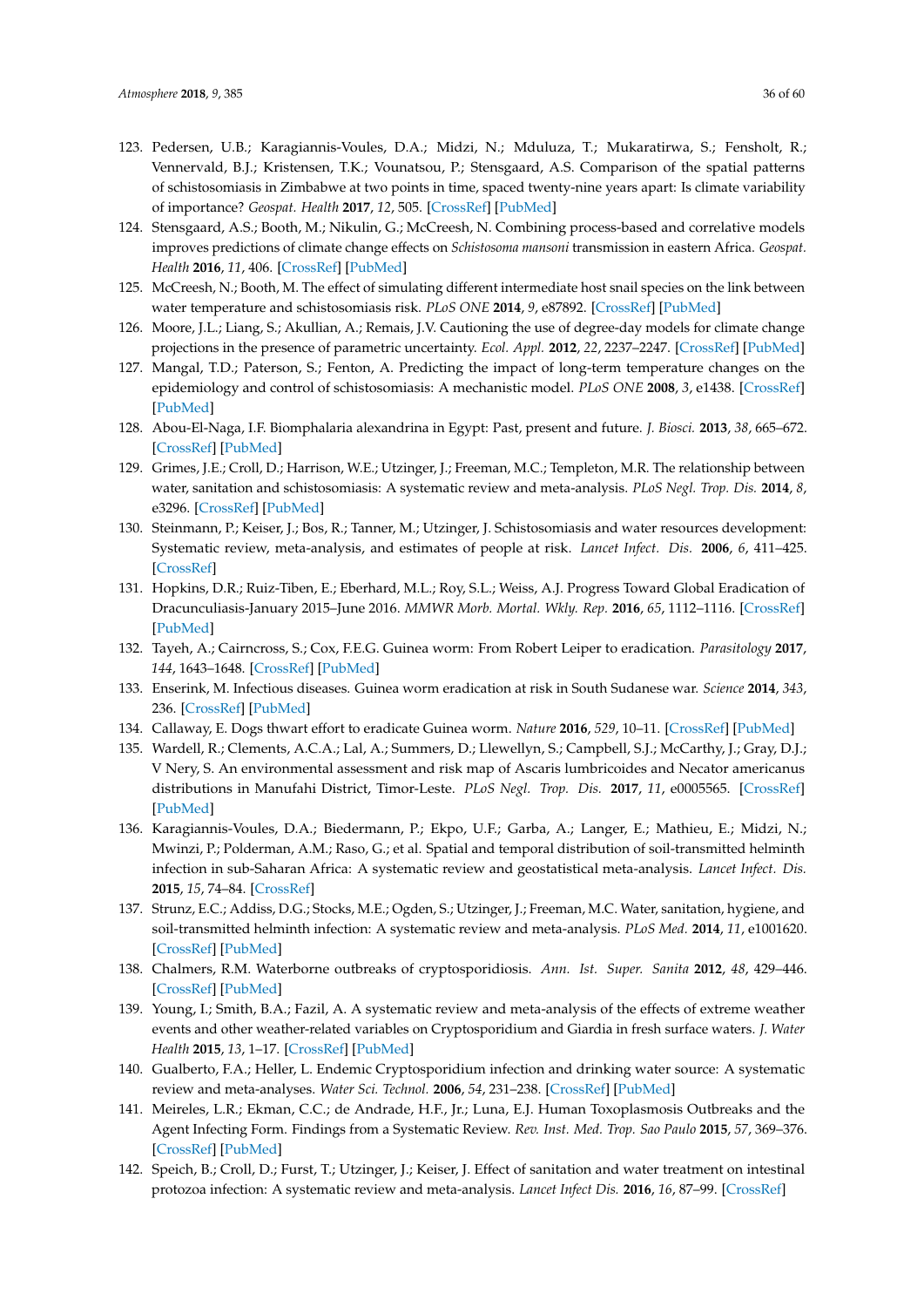- <span id="page-36-18"></span><span id="page-36-0"></span>143. Stuart, J.M.; Orr, H.J.; Warburton, F.G.; Jeyakanth, S.; Pugh, C.; Morris, I.; Sarangi, J.; Nichols, G. Risk factors for sporadic giardiasis: A case-control study in southwestern England. *Emerg. Infect. Dis.* **2003**, *9*, 229–233. [\[CrossRef\]](http://dx.doi.org/10.3201/eid0902.010488) [\[PubMed\]](http://www.ncbi.nlm.nih.gov/pubmed/12603995)
- <span id="page-36-1"></span>144. Mukherjee, A.K.; Chowdhury, P.; Rajendran, K.; Nozaki, T.; Ganguly, S. Association between Giardia duodenalis and coinfection with other diarrhea-causing pathogens in India. *Biomed. Res. Int.* **2014**, *2014*, 786480. [\[CrossRef\]](http://dx.doi.org/10.1155/2014/786480) [\[PubMed\]](http://www.ncbi.nlm.nih.gov/pubmed/25009820)
- <span id="page-36-2"></span>145. Squire, S.A.; Ryan, U. *Cryptosporidium* and *Giardia* in Africa: Current and future challenges. *Parasites Vectors* **2017**, *10*, 195. [\[CrossRef\]](http://dx.doi.org/10.1186/s13071-017-2111-y) [\[PubMed\]](http://www.ncbi.nlm.nih.gov/pubmed/28427454)
- <span id="page-36-3"></span>146. Moore, S.M.; Azman, A.S.; Zaitchik, B.F.; Mintz, E.D.; Brunkard, J.; Legros, D.; Hill, A.; McKay, H.; Luquero, F.J.; Olson, D.; et al. El Nino and the shifting geography of cholera in Africa. *Proc. Natl. Acad. Sci. USA* **2017**, *114*, 4436–4441. [\[CrossRef\]](http://dx.doi.org/10.1073/pnas.1617218114) [\[PubMed\]](http://www.ncbi.nlm.nih.gov/pubmed/28396423)
- <span id="page-36-4"></span>147. Rebaudet, S.; Sudre, B.; Faucher, B.; Piarroux, R. Environmental determinants of cholera outbreaks in inland Africa: A systematic review of main transmission foci and propagation routes. *J. Infect. Dis.* **2013**, *208* (Suppl. 1), S46–S54. [\[CrossRef\]](http://dx.doi.org/10.1093/infdis/jit195) [\[PubMed\]](http://www.ncbi.nlm.nih.gov/pubmed/24101645)
- <span id="page-36-9"></span>148. Rebaudet, S.; Sudre, B.; Faucher, B.; Piarroux, R. Cholera in coastal Africa: A systematic review of its heterogeneous environmental determinants. *J. Infect. Dis.* **2013**, *208* (Suppl. 1), S98–S106. [\[CrossRef\]](http://dx.doi.org/10.1093/infdis/jit202) [\[PubMed\]](http://www.ncbi.nlm.nih.gov/pubmed/24101653)
- <span id="page-36-5"></span>149. Martinez, P.P.; Reiner, R.C., Jr.; Cash, B.A.; Rodo, X.; Shahjahan Mondal, M.; Roy, M.; Yunus, M.; Faruque, A.S.; Huq, S.; King, A.A.; et al. Cholera forecast for Dhaka, Bangladesh, with the 2015–2016 El Nino: Lessons learned. *PLoS ONE* **2017**, *12*, e0172355. [\[CrossRef\]](http://dx.doi.org/10.1371/journal.pone.0172355) [\[PubMed\]](http://www.ncbi.nlm.nih.gov/pubmed/28253325)
- <span id="page-36-6"></span>150. Semenza, J.C.; Trinanes, J.; Lohr, W.; Sudre, B.; Lofdahl, M.; Martinez-Urtaza, J.; Nichols, G.L.; Rocklov, J. Environmental Suitability of Vibrio Infections in a Warming Climate: An Early Warning System. *Environ. Health Perspect.* **2017**, *125*, 107004. [\[CrossRef\]](http://dx.doi.org/10.1289/EHP2198) [\[PubMed\]](http://www.ncbi.nlm.nih.gov/pubmed/29017986)
- <span id="page-36-19"></span><span id="page-36-7"></span>151. Taylor, D.L.; Kahawita, T.M.; Cairncross, S.; Ensink, J.H. The Impact of Water, Sanitation and Hygiene Interventions to Control Cholera: A Systematic Review. *PLoS ONE* **2015**, *10*, e0135676. [\[CrossRef\]](http://dx.doi.org/10.1371/journal.pone.0135676) [\[PubMed\]](http://www.ncbi.nlm.nih.gov/pubmed/26284367)
- <span id="page-36-8"></span>152. Gundry, S.; Wright, J.; Conroy, R. A systematic review of the health outcomes related to household water quality in developing countries. *J. Water Health* **2004**, *2*, 1–13. [\[CrossRef\]](http://dx.doi.org/10.2166/wh.2004.0001) [\[PubMed\]](http://www.ncbi.nlm.nih.gov/pubmed/15384725)
- <span id="page-36-20"></span><span id="page-36-10"></span>153. Boxall, A.B.; Hardy, A.; Beulke, S.; Boucard, T.; Burgin, L.; Falloon, P.D.; Haygarth, P.M.; Hutchinson, T.; Kovats, R.S.; Leonardi, G.; et al. Impacts of climate change on indirect human exposure to pathogens and chemicals from agriculture. *Environ. Health Perspect.* **2009**, *117*, 508–514. [\[CrossRef\]](http://dx.doi.org/10.1289/ehp.0800084) [\[PubMed\]](http://www.ncbi.nlm.nih.gov/pubmed/19440487)
- <span id="page-36-11"></span>154. Bridge, J.W.; Oliver, D.M.; Chadwick, D.; Godfray, H.C.; Heathwaite, A.L.; Kay, D.; Maheswaran, R.; McGonigle, D.F.; Nichols, G.; Pickup, R.; et al. Engaging with the water sector for public health benefits: Waterborne pathogens and diseases in developed countries. *Bull. World Health Organ.* **2010**, *88*, 873–875. [\[CrossRef\]](http://dx.doi.org/10.2471/BLT.09.072512) [\[PubMed\]](http://www.ncbi.nlm.nih.gov/pubmed/21076571)
- <span id="page-36-12"></span>155. Lee, J.V.N. Legionnaires' disease. In *Environmental Medicine*; Ayres, J.G.H., Nichols, G.L., Maynard, R.L., Eds.; Hodder Arnold: London, UK, 2010; pp. 224–231.
- <span id="page-36-13"></span>156. Halsby, K.D.; Joseph, C.A.; Lee, J.V.; Wilkinson, P. The relationship between meteorological variables and sporadic cases of Legionnaires' disease in residents of England and Wales. *Epidemiol. Infect.* **2014**, *142*, 2352–2359. [\[CrossRef\]](http://dx.doi.org/10.1017/S0950268813003294) [\[PubMed\]](http://www.ncbi.nlm.nih.gov/pubmed/24406306)
- <span id="page-36-14"></span>157. Ricketts, K.D.; Charlett, A.; Gelb, D.; Lane, C.; Lee, J.V.; Joseph, C.A. Weather patterns and Legionnaires' disease: A meteorological study. *Epidemiol. Infect.* **2009**, *137*, 1003–1012. [\[CrossRef\]](http://dx.doi.org/10.1017/S095026880800157X) [\[PubMed\]](http://www.ncbi.nlm.nih.gov/pubmed/19017428)
- <span id="page-36-15"></span>158. Conza, L.; Casati, S.; Limoni, C.; Gaia, V. Meteorological factors and risk of community-acquired Legionnaires' disease in Switzerland: An epidemiological study. *BMJ Open* **2013**, *3*, e002428. [\[CrossRef\]](http://dx.doi.org/10.1136/bmjopen-2012-002428) [\[PubMed\]](http://www.ncbi.nlm.nih.gov/pubmed/23468470)
- <span id="page-36-16"></span>159. Walser, S.M.; Gerstner, D.G.; Brenner, B.; Holler, C.; Liebl, B.; Herr, C.E. Assessing the environmental health relevance of cooling towers—A systematic review of legionellosis outbreaks. *Int. J. Hyg. Environ. Health* **2014**, *217*, 145–154. [\[CrossRef\]](http://dx.doi.org/10.1016/j.ijheh.2013.08.002) [\[PubMed\]](http://www.ncbi.nlm.nih.gov/pubmed/24100053)
- <span id="page-36-17"></span>160. Smith, J.K.; Young, M.M.; Wilson, K.L.; Craig, S.B. Leptospirosis following a major flood in Central Queensland, Australia. *Epidemiol. Infect.* **2012**, *141*, 585–590. [\[CrossRef\]](http://dx.doi.org/10.1017/S0950268812001021) [\[PubMed\]](http://www.ncbi.nlm.nih.gov/pubmed/22625176)
- 161. Dechet, A.M.; Parsons, M.; Rambaran, M.; Mohamed-Rambaran, P.; Florendo-Cumbermack, A.; Persaud, S.; Baboolal, S.; Ari, M.D.; Shadomy, S.V.; Zaki, S.R.; et al. Leptospirosis outbreak following severe flooding: A rapid assessment and mass prophylaxis campaign; Guyana, January–February 2005. *PLoS ONE* **2012**, *7*, e39672. [\[CrossRef\]](http://dx.doi.org/10.1371/journal.pone.0039672) [\[PubMed\]](http://www.ncbi.nlm.nih.gov/pubmed/22808049)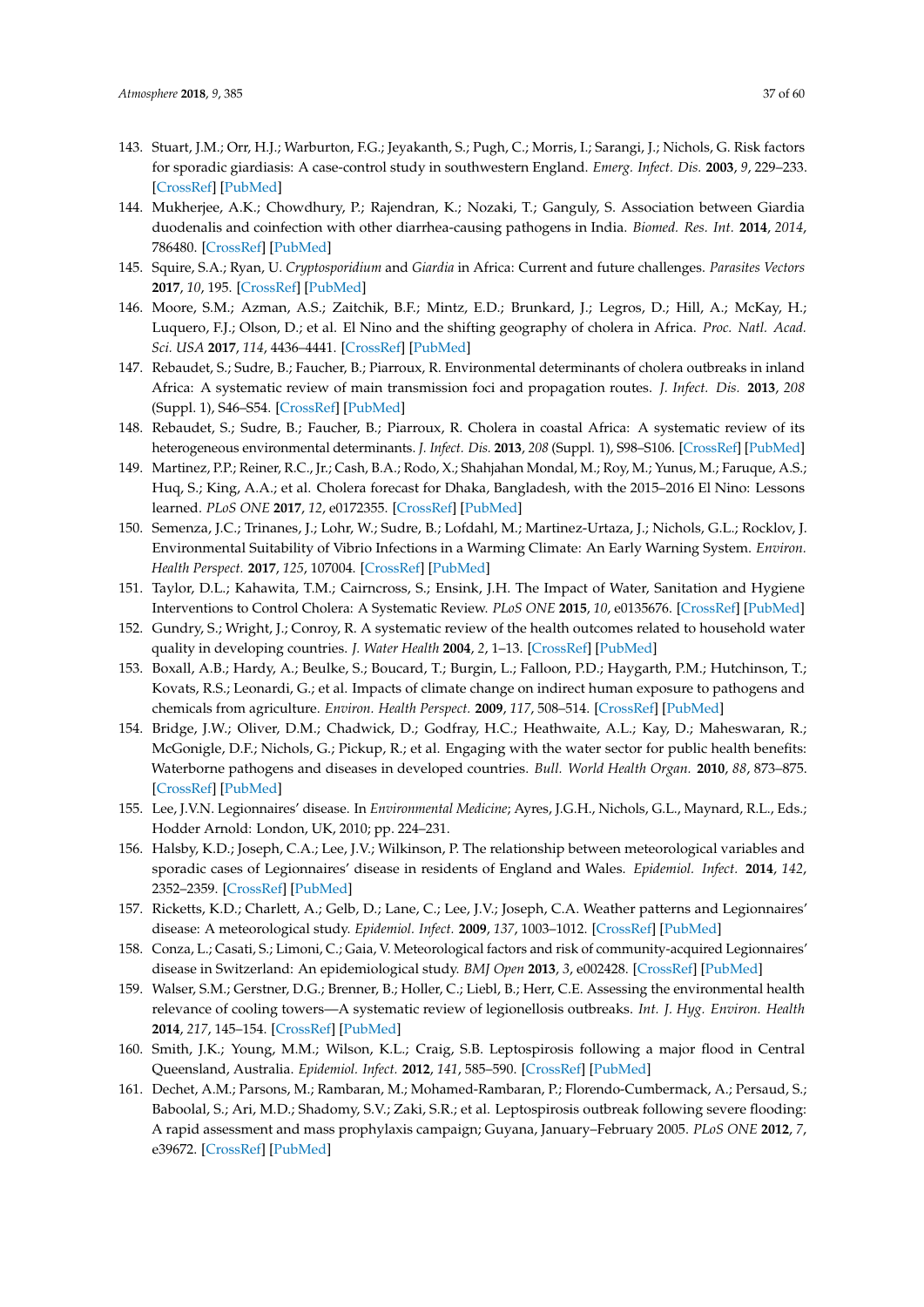- <span id="page-37-16"></span><span id="page-37-0"></span>162. Naranjo, M.; Suarez, M.; Fernandez, C.; Amador, N.; Gonzalez, M.; Batista, N.; Gonzalez, I.; Valdes, Y.; Infante, J.F.; Sierra, G. Study of a Leptospirosis Outbreak in Honduras Following Hurricane Mitch and Prophylactic Protection of the vax-SPIRAL(R) Vaccine. *MEDICC Rev.* **2008**, *10*, 38–42. [\[PubMed\]](http://www.ncbi.nlm.nih.gov/pubmed/21487367)
- <span id="page-37-1"></span>163. Mwachui, M.A.; Crump, L.; Hartskeerl, R.; Zinsstag, J.; Hattendorf, J. Environmental and Behavioural Determinants of Leptospirosis Transmission: A Systematic Review. *PLoS Negl. Trop. Dis.* **2015**, *9*, e0003843. [\[CrossRef\]](http://dx.doi.org/10.1371/journal.pntd.0003843) [\[PubMed\]](http://www.ncbi.nlm.nih.gov/pubmed/26379035)
- <span id="page-37-2"></span>164. Loveday, H.P.; Wilson, J.A.; Kerr, K.; Pitchers, R.; Walker, J.T.; Browne, J. Association between healthcare water systems and Pseudomonas aeruginosa infections: A rapid systematic review. *J. Hosp. Infect.* **2014**, *86*, 7–15. [\[CrossRef\]](http://dx.doi.org/10.1016/j.jhin.2013.09.010) [\[PubMed\]](http://www.ncbi.nlm.nih.gov/pubmed/24289866)
- <span id="page-37-3"></span>165. Wisener, L.V.; Sargeant, J.M.; O'Connor, A.M.; Faires, M.C.; Glass-Kaastra, S.K. The use of direct-fed microbials to reduce shedding of *Escherichia coli* O157 in beef cattle: A systematic review and meta-analysis. *Zoonoses Public Health* **2015**, *62*, 75–89. [\[CrossRef\]](http://dx.doi.org/10.1111/zph.12112) [\[PubMed\]](http://www.ncbi.nlm.nih.gov/pubmed/24751204)
- <span id="page-37-4"></span>166. Thomas, D.E.; Elliott, E.J. Interventions for preventing diarrhea-associated hemolytic uremic syndrome: Systematic review. *BMC Public Health* **2013**, *13*, 799. [\[CrossRef\]](http://dx.doi.org/10.1186/1471-2458-13-799) [\[PubMed\]](http://www.ncbi.nlm.nih.gov/pubmed/24007265)
- <span id="page-37-5"></span>167. Bitler, E.J.; Matthews, J.E.; Dickey, B.W.; Eisenberg, J.N.; Leon, J.S. Norovirus outbreaks: A systematic review of commonly implicated transmission routes and vehicles. *Epidemiol. Infect.* **2013**, *141*, 1563–1571. [\[CrossRef\]](http://dx.doi.org/10.1017/S095026881300006X) [\[PubMed\]](http://www.ncbi.nlm.nih.gov/pubmed/23433247)
- <span id="page-37-6"></span>168. Stocks, M.E.; Ogden, S.; Haddad, D.; Addiss, D.G.; McGuire, C.; Freeman, M.C. Effect of water, sanitation, and hygiene on the prevention of trachoma: A systematic review and meta-analysis. *PLoS Med.* **2014**, *11*, e1001605. [\[CrossRef\]](http://dx.doi.org/10.1371/journal.pmed.1001605) [\[PubMed\]](http://www.ncbi.nlm.nih.gov/pubmed/24586120)
- <span id="page-37-7"></span>169. Travers, A.; Strasser, S.; Palmer, S.L.; Stauber, C. The added value of water, sanitation, and hygiene interventions to mass drug administration for reducing the prevalence of trachoma: A systematic review examining. *J. Environ. Public Health* **2013**, *2013*, 682093. [\[CrossRef\]](http://dx.doi.org/10.1155/2013/682093) [\[PubMed\]](http://www.ncbi.nlm.nih.gov/pubmed/23990843)
- <span id="page-37-8"></span>170. Cherrie, M.P.C.; Nichols, G.; LoIacono, G.; Sarran, C.; Hajat, S.; Fleming, L. Pathogen seasonality and links with weather in England and Wales: A big data time series analysis. *BMC Public Health* **2017**, *18*, 1067. [\[CrossRef\]](http://dx.doi.org/10.1186/s12889-018-5931-6) [\[PubMed\]](http://www.ncbi.nlm.nih.gov/pubmed/30153803)
- <span id="page-37-9"></span>171. Lo Iacono, G.; Armstrong, B.; Fleming, L.E.; Elson, R.; Kovats, S.; Vardoulakis, S.; Nichols, G.L. Challenges in developing methods for quantifying the effects of weather and climate on water-associated diseases: A systematic review. *PLoS Negl. Trop. Dis.* **2017**, *11*, e0005659. [\[CrossRef\]](http://dx.doi.org/10.1371/journal.pntd.0005659) [\[PubMed\]](http://www.ncbi.nlm.nih.gov/pubmed/28604791)
- <span id="page-37-10"></span>172. Lo Iacono, G.; Nichols, G.L. Modeling the Impact of Environment on Infectious Diseases. In *Oxford Research Encyclopedia of Environmental Sciences*; Oxford University Press: Oxford, UK, 2017.
- <span id="page-37-17"></span>173. Hodges, M.; Belle, J.H.; Carlton, E.J.; Liang, S.; Li, H.; Luo, W.; Freeman, M.C.; Liu, Y.; Gao, Y.; Hess, J.J.; et al. Delays reducing waterborne and water-related infectious diseases in China under climate change. *Nat. Clim. Chang.* **2014**, *4*, 1109–1115. [\[CrossRef\]](http://dx.doi.org/10.1038/nclimate2428) [\[PubMed\]](http://www.ncbi.nlm.nih.gov/pubmed/25530812)
- <span id="page-37-14"></span>174. Schijven, J.; Bouwknegt, M.; de Roda Husman, A.M.; Rutjes, S.; Sudre, B.; Suk, J.E.; Semenza, J.C. A decision support tool to compare waterborne and foodborne infection and/or illness risks associated with climate change. *Risk Anal.* **2013**, *33*, 2154–2167. [\[CrossRef\]](http://dx.doi.org/10.1111/risa.12077) [\[PubMed\]](http://www.ncbi.nlm.nih.gov/pubmed/23781944)
- <span id="page-37-11"></span>175. Moors, E.; Singh, T.; Siderius, C.; Balakrishnan, S.; Mishra, A. Climate change and waterborne diarrhoea in northern India: Impacts and adaptation strategies. *Sci. Total. Environ.* **2013**, *468–469*, S139–S151. [\[CrossRef\]](http://dx.doi.org/10.1016/j.scitotenv.2013.07.021) [\[PubMed\]](http://www.ncbi.nlm.nih.gov/pubmed/23972324)
- 176. Semenza, J.C.; Houser, C.; Herbst, S.; Rechenburg, A.; Suk, J.E.; Frechen, T.; Kistemann, T. Knowledge Mapping for Climate Change and Food- and Waterborne Diseases. *Crit. Rev. Environ. Sci. Technol.* **2012**, *42*, 378–411. [\[CrossRef\]](http://dx.doi.org/10.1080/10643389.2010.518520) [\[PubMed\]](http://www.ncbi.nlm.nih.gov/pubmed/24771989)
- <span id="page-37-12"></span>177. Semenza, J.C.; Herbst, S.; Rechenburg, A.; Suk, J.E.; Hoser, C.; Schreiber, C.; Kistemann, T. Climate Change Impact Assessment of Food- and Waterborne Diseases. *Crit. Rev. Environ. Sci. Technol.* **2012**, *42*, 857–890. [\[CrossRef\]](http://dx.doi.org/10.1080/10643389.2010.534706) [\[PubMed\]](http://www.ncbi.nlm.nih.gov/pubmed/24808720)
- <span id="page-37-13"></span>178. Patz, J.A.; Vavrus, S.J.; Uejio, C.K.; McLellan, S.L. Climate change and waterborne disease risk in the Great Lakes region of the U.S. *Am. J. Prev. Med.* **2008**, *35*, 451–458. [\[CrossRef\]](http://dx.doi.org/10.1016/j.amepre.2008.08.026) [\[PubMed\]](http://www.ncbi.nlm.nih.gov/pubmed/18929971)
- <span id="page-37-15"></span>179. Schijven, J.F.; de Roda Husman, A.M. Effect of climate changes on waterborne disease in The Netherlands. *Water Sci. Technol.* **2005**, *51*, 79–87. [\[CrossRef\]](http://dx.doi.org/10.2166/wst.2005.0114) [\[PubMed\]](http://www.ncbi.nlm.nih.gov/pubmed/15918361)
- 180. Charron, D.; Thomas, M.; Waltner-Toews, D.; Aramini, J.; Edge, T.; Kent, R.; Maarouf, A.; Wilson, J. Vulnerability of waterborne diseases to climate change in Canada: A review. *J. Toxicol. Environ. Health Part A* **2004**, *67*, 1667–1677. [\[CrossRef\]](http://dx.doi.org/10.1080/15287390490492313) [\[PubMed\]](http://www.ncbi.nlm.nih.gov/pubmed/15371208)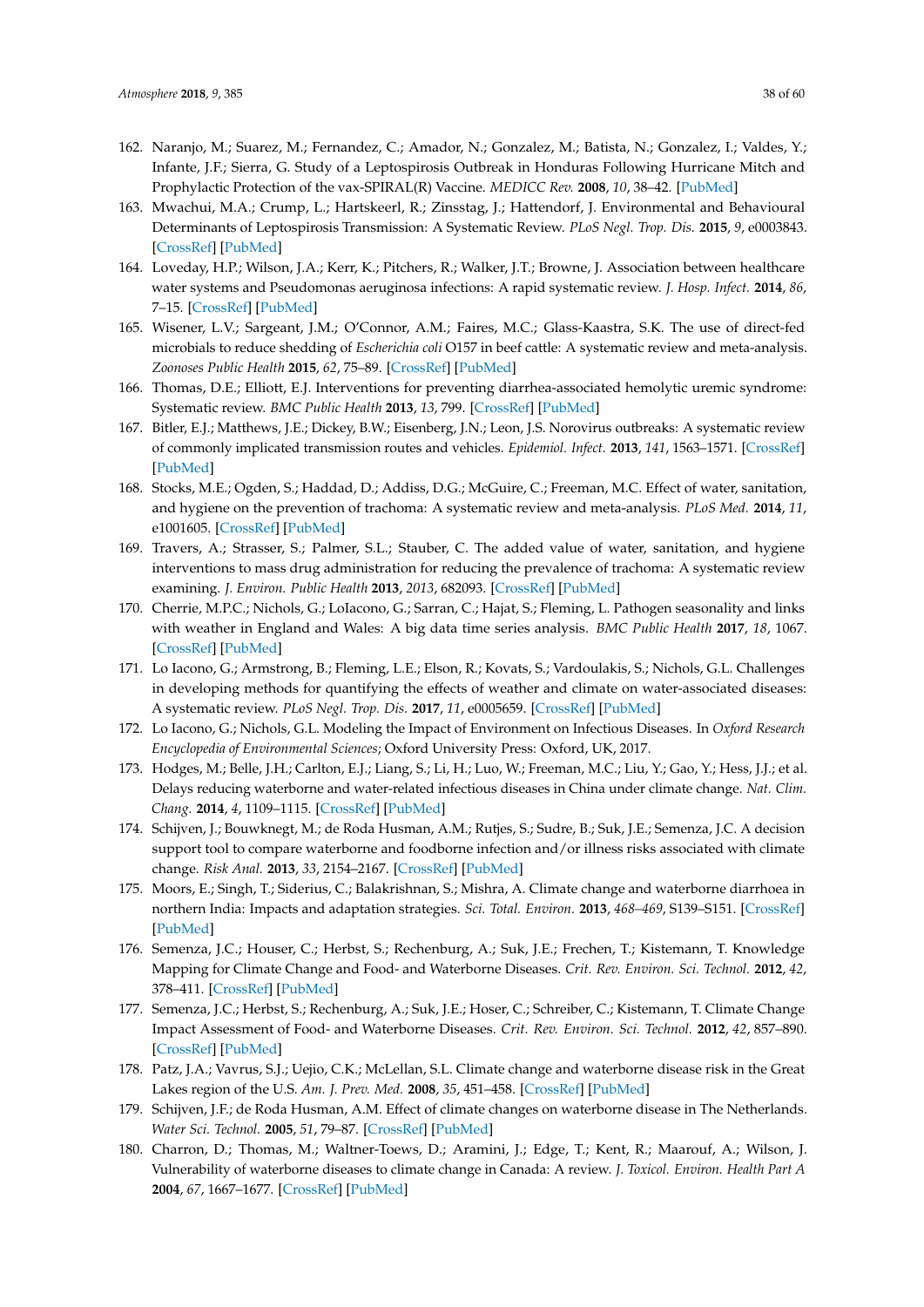- <span id="page-38-15"></span><span id="page-38-12"></span><span id="page-38-11"></span><span id="page-38-10"></span><span id="page-38-9"></span><span id="page-38-6"></span><span id="page-38-2"></span>181. Hunter, P.R. Climate change and waterborne and vector-borne disease. *J. Appl. Microbiol.* **2003**, *94*, 37S–46S. [\[CrossRef\]](http://dx.doi.org/10.1046/j.1365-2672.94.s1.5.x) [\[PubMed\]](http://www.ncbi.nlm.nih.gov/pubmed/12675935)
- <span id="page-38-0"></span>182. Lo Iacono, G.; Cunningham, A.A.; Fichet-Calvet, E.; Garry, R.F.; Grant, D.S.; Leach, M.; Moses, L.M.; Nichols, G.; Schieffelin, J.S.; Shaffer, J.G.; et al. A Unified Framework for the Infection Dynamics of Zoonotic Spillover and Spread. *PLoS Negl. Trop. Dis.* **2016**, *10*, e0004957. [\[CrossRef\]](http://dx.doi.org/10.1371/journal.pntd.0004957) [\[PubMed\]](http://www.ncbi.nlm.nih.gov/pubmed/27588425)
- <span id="page-38-1"></span>183. Rasanen, S.; Lappalainen, S.; Kaikkonen, S.; Hamalainen, M.; Salminen, M.; Vesikari, T. Mixed viral infections causing acute gastroenteritis in children in a waterborne outbreak. *Epidemiol. Infect.* **2010**, *138*, 1227–1234. [\[CrossRef\]](http://dx.doi.org/10.1017/S0950268809991671) [\[PubMed\]](http://www.ncbi.nlm.nih.gov/pubmed/20092670)
- 184. Mena, K.D.; Gerba, C.P. Waterborne adenovirus. *Rev. Environ. Contam. Toxicol.* **2009**, *198*, 133–167. [\[PubMed\]](http://www.ncbi.nlm.nih.gov/pubmed/19253037)
- <span id="page-38-3"></span>185. Schuster, F.L.; Visvesvara, G.S. Amebae and ciliated protozoa as causal agents of waterborne zoonotic disease. *Vet. Parasitol.* **2004**, *126*, 91–120. [\[CrossRef\]](http://dx.doi.org/10.1016/j.vetpar.2004.09.019) [\[PubMed\]](http://www.ncbi.nlm.nih.gov/pubmed/15567581)
- <span id="page-38-4"></span>186. Lamoth, F.; Greub, G. Amoebal pathogens as emerging causal agents of pneumonia. *FEMS Microbiol. Rev.* **2010**, *34*, 260–280. [\[CrossRef\]](http://dx.doi.org/10.1111/j.1574-6976.2009.00207.x) [\[PubMed\]](http://www.ncbi.nlm.nih.gov/pubmed/20113355)
- 187. Karanis, P.; Kourenti, C.; Smith, H. Waterborne transmission of protozoan parasites: A worldwide review of outbreaks and lessons learnt. *J. Water Health* **2007**, *5*, 1–38. [\[CrossRef\]](http://dx.doi.org/10.2166/wh.2006.002) [\[PubMed\]](http://www.ncbi.nlm.nih.gov/pubmed/17402277)
- <span id="page-38-5"></span>188. Nwachuku, N.; Gerba, C.P. Health effects of *Acanthamoeba* spp. and its potential for waterborne transmission. *Rev. Environ. Contam. Toxicol.* **2004**, *180*, 93–131. [\[PubMed\]](http://www.ncbi.nlm.nih.gov/pubmed/14561077)
- <span id="page-38-7"></span>189. Marshall, M.M.; Naumovitz, D.; Ortega, Y.; Sterling, C.R. Waterborne protozoan pathogens. *Clin. Microbiol. Rev.* **1997**, *10*, 67–85. [\[PubMed\]](http://www.ncbi.nlm.nih.gov/pubmed/8993859)
- <span id="page-38-13"></span>190. Baldursson, S.; Karanis, P. Waterborne transmission of protozoan parasites: Review of worldwide outbreaks—An update 2004–2010. *Water Res.* **2011**, *45*, 6603–6614. [\[CrossRef\]](http://dx.doi.org/10.1016/j.watres.2011.10.013) [\[PubMed\]](http://www.ncbi.nlm.nih.gov/pubmed/22048017)
- 191. Anger, C.; Lally, J.M. Acanthamoeba: A review of its potential to cause keratitis, current lens care solution disinfection standards and methodologies, and strategies to reduce patient risk. *Eye Contact Lens* **2008**, *34*, 247–253. [\[CrossRef\]](http://dx.doi.org/10.1097/ICL.0b013e31817e7d83) [\[PubMed\]](http://www.ncbi.nlm.nih.gov/pubmed/18779663)
- 192. Foulks, G.N. Acanthamoeba keratitis and contact lens wear: Static or increasing problem? *Eye Contact Lens* **2007**, *33*, 412–414. [\[CrossRef\]](http://dx.doi.org/10.1097/ICL.0b013e318157e8be) [\[PubMed\]](http://www.ncbi.nlm.nih.gov/pubmed/17975435)
- <span id="page-38-14"></span>193. Joslin, C.E.; Tu, E.Y.; Shoff, M.E.; Booton, G.C.; Fuerst, P.A.; McMahon, T.T.; Anderson, R.J.; Dworkin, M.S.; Sugar, J.; Davis, F.G.; et al. The association of contact lens solution use and Acanthamoeba keratitis. *Am. J. Ophthalmol.* **2007**, *144*, 169–180. [\[CrossRef\]](http://dx.doi.org/10.1016/j.ajo.2007.05.029) [\[PubMed\]](http://www.ncbi.nlm.nih.gov/pubmed/17588524)
- <span id="page-38-8"></span>194. Tanhehco, T.; Colby, K. The clinical experience of Acanthamoeba keratitis at a tertiary care eye hospital. *Cornea* **2010**, *29*, 1005–1010. [\[CrossRef\]](http://dx.doi.org/10.1097/ICO.0b013e3181cf9949) [\[PubMed\]](http://www.ncbi.nlm.nih.gov/pubmed/20539211)
- 195. Meier, P.A.; Mathers, W.D.; Sutphin, J.E.; Folberg, R.; Hwang, T.; Wenzel, R.P. An epidemic of presumed Acanthamoeba keratitis that followed regional flooding. Results of a case-control investigation. *Arch. Ophthalmol.* **1998**, *116*, 1090–1094. [\[CrossRef\]](http://dx.doi.org/10.1001/archopht.116.8.1090) [\[PubMed\]](http://www.ncbi.nlm.nih.gov/pubmed/9715690)
- 196. Ibrahim, Y.W.; Boase, D.L.; Cree, I.A. Factors affecting the epidemiology of Acanthamoeba keratitis. *Ophthalmic Epidemiol.* **2007**, *14*, 53–60. [\[CrossRef\]](http://dx.doi.org/10.1080/09286580600920281) [\[PubMed\]](http://www.ncbi.nlm.nih.gov/pubmed/17464851)
- 197. Chitambar, S.; Gopalkrishna, V.; Chhabra, P.; Patil, P.; Verma, H.; Lahon, A.; Arora, R.; Tatte, V.; Ranshing, S.; Dhale, G.; et al. Diversity in the enteric viruses detected in outbreaks of gastroenteritis from Mumbai, Western India. *Int. J. Environ. Res. Public Health* **2012**, *9*, 895–915. [\[CrossRef\]](http://dx.doi.org/10.3390/ijerph9030895) [\[PubMed\]](http://www.ncbi.nlm.nih.gov/pubmed/22690171)
- 198. Guerrero-Latorre, L.; Carratala, A.; Rodriguez-Manzano, J.; Calgua, B.; Hundesa, A.; Girones, R. Occurrence of water-borne enteric viruses in two settlements based in Eastern Chad: Analysis of hepatitis E virus, hepatitis A virus and human adenovirus in water sources. *J. Water Health* **2011**, *9*, 515–524. [\[CrossRef\]](http://dx.doi.org/10.2166/wh.2011.126) [\[PubMed\]](http://www.ncbi.nlm.nih.gov/pubmed/21976198)
- 199. Mellou, K.; Sideroglou, T.; Potamiti-Komi, M.; Kokkinos, P.; Ziros, P.; Georgakopoulou, T.; Vantarakis, A. Epidemiological investigation of two parallel gastroenteritis outbreaks in school settings. *BMC Public Health* **2013**, *13*, 241. [\[CrossRef\]](http://dx.doi.org/10.1186/1471-2458-13-241) [\[PubMed\]](http://www.ncbi.nlm.nih.gov/pubmed/23510408)
- 200. Sinclair, R.G.; Jones, E.L.; Gerba, C.P. Viruses in recreational water-borne disease outbreaks: A review. *J. Appl. Microbiol.* **2009**, *107*, 1769–1780. [\[CrossRef\]](http://dx.doi.org/10.1111/j.1365-2672.2009.04367.x) [\[PubMed\]](http://www.ncbi.nlm.nih.gov/pubmed/19486213)
- 201. Artieda, J.; Pineiro, L.; Gonzalez, M.; Munoz, M.; Basterrechea, M.; Iturzaeta, A.; Cilla, G. A swimming pool-related outbreak of pharyngoconjunctival fever in children due to adenovirus type 4, Gipuzkoa, Spain, 2008. *Euro Surveill.* **2009**, *14*, 19125. [\[PubMed\]](http://www.ncbi.nlm.nih.gov/pubmed/19250625)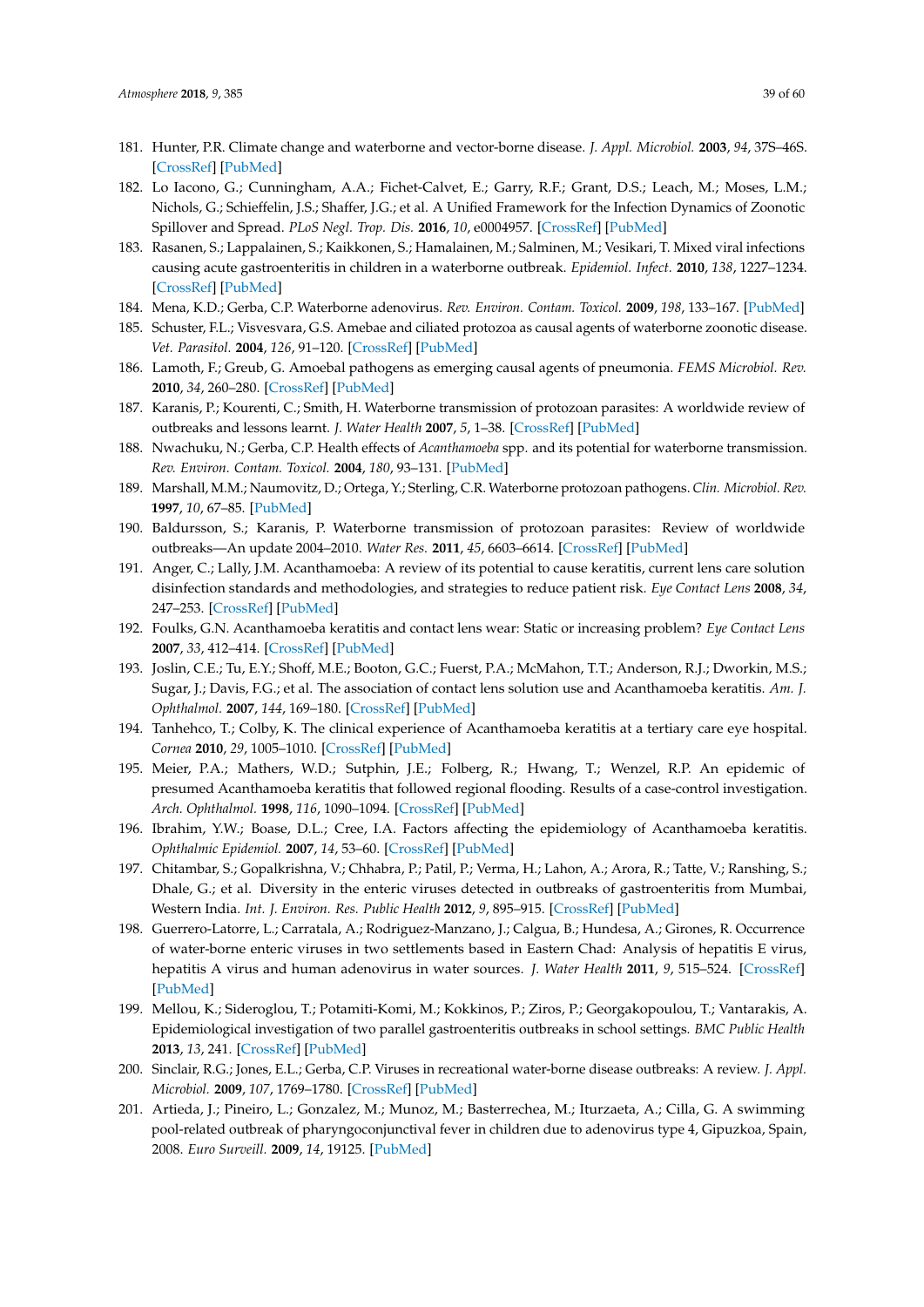- <span id="page-39-6"></span><span id="page-39-5"></span><span id="page-39-4"></span><span id="page-39-3"></span><span id="page-39-2"></span><span id="page-39-1"></span><span id="page-39-0"></span>202. Fong, T.T.; Mansfield, L.S.; Wilson, D.L.; Schwab, D.J.; Molloy, S.L.; Rose, J.B. Massive microbiological groundwater contamination associated with a waterborne outbreak in Lake Erie, South Bass Island, Ohio. *Environ. Health Perspect.* **2007**, *115*, 856–864. [\[CrossRef\]](http://dx.doi.org/10.1289/ehp.9430) [\[PubMed\]](http://www.ncbi.nlm.nih.gov/pubmed/17589591)
- 203. Kukkula, M.; Arstila, P.; Klossner, M.L.; Maunula, L.; Bonsdorff, C.H.; Jaatinen, P. Waterborne outbreak of viral gastroenteritis. *Scand. J. Infect. Dis.* **1997**, *29*, 415–418. [\[CrossRef\]](http://dx.doi.org/10.3109/00365549709011840) [\[PubMed\]](http://www.ncbi.nlm.nih.gov/pubmed/9360259)
- 204. Wadstrom, T.; Ljungh, A. Aeromonas and Plesiomonas as food- and waterborne pathogens. *Int. J. Food Microbiol.* **1991**, *12*, 303–311. [\[CrossRef\]](http://dx.doi.org/10.1016/0168-1605(91)90144-E)
- 205. Collado, L.; Figueras, M.J. Taxonomy, epidemiology, and clinical relevance of the genus *Arcobacter*. *Clin. Microbiol. Rev.* **2011**, *24*, 174–192. [\[CrossRef\]](http://dx.doi.org/10.1128/CMR.00034-10) [\[PubMed\]](http://www.ncbi.nlm.nih.gov/pubmed/21233511)
- <span id="page-39-7"></span>206. Asaolu, S.O.; Ofoezie, I.E.; Odumuyiwa, P.A.; Sowemimo, O.A.; Ogunniyi, T.A. Effect of water supply and sanitation on the prevalence and intensity of Ascaris lumbricoides among pre-school-age children in Ajebandele and Ifewara, Osun State, Nigeria. *Trans. R. Soc. Trop. Med. Hyg.* **2002**, *96*, 600–604. [\[CrossRef\]](http://dx.doi.org/10.1016/S0035-9203(02)90323-8)
- <span id="page-39-8"></span>207. Carneiro, F.F.; Cifuentes, E.; Tellez-Rojo, M.M.; Romieu, I. The risk of Ascaris lumbricoides infection in children as an environmental health indicator to guide preventive activities in Caparao and Alto Caparao, Brazil. *Bull. World Health Organ.* **2002**, *80*, 40–46. [\[PubMed\]](http://www.ncbi.nlm.nih.gov/pubmed/11884972)
- <span id="page-39-9"></span>208. Pham-Duc, P.; Nguyen-Viet, H.; Hattendorf, J.; Zinsstag, J.; Phung-Dac, C.; Zurbrugg, C.; Odermatt, P. Ascaris lumbricoides and Trichuris trichiura infections associated with wastewater and human excreta use in agriculture in Vietnam. *Parasitol. Int.* **2013**, *62*, 172–180. [\[CrossRef\]](http://dx.doi.org/10.1016/j.parint.2012.12.007) [\[PubMed\]](http://www.ncbi.nlm.nih.gov/pubmed/23305757)
- 209. Divizia, M.; Gabrieli, R.; Donia, D.; Macaluso, A.; Bosch, A.; Guix, S.; Sanchez, G.; Villena, C.; Pinto, R.M.; Palombi, L.; et al. Waterborne gastroenteritis outbreak in Albania. *Water Sci. Technol.* **2004**, *50*, 57–61. [\[CrossRef\]](http://dx.doi.org/10.2166/wst.2004.0018) [\[PubMed\]](http://www.ncbi.nlm.nih.gov/pubmed/15318487)
- <span id="page-39-10"></span>210. Gofti-Laroche, L.; Gratacap-Cavallier, B.; Demanse, D.; Genoulaz, O.; Seigneurin, J.M.; Zmirou, D. Are waterborne astrovirus implicated in acute digestive morbidity (E.MI.R.A. study)? *J. Clin. Virol.* **2003**, *27*, 74–82. [\[CrossRef\]](http://dx.doi.org/10.1016/S1386-6532(02)00130-0)
- 211. Sezen, F.; Aval, E.; Agkurt, T.; Yilmaz, S.; Temel, F.; Gulesen, R.; Korukluoglu, G.; Sucakli, M.B.; Torunoglu, M.A.; Zhu, B.P. A large multi-pathogen gastroenteritis outbreak caused by drinking contaminated water from antique neighbourhood fountains, Erzurum city, Turkey, December 2012. *Epidemiol. Infect.* **2015**, *143*, 704–710. [\[CrossRef\]](http://dx.doi.org/10.1017/S0950268814001459) [\[PubMed\]](http://www.ncbi.nlm.nih.gov/pubmed/24945365)
- 212. Villena, C.; Gabrieli, R.; Pinto, R.M.; Guix, S.; Donia, D.; Buonomo, E.; Palombi, L.; Cenko, F.; Bino, S.; Bosch, A.; et al. A large infantile gastroenteritis outbreak in Albania caused by multiple emerging rotavirus genotypes. *Epidemiol. Infect.* **2003**, *131*, 1105–1110. [\[CrossRef\]](http://dx.doi.org/10.1017/S0950268803001353) [\[PubMed\]](http://www.ncbi.nlm.nih.gov/pubmed/14959777)
- 213. Le Guyader, F.S.; Le Saux, J.C.; Ambert-Balay, K.; Krol, J.; Serais, O.; Parnaudeau, S.; Giraudon, H.; Delmas, G.; Pommepuy, M.; Pothier, P.; et al. Aichi virus, norovirus, astrovirus, enterovirus, and rotavirus involved in clinical cases from a French oyster-related gastroenteritis outbreak. *J. Clin. Microbiol.* **2008**, *46*, 4011–4017. [\[CrossRef\]](http://dx.doi.org/10.1128/JCM.01044-08) [\[PubMed\]](http://www.ncbi.nlm.nih.gov/pubmed/18842942)
- 214. Baker, A.; Tahani, D.; Gardiner, C.; Bristow, K.L.; Greenhill, A.R.; Warner, J. Groundwater seeps facilitate exposure to *Burkholderia pseudomallei*. *Appl. Environ. Microbiol.* **2011**, *77*, 7243–7246. [\[CrossRef\]](http://dx.doi.org/10.1128/AEM.05048-11) [\[PubMed\]](http://www.ncbi.nlm.nih.gov/pubmed/21873480)
- 215. Sapian, M.; Khair, M.T.; How, S.H.; Rajalingam, R.; Sahhir, K.; Norazah, A.; Khebir, V.; Jamalludin, A.R. Outbreak of melioidosis and leptospirosis co-infection following a rescue operation. *Med. J. Malays.* **2012**, *67*, 293–297.
- 216. Inglis, T.J.; O'Reilly, L.; Merritt, A.J.; Levy, A.; Heath, C.H. The aftermath of the Western Australian melioidosis outbreak. *Am. J. Trop. Med. Hyg.* **2011**, *84*, 851–857. [\[CrossRef\]](http://dx.doi.org/10.4269/ajtmh.2011.10-0480) [\[PubMed\]](http://www.ncbi.nlm.nih.gov/pubmed/21633018)
- 217. Currie, B.J.; Haslem, A.; Pearson, T.; Hornstra, H.; Leadem, B.; Mayo, M.; Gal, D.; Ward, L.; Godoy, D.; Spratt, B.G.; et al. Identification of melioidosis outbreak by multilocus variable number tandem repeat analysis. *Emerg. Infect. Dis.* **2009**, *15*, 169–174. [\[CrossRef\]](http://dx.doi.org/10.3201/eid1502.081036) [\[PubMed\]](http://www.ncbi.nlm.nih.gov/pubmed/19193259)
- 218. Cheng, A.C.; Jacups, S.P.; Gal, D.; Mayo, M.; Currie, B.J. Extreme weather events and environmental contamination are associated with case-clusters of melioidosis in the Northern Territory of Australia. *Int. J. Epidemiol.* **2006**, *35*, 323–329. [\[CrossRef\]](http://dx.doi.org/10.1093/ije/dyi271) [\[PubMed\]](http://www.ncbi.nlm.nih.gov/pubmed/16326823)
- 219. Ashbolt, N.J. Microbial contamination of drinking water and disease outcomes in developing regions. *Toxicology* **2004**, *198*, 229–238. [\[CrossRef\]](http://dx.doi.org/10.1016/j.tox.2004.01.030) [\[PubMed\]](http://www.ncbi.nlm.nih.gov/pubmed/15138046)
- 220. Currie, B.J.; Mayo, M.; Anstey, N.M.; Donohoe, P.; Haase, A.; Kemp, D.J. A cluster of melioidosis cases from an endemic region is clonal and is linked to the water supply using molecular typing of Burkholderia pseudomallei isolates. *Am. J. Trop. Med. Hyg.* **2001**, *65*, 177–179. [\[CrossRef\]](http://dx.doi.org/10.4269/ajtmh.2001.65.177) [\[PubMed\]](http://www.ncbi.nlm.nih.gov/pubmed/11561699)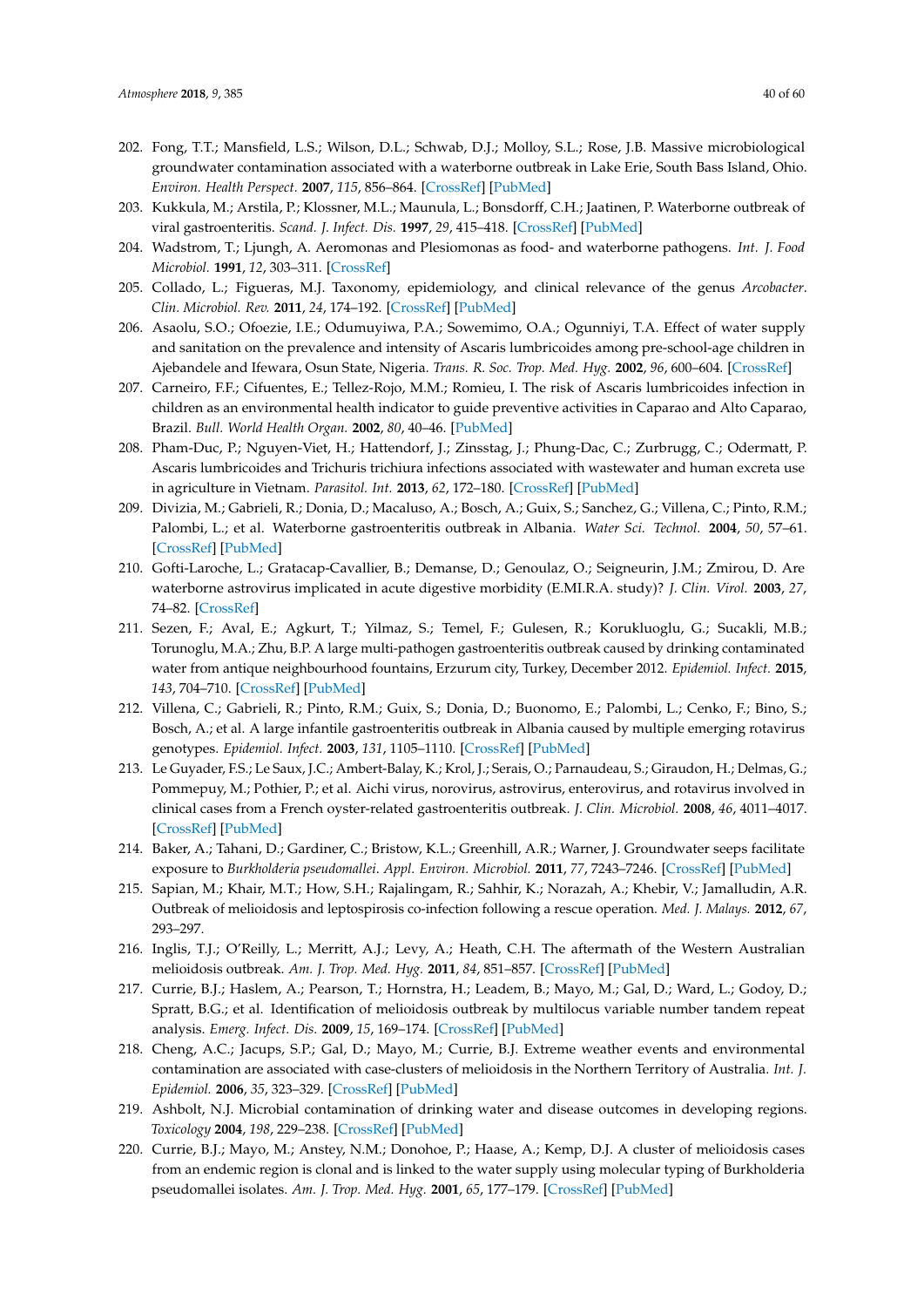- <span id="page-40-4"></span><span id="page-40-2"></span><span id="page-40-1"></span><span id="page-40-0"></span>221. Inglis, T.J.; Garrow, S.C.; Henderson, M.; Clair, A.; Sampson, J.; O'Reilly, L.; Cameron, B. Burkholderia pseudomallei traced to water treatment plant in Australia. *Emerg. Infect. Dis.* **2000**, *6*, 56–59. [\[PubMed\]](http://www.ncbi.nlm.nih.gov/pubmed/10653571)
- <span id="page-40-3"></span>222. Inglis, T.J.; Garrow, S.C.; Adams, C.; Henderson, M.; Mayo, M.; Currie, B.J. Acute melioidosis outbreak in Western Australia. *Epidemiol. Infect.* **1999**, *123*, 437–443. [\[CrossRef\]](http://dx.doi.org/10.1017/S0950268899002964) [\[PubMed\]](http://www.ncbi.nlm.nih.gov/pubmed/10694154)
- <span id="page-40-5"></span>223. Inglis, T.J.; Garrow, S.C.; Adams, C.; Henderson, M.; Mayo, M. Dry-season outbreak of melioidosis in Western Australia. *Lancet* **1998**, *352*, 1600. [\[CrossRef\]](http://dx.doi.org/10.1016/S0140-6736(05)61047-1)
- 224. Merianos, A.; Patel, M.; Lane, J.M.; Noonan, C.N.; Sharrock, D.; Mock, P.A.; Currie, B. The 1990–1991 outbreak of melioidosis in the Northern Territory of Australia: Epidemiology and environmental studies. *Southeast Asian J. Trop. Med. Public Health* **1993**, *24*, 425–435. [\[PubMed\]](http://www.ncbi.nlm.nih.gov/pubmed/7512752)
- 225. Nasser, R.M.; Rahi, A.C.; Haddad, M.F.; Daoud, Z.; Irani-Hakime, N.; Almawi, W.Y. Outbreak of Burkholderia cepacia bacteremia traced to contaminated hospital water used for dilution of an alcohol skin antiseptic. *Infect. Control Hosp. Epidemiol.* **2004**, *25*, 231–239. [\[CrossRef\]](http://dx.doi.org/10.1086/502384) [\[PubMed\]](http://www.ncbi.nlm.nih.gov/pubmed/15061416)
- 226. Roberts, L.A.; Collignon, P.J.; Cramp, V.B.; Alexander, S.; McFarlane, A.E.; Graham, E.; Fuller, A.; Sinickas, V.; Hellyar, A. An Australia-wide epidemic of Pseudomonas pickettii bacteraemia due to contaminated "sterile" water for injection. *Med. J. Aust.* **1990**, *152*, 652–655. [\[PubMed\]](http://www.ncbi.nlm.nih.gov/pubmed/2198444)
- 227. Romero-Gomez, M.P.; Quiles-Melero, M.I.; Pena Garcia, P.; Gutierrez Altes, A.; Garcia de Miguel, M.A.; Jimenez, C.; Valdezate, S.; Saez Nieto, J.A. Outbreak of *Burkholderia cepacia* bacteremia caused by contaminated chlorhexidine in a hemodialysis unit. *Infect. Control Hosp. Epidemiol.* **2008**, *29*, 377–378. [\[CrossRef\]](http://dx.doi.org/10.1086/529032) [\[PubMed\]](http://www.ncbi.nlm.nih.gov/pubmed/18462153)
- 228. Rutala, W.A.; Weber, D.J.; Thomann, C.A.; John, J.F.; Saviteer, S.M.; Sarubbi, F.A. An outbreak of Pseudomonas cepacia bacteremia associated with a contaminated intra-aortic balloon pump. *J. Thorac. Cardiovasc. Surg.* **1988**, *96*, 157–161. [\[PubMed\]](http://www.ncbi.nlm.nih.gov/pubmed/3386290)
- 229. Schaffner, W.; Reisig, G.; Verrall, R.A. Outbreak of Pseudomonas cepacia infection due to contaminated anaesthetics. *Lancet* **1973**, *1*, 1050–1051. [\[CrossRef\]](http://dx.doi.org/10.1016/S0140-6736(73)90680-6)
- 230. Conly, J.M.; Klass, L.; Larson, L.; Kennedy, J.; Low, D.E.; Harding, G.K. Pseudomonas cepacia colonization and infection in intensive care units. *Can. Med. Assoc. J.* **1986**, *134*, 363–366.
- 231. Kotsanas, D.; Brett, J.; Kidd, T.J.; Stuart, R.L.; Korman, T.M. Disinfection of Burkholderia cepacia complex from non-touch taps in a neonatal nursery. *J. Perinat. Med.* **2008**, *36*, 235–239. [\[CrossRef\]](http://dx.doi.org/10.1515/JPM.2008.038) [\[PubMed\]](http://www.ncbi.nlm.nih.gov/pubmed/18576933)
- 232. Antony, B.; Cherian, E.V.; Boloor, R.; Shenoy, K.V. A sporadic outbreak of Burkholderia cepacia complex bacteremia in pediatric intensive care unit of a tertiary care hospital in coastal Karnataka, South India. *Indian J. Pathol. Microbiol.* **2016**, *59*, 197–199. [\[CrossRef\]](http://dx.doi.org/10.4103/0377-4929.182010) [\[PubMed\]](http://www.ncbi.nlm.nih.gov/pubmed/27166040)
- 233. Douce, R.W.; Zurita, J.; Sanchez, O.; Cardenas Aldaz, P. Investigation of an outbreak of central venous catheter-associated bloodstream infection due to contaminated water. *Infect. Control Hosp. Epidemiol.* **2008**, *29*, 364–366. [\[CrossRef\]](http://dx.doi.org/10.1086/533543) [\[PubMed\]](http://www.ncbi.nlm.nih.gov/pubmed/18462150)
- 234. Kaitwatcharachai, C.; Silpapojakul, K.; Jitsurong, S.; Kalnauwakul, S. An outbreak of Burkholderia cepacia bacteremia in hemodialysis patients: An epidemiologic and molecular study. *Am. J. Kidney Dis.* **2000**, *36*, 199–204. [\[CrossRef\]](http://dx.doi.org/10.1053/ajkd.2000.8295) [\[PubMed\]](http://www.ncbi.nlm.nih.gov/pubmed/10873892)
- 235. Lee, J.K. Two outbreaks of Burkholderia cepacia nosocomial infection in a neonatal intensive care unit. *J. Paediatr. Child Health* **2008**, *44*, 62–66. [\[CrossRef\]](http://dx.doi.org/10.1111/j.1440-1754.2007.01173.x) [\[PubMed\]](http://www.ncbi.nlm.nih.gov/pubmed/17640280)
- 236. Lee, S.; Han, S.W.; Kim, G.; Song, D.Y.; Lee, J.C.; Kwon, K.T. An outbreak of Burkholderia cenocepacia associated with contaminated chlorhexidine solutions prepared in the hospital. *Am. J. Infect. Control* **2013**, *41*, e93–e96. [\[CrossRef\]](http://dx.doi.org/10.1016/j.ajic.2013.01.024) [\[PubMed\]](http://www.ncbi.nlm.nih.gov/pubmed/23608047)
- 237. Loukil, C.; Saizou, C.; Doit, C.; Bidet, P.; Mariani-Kurkdjian, P.; Aujard, Y.; Beaufils, F.; Bingen, E. Epidemiologic investigation of Burkholderia cepacia acquisition in two pediatric intensive care units. *Infect. Control Hosp. Epidemiol.* **2003**, *24*, 707–710. [\[CrossRef\]](http://dx.doi.org/10.1086/502272) [\[PubMed\]](http://www.ncbi.nlm.nih.gov/pubmed/14510255)
- 238. Lucero, C.A.; Cohen, A.L.; Trevino, I.; Rupp, A.H.; Harris, M.; Forkan-Kelly, S.; Noble-Wang, J.; Jensen, B.; Shams, A.; Arduino, M.J.; et al. Outbreak of Burkholderia cepacia complex among ventilated pediatric patients linked to hospital sinks. *Am. J. Infect. Control* **2011**, *39*, 775–778. [\[CrossRef\]](http://dx.doi.org/10.1016/j.ajic.2010.12.005) [\[PubMed\]](http://www.ncbi.nlm.nih.gov/pubmed/21664002)
- 239. Magalhaes, M.; Doherty, C.; Govan, J.R.; Vandamme, P. Polyclonal outbreak of Burkholderia cepacia complex bacteraemia in haemodialysis patients. *J. Hosp. Infect.* **2003**, *54*, 120–123. [\[CrossRef\]](http://dx.doi.org/10.1016/S0195-6701(03)00118-X)
- 240. Moreira, B.M.; Leobons, M.B.; Pellegrino, F.L.; Santos, M.; Teixeira, L.M.; de Andrade Marques, E.; Sampaio, J.L.; Pessoa-Silva, C.L. *Ralstonia pickettii* and *Burkholderia cepacia* complex bloodstream infections related to infusion of contaminated water for injection. *J. Hosp. Infect.* **2005**, *60*, 51–55. [\[CrossRef\]](http://dx.doi.org/10.1016/j.jhin.2004.09.036) [\[PubMed\]](http://www.ncbi.nlm.nih.gov/pubmed/15823657)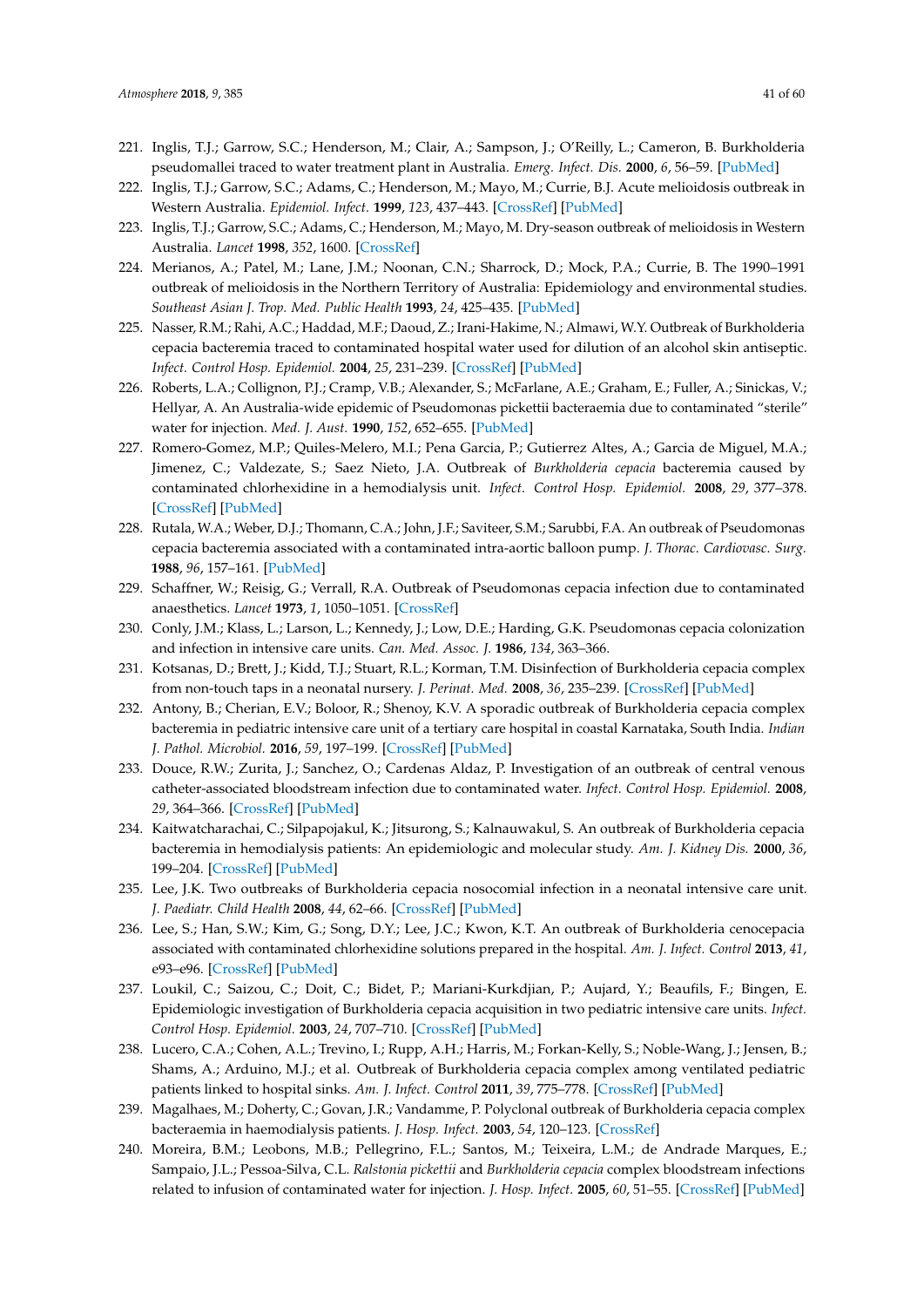- <span id="page-41-1"></span><span id="page-41-0"></span>241. Paul, L.M.; Hegde, A.; Pai, T.; Shetty, S.; Baliga, S.; Shenoy, S. An Outbreak of Burkholderia cepacia Bacteremia in a Neonatal Intensive Care Unit. *Indian J. Pediatr.* **2016**, *83*, 285–288. [\[CrossRef\]](http://dx.doi.org/10.1007/s12098-015-1855-7) [\[PubMed\]](http://www.ncbi.nlm.nih.gov/pubmed/26264633)
- <span id="page-41-2"></span>242. Peterson, A.E.; Chitnis, A.S.; Xiang, N.; Scaletta, J.M.; Geist, R.; Schwartz, J.; Dement, J.; Lawlor, E.; Lipuma, J.J.; O'Connell, H.; et al. Clonally related Burkholderia contaminans among ventilated patients without cystic fibrosis. *Am. J. Infect. Control* **2013**, *41*, 1298–1300. [\[CrossRef\]](http://dx.doi.org/10.1016/j.ajic.2013.05.015) [\[PubMed\]](http://www.ncbi.nlm.nih.gov/pubmed/23973426)
- <span id="page-41-3"></span>243. Rosengarten, D.; Block, C.; Hidalgo-Grass, C.; Temper, V.; Gross, I.; Budin-Mizrahi, A.; Berkman, N.; Benenson, S. Cluster of pseudoinfections with *Burkholderia cepacia* associated with a contaminated washer-disinfector in a bronchoscopy unit. *Infect. Control Hosp. Epidemiol.* **2010**, *31*, 769–771. [\[CrossRef\]](http://dx.doi.org/10.1086/653611) [\[PubMed\]](http://www.ncbi.nlm.nih.gov/pubmed/20470036)
- <span id="page-41-4"></span>244. Singhal, T.; Shah, S.; Naik, R. Outbreak of *Burkholderia cepacia* complex bacteremia in a chemotherapy day care unit due to intrinsic contamination of an antiemetic drug. *Indian J. Med. Microbiol.* **2015**, *33*, 117–119. [\[CrossRef\]](http://dx.doi.org/10.4103/0255-0857.148405) [\[PubMed\]](http://www.ncbi.nlm.nih.gov/pubmed/25560013)
- <span id="page-41-5"></span>245. Souza, A.V.; Moreira, C.R.; Pasternak, J.; Hirata Mde, L.; Saltini, D.A.; Caetano, V.C.; Ciosak, S.; Azevedo, F.M.; Severino, P.; Vandamme, P.; et al. Characterizing uncommon *Burkholderia cepacia* complex isolates from an outbreak in a haemodialysis unit. *J. Med. Microbiol.* **2004**, *53*, 999–1005. [\[CrossRef\]](http://dx.doi.org/10.1099/jmm.0.45702-0) [\[PubMed\]](http://www.ncbi.nlm.nih.gov/pubmed/15358822)
- <span id="page-41-7"></span><span id="page-41-6"></span>246. Latifi, A.R.; Niyyati, M.; Lorenzo-Morales, J.; Haghighi, A.; Seyyed Tabaei, S.J.; Lasjerdi, Z. Presence of *Balamuthia mandrillaris* in hot springs from Mazandaran province, northern Iran. *Epidemiol. Infect.* **2016**, *144*, 2456–2461. [\[CrossRef\]](http://dx.doi.org/10.1017/S095026881600073X) [\[PubMed\]](http://www.ncbi.nlm.nih.gov/pubmed/27086943)
- 247. Retana-Moreira, L.; Abrahams-Sandi, E.; Cabello-Vilchez, A.M.; Reyes-Batlle, M.; Valladares, B.; Martinez-Carretero, E.; Pinero, J.E.; Lorenzo-Morales, J. Isolation and molecular characterization of *Acanthamoeba* and *Balamuthia mandrillaris* from combination shower units in Costa Rica. *Parasitol. Res.* **2014**, *113*, 4117–4122. [\[CrossRef\]](http://dx.doi.org/10.1007/s00436-014-4083-6) [\[PubMed\]](http://www.ncbi.nlm.nih.gov/pubmed/25134946)
- <span id="page-41-8"></span>248. Lares-Jimenez, L.F.; Booton, G.C.; Lares-Villa, F.; Velazquez-Contreras, C.A.; Fuerst, P.A. Genetic analysis among environmental strains of *Balamuthia mandrillaris* recovered from an artificial lagoon and from soil in Sonora, Mexico. *Exp. Parasitol.* **2014**, *145*, S57–S61. [\[CrossRef\]](http://dx.doi.org/10.1016/j.exppara.2014.07.007) [\[PubMed\]](http://www.ncbi.nlm.nih.gov/pubmed/25076486)
- <span id="page-41-12"></span><span id="page-41-9"></span>249. Pindyck, T.N.; Dvorscak, L.E.; Hart, B.L.; Palestine, M.D.; Gallant, J.E.; Allen, S.E.; SantaCruz, K.S. Fatal Granulomatous Amebic Encephalitis Due to Balamuthia mandrillaris in New Mexico: A Case Report. *Open Forum Infect. Dis.* **2014**, *1*, ofu062. [\[CrossRef\]](http://dx.doi.org/10.1093/ofid/ofu062) [\[PubMed\]](http://www.ncbi.nlm.nih.gov/pubmed/25734132)
- <span id="page-41-10"></span>250. Walzer, P.D.; Judson, F.N.; Murphy, K.B.; Healy, G.R.; English, D.K.; Schultz, M.G. Balantidiasis outbreak in Truk. *Am. J. Trop. Med. Hyg.* **1973**, *22*, 33–41. [\[CrossRef\]](http://dx.doi.org/10.4269/ajtmh.1973.22.33) [\[PubMed\]](http://www.ncbi.nlm.nih.gov/pubmed/4684887)
- 251. Schuster, F.L.; Ramirez-Avila, L. Current world status of *Balantidium coli*. *Clin. Microbiol. Rev.* **2008**, *21*, 626–638. [\[CrossRef\]](http://dx.doi.org/10.1128/CMR.00021-08) [\[PubMed\]](http://www.ncbi.nlm.nih.gov/pubmed/18854484)
- <span id="page-41-11"></span>252. Bellanger, A.P.; Scherer, E.; Cazorla, A.; Grenouillet, F. Dysenteric syndrome due to *Balantidium coli*: A case report. *New Microbiol.* **2013**, *36*, 203–205. [\[PubMed\]](http://www.ncbi.nlm.nih.gov/pubmed/23686128)
- 253. Guglielmetti, P.; Cellesi, C.; Figura, N.; Rossolini, A. Family outbreak of Blastocystis hominis associated gastroenteritis. *Lancet* **1989**, *2*, 1394. [\[CrossRef\]](http://dx.doi.org/10.1016/S0140-6736(89)92000-X)
- 254. Kurt, O.; Dogruman Al, F.; Tanyuksel, M. Eradication of Blastocystis in humans: Really necessary for all? *Parasitol. Int.* **2016**, *65*, 797–801. [\[CrossRef\]](http://dx.doi.org/10.1016/j.parint.2016.01.010) [\[PubMed\]](http://www.ncbi.nlm.nih.gov/pubmed/26780545)
- 255. Dagci, H.; Kurt, O.; Demirel, M.; Mandiracioglu, A.; Aydemir, S.; Saz, U.; Bart, A.; VAN Gool, T. Epidemiological and diagnostic features of blastocystis infection in symptomatic patients in izmir province, Turkey. *Iran. J. Parasitol.* **2014**, *9*, 519–529. [\[PubMed\]](http://www.ncbi.nlm.nih.gov/pubmed/25759733)
- 256. Chandramathi, S.; Suresh, K.; Anita, Z.B.; Kuppusamy, U.R. Infections of Blastocystis hominis and microsporidia in cancer patients: Are they opportunistic? *Trans. R. Soc. Trop. Med. Hyg.* **2012**, *106*, 267–269. [\[CrossRef\]](http://dx.doi.org/10.1016/j.trstmh.2011.12.008) [\[PubMed\]](http://www.ncbi.nlm.nih.gov/pubmed/22340948)
- 257. Smith, H.; Nichols, R.A. Zoonotic protozoa—Food for thought. *Parassitologia* **2006**, *48*, 101–104. [\[PubMed\]](http://www.ncbi.nlm.nih.gov/pubmed/16881407)
- 258. Tuncay, S.; Delibas, S.; Inceboz, T.; Over, L.; Oral, A.M.; Akisu, C.; Aksoy, U. An outbreak of gastroenteritis associated with intestinal parasites. *Turk. Parazitol. Derg.* **2008**, *32*, 249–252.
- 259. Jimenez-Gonzalez, D.E.; Martinez-Flores, W.A.; Reyes-Gordillo, J.; Ramirez-Miranda, M.E.; Arroyo-Escalante, S.; Romero-Valdovinos, M.; Stark, D.; Souza-Saldivar, V.; Martinez-Hernandez, F.; Flisser, A.; et al. Blastocystis infection is associated with irritable bowel syndrome in a Mexican patient population. *Parasitol. Res.* **2012**, *110*, 1269–1275. [\[CrossRef\]](http://dx.doi.org/10.1007/s00436-011-2626-7) [\[PubMed\]](http://www.ncbi.nlm.nih.gov/pubmed/21870243)
- 260. Iaconelli, M.; Divizia, M.; Della Libera, S.; Di Bonito, P.; La Rosa, G. Frequent Detection and Genetic Diversity of Human Bocavirus in Urban Sewage Samples. *Food Environ. Virol.* **2016**, *8*, 289–295. [\[CrossRef\]](http://dx.doi.org/10.1007/s12560-016-9251-7) [\[PubMed\]](http://www.ncbi.nlm.nih.gov/pubmed/27311692)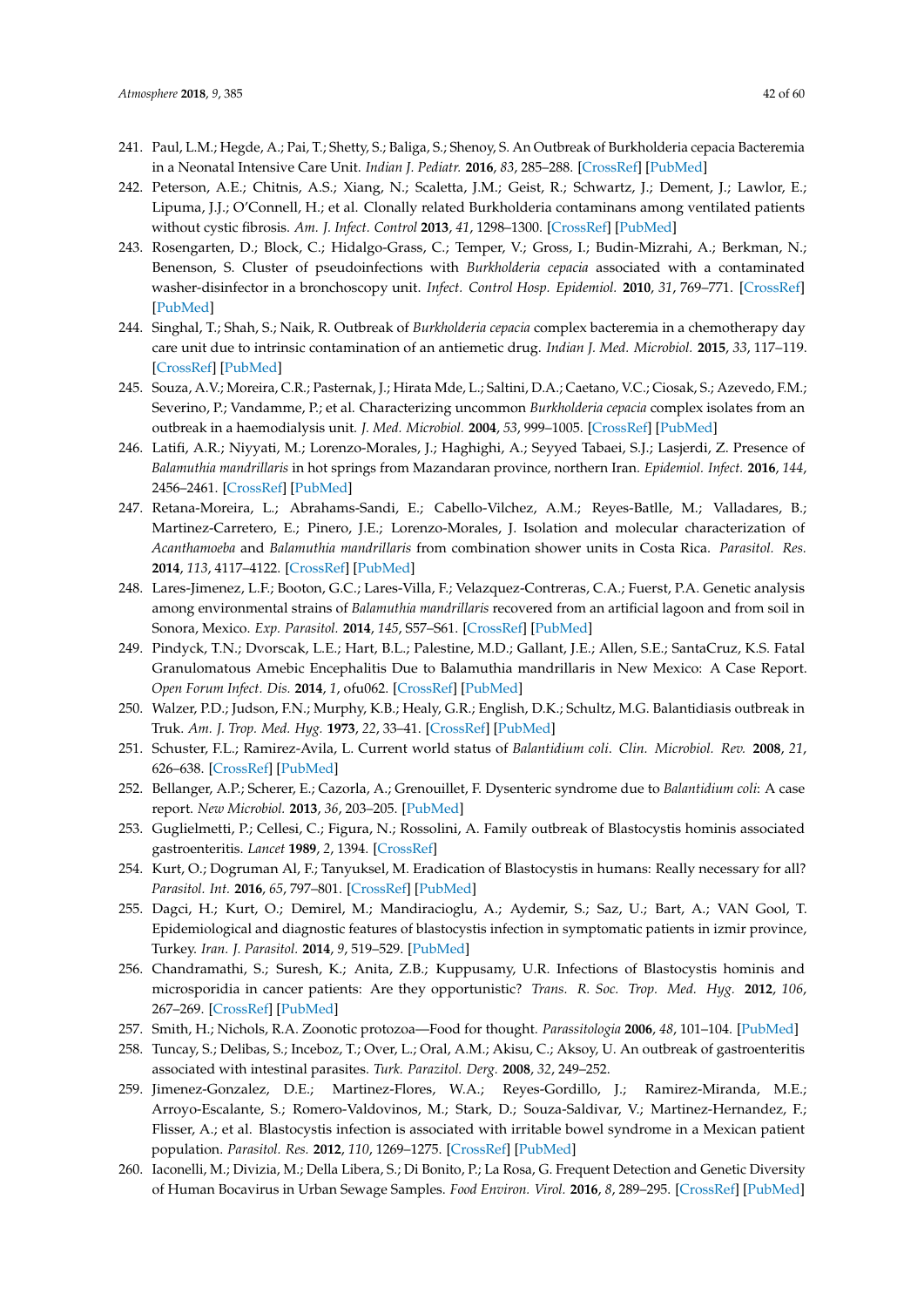- <span id="page-42-1"></span><span id="page-42-0"></span>261. Gubbels, S.M.; Kuhn, K.G.; Larsson, J.T.; Adelhardt, M.; Engberg, J.; Ingildsen, P.; Hollesen, L.W.; Muchitsch, S.; Molbak, K.; Ethelberg, S. A waterborne outbreak with a single clone of Campylobacter jejuni in the Danish town of Koge in May 2010. *Scand. J. Infect. Dis.* **2012**, *44*, 586–594. [\[CrossRef\]](http://dx.doi.org/10.3109/00365548.2012.655773) [\[PubMed\]](http://www.ncbi.nlm.nih.gov/pubmed/22385125)
- <span id="page-42-2"></span>262. Karagiannis, I.; Sideroglou, T.; Gkolfinopoulou, K.; Tsouri, A.; Lampousaki, D.; Velonakis, E.N.; Scoulica, E.V.; Mellou, K.; Panagiotopoulos, T.; Bonovas, S. A waterborne Campylobacter jejuni outbreak on a Greek island. *Epidemiol. Infect.* **2010**, *138*, 1726–1734. [\[CrossRef\]](http://dx.doi.org/10.1017/S0950268810002116) [\[PubMed\]](http://www.ncbi.nlm.nih.gov/pubmed/20836911)
- <span id="page-42-4"></span><span id="page-42-3"></span>263. Jakopanec, I.; Borgen, K.; Vold, L.; Lund, H.; Forseth, T.; Hannula, R.; Nygard, K. A large waterborne outbreak of campylobacteriosis in Norway: The need to focus on distribution system safety. *BMC Infect. Dis.* **2008**, *8*, 128. [\[CrossRef\]](http://dx.doi.org/10.1186/1471-2334-8-128) [\[PubMed\]](http://www.ncbi.nlm.nih.gov/pubmed/18816387)
- 264. Richardson, G.; Thomas, D.R.; Smith, R.M.; Nehaul, L.; Ribeiro, C.D.; Brown, A.G.; Salmon, R.L. A community outbreak of *Campylobacter jejuni* infection from a chlorinated public water supply. *Epidemiol. Infect.* **2007**, *135*, 1151–1158. [\[CrossRef\]](http://dx.doi.org/10.1017/S0950268807007960) [\[PubMed\]](http://www.ncbi.nlm.nih.gov/pubmed/17288640)
- 265. Martin, S.; Penttinen, P.; Hedin, G.; Ljungstrom, M.; Allestam, G.; Andersson, Y.; Giesecke, J. A case-cohort study to investigate concomitant waterborne outbreaks of Campylobacter and gastroenteritis in Soderhamn, Sweden, 2002–3. *J. Water Health* **2006**, *4*, 417–424. [\[CrossRef\]](http://dx.doi.org/10.2166/wh.2006.0025) [\[PubMed\]](http://www.ncbi.nlm.nih.gov/pubmed/17176812)
- <span id="page-42-5"></span>266. Kuusi, M.; Nuorti, J.P.; Hanninen, M.L.; Koskela, M.; Jussila, V.; Kela, E.; Miettinen, I.; Ruutu, P. A large outbreak of campylobacteriosis associated with a municipal water supply in Finland. *Epidemiol. Infect.* **2005**, *133*, 593–601. [\[CrossRef\]](http://dx.doi.org/10.1017/S0950268805003808) [\[PubMed\]](http://www.ncbi.nlm.nih.gov/pubmed/16050503)
- <span id="page-42-6"></span>267. Merritt, A.; Miles, R.; Bates, J. An outbreak of Campylobacter enteritis on an island resort, north Queensland. *Commun. Dis. Intell.* **1999**, *23*, 215–219, discussion 220. [\[PubMed\]](http://www.ncbi.nlm.nih.gov/pubmed/10497833)
- 268. Engberg, J.; Gerner-Smidt, P.; Scheutz, F.; Moller Nielsen, E.; On, S.L.; Molbak, K. Water-borne Campylobacter jejuni infection in a Danish town—A 6-week continuous source outbreak. *Clin. Microbiol. Infect.* **1998**, *4*, 648–656. [\[CrossRef\]](http://dx.doi.org/10.1111/j.1469-0691.1998.tb00348.x) [\[PubMed\]](http://www.ncbi.nlm.nih.gov/pubmed/11864264)
- <span id="page-42-7"></span>269. Thomas, K.M.; Charron, D.F.; Waltner-Toews, D.; Schuster, C.; Maarouf, A.R.; Holt, J.D. A role of high impact weather events in waterborne disease outbreaks in Canada, 1975–2001. *Int. J. Environ. Health Res.* **2006**, *16*, 167–180. [\[CrossRef\]](http://dx.doi.org/10.1080/09603120600641326) [\[PubMed\]](http://www.ncbi.nlm.nih.gov/pubmed/16611562)
- <span id="page-42-8"></span>270. Nichols, G.L. Fly transmission of Campylobacter. *Emerg. Infect. Dis.* **2005**, *11*, 361–364. [\[CrossRef\]](http://dx.doi.org/10.3201/eid1103.040460) [\[PubMed\]](http://www.ncbi.nlm.nih.gov/pubmed/15757548)
- 271. Karaman, U.; Koloren, Z.; Seferoglu, O.; Ayaz, E.; Demirel, E. Presence of Parasites in Environmental Waters in Samsun and Its Districts. *Turk. Parazitol. Derg.* **2017**, *41*, 19–21. [\[CrossRef\]](http://dx.doi.org/10.5152/tpd.2017.3574) [\[PubMed\]](http://www.ncbi.nlm.nih.gov/pubmed/28483729)
- <span id="page-42-9"></span>272. Hatam-Nahavandi, K.; Mahvi, A.H.; Mohebali, M.; Keshavarz, H.; Mobedi, I.; Rezaeian, M. Detection of parasitic particles in domestic and urban wastewaters and assessment of removal efficiency of treatment plants in Tehran, Iran. *J. Environ. Health Sci. Eng.* **2015**, *13*, 4. [\[CrossRef\]](http://dx.doi.org/10.1186/s40201-015-0155-5) [\[PubMed\]](http://www.ncbi.nlm.nih.gov/pubmed/25653867)
- 273. Mora, L.; Martinez, I.; Figuera, L.; Segura, M.; Del Valle, G. Protozoans in superficial waters and faecal samples of individuals of rural populations of the Montes municipality, Sucre state, Venezuela. *Investig. Clin.* **2010**, *51*, 457–466.
- 274. Elshazly, A.M.; Elsheikha, H.M.; Soltan, D.M.; Mohammad, K.A.; Morsy, T.A. Protozoal pollution of surface water sources in Dakahlia Governorate, Egypt. *J. Egypt. Soc. Parasitol.* **2007**, *37*, 51–64. [\[PubMed\]](http://www.ncbi.nlm.nih.gov/pubmed/17580568)
- 275. Squier, C.; Yu, V.L.; Stout, J.E. Waterborne Nosocomial Infections. *Curr. Infect. Dis. Rep.* **2000**, *2*, 490–496. [\[CrossRef\]](http://dx.doi.org/10.1007/s11908-000-0049-1) [\[PubMed\]](http://www.ncbi.nlm.nih.gov/pubmed/11095897)
- 276. Wang, J.L.; Chen, M.L.; Lin, Y.E.; Chang, S.C.; Chen, Y.C. Association between contaminated faucets and colonization or infection by nonfermenting gram-negative bacteria in intensive care units in Taiwan. *J. Clin. Microbiol.* **2009**, *47*, 3226–3230. [\[CrossRef\]](http://dx.doi.org/10.1128/JCM.00034-09) [\[PubMed\]](http://www.ncbi.nlm.nih.gov/pubmed/19587299)
- 277. Moore, L.S.; Owens, D.S.; Jepson, A.; Turton, J.F.; Ashworth, S.; Donaldson, H.; Holmes, A.H. Waterborne Elizabethkingia meningoseptica in Adult Critical Care. *Emerg. Infect. Dis.* **2016**, *22*, 9–17. [\[CrossRef\]](http://dx.doi.org/10.3201/eid2201.150139) [\[PubMed\]](http://www.ncbi.nlm.nih.gov/pubmed/26690562)
- 278. Wang, X.W.; Li, J.; Guo, T.; Zhen, B.; Kong, Q.; Yi, B.; Li, Z.; Song, N.; Jin, M.; Xiao, W.; et al. Concentration and detection of SARS coronavirus in sewage from Xiao Tang Shan Hospital and the 309th Hospital of the Chinese People's Liberation Army. *Water Sci. Technol.* **2005**, *52*, 213–221. [\[CrossRef\]](http://dx.doi.org/10.2166/wst.2005.0266) [\[PubMed\]](http://www.ncbi.nlm.nih.gov/pubmed/16312970)
- 279. Nichols, G.L.C.; Hadfield, S.J. Molecular epidemiology of human cryptosporidiosis. In *Cryptosporidium: Parasite and Disease*; Cacciò, S.M., Widmer, G., SpringerLink (Online Service), Eds.; Springer: London, UK, 2014; pp. 81–133.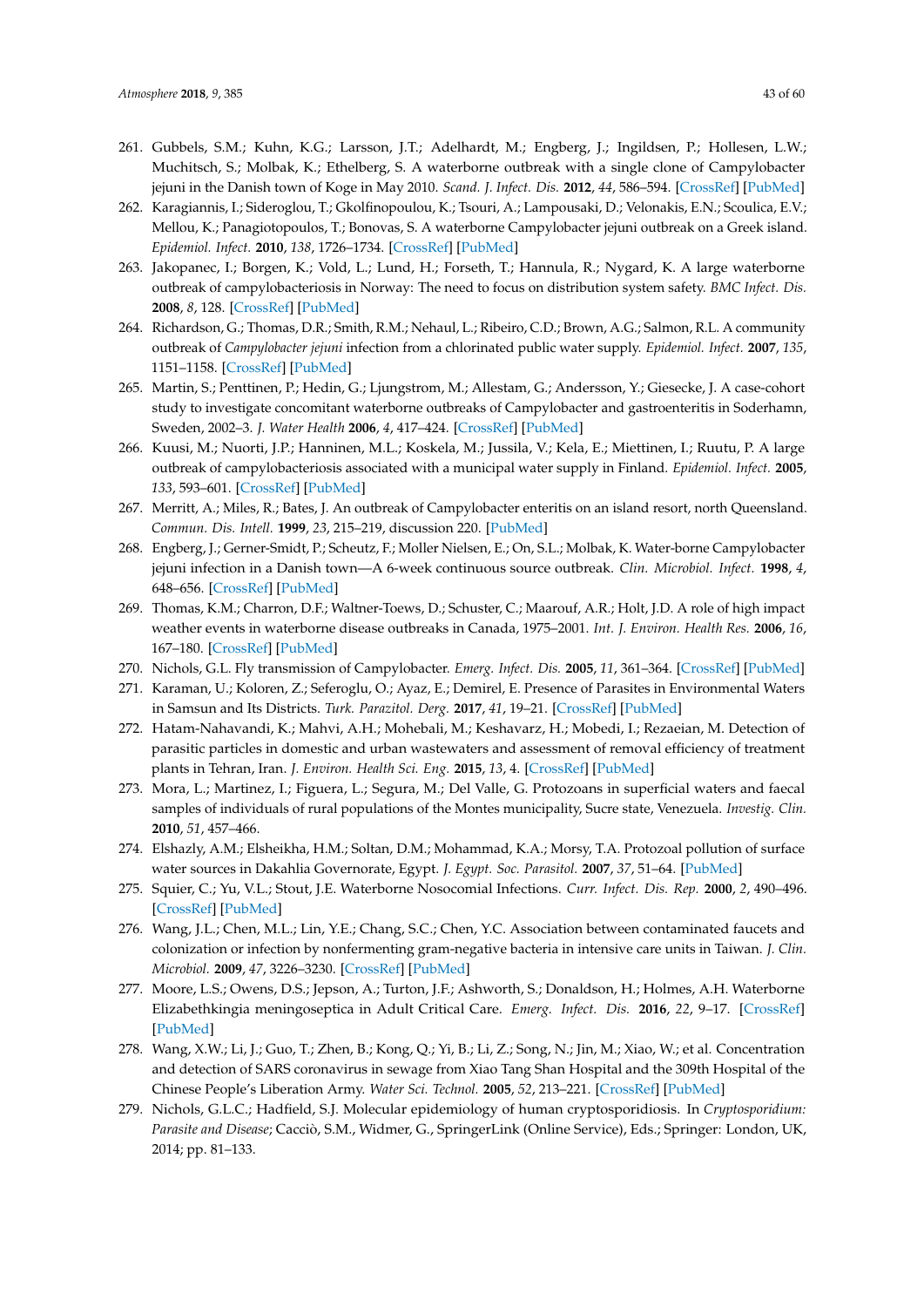- <span id="page-43-16"></span><span id="page-43-15"></span><span id="page-43-14"></span><span id="page-43-4"></span><span id="page-43-3"></span><span id="page-43-2"></span><span id="page-43-1"></span><span id="page-43-0"></span>280. Polgreen, P.M.; Sparks, J.D.; Polgreen, L.A.; Yang, M.; Harris, M.L.; Pentella, M.A.; Cavanaugh, J.E. A statewide outbreak of *Cryptosporidium* and its association with the distribution of public swimming pools. *Epidemiol. Infect.* **2012**, *140*, 1439–1445. [\[CrossRef\]](http://dx.doi.org/10.1017/S0950268811000987) [\[PubMed\]](http://www.ncbi.nlm.nih.gov/pubmed/21943664)
- 281. Moreira, N.A.; Bondelind, M. Safe drinking water and waterborne outbreaks. *J. Water Health* **2017**, *15*, 83–96. [\[CrossRef\]](http://dx.doi.org/10.2166/wh.2016.103) [\[PubMed\]](http://www.ncbi.nlm.nih.gov/pubmed/28151442)
- 282. Mahon, M.; Doyle, S. Waterborne outbreak of cryptosporidiosis in the South East of Ireland: Weighing up the evidence. *Ir. J. Med. Sci.* **2017**, *186*, 989–994. [\[CrossRef\]](http://dx.doi.org/10.1007/s11845-016-1552-1) [\[PubMed\]](http://www.ncbi.nlm.nih.gov/pubmed/28084584)
- 283. Efstratiou, A.; Ongerth, J.E.; Karanis, P. Waterborne transmission of protozoan parasites: Review of worldwide outbreaks—An update 2011–2016. *Water Res.* **2017**, *114*, 14–22. [\[CrossRef\]](http://dx.doi.org/10.1016/j.watres.2017.01.036) [\[PubMed\]](http://www.ncbi.nlm.nih.gov/pubmed/28214721)
- 284. Serdarevic, F.; Jones, R.C.; Weaver, K.N.; Black, S.R.; Ritger, K.A.; Guichard, F.; Dombroski, P.; Emanuel, B.P.; Miller, L.; Gerber, S.I. Multi-pathogen waterborne disease outbreak associated with a dinner cruise on Lake Michigan. *Epidemiol. Infect.* **2012**, *140*, 621–625. [\[CrossRef\]](http://dx.doi.org/10.1017/S0950268811000896) [\[PubMed\]](http://www.ncbi.nlm.nih.gov/pubmed/21676362)
- <span id="page-43-5"></span>285. Neira-Munoz, E.; Okoro, C.; McCarthy, N.D. Outbreak of waterborne cryptosporidiosis associated with low oocyst concentrations. *Epidemiol. Infect.* **2007**, *135*, 1159–1164. [\[CrossRef\]](http://dx.doi.org/10.1017/S0950268807008503) [\[PubMed\]](http://www.ncbi.nlm.nih.gov/pubmed/17445321)
- <span id="page-43-6"></span>286. Samadder, S.R.; Ziegler, P.; Murphy, T.M.; Holden, N.M. Spatial distribution of risk factors for Cryptosporidium spp. transport in an Irish catchment. *Water Environ. Res.* **2010**, *82*, 750–758. [\[CrossRef\]](http://dx.doi.org/10.2175/106143010X12609736966649) [\[PubMed\]](http://www.ncbi.nlm.nih.gov/pubmed/20853754)
- <span id="page-43-7"></span>287. Jagai, J.S.; Castronovo, D.A.; Monchak, J.; Naumova, E.N. Seasonality of cryptosporidiosis: A meta-analysis approach. *Environ. Res.* **2009**, *109*, 465–478. [\[CrossRef\]](http://dx.doi.org/10.1016/j.envres.2009.02.008) [\[PubMed\]](http://www.ncbi.nlm.nih.gov/pubmed/19328462)
- 288. Atherton, F.; Newman, C.P.; Casemore, D.P. An outbreak of waterborne cryptosporidiosis associated with a public water supply in the UK. *Epidemiol. Infect.* **1995**, *115*, 123–131. [\[CrossRef\]](http://dx.doi.org/10.1017/S0950268800058180) [\[PubMed\]](http://www.ncbi.nlm.nih.gov/pubmed/7641825)
- <span id="page-43-9"></span><span id="page-43-8"></span>289. Bridgman, S.A.; Robertson, R.M.; Syed, Q.; Speed, N.; Andrews, N.; Hunter, P.R. Outbreak of cryptosporidiosis associated with a disinfected groundwater supply. *Epidemiol. Infect.* **1995**, *115*, 555–566. [\[CrossRef\]](http://dx.doi.org/10.1017/S0950268800058726) [\[PubMed\]](http://www.ncbi.nlm.nih.gov/pubmed/8557088)
- <span id="page-43-11"></span><span id="page-43-10"></span>290. Harrison, S.L.; Nelder, R.; Hayek, L.; Mackenzie, I.F.; Casemore, D.P.; Dance, D. Managing a large outbreak of cryptosporidiosis: How to investigate and when to decide to lift a 'boil water' notice. *Commun. Dis. Public Health PHLS* **2002**, *5*, 230–239.
- <span id="page-43-12"></span>291. Patel, S.; Pedraza-Diaz, S.; McLauchlin, J.; Casemore, D.P. Molecular characterisation of Cryptosporidium parvum from two large suspected waterborne outbreaks. Outbreak Control Team South and West Devon 1995, Incident Management Team and Further Epidemiological and Microbiological Studies Subgroup North Thames 1997. *Commun. Dis. Public Health PHLS* **1998**, *1*, 231–233.
- <span id="page-43-13"></span>292. Smith, H.V.; Patterson, W.J.; Hardie, R.; Greene, L.A.; Benton, C.; Tulloch, W.; Gilmour, R.A.; Girdwood, R.W.; Sharp, J.C.; Forbes, G.I. An outbreak of waterborne cryptosporidiosis caused by post-treatment contamination. *Epidemiol. Infect.* **1989**, *103*, 703–715. [\[CrossRef\]](http://dx.doi.org/10.1017/S0950268800031101) [\[PubMed\]](http://www.ncbi.nlm.nih.gov/pubmed/2606168)
- 293. Risebro, H.L.; Doria, M.F.; Andersson, Y.; Medema, G.; Osborn, K.; Schlosser, O.; Hunter, P.R. Fault tree analysis of the causes of waterborne outbreaks. *J. Water Health* **2007**, *5* (Suppl. 1), 1–18. [\[CrossRef\]](http://dx.doi.org/10.2166/wh.2007.136) [\[PubMed\]](http://www.ncbi.nlm.nih.gov/pubmed/17890833)
- 294. Wuhib, T.; Silva, T.M.; Newman, R.D.; Garcia, L.S.; Pereira, M.L.; Chaves, C.S.; Wahlquist, S.P.; Bryan, R.T.; Guerrant, R.L.; Sousa Ade, Q.; et al. Cryptosporidial and microsporidial infections in human immunodeficiency virus-infected patients in northeastern Brazil. *J. Infect. Dis.* **1994**, *170*, 494–497. [\[CrossRef\]](http://dx.doi.org/10.1093/infdis/170.2.494) [\[PubMed\]](http://www.ncbi.nlm.nih.gov/pubmed/8035045)
- 295. Scheepstra, D.R.; Lipman, L.J. Swimming in summer. *Tijdschr. Diergeneeskd.* **2006**, *131*, 742–744. [\[PubMed\]](http://www.ncbi.nlm.nih.gov/pubmed/17073383)
- 296. Herwaldt, B.L.; Craun, G.F.; Stokes, S.L.; Juranek, D.D. Waterborne-disease outbreaks, 1989–1990. *MMWR CDC Surveill. Summ.* **1991**, *40*, 1–21. [\[PubMed\]](http://www.ncbi.nlm.nih.gov/pubmed/1770924)
- 297. Griffiths, D.J.; Saker, M.L. The Palm Island mystery disease 20 years on: A review of research on the cyanotoxin cylindrospermopsin. *Environ. Toxicol.* **2003**, *18*, 78–93. [\[CrossRef\]](http://dx.doi.org/10.1002/tox.10103) [\[PubMed\]](http://www.ncbi.nlm.nih.gov/pubmed/12635096)
- 298. Hawkins, P.R.; Runnegar, M.T.; Jackson, A.R.; Falconer, I.R. Severe hepatotoxicity caused by the tropical cyanobacterium (blue-green alga) Cylindrospermopsis raciborskii (Woloszynska) Seenaya and Subba Raju isolated from a domestic water supply reservoir. *Appl. Environ. Microbiol.* **1985**, *50*, 1292–1295. [\[PubMed\]](http://www.ncbi.nlm.nih.gov/pubmed/3937492)
- 299. Osborne, N.J.; Shaw, G.R.; Webb, P.M. Health effects of recreational exposure to Moreton Bay, Australia waters during a Lyngbya majuscula bloom. *Environ. Int.* **2007**, *33*, 309–314. [\[CrossRef\]](http://dx.doi.org/10.1016/j.envint.2006.10.011) [\[PubMed\]](http://www.ncbi.nlm.nih.gov/pubmed/17169427)
- 300. Soares, R.M.; Yuan, M.; Servaites, J.C.; Delgado, A.; Magalhaes, V.F.; Hilborn, E.D.; Carmichael, W.W.; Azevedo, S.M. Sublethal exposure from microcystins to renal insufficiency patients in Rio de Janeiro, Brazil. *Environ. Toxicol.* **2006**, *21*, 95–103. [\[CrossRef\]](http://dx.doi.org/10.1002/tox.20160) [\[PubMed\]](http://www.ncbi.nlm.nih.gov/pubmed/16528683)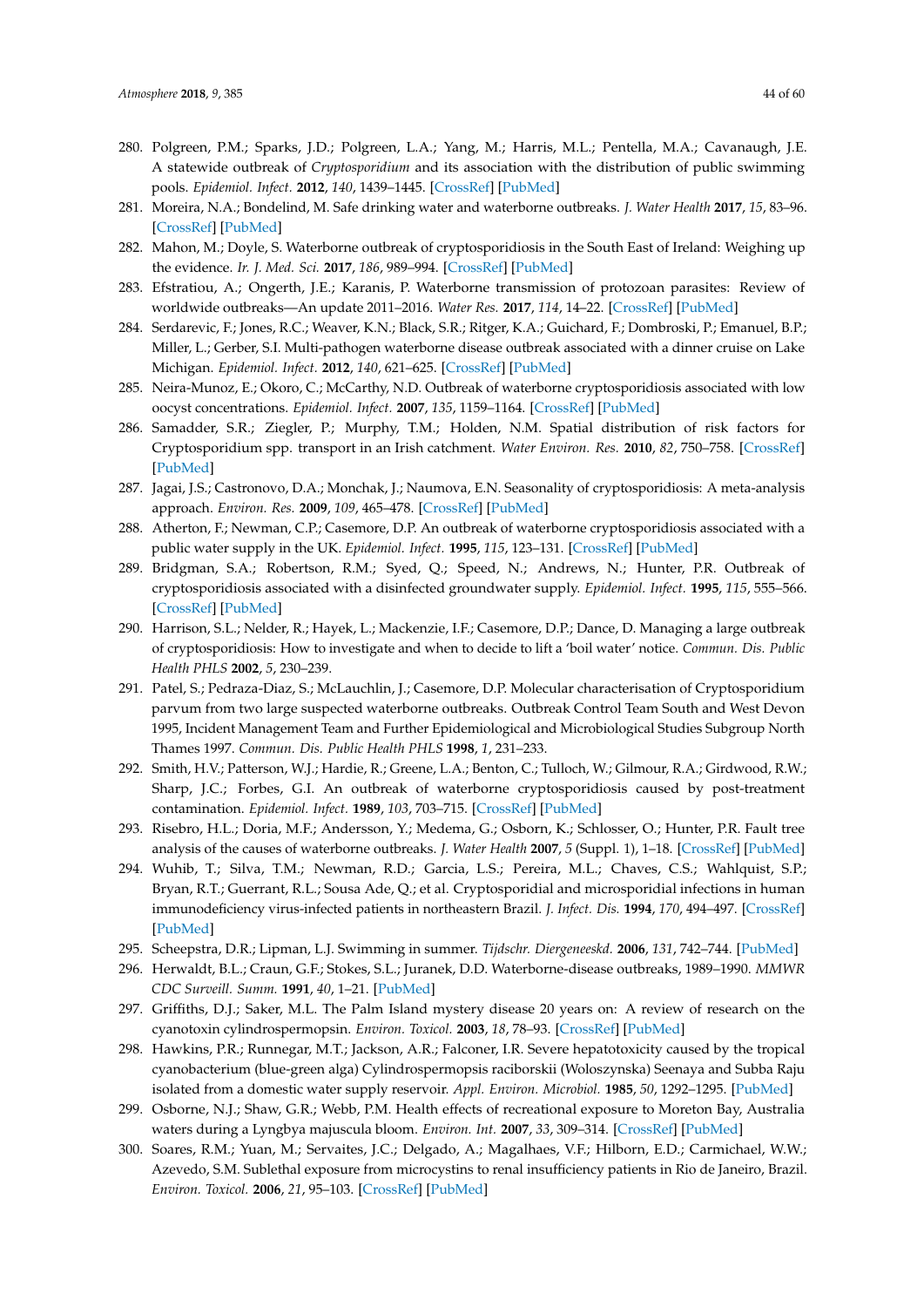- <span id="page-44-8"></span><span id="page-44-4"></span><span id="page-44-3"></span><span id="page-44-2"></span><span id="page-44-1"></span><span id="page-44-0"></span>301. Azevedo, S.M.; Carmichael, W.W.; Jochimsen, E.M.; Rinehart, K.L.; Lau, S.; Shaw, G.R.; Eaglesham, G.K. Human intoxication by microcystins during renal dialysis treatment in Caruaru-Brazil. *Toxicology* **2002**, *181–182*, 441–446. [\[CrossRef\]](http://dx.doi.org/10.1016/S0300-483X(02)00491-2)
- <span id="page-44-7"></span>302. Jochimsen, E.M.; Carmichael, W.W.; An, J.S.; Cardo, D.M.; Cookson, S.T.; Holmes, C.E.; Antunes, M.B.; de Melo Filho, D.A.; Lyra, T.M.; Barreto, V.S.; et al. Liver failure and death after exposure to microcystins at a hemodialysis center in Brazil. *N. Engl. J. Med.* **1998**, *338*, 873–878. [\[CrossRef\]](http://dx.doi.org/10.1056/NEJM199803263381304) [\[PubMed\]](http://www.ncbi.nlm.nih.gov/pubmed/9516222)
- 303. El Saadi, O.E.; Esterman, A.J.; Cameron, S.; Roder, D.M. Murray River water, raised cyanobacterial cell counts, and gastrointestinal and dermatological symptoms. *Med. J. Aust.* **1995**, *162*, 122–125. [\[PubMed\]](http://www.ncbi.nlm.nih.gov/pubmed/7854221)
- 304. Ortega, Y.R.; Sanchez, R. Update on Cyclospora cayetanensis, a food-borne and waterborne parasite. *Clin. Microbiol. Rev.* **2010**, *23*, 218–234. [\[CrossRef\]](http://dx.doi.org/10.1128/CMR.00026-09) [\[PubMed\]](http://www.ncbi.nlm.nih.gov/pubmed/20065331)
- 305. Wurtz, R. Cyclospora: A newly identified intestinal pathogen of humans. *Clin. Infect. Dis.* **1994**, *18*, 620–623. [\[CrossRef\]](http://dx.doi.org/10.1093/clinids/18.4.620) [\[PubMed\]](http://www.ncbi.nlm.nih.gov/pubmed/8038319)
- 306. Tichadou, L.; Glaizal, M.; Armengaud, A.; Grossel, H.; Lemee, R.; Kantin, R.; Lasalle, J.L.; Drouet, G.; Rambaud, L.; Malfait, P.; et al. Health impact of unicellular algae of the Ostreopsis genus blooms in the Mediterranean Sea: Experience of the French Mediterranean coast surveillance network from 2006 to 2009. *Clin. Toxicol.* **2010**, *48*, 839–844. [\[CrossRef\]](http://dx.doi.org/10.3109/15563650.2010.513687) [\[PubMed\]](http://www.ncbi.nlm.nih.gov/pubmed/20923395)
- 307. Hossen, V.; Jourdan-da Silva, N.; Guillois-Becel, Y.; Marchal, J.; Krys, S. Food poisoning outbreaks linked to mussels contaminated with okadaic acid and ester dinophysistoxin-3 in France, June 2009. *Euro Surveill.* **2011**, *16*. [\[CrossRef\]](http://dx.doi.org/10.2807/ese.16.46.20020-en)
- <span id="page-44-5"></span>308. Barroso Garcia, P.; Rueda de la Puerta, P.; Parron Carreno, T.; Marin Martinez, P.; Guillen Enriquez, J. An epidemic outbreak with respiratory symptoms in the province of Almeria [Spain] due to toxic microalgae exposure. *Gac. Sanit.* **2008**, *22*, 578–584. [\[PubMed\]](http://www.ncbi.nlm.nih.gov/pubmed/19080935)
- <span id="page-44-6"></span>309. Watkins, S.M.; Reich, A.; Fleming, L.E.; Hammond, R. Neurotoxic shellfish poisoning. *Mar. Drugs* **2008**, *6*, 431–455. [\[CrossRef\]](http://dx.doi.org/10.3390/md6030431) [\[PubMed\]](http://www.ncbi.nlm.nih.gov/pubmed/19005578)
- 310. La Barbera-Sanchez, A.; Franco Soler, J.; Rojas de Astudillo, L.; Chang-Yen, I. Paralytic shellfish poisoning (PSP) in Margarita Island, Venezuela. *Rev. Biol. Trop.* **2004**, *52* (Suppl. 1), 89–98. [\[PubMed\]](http://www.ncbi.nlm.nih.gov/pubmed/17465121)
- 311. Anderson, D.M.; Sullivan, J.J.; Reguera, B. Paralytic shellfish poisoning in northwest Spain: The toxicity of the dinoflagellate Gymnodinium catenatum. *Toxicon* **1989**, *27*, 665–674. [\[CrossRef\]](http://dx.doi.org/10.1016/0041-0101(89)90017-2)
- 312. Tan, C.T.; Lee, E.J. Paralytic shellfish poisoning in Singapore. *Ann. Acad. Med. Singap.* **1986**, *15*, 77–79. [\[PubMed\]](http://www.ncbi.nlm.nih.gov/pubmed/3707038)
- 313. Kat, M. Diarrhetic mussel poisoning in the Netherlands related to the dinoflagellate *Dinophysis acuminata*. *Antonie Van Leeuwenhoek* **1983**, *49*, 417–427. [\[PubMed\]](http://www.ncbi.nlm.nih.gov/pubmed/6685995)
- 314. Popkiss, M.E.; Horstman, D.A.; Harpur, D. Paralytic shellfish poisoning. A report of 17 cases in Cape Town. *S. Afr. Med. J.* **1979**, *55*, 1017–1023. [\[PubMed\]](http://www.ncbi.nlm.nih.gov/pubmed/573505)
- 315. Morse, E.V. Paralytic shellfish poisoning: A review. *J. Am. Vet. Med. Assoc.* **1977**, *171*, 1178–1180. [\[PubMed\]](http://www.ncbi.nlm.nih.gov/pubmed/924835)
- 316. Pottier, I.; Vernoux, J.P.; Lewis, R.J. Ciguatera fish poisoning in the Caribbean islands and Western Atlantic. *Rev. Environ. Contam. Toxicol.* **2001**, *168*, 99–141. [\[PubMed\]](http://www.ncbi.nlm.nih.gov/pubmed/12882228)
- 317. Juranovic, L.R.; Park, D.L. Foodborne toxins of marine origin: Ciguatera. *Rev. Environ. Contam. Toxicol.* **1991**, *117*, 51–94. [\[PubMed\]](http://www.ncbi.nlm.nih.gov/pubmed/1994459)
- 318. Taylor, M.; McIntyre, L.; Ritson, M.; Stone, J.; Bronson, R.; Bitzikos, O.; Rourke, W.; Galanis, E.; Team, O.I. Outbreak of diarrhetic shellfish poisoning associated with mussels, British Columbia, Canada. *Mar. Drugs* **2013**, *11*, 1669–1676. [\[CrossRef\]](http://dx.doi.org/10.3390/md11051669) [\[PubMed\]](http://www.ncbi.nlm.nih.gov/pubmed/23697950)
- 319. Chen, T.; Xu, X.; Wei, J.; Chen, J.; Miu, R.; Huang, L.; Zhou, X.; Fu, Y.; Yan, R.; Wang, Z.; et al. Food-borne disease outbreak of diarrhetic shellfish poisoning due to toxic mussel consumption: The first recorded outbreak in China. *PLoS ONE* **2013**, *8*, e65049. [\[CrossRef\]](http://dx.doi.org/10.1371/journal.pone.0065049) [\[PubMed\]](http://www.ncbi.nlm.nih.gov/pubmed/23724121)
- 320. Economou, V.; Papadopoulou, C.; Brett, M.; Kansouzidou, A.; Charalabopoulos, K.; Filioussis, G.; Seferiadis, K. Diarrheic shellfish poisoning due to toxic mussel consumption: The first recorded outbreak in Greece. *Food Addit. Contam.* **2007**, *24*, 297–305. [\[CrossRef\]](http://dx.doi.org/10.1080/02652030601053139) [\[PubMed\]](http://www.ncbi.nlm.nih.gov/pubmed/17364933)
- 321. Chung, P.H.; Chuang, S.K.; Tsang, T. Consumption of viscera as the most important risk factor in the largest outbreak of shellfish poisoning in Hong Kong, 2005. *Southeast Asian J. Trop. Med. Public Health* **2006**, *37*, 120–125. [\[PubMed\]](http://www.ncbi.nlm.nih.gov/pubmed/16771223)
- 322. De Schrijver, K.; Maes, I.; De Man, L.; Michelet, J. An outbreak of diarrhoeic shellfish poisoning in Antwerp, Belgium. *Euro Surveill.* **2002**, *7*, 138–141. [\[CrossRef\]](http://dx.doi.org/10.2807/esm.07.10.00363-en) [\[PubMed\]](http://www.ncbi.nlm.nih.gov/pubmed/12631993)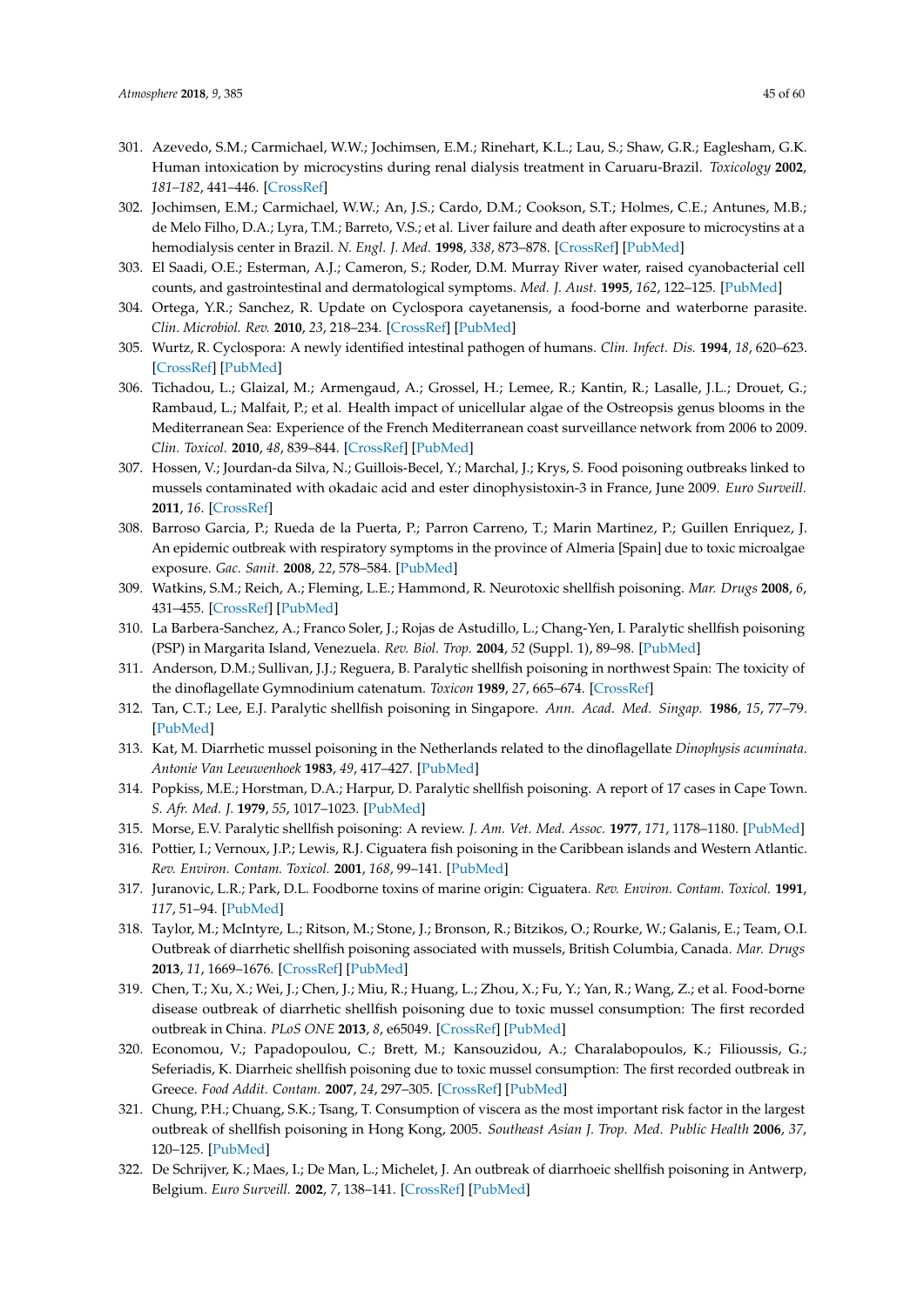- <span id="page-45-4"></span><span id="page-45-3"></span><span id="page-45-2"></span><span id="page-45-1"></span><span id="page-45-0"></span>323. James, K.J.; Gillman, M.; Amandi, M.F.; Lopez-Rivera, A.; Puente, P.F.; Lehane, M.; Mitrovic, S.; Furey, A. Amnesic shellfish poisoning toxins in bivalve molluscs in Ireland. *Toxicon* **2005**, *46*, 852–858. [\[CrossRef\]](http://dx.doi.org/10.1016/j.toxicon.2005.02.009) [\[PubMed\]](http://www.ncbi.nlm.nih.gov/pubmed/16289180)
- <span id="page-45-5"></span>324. James, K.J.; Furey, A.; Lehane, M.; Ramstad, H.; Aune, T.; Hovgaard, P.; Morris, S.; Higman, W.; Satake, M.; Yasumoto, T. First evidence of an extensive northern European distribution of azaspiracid poisoning (AZP) toxins in shellfish. *Toxicon* **2002**, *40*, 909–915. [\[CrossRef\]](http://dx.doi.org/10.1016/S0041-0101(02)00082-X)
- <span id="page-45-6"></span>325. Pfannkuchen, M.; Godrijan, J.; Pfannkuchen, D.M.; Ivesa, L.; Kruzic, P.; Ciminiello, P.; Dell'Aversano, C.; Dello Iacovo, E.; Fattorusso, E.; Forino, M.; et al. Toxin-producing Ostreopsis cf. ovata are likely to bloom undetected along coastal areas. *Environ. Sci. Technol.* **2012**, *46*, 5574–5582. [\[CrossRef\]](http://dx.doi.org/10.1021/es300189h) [\[PubMed\]](http://www.ncbi.nlm.nih.gov/pubmed/22530744)
- <span id="page-45-7"></span>326. Jeffery, B.; Barlow, T.; Moizer, K.; Paul, S.; Boyle, C. Amnesic shellfish poison. *Food Chem. Toxicol.* **2004**, *42*, 545–557. [\[CrossRef\]](http://dx.doi.org/10.1016/j.fct.2003.11.010) [\[PubMed\]](http://www.ncbi.nlm.nih.gov/pubmed/15019178)
- 327. Perl, T.M.; Bedard, L.; Kosatsky, T.; Hockin, J.C.; Todd, E.C.; McNutt, L.A.; Remis, R.S. Amnesic shellfish poisoning: A new clinical syndrome due to domoic acid. *Can. Dis. Wkly. Rep.* **1990**, *16* (Suppl. 1E), 7–8. [\[PubMed\]](http://www.ncbi.nlm.nih.gov/pubmed/2101742)
- 328. Pulido, O.M. Domoic acid toxicologic pathology: A review. *Mar. Drugs* **2008**, *6*, 180–219. [\[CrossRef\]](http://dx.doi.org/10.3390/md6020180) [\[PubMed\]](http://www.ncbi.nlm.nih.gov/pubmed/18728725)
- 329. Vale, P.; de M Sampayo, M.A. First confirmation of human diarrhoeic poisonings by okadaic acid esters after ingestion of razor clams (Solen marginatus) and green crabs (Carcinus maenas) in Aveiro lagoon, Portugal and detection of okadaic acid esters in phytoplankton. *Toxicon* **2002**, *40*, 989–996. [\[CrossRef\]](http://dx.doi.org/10.1016/S0041-0101(02)00095-8)
- 330. Garcia, C.; Schonstedt, V.; Santelices, J.P.; Lagos, N. High amount of dinophysistoxin-3 in Mytilus chilensis collected in Seno de Reloncavi, chile, during massive human intoxication associated with outbreak of Vibrio parahaemolyticus. *J. Toxicol. Sci.* **2006**, *31*, 305–314. [\[CrossRef\]](http://dx.doi.org/10.2131/jts.31.305) [\[PubMed\]](http://www.ncbi.nlm.nih.gov/pubmed/17077585)
- 331. McIntyre, L.; Cassis, D.; Haigh, N. Formation of a volunteer harmful algal bloom network in British Columbia, Canada, following an outbreak of diarrhetic shellfish poisoning. *Mar. Drugs* **2013**, *11*, 4144–4157. [\[CrossRef\]](http://dx.doi.org/10.3390/md11114144) [\[PubMed\]](http://www.ncbi.nlm.nih.gov/pubmed/24172211)
- 332. Chevallier, O.P.; Graham, S.F.; Alonso, E.; Duffy, C.; Silke, J.; Campbell, K.; Botana, L.M.; Elliott, C.T. New insights into the causes of human illness due to consumption of azaspiracid contaminated shellfish. *Sci. Rep.* **2015**, *5*, 9818. [\[CrossRef\]](http://dx.doi.org/10.1038/srep09818) [\[PubMed\]](http://www.ncbi.nlm.nih.gov/pubmed/25928256)
- 333. Farrell, H.; Zammit, A.; Manning, J.; Shadbolt, C.; Szabo, L.; Harwood, D.T.; McNabb, P.; Turahui, J.A.; van den Berg, D.J. Clinical diagnosis and chemical confirmation of ciguatera fish poisoning in New South Wales, Australia. *Commun. Dis. Intell. Q. Rep.* **2016**, *40*, E1–E6. [\[PubMed\]](http://www.ncbi.nlm.nih.gov/pubmed/27080020)
- 334. Schlaich, C.; Hagelstein, J.G.; Burchard, G.D.; Schmiedel, S. Outbreak of ciguatera fish poisoning on a cargo ship in the port of hamburg. *J. Travel Med.* **2012**, *19*, 238–242. [\[CrossRef\]](http://dx.doi.org/10.1111/j.1708-8305.2012.00619.x) [\[PubMed\]](http://www.ncbi.nlm.nih.gov/pubmed/22776385)
- 335. Nunez, D.; Matute, P.; Garcia, A.; Garcia, P.; Abadia, N. Outbreak of ciguatera food poisoning by consumption of amberjack (*Seriola* spp.) in the Canary Islands, May 2012. *Euro Surveill.* **2012**, *17*, 20188. [\[PubMed\]](http://www.ncbi.nlm.nih.gov/pubmed/22720739)
- 336. Yoshikawa Ebesu, J.S.; Hokama, Y. Study of an outbreak of ciguatera fish poisoning in Hong Kong. *Toxicon* **2006**, *48*, 467–469. [\[CrossRef\]](http://dx.doi.org/10.1016/j.toxicon.2006.06.006) [\[PubMed\]](http://www.ncbi.nlm.nih.gov/pubmed/16919698)
- 337. Wong, C.K.; Hung, P.; Lee, K.L.; Kam, K.M. Study of an outbreak of ciguatera fish poisoning in Hong Kong. *Toxicon* **2005**, *46*, 563–571. [\[CrossRef\]](http://dx.doi.org/10.1016/j.toxicon.2005.06.023) [\[PubMed\]](http://www.ncbi.nlm.nih.gov/pubmed/16085209)
- 338. Ng, S.; Gregory, J. An outbreak of ciguatera fish poisoning in Victoria. *Commun. Dis. Intell.* **2000**, *24*, 344–346. [\[PubMed\]](http://www.ncbi.nlm.nih.gov/pubmed/11190817)
- 339. Poli, M.A.; Lewis, R.J.; Dickey, R.W.; Musser, S.M.; Buckner, C.A.; Carpenter, L.G. Identification of Caribbean ciguatoxins as the cause of an outbreak of fish poisoning among U.S. soldiers in Haiti. *Toxicon* **1997**, *35*, 733–741. [\[CrossRef\]](http://dx.doi.org/10.1016/S0041-0101(96)00166-3)
- 340. Lucas, R.E.; Lewis, R.J.; Taylor, J.M. Pacific ciguatoxin-1 associated with a large common-source outbreak of ciguatera in east Arnhem Land, Australia. *Nat. Toxins* **1997**, *5*, 136–140. [\[CrossRef\]](http://dx.doi.org/10.1002/19970504NT2) [\[PubMed\]](http://www.ncbi.nlm.nih.gov/pubmed/9407555)
- 341. Morris, P.D.; Campbell, D.S.; Freeman, J.I. Ciguatera fish poisoning: An outbreak associated with fish caught from North Carolina coastal waters. *South. Med. J.* **1990**, *83*, 379–382. [\[CrossRef\]](http://dx.doi.org/10.1097/00007611-199004000-00005) [\[PubMed\]](http://www.ncbi.nlm.nih.gov/pubmed/2321066)
- 342. Frenette, C.; MacLean, J.D.; Gyorkos, T.W. A large common-source outbreak of ciguatera fish poisoning. *J. Infect. Dis.* **1988**, *158*, 1128–1131. [\[CrossRef\]](http://dx.doi.org/10.1093/infdis/158.5.1128) [\[PubMed\]](http://www.ncbi.nlm.nih.gov/pubmed/3183423)
- 343. Engleberg, N.C.; Morris, J.G., Jr.; Lewis, J.; McMillan, J.P.; Pollard, R.A.; Blake, P.A. Ciguatera fish poisoning: A major common-source outbreak in the U.S. Virgin Islands. *Ann. Intern. Med.* **1983**, *98*, 336–337. [\[CrossRef\]](http://dx.doi.org/10.7326/0003-4819-98-3-336) [\[PubMed\]](http://www.ncbi.nlm.nih.gov/pubmed/6830078)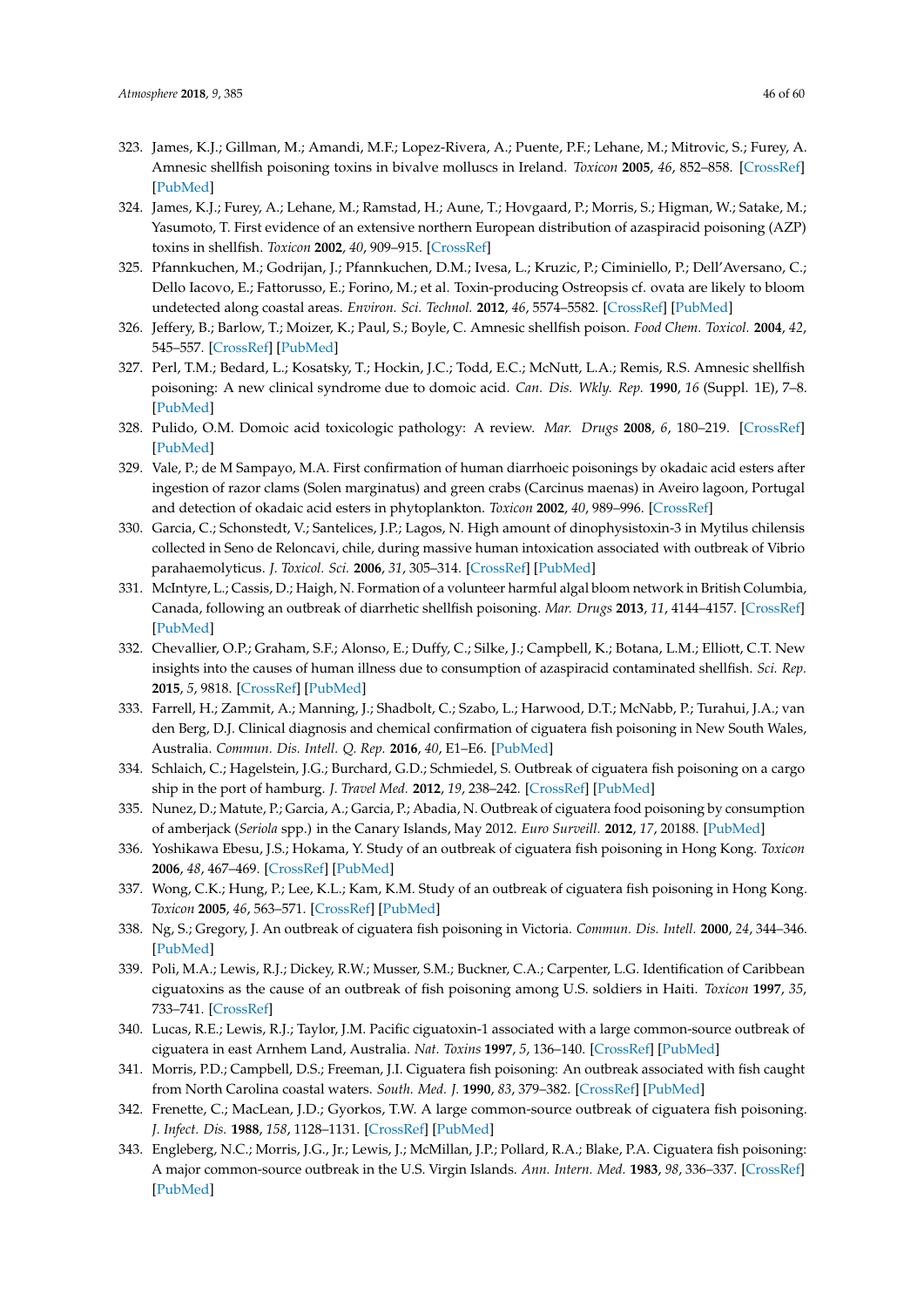- <span id="page-46-4"></span><span id="page-46-3"></span><span id="page-46-2"></span><span id="page-46-1"></span><span id="page-46-0"></span>344. Tonge, J.I.; Battey, Y.; Forbes, J.J.; Grant, E.M. Ciguatera poisoning: A report of two outbreaks and a probable fatal case in Queensland. *Med. J. Aust.* **1967**, *2*, 1088–1090. [\[PubMed\]](http://www.ncbi.nlm.nih.gov/pubmed/6074504)
- <span id="page-46-5"></span>345. Durando, P.; Ansaldi, F.; Oreste, P.; Moscatelli, P.; Marensi, L.; Grillo, C.; Gasparini, R.; Icardi, G. The Collaborative Group for the Ligurian Syndromic Algal Surveillance. Ostreopsis ovata and human health: Epidemiological and clinical features of respiratory syndrome outbreaks from a two-year syndromic surveillance, 2005–2006, in north-west Italy. *Euro Surveill.* **2007**, *12*, 3212. [\[PubMed\]](http://www.ncbi.nlm.nih.gov/pubmed/17868580)
- <span id="page-46-6"></span>346. Centers for Disease Control and Prevention. Renewed transmission of dracunculiasis—Chad, 2010. *MMWR Morb. Mortal. Wkly. Rep.* **2011**, *60*, 744–748.
- <span id="page-46-7"></span>347. Centers for Disease Control and Prevention. Progress toward global eradication of dracunculiasis, January 2010–June 2011. *MMWR Morb. Mortal. Wkly. Rep.* **2011**, *60*, 1450–1453.
- <span id="page-46-8"></span>348. Miri, E.S.; Hopkins, D.R.; Ruiz-Tiben, E.; Keana, A.S.; Withers, P.C., Jr.; Anagbogu, I.N.; Sadiq, L.K.; Kale, O.O.; Edungbola, L.D.; Braide, E.I.; et al. Nigeria's triumph: Dracunculiasis eradicated. *Am. J. Trop. Med. Hyg.* **2010**, *83*, 215–225. [\[CrossRef\]](http://dx.doi.org/10.4269/ajtmh.2010.10-0140) [\[PubMed\]](http://www.ncbi.nlm.nih.gov/pubmed/20682859)
- 349. Hunter, J.M. Bore holes and the vanishing of guinea worm disease in Ghana's upper region. *Soc. Sci. Med.* **1997**, *45*, 71–89. [\[CrossRef\]](http://dx.doi.org/10.1016/S0277-9536(96)00317-6)
- 350. Hopkins, D.R.; Azam, M.; Ruiz-Tiben, E.; Kappus, K.D. Eradication of dracunculiasis from Pakistan. *Lancet* **1995**, *346*, 621–624. [\[CrossRef\]](http://dx.doi.org/10.1016/S0140-6736(95)91442-0)
- 351. Edungbola, L.D.; Watts, S. An outbreak of dracunculiasis in a peri-urban community of Ilorin, Kwara State, Nigeria. *Acta Trop.* **1984**, *41*, 155–163. [\[PubMed\]](http://www.ncbi.nlm.nih.gov/pubmed/6147987)
- 352. Steib, K.; Mayer, P. Epidemiology and vectors of Dracunculus medinensis in northwest Burkina Faso, West Africa. *Ann. Trop. Med. Parasitol.* **1988**, *82*, 189–199. [\[CrossRef\]](http://dx.doi.org/10.1080/00034983.1988.11812228) [\[PubMed\]](http://www.ncbi.nlm.nih.gov/pubmed/2972263)
- 353. Ilegbodu, V.A.; Christensen, B.L.; Wise, R.A.; Ilegbodu, A.E.; Kale, O.O. Source of drinking water supply and transmission of guinea worm disease in Nigeria. *Ann. Trop. Med. Parasitol.* **1987**, *81*, 713–718. [\[CrossRef\]](http://dx.doi.org/10.1080/00034983.1987.11812174) [\[PubMed\]](http://www.ncbi.nlm.nih.gov/pubmed/2972262)
- 354. Barwick, R.S.; Uzicanin, A.; Lareau, S.; Malakmadze, N.; Imnadze, P.; Iosava, M.; Ninashvili, N.; Wilson, M.; Hightower, A.W.; Johnston, S.; et al. Outbreak of amebiasis in Tbilisi, Republic of Georgia, 1998. *Am. J. Trop. Med. Hyg.* **2002**, *67*, 623–631. [\[CrossRef\]](http://dx.doi.org/10.4269/ajtmh.2002.67.623) [\[PubMed\]](http://www.ncbi.nlm.nih.gov/pubmed/12518853)
- 355. Chen, K.T.; Chen, C.J.; Chiu, J.P. A school waterborne outbreak involving both Shigella sonnei and Entamoeba histolytica. *J. Environ. Health* **2001**, *64*, 9–13. [\[PubMed\]](http://www.ncbi.nlm.nih.gov/pubmed/11936033)
- 356. Carmona, C.; Perdomo, R.; Carbo, A.; Alvarez, C.; Monti, J.; Grauert, R.; Stern, D.; Perera, G.; Lloyd, S.; Bazini, R.; et al. Risk factors associated with human cystic echinococcosis in Florida, Uruguay: Results of a mass screening study using ultrasound and serology. *Am. J. Trop. Med. Hyg.* **1998**, *58*, 599–605. [\[CrossRef\]](http://dx.doi.org/10.4269/ajtmh.1998.58.599) [\[PubMed\]](http://www.ncbi.nlm.nih.gov/pubmed/9598448)
- 357. Kramer, M.H. Association between asymptomatic cystic echinococcosis and some types of rural water supplies. *Am. J. Trop. Med. Hyg.* **1999**, *60*, 520. [\[CrossRef\]](http://dx.doi.org/10.4269/ajtmh.1999.60.520) [\[PubMed\]](http://www.ncbi.nlm.nih.gov/pubmed/10348222)
- 358. Hernandez, A.; Cardozo, G.; Dematteis, S.; Baz, A.; Trias, N.; Nunez, H.; Barrague, A.; Lopez, L.; Fuentes, J.; Lopez, O.; et al. Cystic echinococcosis: Analysis of the serological profile related to the risk factors in individuals without ultrasound liver changes living in an endemic area of Tacuarembo, Uruguay. *Parasitology* **2005**, *130*, 455–460. [\[CrossRef\]](http://dx.doi.org/10.1017/S0031182004006717) [\[PubMed\]](http://www.ncbi.nlm.nih.gov/pubmed/15830820)
- 359. Larrieu, E.J.; Costa, M.T.; del Carpio, M.; Moguillansky, S.; Bianchi, G.; Yadon, Z.E. A case-control study of the risk factors for cystic echinococcosis among the children of Rio Negro province, Argentina. *Ann. Trop. Med. Parasitol.* **2002**, *96*, 43–52. [\[CrossRef\]](http://dx.doi.org/10.1179/000349802125000501) [\[PubMed\]](http://www.ncbi.nlm.nih.gov/pubmed/11989533)
- 360. Schantz, P.M.; Wang, H.; Qiu, J.; Liu, F.J.; Saito, E.; Emshoff, A.; Ito, A.; Roberts, J.M.; Delker, C. Echinococcosis on the Tibetan Plateau: Prevalence and risk factors for cystic and alveolar echinococcosis in Tibetan populations in Qinghai Province, China. *Parasitology* **2003**, *127*, S109–S120. [\[CrossRef\]](http://dx.doi.org/10.1017/S0031182003004165) [\[PubMed\]](http://www.ncbi.nlm.nih.gov/pubmed/15027608)
- 361. Yamamoto, N.; Kishi, R.; Katakura, Y.; Miyake, H. Risk factors for human alveolar echinococcosis: A case-control study in Hokkaido, Japan. *Ann. Trop. Med. Parasitol.* **2001**, *95*, 689–696. [\[CrossRef\]](http://dx.doi.org/10.1080/00034983.2001.11813686) [\[PubMed\]](http://www.ncbi.nlm.nih.gov/pubmed/11784422)
- 362. Yamamoto, N.; Ohmiya, Y.; Kishi, R.; Miyake, H. Risk factors in serologically diagnosed echinococcosis—A case control study in the Nemuro region of Hokkaido Prefecture. *Nihon Koshu Eisei Zasshi* **1996**, *43*, 446–456. [\[PubMed\]](http://www.ncbi.nlm.nih.gov/pubmed/8755678)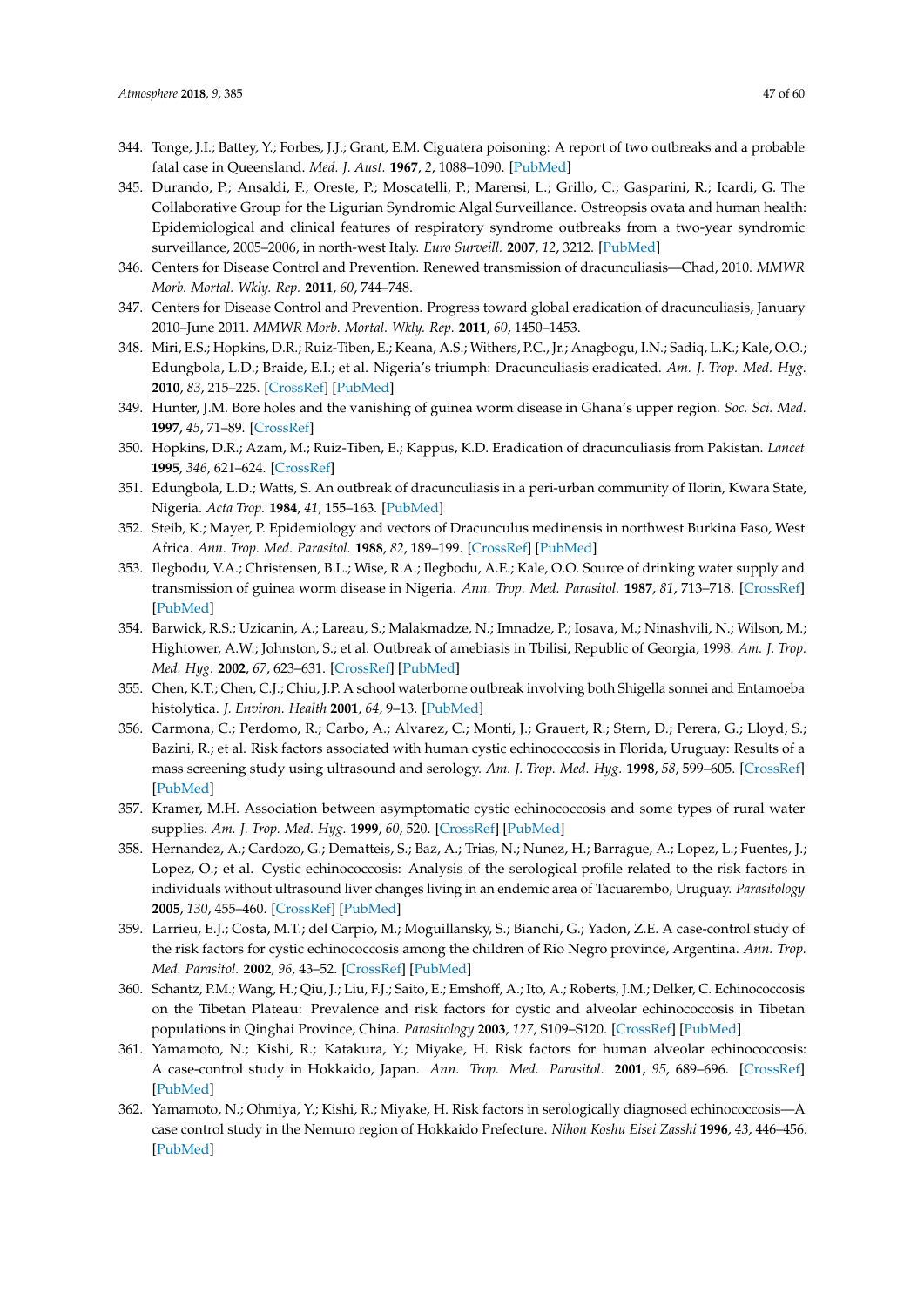- <span id="page-47-3"></span><span id="page-47-2"></span><span id="page-47-1"></span><span id="page-47-0"></span>363. Yang, Y.R.; Sun, T.; Li, Z.; Zhang, J.; Teng, J.; Liu, X.; Liu, R.; Zhao, R.; Jones, M.K.; Wang, Y.; et al. Community surveys and risk factor analysis of human alveolar and cystic echinococcosis in Ningxia Hui Autonomous Region, China. *Bull. World Health Organ.* **2006**, *84*, 714–721. [\[CrossRef\]](http://dx.doi.org/10.2471/BLT.05.025718) [\[PubMed\]](http://www.ncbi.nlm.nih.gov/pubmed/17128341)
- 364. Matthys, B.; Bobieva, M.; Karimova, G.; Mengliboeva, Z.; Jean-Richard, V.; Hoimnazarova, M.; Kurbonova, M.; Lohourignon, L.K.; Utzinger, J.; Wyss, K. Prevalence and risk factors of helminths and intestinal protozoa infections among children from primary schools in western Tajikistan. *Parasites Vectors* **2011**, *4*, 195. [\[CrossRef\]](http://dx.doi.org/10.1186/1756-3305-4-195) [\[PubMed\]](http://www.ncbi.nlm.nih.gov/pubmed/21981979)
- <span id="page-47-4"></span>365. Agi, P.I. Comparative helminth infections of man in two rural communities of the Niger Delta, Nigeria. *West Afr. J. Med.* **1997**, *16*, 232–236. [\[PubMed\]](http://www.ncbi.nlm.nih.gov/pubmed/9473959)
- 366. Agi, P.I. Pattern of infection of intestinal parasites in Sagbama community of the Niger Delta, Nigeria. *West Afr. J. Med.* **1995**, *14*, 39–42. [\[PubMed\]](http://www.ncbi.nlm.nih.gov/pubmed/7626531)
- <span id="page-47-5"></span>367. Amvrosieva, T.V.; Paklonskaya, N.V.; Biazruchka, A.A.; Kazinetz, O.N.; Bohush, Z.F.; Fisenko, E.G. Enteroviral infection outbreak in the Republic of Belarus: Principal characteristics and phylogenetic analysis of etiological agents. *Cent. Eur. J. Public Health* **2006**, *14*, 67–73. [\[CrossRef\]](http://dx.doi.org/10.21101/cejph.a3369) [\[PubMed\]](http://www.ncbi.nlm.nih.gov/pubmed/16830607)
- <span id="page-47-6"></span>368. El-Esnawy, N.A.; Ali, M.A.; Bayoumi, F.S.; Abo-El-Khir, A.; Abdel-Wahab, K.S. Waterborne viruses associated with repeated abortion. *J. Egypt. Public Health Assoc.* **2001**, *76*, 487–503. [\[PubMed\]](http://www.ncbi.nlm.nih.gov/pubmed/17216939)
- 369. Lu, X.D.; Cui, L.L.; Ma, Y.; Zu, R.Q.; Shen, T.; Li, J.Q.; Yao, J.X.; Shan, J.; Xie, Q.; Shi, C.; et al. A viral meningitis outbreak associated with Echo30 in drinking water. *Zhonghua Liu Xing Bing Xue Za Zhi* **2012**, *33*, 1067–1071. [\[PubMed\]](http://www.ncbi.nlm.nih.gov/pubmed/23290854)
- <span id="page-47-7"></span>370. Sirbu, A.; Pistol, A.; Popovici, F.; Zaharia, A. Considerations in an outbreak of viral acute gastroenteritis, Cisnadie 2009. *Bacteriol. Virusol. Parazitol. Epidemiol.* **2010**, *55*, 41–44. [\[PubMed\]](http://www.ncbi.nlm.nih.gov/pubmed/21038704)
- <span id="page-47-8"></span>371. Park, S.K.; Park, B.; Ki, M.; Kim, H.; Lee, K.; Jung, C.; Sohn, Y.M.; Choi, S.M.; Kim, D.K.; Lee, D.S.; et al. Transmission of seasonal outbreak of childhood enteroviral aseptic meningitis and hand-foot-mouth disease. *J. Korean Med. Sci.* **2010**, *25*, 677–683. [\[CrossRef\]](http://dx.doi.org/10.3346/jkms.2010.25.5.677) [\[PubMed\]](http://www.ncbi.nlm.nih.gov/pubmed/20436701)
- <span id="page-47-9"></span>372. Scarcella, C.; Carasi, S.; Cadoria, F.; Macchi, L.; Pavan, A.; Salamana, M.; Alborali, G.L.; Losio, M.M.; Boni, P.; Lavazza, A.; et al. An outbreak of viral gastroenteritis linked to municipal water supply, Lombardy, Italy, June 2009. *Euro Surveill.* **2009**, *14*, 19274. [\[CrossRef\]](http://dx.doi.org/10.2807/ese.14.29.19274-en) [\[PubMed\]](http://www.ncbi.nlm.nih.gov/pubmed/19643050)
- 373. Jean, J.S.; Guo, H.R.; Chen, S.H.; Liu, C.C.; Chang, W.T.; Yang, Y.J.; Huang, M.C. The association between rainfall rate and occurrence of an enterovirus epidemic due to a contaminated well. *J. Appl. Microbiol.* **2006**, *101*, 1224–1231. [\[CrossRef\]](http://dx.doi.org/10.1111/j.1365-2672.2006.03025.x) [\[PubMed\]](http://www.ncbi.nlm.nih.gov/pubmed/17105552)
- 374. McBride, G.B.; Stott, R.; Miller, W.; Bambic, D.; Wuertz, S. Discharge-based QMRA for estimation of public health risks from exposure to stormwater-borne pathogens in recreational waters in the United States. *Water Res.* **2013**, *47*, 5282–5297. [\[CrossRef\]](http://dx.doi.org/10.1016/j.watres.2013.06.001) [\[PubMed\]](http://www.ncbi.nlm.nih.gov/pubmed/23863377)
- 375. Hauri, A.M.; Schimmelpfennig, M.; Walter-Domes, M.; Letz, A.; Diedrich, S.; Lopez-Pila, J.; Schreier, E. An outbreak of viral meningitis associated with a public swimming pond. *Epidemiol. Infect.* **2005**, *133*, 291–298. [\[CrossRef\]](http://dx.doi.org/10.1017/S0950268804003437) [\[PubMed\]](http://www.ncbi.nlm.nih.gov/pubmed/15816154)
- 376. McLaughlin, J.B.; Gessner, B.D.; Lynn, T.V.; Funk, E.A.; Middaugh, J.P. Association of regulatory issues with an echovirus 18 meningitis outbreak at a children's summer camp in Alaska. *Pediatr. Infect. Dis. J.* **2004**, *23*, 875–877. [\[CrossRef\]](http://dx.doi.org/10.1097/01.inf.0000136867.18026.22) [\[PubMed\]](http://www.ncbi.nlm.nih.gov/pubmed/15361731)
- 377. Amvrosieva, T.V.; Titov, L.P.; Mulders, M.; Hovi, T.; Dyakonova, O.V.; Votyakov, V.I.; Kvacheva, Z.B.; Eremin, V.F.; Sharko, R.M.; Orlova, S.V.; et al. Viral water contamination as the cause of aseptic meningitis outbreak in Belarus. *Cent. Eur. J. Public Health* **2001**, *9*, 154–157. [\[PubMed\]](http://www.ncbi.nlm.nih.gov/pubmed/11505740)
- 378. Yatsuyanagi, J.; Saito, S.; Miyajima, Y.; Amano, K.; Enomoto, K. Characterization of atypical enteropathogenic *Escherichia coli* strains harboring the astA gene that were associated with a waterborne outbreak of diarrhea in Japan. *J. Clin. Microbiol.* **2003**, *41*, 2033–2039. [\[CrossRef\]](http://dx.doi.org/10.1128/JCM.41.5.2033-2039.2003) [\[PubMed\]](http://www.ncbi.nlm.nih.gov/pubmed/12734245)
- 379. Huerta, M.; Grotto, I.; Gdalevich, M.; Mimouni, D.; Gavrieli, B.; Yavzori, M.; Cohen, D.; Shpilberg, O. A waterborne outbreak of gastroenteritis in the Golan Heights due to enterotoxigenic *Escherichia coli*. *Infection* **2000**, *28*, 267–271. [\[CrossRef\]](http://dx.doi.org/10.1007/s150100070017) [\[PubMed\]](http://www.ncbi.nlm.nih.gov/pubmed/11073131)
- 380. Daniels, N.A.; Neimann, J.; Karpati, A.; Parashar, U.D.; Greene, K.D.; Wells, J.G.; Srivastava, A.; Tauxe, R.V.; Mintz, E.D.; Quick, R. Traveler's diarrhea at sea: Three outbreaks of waterborne enterotoxigenic *Escherichia coli* on cruise ships. *J. Infect. Dis.* **2000**, *181*, 1491–1495. [\[CrossRef\]](http://dx.doi.org/10.1086/315397) [\[PubMed\]](http://www.ncbi.nlm.nih.gov/pubmed/10762583)
- 381. O'Mahony, M.; Noah, N.D.; Evans, B.; Harper, D.; Rowe, B.; Lowes, J.A.; Pearson, A.; Goode, B. An outbreak of gastroenteritis on a passenger cruise ship. *J. Hyg. (Lond.)* **1986**, *97*, 229–236. [\[CrossRef\]](http://dx.doi.org/10.1017/S0022172400065311) [\[PubMed\]](http://www.ncbi.nlm.nih.gov/pubmed/3537115)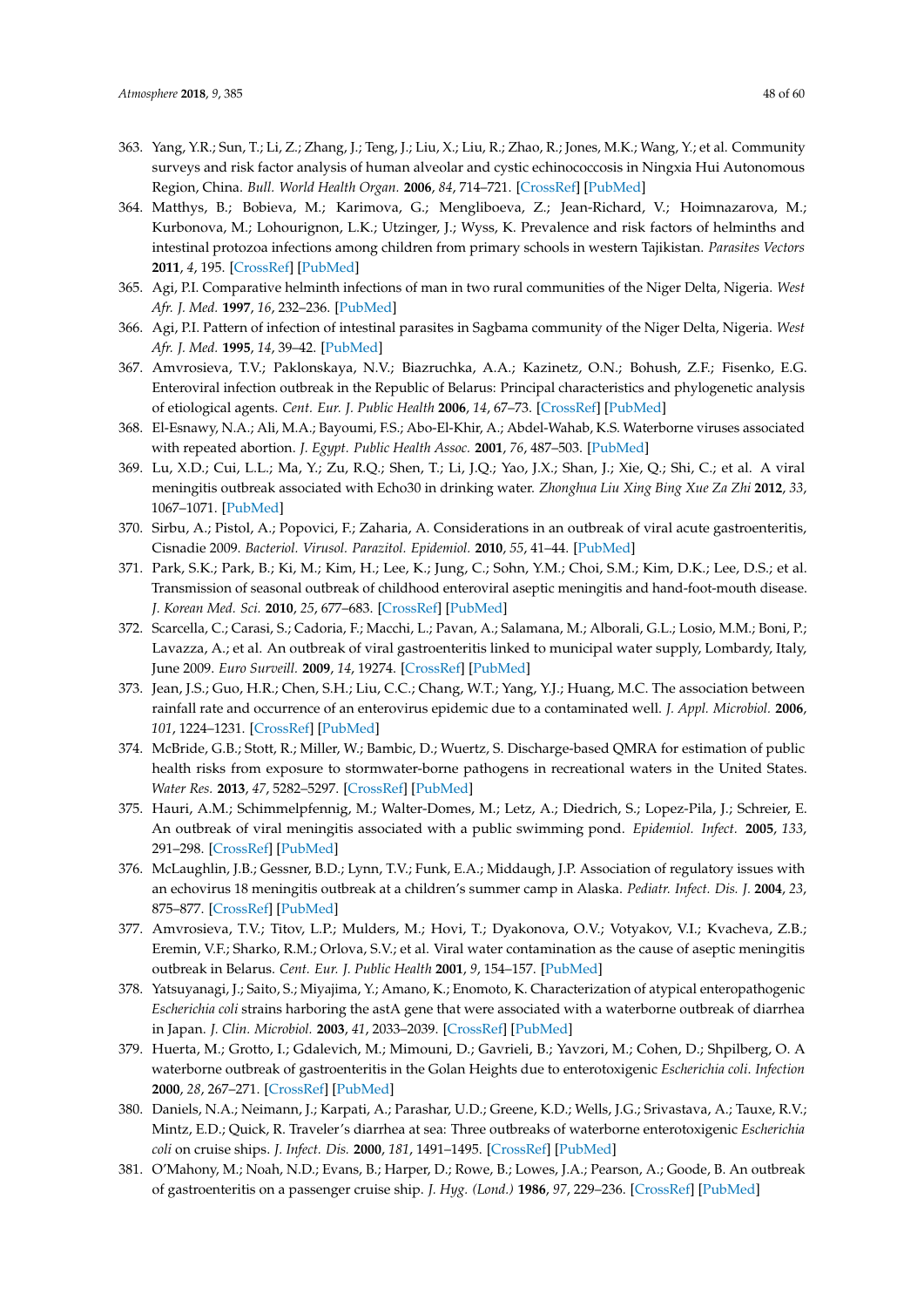- <span id="page-48-3"></span><span id="page-48-2"></span><span id="page-48-1"></span>382. Muramatsu, K.; Wada, M.; Kobayashi, M. An outbreak of well water-associated food-poisoning caused by enterotoxigenic *Escherichia coli* O159:H20. *Kansenshogaku Zasshi* **1986**, *60*, 1–6. [\[CrossRef\]](http://dx.doi.org/10.11150/kansenshogakuzasshi1970.60.1) [\[PubMed\]](http://www.ncbi.nlm.nih.gov/pubmed/3088171)
- <span id="page-48-4"></span><span id="page-48-0"></span>383. Rosenberg, M.L.; Koplan, J.P.; Wachsmuth, I.K.; Wells, J.G.; Gangarosa, E.J.; Guerrant, R.L.; Sack, D.A. Epidemic diarrhea at Crater Lake from enterotoxigenic *Escherichia coli*. A large waterborne outbreak. *Ann. Intern. Med.* **1977**, *86*, 714–718. [\[CrossRef\]](http://dx.doi.org/10.7326/0003-4819-86-6-714) [\[PubMed\]](http://www.ncbi.nlm.nih.gov/pubmed/326116)
- <span id="page-48-5"></span>384. Cortes-Ortiz, I.A.; Rodriguez-Angeles, G.; Moreno-Escobar, E.A.; Tenorio-Lara, J.M.; Torres-Mazadiego, B.P.; Montiel-Vazquez, E. Outbreak caused by *Escherichia coli* in Chalco, Mexico. *Salud Publica Mex.* **2002**, *44*, 297–302. [\[CrossRef\]](http://dx.doi.org/10.1590/S0036-36342002000400002) [\[PubMed\]](http://www.ncbi.nlm.nih.gov/pubmed/12216516)
- <span id="page-48-6"></span>385. Rangel, J.M.; Sparling, P.H.; Crowe, C.; Griffin, P.M.; Swerdlow, D.L. Epidemiology of *Escherichia coli* O157:H7 outbreaks, United States, 1982–2002. *Emerg. Infect. Dis.* **2005**, *11*, 603–609. [\[CrossRef\]](http://dx.doi.org/10.3201/eid1104.040739) [\[PubMed\]](http://www.ncbi.nlm.nih.gov/pubmed/15829201)
- <span id="page-48-7"></span>386. Hrudey, S.E.; Payment, P.; Huck, P.M.; Gillham, R.W.; Hrudey, E.J. A fatal waterborne disease epidemic in Walkerton, Ontario: Comparison with other waterborne outbreaks in the developed world. *Water Sci. Technol.* **2003**, *47*, 7–14. [\[CrossRef\]](http://dx.doi.org/10.2166/wst.2003.0146) [\[PubMed\]](http://www.ncbi.nlm.nih.gov/pubmed/12638998)
- <span id="page-48-8"></span>387. Samadpour, M.; Stewart, J.; Steingart, K.; Addy, C.; Louderback, J.; McGinn, M.; Ellington, J.; Newman, T. Laboratory investigation of an *E. coli* O157:H7 outbreak associated with swimming in Battle Ground Lake, Vancouver, Washington. *J. Environ. Health* **2002**, *64*, 16–20. [\[PubMed\]](http://www.ncbi.nlm.nih.gov/pubmed/12049000)
- 388. Yarze, J.C.; Chase, M.P.E. *E. coli* O157:H7—Another waterborne outbreak! *Am. J. Gastroenterol.* **2000**, *95*, 1096. [\[CrossRef\]](http://dx.doi.org/10.1111/j.1572-0241.2000.01956.x) [\[PubMed\]](http://www.ncbi.nlm.nih.gov/pubmed/10763977)
- 389. Swerdlow, D.L.; Woodruff, B.A.; Brady, R.C.; Griffin, P.M.; Tippen, S.; Donnell, H.D., Jr.; Geldreich, E.; Payne, B.J.; Meyer, A., Jr.; Wells, J.G.; et al. A waterborne outbreak in Missouri of *Escherichia coli* O157:H7 associated with bloody diarrhea and death. *Ann. Intern. Med.* **1992**, *117*, 812–819. [\[CrossRef\]](http://dx.doi.org/10.7326/0003-4819-117-10-812) [\[PubMed\]](http://www.ncbi.nlm.nih.gov/pubmed/1416555)
- 390. Dev, V.J.; Main, M.; Gould, I. Waterborne outbreak of *Escherichia coli* O157. *Lancet* **1991**, *337*, 1412. [\[CrossRef\]](http://dx.doi.org/10.1016/0140-6736(91)93092-N)
- 391. Corso, P.S.; Kramer, M.H.; Blair, K.A.; Addiss, D.G.; Davis, J.P.; Haddix, A.C. Cost of illness in the 1993 waterborne Cryptosporidium outbreak, Milwaukee, Wisconsin. *Emerg. Infect. Dis.* **2003**, *9*, 426–431. [\[CrossRef\]](http://dx.doi.org/10.3201/eid0904.020417) [\[PubMed\]](http://www.ncbi.nlm.nih.gov/pubmed/12702221)
- <span id="page-48-9"></span>392. Yatsuyanagi, J.; Saito, S.; Kinouchi, Y.; Sato, H.; Morita, M.; Itoh, K. Characteristics of enterotoxigenic *Escherichia coli* and *E. coli* harboring enteroaggregative *E. coli* heat-stable enterotoxin-1 (EAST-1) gene isolated from a water-borne outbreak. *Kansenshogaku Zasshi* **1996**, *70*, 215–223. [\[CrossRef\]](http://dx.doi.org/10.11150/kansenshogakuzasshi1970.70.215) [\[PubMed\]](http://www.ncbi.nlm.nih.gov/pubmed/8621962)
- <span id="page-48-10"></span>393. Chen, J.X.; Chen, M.X.; Ai, L.; Xu, X.N.; Jiao, J.M.; Zhu, T.J.; Su, H.Y.; Zang, W.; Luo, J.J.; Guo, Y.H.; et al. An Outbreak of Human Fascioliasis gigantica in Southwest China. *PLoS ONE* **2013**, *8*, e71520. [\[CrossRef\]](http://dx.doi.org/10.1371/journal.pone.0071520) [\[PubMed\]](http://www.ncbi.nlm.nih.gov/pubmed/23951181)
- <span id="page-48-11"></span>394. Ashrafi, K.; Bargues, M.D.; O'Neill, S.; Mas-Coma, S. Fascioliasis: A worldwide parasitic disease of importance in travel medicine. *Travel Med. Infect. Dis.* **2014**, *12*, 636–649. [\[CrossRef\]](http://dx.doi.org/10.1016/j.tmaid.2014.09.006) [\[PubMed\]](http://www.ncbi.nlm.nih.gov/pubmed/25287722)
- 395. Fox, N.J.; White, P.C.; McClean, C.J.; Marion, G.; Evans, A.; Hutchings, M.R. Predicting impacts of climate change on Fasciola hepatica risk. *PLoS ONE* **2011**, *6*, e16126. [\[CrossRef\]](http://dx.doi.org/10.1371/journal.pone.0016126) [\[PubMed\]](http://www.ncbi.nlm.nih.gov/pubmed/21249228)
- 396. Mochankana, M.E.; Robertson, I.D. A retrospective study of the prevalence of bovine fasciolosis at major abattoirs in Botswana. *Onderstepoort J. Vet. Res.* **2016**, *83*, a1015. [\[CrossRef\]](http://dx.doi.org/10.4102/ojvr.v83i1.1015) [\[PubMed\]](http://www.ncbi.nlm.nih.gov/pubmed/27380655)
- 397. Selemetas, N.; Ducheyne, E.; Phelan, P.; O'Kiely, P.; Hendrickx, G.; de Waal, T. Spatial analysis and risk mapping of Fasciola hepatica infection in dairy herds in Ireland. *Geospat. Health* **2015**, *9*, 281–291. [\[CrossRef\]](http://dx.doi.org/10.4081/gh.2015.350) [\[PubMed\]](http://www.ncbi.nlm.nih.gov/pubmed/25826309)
- 398. Selemetas, N.; de Waal, T. Detection of major climatic and environmental predictors of liver fluke exposure risk in Ireland using spatial cluster analysis. *Vet. Parasitol.* **2015**, *209*, 242–253. [\[CrossRef\]](http://dx.doi.org/10.1016/j.vetpar.2015.02.029) [\[PubMed\]](http://www.ncbi.nlm.nih.gov/pubmed/25777048)
- 399. Ducheyne, E.; Charlier, J.; Vercruysse, J.; Rinaldi, L.; Biggeri, A.; Demeler, J.; Brandt, C.; De Waal, T.; Selemetas, N.; Hoglund, J.; et al. Modelling the spatial distribution of Fasciola hepatica in dairy cattle in Europe. *Geospat. Health* **2015**, *9*, 261–270. [\[CrossRef\]](http://dx.doi.org/10.4081/gh.2015.348) [\[PubMed\]](http://www.ncbi.nlm.nih.gov/pubmed/25826307)
- 400. Graczyk, T.K.; Gilman, R.H.; Fried, B. Fasciolopsiasis: Is it a controllable food-borne disease? *Parasitol. Res.* **2001**, *87*, 80–83. [\[CrossRef\]](http://dx.doi.org/10.1007/s004360000299) [\[PubMed\]](http://www.ncbi.nlm.nih.gov/pubmed/11199855)
- 401. Bello, J.; Nunez, F.A.; Gonzalez, O.M.; Fernandez, R.; Almirall, P.; Escobedo, A.A. Risk factors for Giardia infection among hospitalized children in Cuba. *Ann. Trop. Med. Parasitol.* **2011**, *105*, 57–64. [\[CrossRef\]](http://dx.doi.org/10.1179/136485911X12899838413385) [\[PubMed\]](http://www.ncbi.nlm.nih.gov/pubmed/21294949)
- 402. Teixeira, J.C.; Heller, L.; Barreto, M.L. Giardia duodenalis infection: Risk factors for children living in sub-standard settlements in Brazil. *Cad. Saude Publica* **2007**, *23*, 1489–1493. [\[CrossRef\]](http://dx.doi.org/10.1590/S0102-311X2007000600024) [\[PubMed\]](http://www.ncbi.nlm.nih.gov/pubmed/17546340)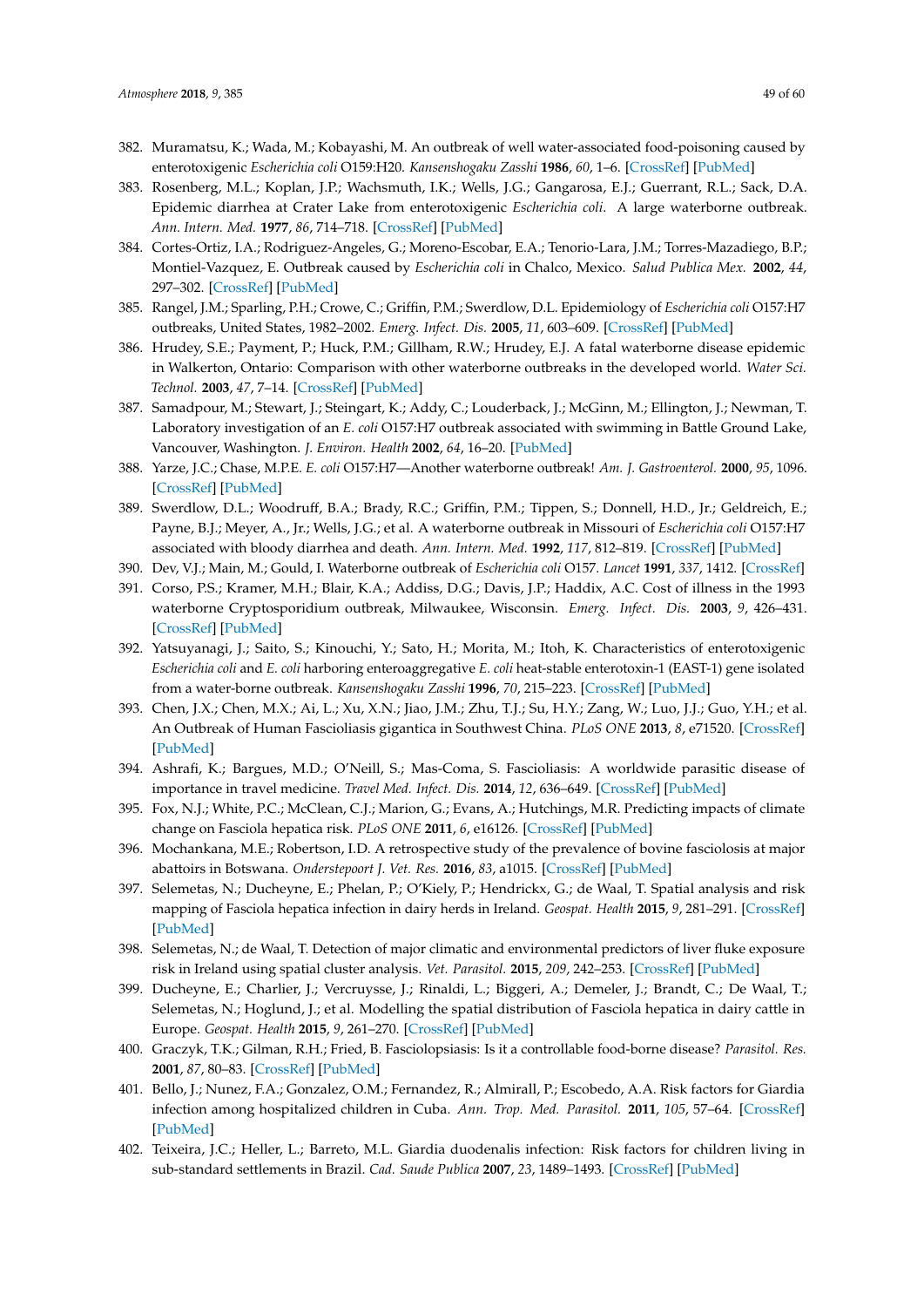- <span id="page-49-1"></span><span id="page-49-0"></span>403. Cifuentes, E.; Suarez, L.; Espinosa, M.; Juarez-Figueroa, L.; Martinez-Palomo, A. Risk of Giardia intestinalis infection in children from an artificially recharged groundwater area in Mexico City. *Am. J. Trop. Med. Hyg.* **2004**, *71*, 65–70. [\[CrossRef\]](http://dx.doi.org/10.4269/ajtmh.2004.71.65) [\[PubMed\]](http://www.ncbi.nlm.nih.gov/pubmed/15238691)
- 404. Melius, E.J.; Davis, S.I.; Redd, J.T.; Lewin, M.; Herlihy, R.; Henderson, A.; Sobel, J.; Gold, B.; Cheek, J.E. Estimating the prevalence of active Helicobacter pylori infection in a rural community with global positioning system technology-assisted sampling. *Epidemiol. Infect.* **2013**, *141*, 472–480. [\[CrossRef\]](http://dx.doi.org/10.1017/S0950268812000714) [\[PubMed\]](http://www.ncbi.nlm.nih.gov/pubmed/22595455)
- 405. Hanafi, M.I.; Mohamed, A.M. Helicobacter pylori infection: Seroprevalence and predictors among healthy individuals in Al Madinah, Saudi Arabia. *J. Egypt. Public Health Assoc.* **2013**, *88*, 40–45. [\[CrossRef\]](http://dx.doi.org/10.1097/01.EPX.0000427043.99834.a4) [\[PubMed\]](http://www.ncbi.nlm.nih.gov/pubmed/23528531)
- 406. Bahrami, A.R.; Rahimi, E.; Ghasemian Safaei, H. Detection of Helicobacter pylori in city water, dental units' water, and bottled mineral water in Isfahan, Iran. *Sci. World J.* **2013**, *2013*, 280510. [\[CrossRef\]](http://dx.doi.org/10.1155/2013/280510) [\[PubMed\]](http://www.ncbi.nlm.nih.gov/pubmed/23606812)
- 407. Queiroz, D.M.; Carneiro, J.G.; Braga-Neto, M.B.; Fialho, A.B.; Fialho, A.M.; Goncalves, M.H.; Rocha, G.A.; Rocha, A.M.; Braga, L.L. Natural history of Helicobacter pylori infection in childhood: Eight-year follow-up cohort study in an urban community in northeast of Brazil. *Helicobacter* **2012**, *17*, 23–29. [\[CrossRef\]](http://dx.doi.org/10.1111/j.1523-5378.2011.00894.x) [\[PubMed\]](http://www.ncbi.nlm.nih.gov/pubmed/22221612)
- <span id="page-49-2"></span>408. Khan, A.; Farooqui, A.; Kazmi, S.U. Presence of Helicobacter pylori in drinking water of Karachi, Pakistan. *J. Infect. Dev. Ctries.* **2012**, *6*, 251–255. [\[CrossRef\]](http://dx.doi.org/10.3855/jidc.2312) [\[PubMed\]](http://www.ncbi.nlm.nih.gov/pubmed/22421606)
- <span id="page-49-3"></span>409. Travis, P.B.; Goodman, K.J.; O'Rourke, K.M.; Groves, F.D.; Sinha, D.; Nicholas, J.S.; VanDerslice, J.; Lackland, D.; Mena, K.D. The association of drinking water quality and sewage disposal with Helicobacter pylori incidence in infants: The potential role of water-borne transmission. *J. Water Health* **2010**, *8*, 192–203. [\[CrossRef\]](http://dx.doi.org/10.2166/wh.2009.040) [\[PubMed\]](http://www.ncbi.nlm.nih.gov/pubmed/20009261)
- 410. Strebel, K.; Rolle-Kampczyk, U.; Richter, M.; Kindler, A.; Richter, T.; Schlink, U. A rigorous small area modelling-study for the Helicobacter pylori epidemiology. *Sci. Total Environ.* **2010**, *408*, 3931–3942. [\[CrossRef\]](http://dx.doi.org/10.1016/j.scitotenv.2010.03.045) [\[PubMed\]](http://www.ncbi.nlm.nih.gov/pubmed/20444496)
- 411. Mansour-Ghanaei, F.; Taefeh, N.; Joukar, F.; Besharati, S.; Naghipour, M.; Nassiri, R. Recurrence of Helicobacter pylori infection 1 year after successful eradication: A prospective study in Northern Iran. *Med. Sci. Monit.* **2010**, *16*, CR144–CR148. [\[PubMed\]](http://www.ncbi.nlm.nih.gov/pubmed/20190685)
- 412. Hestvik, E.; Tylleskar, T.; Kaddu-Mulindwa, D.H.; Ndeezi, G.; Grahnquist, L.; Olafsdottir, E.; Tumwine, J.K. Helicobacter pylori in apparently healthy children aged 0–12 years in urban Kampala, Uganda: A community-based cross sectional survey. *BMC Gastroenterol.* **2010**, *10*, 62. [\[CrossRef\]](http://dx.doi.org/10.1186/1471-230X-10-62) [\[PubMed\]](http://www.ncbi.nlm.nih.gov/pubmed/20553588)
- 413. Zhang, L.H.; Zhou, Y.N.; Zhang, Z.Y.; Zhang, F.H.; Li, G.Z.; Li, Q.; Wu, Z.Q.; Ren, B.L.; Zou, S.J.; Wang, J.X. Epidemiological study on status of Helicobacter pylori in children and teenagers in Wuwei city, Gansu province. *Zhonghua Yi Xue Za Zhi* **2009**, *89*, 2682–2685. [\[PubMed\]](http://www.ncbi.nlm.nih.gov/pubmed/20137267)
- 414. Zaterka, S.; Eisig, J.N.; Chinzon, D.; Rothstein, W. Factors related to Helicobacter pylori prevalence in an adult population in Brazil. *Helicobacter* **2007**, *12*, 82–88. [\[CrossRef\]](http://dx.doi.org/10.1111/j.1523-5378.2007.00474.x) [\[PubMed\]](http://www.ncbi.nlm.nih.gov/pubmed/17241306)
- 415. Karita, M.; Teramukai, S.; Matsumoto, S. Risk of Helicobacter pylori transmission from drinking well water is higher than that from infected intrafamilial members in Japan. *Dig. Dis. Sci.* **2003**, *48*, 1062–1067. [\[CrossRef\]](http://dx.doi.org/10.1023/A:1023752326137) [\[PubMed\]](http://www.ncbi.nlm.nih.gov/pubmed/12822863)
- 416. Bellou, M.; Kokkinos, P.; Vantarakis, A. Shellfish-borne viral outbreaks: A systematic review. *Food Environ. Virol.* **2013**, *5*, 13–23. [\[CrossRef\]](http://dx.doi.org/10.1007/s12560-012-9097-6) [\[PubMed\]](http://www.ncbi.nlm.nih.gov/pubmed/23412719)
- 417. Tauil Mde, C.; Ferreira, P.M.; Abreu, M.C.; Lima, H.C.; Nobrega, A.A. Hepatite A outbreak in an urban area of Luziania, State of Goias, Brazil, 2009. *Rev. Soc. Bras. Med. Trop.* **2010**, *43*, 740–742. [\[PubMed\]](http://www.ncbi.nlm.nih.gov/pubmed/21181037)
- 418. Zhang, L.J.; Wang, X.J.; Bai, J.M.; Fang, G.; Liu, L.G.; Zhang, Y.; Fontaine, R.E. An outbreak of hepatitis A in recently vaccinated students from ice snacks made from contaminated well water. *Epidemiol. Infect.* **2009**, *137*, 428–433. [\[CrossRef\]](http://dx.doi.org/10.1017/S0950268808001337) [\[PubMed\]](http://www.ncbi.nlm.nih.gov/pubmed/18817585)
- 419. Chobe, L.P.; Arankalle, V.A. Investigation of a hepatitis A outbreak from Shimla Himachal Pradesh. *Indian J. Med. Res.* **2009**, *130*, 179–184. [\[PubMed\]](http://www.ncbi.nlm.nih.gov/pubmed/19797816)
- 420. Sowmyanarayanan, T.V.; Mukhopadhya, A.; Gladstone, B.P.; Sarkar, R.; Kang, G. Investigation of a hepatitis A outbreak in children in an urban slum in Vellore, Tamil Nadu, using geographic information systems. *Indian J. Med. Res.* **2008**, *128*, 32–37. [\[PubMed\]](http://www.ncbi.nlm.nih.gov/pubmed/18820356)
- 421. Bosch, A.; Sanchez, G.; Le Guyader, F.; Vanaclocha, H.; Haugarreau, L.; Pinto, R.M. Human enteric viruses in Coquina clams associated with a large hepatitis A outbreak. *Water Sci. Technol.* **2001**, *43*, 61–65. [\[CrossRef\]](http://dx.doi.org/10.2166/wst.2001.0712) [\[PubMed\]](http://www.ncbi.nlm.nih.gov/pubmed/11464770)
- 422. Barrimah, E.; Salem, K.A.; Gabal, M.S. An outbreak of hepatitis A associated with treated waste water used for irrigation. *J. Egypt. Public Health Assoc.* **1999**, *74*, 227–239. [\[PubMed\]](http://www.ncbi.nlm.nih.gov/pubmed/17219868)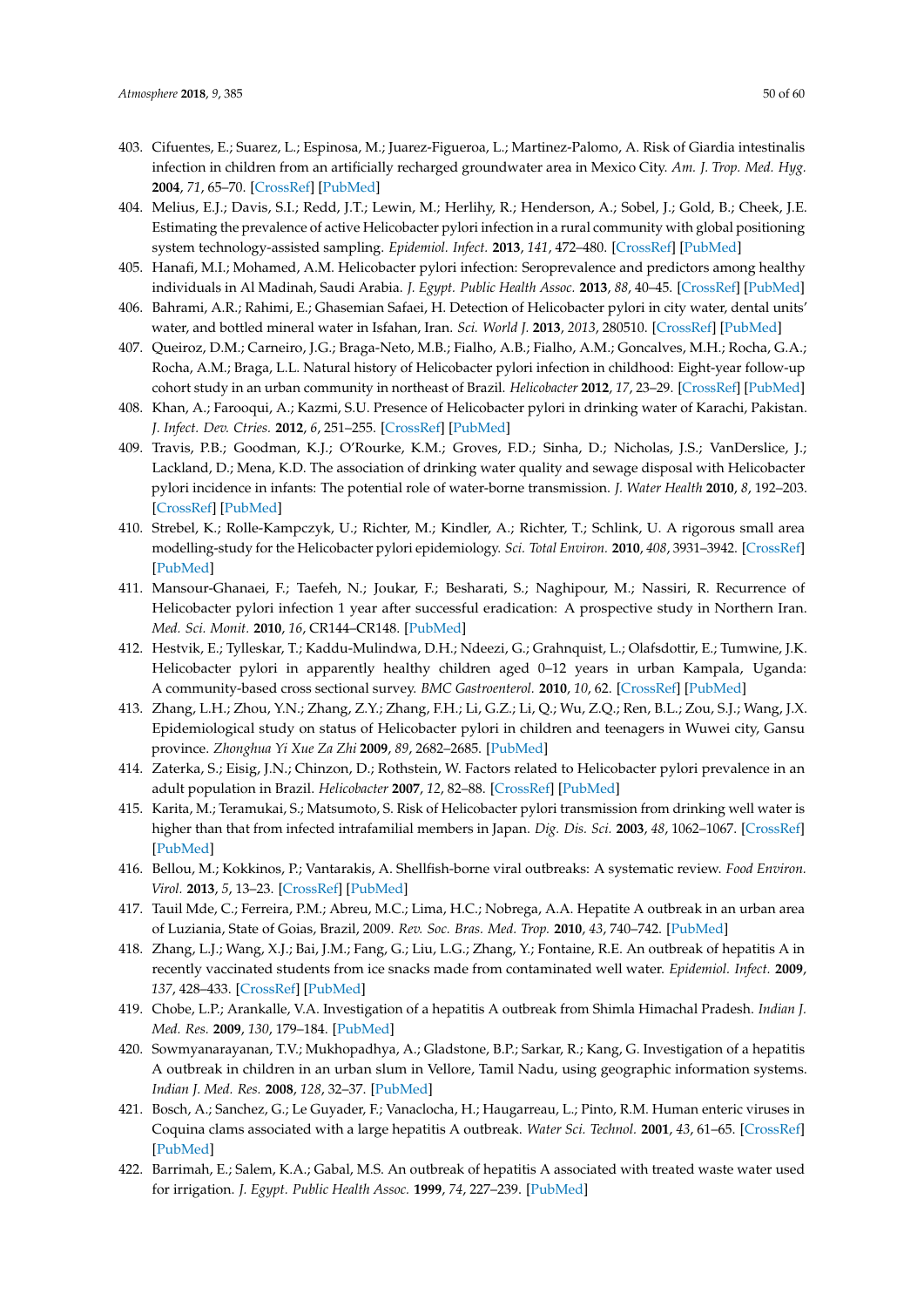- <span id="page-50-4"></span><span id="page-50-3"></span><span id="page-50-2"></span><span id="page-50-1"></span><span id="page-50-0"></span>423. Poonawagul, U.; Warintrawat, S.; Snitbhan, R.; Kitisriwarapoj, S.; Chaiyakunt, V.; Foy, H.M. Outbreak of hepatitis A in a college traced to contaminated water reservoir in cafeteria. *Southeast Asian J. Trop. Med. Public Health* **1995**, *26*, 705–708. [\[PubMed\]](http://www.ncbi.nlm.nih.gov/pubmed/9139380)
- 424. Divizia, M.; Gnesivo, C.; Amore Bonapasta, R.; Morace, G.; Pisani, G.; Pana, A. Hepatitis A virus identification in an outbreak by enzymatic amplification. *Eur. J. Epidemiol.* **1993**, *9*, 203–208. [\[CrossRef\]](http://dx.doi.org/10.1007/BF00158793) [\[PubMed\]](http://www.ncbi.nlm.nih.gov/pubmed/8390942)
- 425. Lee, C.S.; Lee, J.H.; Kwon, K.S. Outbreak of hepatitis A in Korean military personnel. *Jpn. J. Infect. Dis.* **2008**, *61*, 239–241. [\[CrossRef\]](http://dx.doi.org/10.1016/j.ijid.2008.05.219) [\[PubMed\]](http://www.ncbi.nlm.nih.gov/pubmed/18503182)
- 426. Gharbi-Khelifi, H.; Sdiri, K.; Ferre, V.; Harrath, R.; Berthome, M.; Billaudel, S.; Aouni, M. A 1-year study of the epidemiology of hepatitis A virus in Tunisia. *Clin. Microbiol. Infect.* **2007**, *13*, 25–32. [\[CrossRef\]](http://dx.doi.org/10.1111/j.1469-0691.2006.01588.x) [\[PubMed\]](http://www.ncbi.nlm.nih.gov/pubmed/17184284)
- <span id="page-50-5"></span>427. Villar, L.M.; De Paula, V.S.; Gaspar, A.M. Seasonal variation of hepatitis A virus infection in the city of Rio de Janeiro, Brazil. *Rev. Inst. Med. Trop. Sao Paulo* **2002**, *44*, 289–292. [\[CrossRef\]](http://dx.doi.org/10.1590/S0036-46652002000500011) [\[PubMed\]](http://www.ncbi.nlm.nih.gov/pubmed/12436171)
- <span id="page-50-6"></span>428. Bile, K.; Isse, A.; Mohamud, O.; Allebeck, P.; Nilsson, L.; Norder, H.; Mushahwar, I.K.; Magnius, L.O. Contrasting roles of rivers and wells as sources of drinking water on attack and fatality rates in a hepatitis E epidemic in Somalia. *Am. J. Trop. Med. Hyg.* **1994**, *51*, 466–474. [\[CrossRef\]](http://dx.doi.org/10.4269/ajtmh.1994.51.466) [\[PubMed\]](http://www.ncbi.nlm.nih.gov/pubmed/7943574)
- 429. Abravanel, F.; Lhomme, S.; Dubois, M.; Peron, J.M.; Alric, L.; Kamar, N.; Izopet, J. Hepatitis *E virus*. *Med. Mal. Infect.* **2013**, *43*, 263–270. [\[CrossRef\]](http://dx.doi.org/10.1016/j.medmal.2013.03.005) [\[PubMed\]](http://www.ncbi.nlm.nih.gov/pubmed/23608595)
- 430. Sailaja, B.; Murhekar, M.V.; Hutin, Y.J.; Kuruva, S.; Murthy, S.P.; Reddy, K.S.; Rao, G.M.; Gupte, M.D. Outbreak of waterborne hepatitis E in Hyderabad, India, 2005. *Epidemiol. Infect.* **2009**, *137*, 234–240. [\[CrossRef\]](http://dx.doi.org/10.1017/S0950268808000952) [\[PubMed\]](http://www.ncbi.nlm.nih.gov/pubmed/18606027)
- 431. Sarguna, P.; Rao, A.; Sudha Ramana, K.N. Outbreak of acute viral hepatitis due to hepatitis *E virus* in Hyderabad. *Indian J. Med. Microbiol.* **2007**, *25*, 378–382. [\[CrossRef\]](http://dx.doi.org/10.4103/0255-0857.37343) [\[PubMed\]](http://www.ncbi.nlm.nih.gov/pubmed/18087089)
- 432. Shrestha, S.M. Hepatitis E in Nepal. *Kathmandu Univ. Med. J. (KUMJ)* **2006**, *4*, 530–544.
- 433. Leclerc, H.; Schwartzbrod, L.; Dei-Cas, E. Microbial agents associated with waterborne diseases. *Crit. Rev. Microbiol.* **2002**, *28*, 371–409. [\[CrossRef\]](http://dx.doi.org/10.1080/1040-840291046768) [\[PubMed\]](http://www.ncbi.nlm.nih.gov/pubmed/12546197)
- 434. Corwin, A.L.; Khiem, H.B.; Clayson, E.T.; Pham, K.S.; Vo, T.T.; Vu, T.Y.; Cao, T.T.; Vaughn, D.; Merven, J.; Richie, T.L.; et al. A waterborne outbreak of hepatitis E virus transmission in southwestern Vietnam. *Am. J. Trop. Med. Hyg.* **1996**, *54*, 559–562. [\[CrossRef\]](http://dx.doi.org/10.4269/ajtmh.1996.54.559) [\[PubMed\]](http://www.ncbi.nlm.nih.gov/pubmed/8686771)
- 435. Naik, S.R.; Aggarwal, R.; Salunke, P.N.; Mehrotra, N.N. A large waterborne viral hepatitis E epidemic in Kanpur, India. *Bull. World Health Organ.* **1992**, *70*, 597–604. [\[PubMed\]](http://www.ncbi.nlm.nih.gov/pubmed/1464145)
- 436. Tsega, E.; Krawczynski, K.; Hansson, B.G.; Nordenfelt, E.; Negusse, Y.; Alemu, W.; Bahru, Y. Outbreak of acute hepatitis E virus infection among military personnel in northern Ethiopia. *J. Med. Virol.* **1991**, *34*, 232–236. [\[CrossRef\]](http://dx.doi.org/10.1002/jmv.1890340407) [\[PubMed\]](http://www.ncbi.nlm.nih.gov/pubmed/1940876)
- 437. Struelens, M.J.; Maes, N.; Rost, F.; Deplano, A.; Jacobs, F.; Liesnard, C.; Bornstein, N.; Grimont, F.; Lauwers, S.; McIntyre, M.P.; et al. Genotypic and phenotypic methods for the investigation of a nosocomial Legionella pneumophila outbreak and efficacy of control measures. *J. Infect. Dis.* **1992**, *166*, 22–30. [\[CrossRef\]](http://dx.doi.org/10.1093/infdis/166.1.22) [\[PubMed\]](http://www.ncbi.nlm.nih.gov/pubmed/1607704)
- 438. Yiallouros, P.K.; Papadouri, T.; Karaoli, C.; Papamichael, E.; Zeniou, M.; Pieridou-Bagatzouni, D.; Papageorgiou, G.T.; Pissarides, N.; Harrison, T.G.; Hadjidemetriou, A. First outbreak of nosocomial Legionella infection in term neonates caused by a cold mist ultrasonic humidifier. *Clin. Infect. Dis.* **2013**, *57*, 48–56. [\[CrossRef\]](http://dx.doi.org/10.1093/cid/cit176) [\[PubMed\]](http://www.ncbi.nlm.nih.gov/pubmed/23511302)
- 439. Ferre, M.R.; Arias, C.; Oliva, J.M.; Pedrol, A.; Garcia, M.; Pellicer, T.; Roura, P.; Dominguez, A. A community outbreak of Legionnaires' disease associated with a cooling tower in Vic and Gurb, Catalonia (Spain) in 2005. *Eur. J. Clin. Microbiol. Infect. Dis.* **2009**, *28*, 153–159. [\[CrossRef\]](http://dx.doi.org/10.1007/s10096-008-0603-6) [\[PubMed\]](http://www.ncbi.nlm.nih.gov/pubmed/18752009)
- 440. Burnsed, L.J.; Hicks, L.A.; Smithee, L.M.; Fields, B.S.; Bradley, K.K.; Pascoe, N.; Richards, S.M.; Mallonee, S.; Littrell, L.; Benson, R.F.; et al. A large, travel-associated outbreak of legionellosis among hotel guests: Utility of the urine antigen assay in confirming Pontiac fever. *Clin. Infect. Dis.* **2007**, *44*, 222–228. [\[CrossRef\]](http://dx.doi.org/10.1086/510387) [\[PubMed\]](http://www.ncbi.nlm.nih.gov/pubmed/17173221)
- 441. Okada, M.; Kawano, K.; Kura, F.; Amemura-Maekawa, J.; Watanabe, H.; Yagita, K.; Endo, T.; Suzuki, S. The largest outbreak of legionellosis in Japan associated with spa baths: Epidemic curve and environmental investigation. *Kansenshogaku Zasshi* **2005**, *79*, 365–374. [\[CrossRef\]](http://dx.doi.org/10.11150/kansenshogakuzasshi1970.79.365) [\[PubMed\]](http://www.ncbi.nlm.nih.gov/pubmed/16022473)
- 442. Garcia-Fulgueiras, A.; Navarro, C.; Fenoll, D.; Garcia, J.; Gonzalez-Diego, P.; Jimenez-Bunuales, T.; Rodriguez, M.; Lopez, R.; Pacheco, F.; Ruiz, J.; et al. Legionnaires' disease outbreak in Murcia, Spain. *Emerg. Infect. Dis.* **2003**, *9*, 915–921. [\[CrossRef\]](http://dx.doi.org/10.3201/eid0908.030337) [\[PubMed\]](http://www.ncbi.nlm.nih.gov/pubmed/12967487)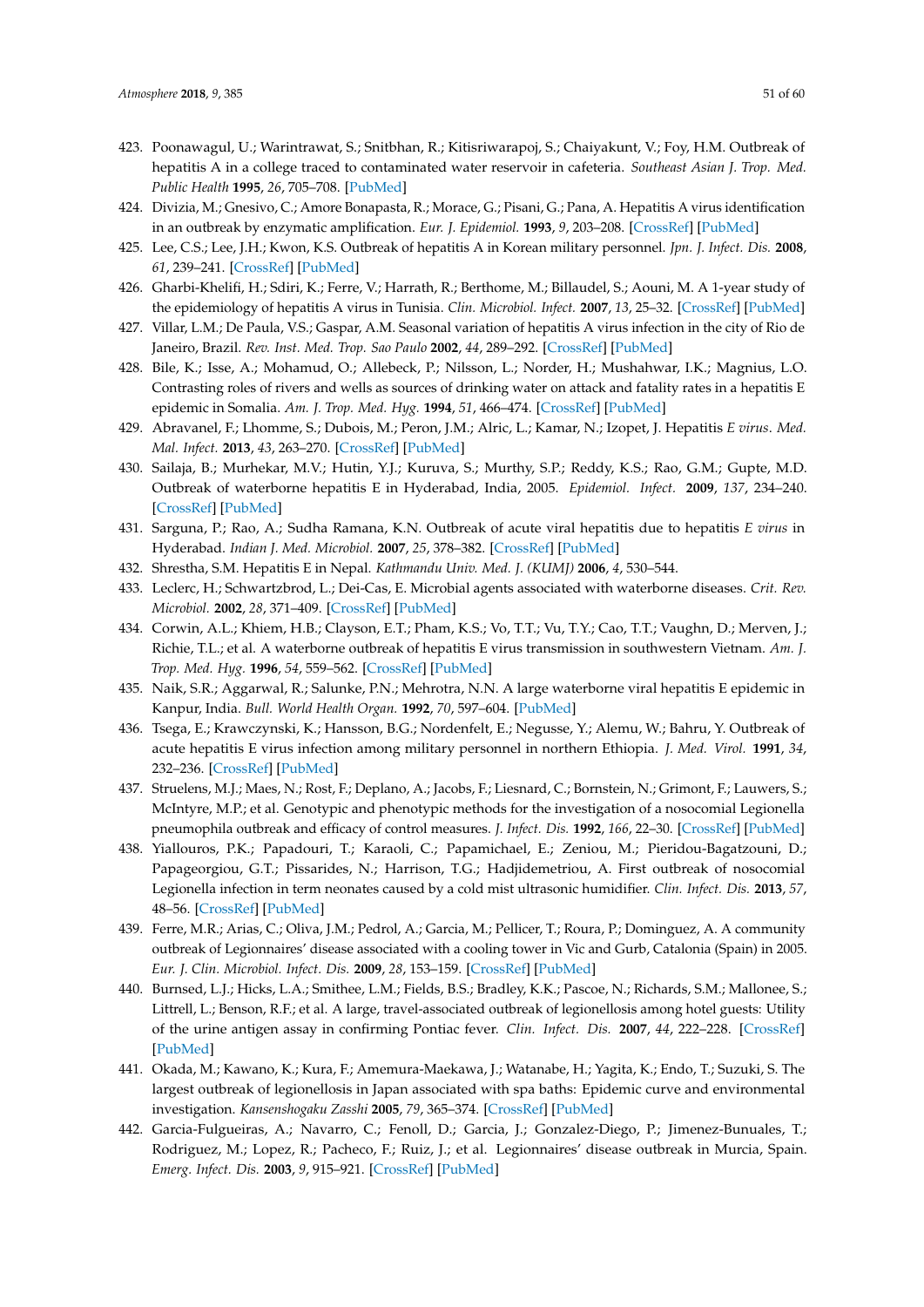- <span id="page-51-5"></span><span id="page-51-4"></span><span id="page-51-3"></span><span id="page-51-2"></span><span id="page-51-1"></span><span id="page-51-0"></span>443. Den Boer, J.W.; Yzerman, E.P.; Schellekens, J.; Lettinga, K.D.; Boshuizen, H.C.; Van Steenbergen, J.E.; Bosman, A.; Van den Hof, S.; Van Vliet, H.A.; Peeters, M.F.; et al. A large outbreak of Legionnaires' disease at a flower show, the Netherlands, 1999. *Emerg. Infect. Dis.* **2002**, *8*, 37–43. [\[CrossRef\]](http://dx.doi.org/10.3201/eid0801.010176) [\[PubMed\]](http://www.ncbi.nlm.nih.gov/pubmed/11799746)
- 444. Fisman, D.N.; Lim, S.; Wellenius, G.A.; Johnson, C.; Britz, P.; Gaskins, M.; Maher, J.; Mittleman, M.A.; Spain, C.V.; Haas, C.N.; et al. It's not the heat, it's the humidity: Wet weather increases legionellosis risk in the greater Philadelphia metropolitan area. *J. Infect. Dis.* **2005**, *192*, 2066–2073. [\[CrossRef\]](http://dx.doi.org/10.1086/498248) [\[PubMed\]](http://www.ncbi.nlm.nih.gov/pubmed/16288369)
- 445. Herrera-Lara, S.; Fernandez-Fabrellas, E.; Cervera-Juan, A.; Blanquer-Olivas, R. Do seasonal changes and climate influence the etiology of community acquired pneumonia? *Arch. Bronconeumol.* **2013**, *49*, 140–145. [\[CrossRef\]](http://dx.doi.org/10.1016/j.arbres.2012.11.001) [\[PubMed\]](http://www.ncbi.nlm.nih.gov/pubmed/23305778)
- 446. Garcia-Vidal, C.; Labori, M.; Viasus, D.; Simonetti, A.; Garcia-Somoza, D.; Dorca, J.; Gudiol, F.; Carratala, J. Rainfall is a risk factor for sporadic cases of Legionella pneumophila pneumonia. *PLoS ONE* **2013**, *8*, e61036. [\[CrossRef\]](http://dx.doi.org/10.1371/journal.pone.0061036) [\[PubMed\]](http://www.ncbi.nlm.nih.gov/pubmed/23613778)
- <span id="page-51-6"></span>447. Kool, J.L.; Warwick, M.C.; Pruckler, J.M.; Brown, E.W.; Butler, J.C. Outbreak of Legionnaires' disease at a bar after basement flooding. *Lancet* **1998**, *351*, 1030. [\[CrossRef\]](http://dx.doi.org/10.1016/S0140-6736(05)78996-0)
- <span id="page-51-7"></span>448. Cacciapuoti, B.; Ciceroni, L.; Maffei, C.; Di Stanislao, F.; Strusi, P.; Calegari, L.; Lupidi, R.; Scalise, G.; Cagnoni, G.; Renga, G. A waterborne outbreak of leptospirosis. *Am. J. Epidemiol.* **1987**, *126*, 535–545. [\[CrossRef\]](http://dx.doi.org/10.1093/oxfordjournals.aje.a114686) [\[PubMed\]](http://www.ncbi.nlm.nih.gov/pubmed/3618584)
- <span id="page-51-8"></span>449. Stern, E.J.; Galloway, R.; Shadomy, S.V.; Wannemuehler, K.; Atrubin, D.; Blackmore, C.; Wofford, T.; Wilkins, P.P.; Ari, M.D.; Harris, L.; et al. Outbreak of leptospirosis among Adventure Race participants in Florida, 2005. *Clin. Infect. Dis.* **2010**, *50*, 843–849. [\[CrossRef\]](http://dx.doi.org/10.1086/650578) [\[PubMed\]](http://www.ncbi.nlm.nih.gov/pubmed/20146629)
- 450. Chumakov, M.E. Leptospirosis in the Republic of Mordovia. *Med. Parazitol. (Mosk)* **2004**, 45–50.
- 451. Ramakrishnan, R.; Patel, M.S.; Gupte, M.D.; Manickam, P.; Venkataraghavan, S. An institutional outbreak of leptospirosis in Chennai, South India. *J. Commun. Dis.* **2003**, *35*, 1–8. [\[PubMed\]](http://www.ncbi.nlm.nih.gov/pubmed/15239298)
- 452. Perra, A.; Servas, V.; Terrier, G.; Postic, D.; Baranton, G.; Andre-Fontaine, G.; Vaillant, V.; Capek, I. Clustered cases of leptospirosis in Rochefort, France, June 2001. *Euro Surveill.* **2002**, *7*, 131–136. [\[CrossRef\]](http://dx.doi.org/10.2807/esm.07.10.00361-en) [\[PubMed\]](http://www.ncbi.nlm.nih.gov/pubmed/12631991)
- 453. Ashford, D.A.; Kaiser, R.M.; Spiegel, R.A.; Perkins, B.A.; Weyant, R.S.; Bragg, S.L.; Plikaytis, B.; Jarquin, C.; De Lose Reyes, J.O.; Amador, J.J. Asymptomatic infection and risk factors for leptospirosis in Nicaragua. *Am. J. Trop. Med. Hyg.* **2000**, *63*, 249–254. [\[CrossRef\]](http://dx.doi.org/10.4269/ajtmh.2000.63.249) [\[PubMed\]](http://www.ncbi.nlm.nih.gov/pubmed/11421372)
- 454. Ciceroni, L.; Stepan, E.; Pinto, A.; Pizzocaro, P.; Dettori, G.; Franzin, L.; Lupidi, R.; Mansueto, S.; Manera, A.; Ioli, A.; et al. Epidemiological trend of human leptospirosis in Italy between 1994 and 1996. *Eur. J. Epidemiol.* **2000**, *16*, 79–86. [\[CrossRef\]](http://dx.doi.org/10.1023/A:1007658607963) [\[PubMed\]](http://www.ncbi.nlm.nih.gov/pubmed/10780347)
- 455. Vanasco, N.B.; Sequeira, G.; Dalla Fontana, M.L.; Fusco, S.; Sequeira, M.D.; Enria, D. Report on a leptospirosis outbreak in the city of Santa Fe, Argentina, March–April 1998. *Rev. Panam. Salud Publ.* **2000**, *7*, 35–40. [\[CrossRef\]](http://dx.doi.org/10.1590/S1020-49892000000100006)
- 456. Corwin, A.; Ryan, A.; Bloys, W.; Thomas, R.; Deniega, B.; Watts, D. A waterborne outbreak of leptospirosis among United States military personnel in Okinawa, Japan. *Int. J. Epidemiol.* **1990**, *19*, 743–748. [\[CrossRef\]](http://dx.doi.org/10.1093/ije/19.3.743) [\[PubMed\]](http://www.ncbi.nlm.nih.gov/pubmed/2262273)
- 457. Radl, C.; Muller, M.; Revilla-Fernandez, S.; Karner-Zuser, S.; de Martin, A.; Schauer, U.; Karner, F.; Stanek, G.; Balcke, P.; Hallas, A.; et al. Outbreak of leptospirosis among triathlon participants in Langau, Austria, 2010. *Wien. Klin. Wochenschr.* **2011**, *123*, 751–755. [\[CrossRef\]](http://dx.doi.org/10.1007/s00508-011-0100-2) [\[PubMed\]](http://www.ncbi.nlm.nih.gov/pubmed/22105111)
- 458. Sohan, L.; Shyamal, B.; Kumar, T.S.; Malini, M.; Ravi, K.; Venkatesh, V.; Veena, M.; Lal, S. Studies on leptospirosis outbreaks in Peddamandem Mandal of Chittoor district, Andhra Pradesh. *J. Commun. Dis.* **2008**, *40*, 127–132. [\[PubMed\]](http://www.ncbi.nlm.nih.gov/pubmed/19301697)
- 459. Gaynor, K.; Katz, A.R.; Park, S.Y.; Nakata, M.; Clark, T.A.; Effler, P.V. Leptospirosis on Oahu: An outbreak associated with flooding of a university campus. *Am. J. Trop. Med. Hyg.* **2007**, *76*, 882–885. [\[CrossRef\]](http://dx.doi.org/10.4269/ajtmh.2007.76.882) [\[PubMed\]](http://www.ncbi.nlm.nih.gov/pubmed/17488909)
- 460. Narita, M.; Fujitani, S.; Haake, D.A.; Paterson, D.L. Leptospirosis after recreational exposure to water in the Yaeyama islands, Japan. *Am. J. Trop. Med. Hyg.* **2005**, *73*, 652–656. [\[CrossRef\]](http://dx.doi.org/10.4269/ajtmh.2005.73.652) [\[PubMed\]](http://www.ncbi.nlm.nih.gov/pubmed/16222003)
- 461. Boland, M.; Sayers, G.; Coleman, T.; Bergin, C.; Sheehan, N.; Creamer, E.; O'Connell, M.; Jones, L.; Zochowski, W. A cluster of leptospirosis cases in canoeists following a competition on the River Liffey. *Epidemiol. Infect.* **2004**, *132*, 195–200. [\[CrossRef\]](http://dx.doi.org/10.1017/S0950268803001596) [\[PubMed\]](http://www.ncbi.nlm.nih.gov/pubmed/15061493)
- 462. Karande, S.; Bhatt, M.; Kelkar, A.; Kulkarni, M.; De, A.; Varaiya, A. An observational study to detect leptospirosis in Mumbai, India, 2000. *Arch. Dis. Child.* **2003**, *88*, 1070–1075. [\[CrossRef\]](http://dx.doi.org/10.1136/adc.88.12.1070) [\[PubMed\]](http://www.ncbi.nlm.nih.gov/pubmed/14670771)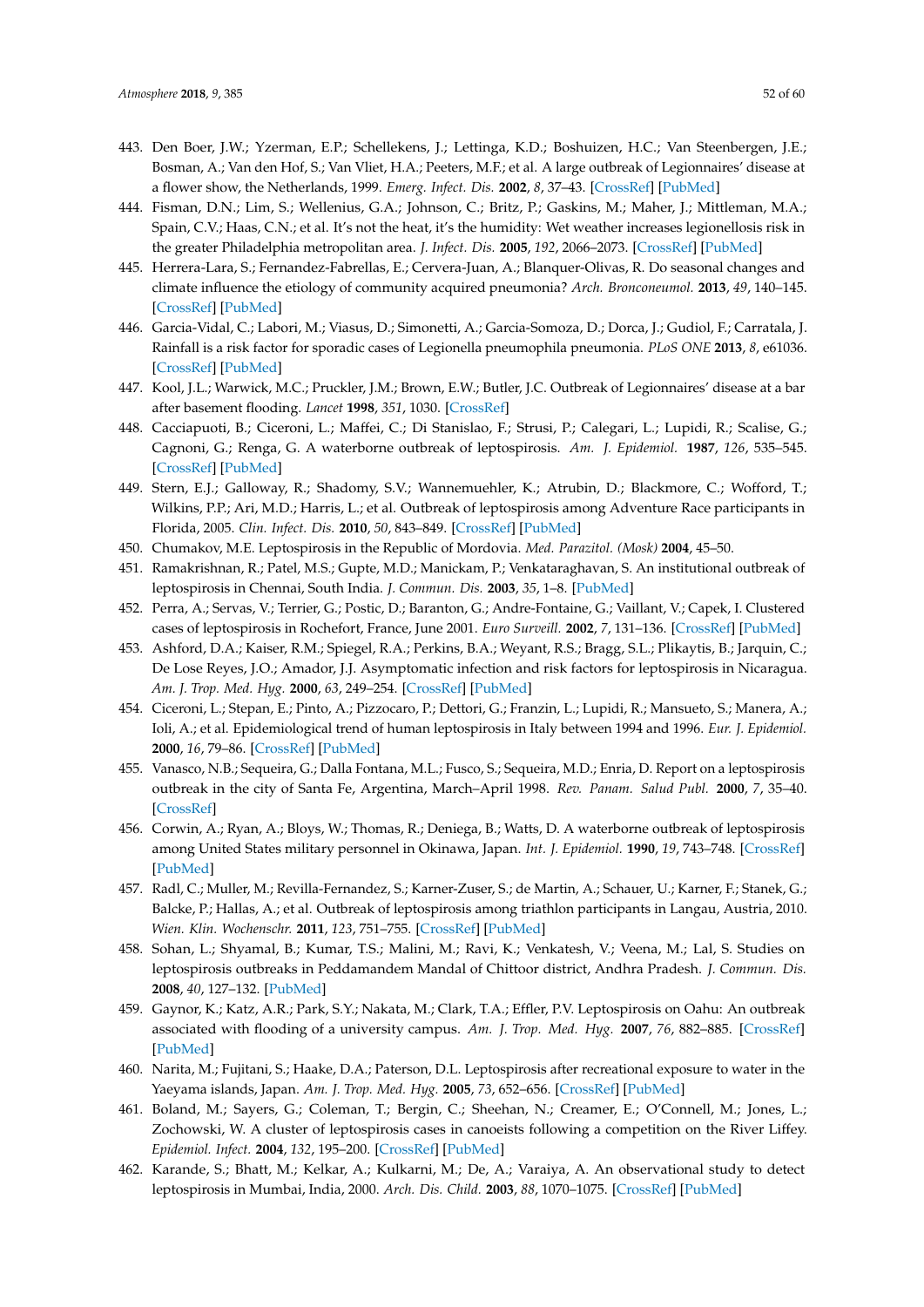- <span id="page-52-3"></span><span id="page-52-2"></span><span id="page-52-1"></span><span id="page-52-0"></span>463. Gol'denshtein, Z.A.; Kalashnikov, I.A.; Mkrtchan, M.O.; Popov, V.A.; Pshenichnyi, V.N. Causes of leptospirosis morbidity in Krasnodar region. *Zh Mikrobiol. Epidemiol. Immunobiol.* **2001**, 77–79.
- 464. Karande, S.; Kulkarni, H.; Kulkarni, M.; De, A.; Varaiya, A. Leptospirosis in children in Mumbai slums. *Indian J. Pediatr.* **2002**, *69*, 855–858. [\[CrossRef\]](http://dx.doi.org/10.1007/BF02723705) [\[PubMed\]](http://www.ncbi.nlm.nih.gov/pubmed/12450293)
- <span id="page-52-4"></span>465. Morgan, J.; Bornstein, S.L.; Karpati, A.M.; Bruce, M.; Bolin, C.A.; Austin, C.C.; Woods, C.W.; Lingappa, J.; Langkop, C.; Davis, B.; et al. Outbreak of leptospirosis among triathlon participants and community residents in Springfield, Illinois, 1998. *Clin. Infect. Dis.* **2002**, *34*, 1593–1599. [\[CrossRef\]](http://dx.doi.org/10.1086/340615) [\[PubMed\]](http://www.ncbi.nlm.nih.gov/pubmed/12032894)
- <span id="page-52-5"></span>466. Trevejo, R.T.; Rigau-Perez, J.G.; Ashford, D.A.; McClure, E.M.; Jarquin-Gonzalez, C.; Amador, J.J.; de los Reyes, J.O.; Gonzalez, A.; Zaki, S.R.; Shieh, W.J.; et al. Epidemic leptospirosis associated with pulmonary hemorrhage-Nicaragua, 1995. *J. Infect. Dis.* **1998**, *178*, 1457–1463. [\[CrossRef\]](http://dx.doi.org/10.1086/314424) [\[PubMed\]](http://www.ncbi.nlm.nih.gov/pubmed/9780268)
- <span id="page-52-6"></span>467. Centers for Disease Control and Prevention. Outbreak of leptospirosis among white-water rafters—Costa Rica, 1996. *MMWR Morb. Mortal. Wkly. Rep.* **1997**, *46*, 577–579.
- 468. Anderson, D.C.; Folland, D.S.; Fox, M.D.; Patton, C.M.; Kaufmann, A.F. Leptospirosis: A common-source outbreak due to leptospires of the grippotyphosa serogroup. *Am. J. Epidemiol.* **1978**, *107*, 538–544. [\[CrossRef\]](http://dx.doi.org/10.1093/oxfordjournals.aje.a112573) [\[PubMed\]](http://www.ncbi.nlm.nih.gov/pubmed/665667)
- 469. Perez, J.; Brescia, F.; Becam, J.; Mauron, C.; Goarant, C. Rodent abundance dynamics and leptospirosis carriage in an area of hyper-endemicity in New Caledonia. *PLoS Negl. Trop. Dis.* **2011**, *5*, e1361. [\[CrossRef\]](http://dx.doi.org/10.1371/journal.pntd.0001361) [\[PubMed\]](http://www.ncbi.nlm.nih.gov/pubmed/22039557)
- 470. Robertson, C.; Nelson, T.A.; Stephen, C. Spatial epidemiology of suspected clinical leptospirosis in Sri Lanka. *Epidemiol. Infect.* **2012**, *140*, 731–743. [\[CrossRef\]](http://dx.doi.org/10.1017/S0950268811001014) [\[PubMed\]](http://www.ncbi.nlm.nih.gov/pubmed/21676347)
- <span id="page-52-8"></span>471. Desai, S.; van Treeck, U.; Lierz, M.; Espelage, W.; Zota, L.; Sarbu, A.; Czerwinski, M.; Sadkowska-Todys, M.; Avdicova, M.; Reetz, J.; et al. Resurgence of field fever in a temperate country: An epidemic of leptospirosis among seasonal strawberry harvesters in Germany in 2007. *Clin. Infect. Dis.* **2009**, *48*, 691–697. [\[CrossRef\]](http://dx.doi.org/10.1086/597036) [\[PubMed\]](http://www.ncbi.nlm.nih.gov/pubmed/19193108)
- 472. Hicks, L.A.; Rose, C.E., Jr.; Fields, B.S.; Drees, M.L.; Engel, J.P.; Jenkins, P.R.; Rouse, B.S.; Blythe, D.; Khalifah, A.P.; Feikin, D.R.; et al. Increased rainfall is associated with increased risk for legionellosis. *Epidemiol. Infect.* **2007**, *135*, 811–817. [\[CrossRef\]](http://dx.doi.org/10.1017/S0950268806007552) [\[PubMed\]](http://www.ncbi.nlm.nih.gov/pubmed/17121693)
- <span id="page-52-9"></span><span id="page-52-7"></span>473. Lau, C.L.; Watson, C.H.; Lowry, J.H.; David, M.C.; Craig, S.B.; Wynwood, S.J.; Kama, M.; Nilles, E.J. Human Leptospirosis Infection in Fiji: An Eco-epidemiological Approach to Identifying Risk Factors and Environmental Drivers for Transmission. *PLoS Negl. Trop. Dis.* **2016**, *10*, e0004405. [\[CrossRef\]](http://dx.doi.org/10.1371/journal.pntd.0004405) [\[PubMed\]](http://www.ncbi.nlm.nih.gov/pubmed/26820752)
- 474. Decraene, V.; Lebbad, M.; Botero-Kleiven, S.; Gustavsson, A.M.; Lofdahl, M. First reported foodborne outbreak associated with microsporidia, Sweden, October 2009. *Epidemiol. Infect.* **2012**, *140*, 519–527. [\[CrossRef\]](http://dx.doi.org/10.1017/S095026881100077X) [\[PubMed\]](http://www.ncbi.nlm.nih.gov/pubmed/21733266)
- 475. Cotte, L.; Rabodonirina, M.; Chapuis, F.; Bailly, F.; Bissuel, F.; Raynal, C.; Gelas, P.; Persat, F.; Piens, M.A.; Trepo, C. Waterborne outbreak of intestinal microsporidiosis in persons with and without human immunodeficiency virus infection. *J. Infect. Dis.* **1999**, *180*, 2003–2008. [\[CrossRef\]](http://dx.doi.org/10.1086/315112) [\[PubMed\]](http://www.ncbi.nlm.nih.gov/pubmed/10558958)
- 476. Hunter, P.R. Waterborne outbreak of microsporidiosis. *J. Infect. Dis.* **2000**, *182*, 380–381. [\[CrossRef\]](http://dx.doi.org/10.1086/315654) [\[PubMed\]](http://www.ncbi.nlm.nih.gov/pubmed/10882635)
- 477. Sengupta, J.; Saha, S.; Khetan, A.; Pal, D.; Gangopadhyay, N.; Banerjee, D. Characteristics of microsporidial keratoconjunctivitis in an eastern Indian cohort: A case series. *Indian J. Pathol. Microbiol.* **2011**, *54*, 565–568. [\[CrossRef\]](http://dx.doi.org/10.4103/0377-4929.85094) [\[PubMed\]](http://www.ncbi.nlm.nih.gov/pubmed/21934222)
- 478. Sharma, S.; Das, S.; Joseph, J.; Vemuganti, G.K.; Murthy, S. Microsporidial keratitis: Need for increased awareness. *Surv. Ophthalmol.* **2011**, *56*, 1–22. [\[CrossRef\]](http://dx.doi.org/10.1016/j.survophthal.2010.03.006) [\[PubMed\]](http://www.ncbi.nlm.nih.gov/pubmed/21071051)
- 479. Das, S.; Sharma, S.; Sahu, S.K.; Nayak, S.S.; Kar, S. New microbial spectrum of epidemic keratoconjunctivitis: Clinical and laboratory aspects of an outbreak. *Br. J. Ophthalmol.* **2008**, *92*, 861–862. [\[PubMed\]](http://www.ncbi.nlm.nih.gov/pubmed/18523092)
- 480. Didier, E.S.; Weiss, L.M. Microsporidiosis: Not just in AIDS patients. *Curr. Opin. Infect. Dis.* **2011**, *24*, 490–495. [\[CrossRef\]](http://dx.doi.org/10.1097/QCO.0b013e32834aa152) [\[PubMed\]](http://www.ncbi.nlm.nih.gov/pubmed/21844802)
- 481. Tu, E.Y.; Joslin, C.E. Microsporidia and Acanthamoeba: The role of emerging corneal pathogens. *Eye* **2012**, *26*, 222–227. [\[CrossRef\]](http://dx.doi.org/10.1038/eye.2011.315) [\[PubMed\]](http://www.ncbi.nlm.nih.gov/pubmed/22173072)
- 482. Merlani, G.M.; Francioli, P. Established and emerging waterborne nosocomial infections. *Curr. Opin. Infect. Dis.* **2003**, *16*, 343–347. [\[CrossRef\]](http://dx.doi.org/10.1097/00001432-200308000-00006) [\[PubMed\]](http://www.ncbi.nlm.nih.gov/pubmed/12861087)
- 483. Moraga-McHaley, S.A.; Landen, M.; Krapfl, H.; Sewell, C.M. Hypersensitivity pneumonitis with Mycobacterium avium complex among spa workers. *Int. J. Occup. Environ. Health* **2013**, *19*, 55–61. [\[CrossRef\]](http://dx.doi.org/10.1179/2049396712Y.0000000015) [\[PubMed\]](http://www.ncbi.nlm.nih.gov/pubmed/23582615)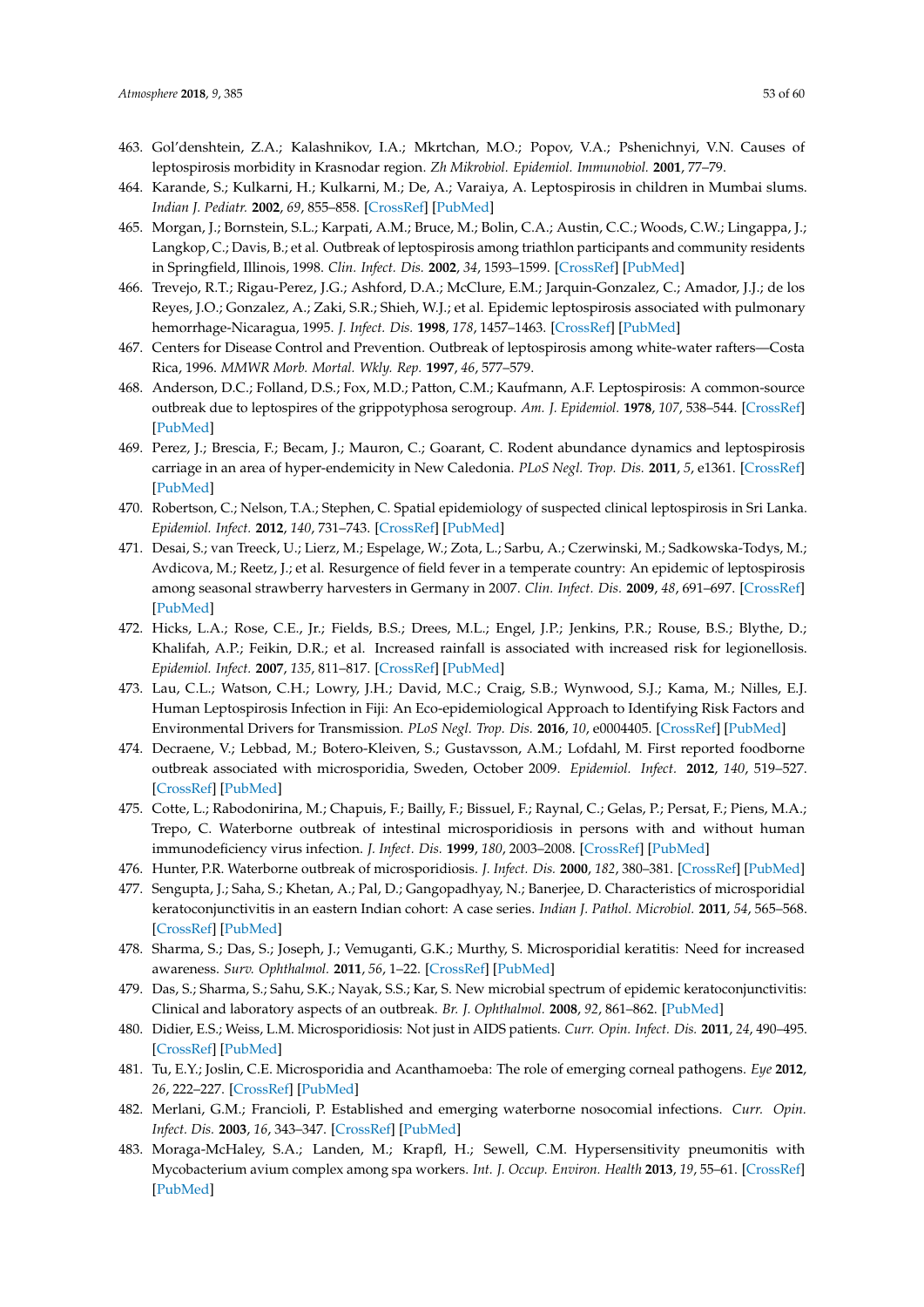- 484. Brown-Elliott, B.A.; Wallace, R.J., Jr.; Tichindelean, C.; Sarria, J.C.; McNulty, S.; Vasireddy, R.; Bridge, L.; Mayhall, C.G.; Turenne, C.; Loeffelholz, M. Five-year outbreak of community- and hospital-acquired Mycobacterium porcinum infections related to public water supplies. *J. Clin. Microbiol.* **2011**, *49*, 4231–4238. [\[CrossRef\]](http://dx.doi.org/10.1128/JCM.05122-11) [\[PubMed\]](http://www.ncbi.nlm.nih.gov/pubmed/21998415)
- <span id="page-53-1"></span>485. Yuan, J.; Liu, Y.; Yang, Z.; Cai, Y.; Deng, Z.; Qin, P.; Li, T.; Dong, Z.; Yan, Z.; Zhou, D.; et al. Mycobacterium abscessus post-injection abscesses from extrinsic contamination of multiple-dose bottles of normal saline in a rural clinic. *Int. J. Infect. Dis.* **2009**, *13*, 537–542. [\[CrossRef\]](http://dx.doi.org/10.1016/j.ijid.2008.11.024) [\[PubMed\]](http://www.ncbi.nlm.nih.gov/pubmed/19269204)
- 486. Livni, G.; Yaniv, I.; Samra, Z.; Kaufman, L.; Solter, E.; Ashkenazi, S.; Levy, I. Outbreak of Mycobacterium mucogenicum bacteraemia due to contaminated water supply in a paediatric haematology-oncology department. *J. Hosp. Infect.* **2008**, *70*, 253–258. [\[CrossRef\]](http://dx.doi.org/10.1016/j.jhin.2008.07.016) [\[PubMed\]](http://www.ncbi.nlm.nih.gov/pubmed/18799238)
- <span id="page-53-3"></span><span id="page-53-2"></span>487. Kline, S.; Cameron, S.; Streifel, A.; Yakrus, M.A.; Kairis, F.; Peacock, K.; Besser, J.; Cooksey, R.C. An outbreak of bacteremias associated with Mycobacterium mucogenicum in a hospital water supply. *Infect. Control Hosp. Epidemiol.* **2004**, *25*, 1042–1049. [\[CrossRef\]](http://dx.doi.org/10.1086/502341) [\[PubMed\]](http://www.ncbi.nlm.nih.gov/pubmed/15636290)
- <span id="page-53-4"></span>488. Falkinham, J.O., 3rd. Mycobacterial aerosols and respiratory disease. *Emerg. Infect. Dis.* **2003**, *9*, 763–767. [\[CrossRef\]](http://dx.doi.org/10.3201/eid0907.020415) [\[PubMed\]](http://www.ncbi.nlm.nih.gov/pubmed/12890314)
- <span id="page-53-6"></span><span id="page-53-5"></span>489. Winthrop, K.L.; Abrams, M.; Yakrus, M.; Schwartz, I.; Ely, J.; Gillies, D.; Vugia, D.J. An outbreak of mycobacterial furunculosis associated with footbaths at a nail salon. *N. Engl. J. Med.* **2002**, *346*, 1366–1371. [\[CrossRef\]](http://dx.doi.org/10.1056/NEJMoa012643) [\[PubMed\]](http://www.ncbi.nlm.nih.gov/pubmed/11986410)
- <span id="page-53-7"></span><span id="page-53-0"></span>490. Astagneau, P.; Desplaces, N.; Vincent, V.; Chicheportiche, V.; Botherel, A.; Maugat, S.; Lebascle, K.; Leonard, P.; Desenclos, J.; Grosset, J.; et al. Mycobacterium xenopi spinal infections after discovertebral surgery: Investigation and screening of a large outbreak. *Lancet* **2001**, *358*, 747–751. [\[CrossRef\]](http://dx.doi.org/10.1016/S0140-6736(01)05843-3)
- 491. Wenger, J.D.; Spika, J.S.; Smithwick, R.W.; Pryor, V.; Dodson, D.W.; Carden, G.A.; Klontz, K.C. Outbreak of Mycobacterium chelonae infection associated with use of jet injectors. *JAMA* **1990**, *264*, 373–376. [\[CrossRef\]](http://dx.doi.org/10.1001/jama.1990.03450030097040) [\[PubMed\]](http://www.ncbi.nlm.nih.gov/pubmed/2362334)
- 492. Bolan, G.; Reingold, A.L.; Carson, L.A.; Silcox, V.A.; Woodley, C.L.; Hayes, P.S.; Hightower, A.W.; McFarland, L.; Brown, J.W., 3rd; Petersen, N.J.; et al. Infections with Mycobacterium chelonei in patients receiving dialysis and using processed hemodialyzers. *J. Infect. Dis.* **1985**, *152*, 1013–1019. [\[CrossRef\]](http://dx.doi.org/10.1093/infdis/152.5.1013) [\[PubMed\]](http://www.ncbi.nlm.nih.gov/pubmed/4045242)
- 493. Apisarnthanarak, A.; Warren, D.K.; Glen Mayhall, C. Healthcare-associated infections and their prevention after extensive flooding. *Curr. Opin. Infect. Dis.* **2013**, *26*, 359–365. [\[CrossRef\]](http://dx.doi.org/10.1097/QCO.0b013e3283630b1d) [\[PubMed\]](http://www.ncbi.nlm.nih.gov/pubmed/23757004)
- 494. Falkinham, J.O., 3rd; Iseman, M.D.; de Haas, P.; van Soolingen, D. Mycobacterium avium in a shower linked to pulmonary disease. *J. Water Health* **2008**, *6*, 209–213. [\[CrossRef\]](http://dx.doi.org/10.2166/wh.2008.232) [\[PubMed\]](http://www.ncbi.nlm.nih.gov/pubmed/18209283)
- 495. Yagupsky, P.; Menegus, M.A. Waterborne Mycobacterium avium infection. *JAMA* **1989**, *261*, 994. [\[CrossRef\]](http://dx.doi.org/10.1001/jama.1989.03420070044026) [\[PubMed\]](http://www.ncbi.nlm.nih.gov/pubmed/2915425)
- 496. Marciano-Cabral, F. Biology of *Naegleria* spp. *Microbiol. Rev.* **1988**, *52*, 114–133. [\[PubMed\]](http://www.ncbi.nlm.nih.gov/pubmed/3280964)
- 497. Levy, D.A.; Bens, M.S.; Craun, G.F.; Calderon, R.L.; Herwaldt, B.L. Surveillance for waterborne-disease outbreaks—United States, 1995–1996. *MMWR CDC Surveill. Summ.* **1998**, *47*, 1–34. [\[PubMed\]](http://www.ncbi.nlm.nih.gov/pubmed/9859954)
- 498. Diaz, J. Seasonal primary amebic meningoencephalitis (PAM) in the south: Summertime is PAM time. *J. La. State Med. Soc.* **2012**, *164*, 148–150. [\[PubMed\]](http://www.ncbi.nlm.nih.gov/pubmed/22866356)
- 499. Weeks, J.; Mooney, P.; Lipscomb, G.; Pearson, J.M.; Ong, A.; Singh, S. An unexpected finding on gastroscopy: Gastro-gastric fistula with Helicobacter pylori and Giardia lamblia. *Endoscopy* **2013**, *45* (Suppl. 2). [\[CrossRef\]](http://dx.doi.org/10.1055/s-0032-1326259) [\[PubMed\]](http://www.ncbi.nlm.nih.gov/pubmed/23716087)
- 500. Zhou, X.; Li, H.; Sun, L.; Mo, Y.; Chen, S.; Wu, X.; Liang, J.; Zheng, H.; Ke, C.; Varma, J.K.; et al. Epidemiological and molecular analysis of a waterborne outbreak of norovirus GII.4. *Epidemiol. Infect.* **2012**, *140*, 2282–2289. [\[CrossRef\]](http://dx.doi.org/10.1017/S0950268812000374) [\[PubMed\]](http://www.ncbi.nlm.nih.gov/pubmed/22400795)
- 501. Nenonen, N.P.; Hannoun, C.; Larsson, C.U.; Bergstrom, T. Marked genomic diversity of norovirus genogroup I strains in a waterborne outbreak. *Appl. Environ. Microbiol.* **2012**, *78*, 1846–1852. [\[CrossRef\]](http://dx.doi.org/10.1128/AEM.07350-11) [\[PubMed\]](http://www.ncbi.nlm.nih.gov/pubmed/22247153)
- 502. Matthews, J.E.; Dickey, B.W.; Miller, R.D.; Felzer, J.R.; Dawson, B.P.; Lee, A.S.; Rocks, J.J.; Kiel, J.; Montes, J.S.; Moe, C.L.; et al. The epidemiology of published norovirus outbreaks: A review of risk factors associated with attack rate and genogroup. *Epidemiol. Infect.* **2012**, *140*, 1161–1172. [\[CrossRef\]](http://dx.doi.org/10.1017/S0950268812000234) [\[PubMed\]](http://www.ncbi.nlm.nih.gov/pubmed/22444943)
- 503. Arvelo, W.; Sosa, S.M.; Juliao, P.; Lopez, M.R.; Estevez, A.; Lopez, B.; Morales-Betoulle, M.E.; Gonzalez, M.; Gregoricus, N.A.; Hall, A.J.; et al. Norovirus outbreak of probable waterborne transmission with high attack rate in a Guatemalan resort. *J. Clin. Virol.* **2012**, *55*, 8–11. [\[CrossRef\]](http://dx.doi.org/10.1016/j.jcv.2012.02.018) [\[PubMed\]](http://www.ncbi.nlm.nih.gov/pubmed/22776162)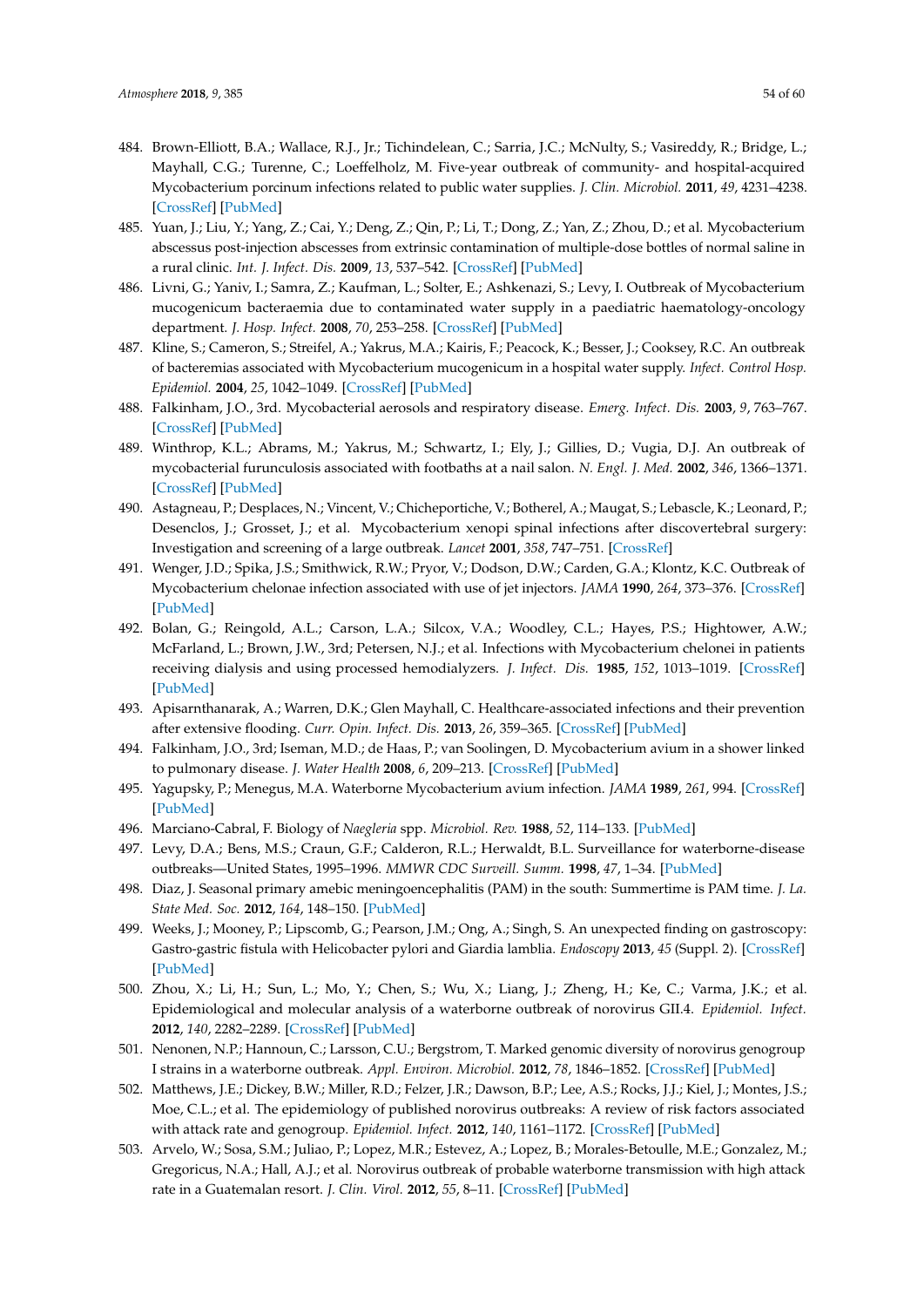- <span id="page-54-2"></span><span id="page-54-1"></span><span id="page-54-0"></span>504. Riera-Montes, M.; Brus Sjolander, K.; Allestam, G.; Hallin, E.; Hedlund, K.O.; Lofdahl, M. Waterborne norovirus outbreak in a municipal drinking-water supply in Sweden. *Epidemiol. Infect.* **2011**, *139*, 1928–1935. [\[CrossRef\]](http://dx.doi.org/10.1017/S0950268810003146) [\[PubMed\]](http://www.ncbi.nlm.nih.gov/pubmed/21251349)
- 505. Koh, S.J.; Cho, H.G.; Kim, B.H.; Choi, B.Y. An outbreak of gastroenteritis caused by norovirus-contaminated groundwater at a waterpark in Korea. *J. Korean Med. Sci.* **2011**, *26*, 28–32. [\[CrossRef\]](http://dx.doi.org/10.3346/jkms.2011.26.1.28) [\[PubMed\]](http://www.ncbi.nlm.nih.gov/pubmed/21218026)
- <span id="page-54-3"></span>506. Breitenmoser, A.; Fretz, R.; Schmid, J.; Besl, A.; Etter, R. Outbreak of acute gastroenteritis due to a washwater-contaminated water supply, Switzerland, 2008. *J. Water Health* **2011**, *9*, 569–576. [\[CrossRef\]](http://dx.doi.org/10.2166/wh.2011.158) [\[PubMed\]](http://www.ncbi.nlm.nih.gov/pubmed/21976203)
- <span id="page-54-4"></span>507. Werber, D.; Lausevic, D.; Mugosa, B.; Vratnica, Z.; Ivanovic-Nikolic, L.; Zizic, L.; Alexandre-Bird, A.; Fiore, L.; Ruggeri, F.M.; Di Bartolo, I.; et al. Massive outbreak of viral gastroenteritis associated with consumption of municipal drinking water in a European capital city. *Epidemiol. Infect.* **2009**, *137*, 1713–1720. [\[CrossRef\]](http://dx.doi.org/10.1017/S095026880999015X) [\[PubMed\]](http://www.ncbi.nlm.nih.gov/pubmed/19534843)
- <span id="page-54-5"></span>508. Podewils, L.J.; Zanardi Blevins, L.; Hagenbuch, M.; Itani, D.; Burns, A.; Otto, C.; Blanton, L.; Adams, S.; Monroe, S.S.; Beach, M.J.; et al. Outbreak of norovirus illness associated with a swimming pool. *Epidemiol. Infect.* **2007**, *135*, 827–833. [\[CrossRef\]](http://dx.doi.org/10.1017/S0950268806007370) [\[PubMed\]](http://www.ncbi.nlm.nih.gov/pubmed/17076938)
- <span id="page-54-6"></span>509. Doyle, A.; Barataud, D.; Gallay, A.; Thiolet, J.M.; Le Guyaguer, S.; Kohli, E.; Vaillant, V. Norovirus foodborne outbreaks associated with the consumption of oysters from the Etang de Thau, France, December 2002. *Euro Surveill.* **2004**, *9*, 24–26. [\[CrossRef\]](http://dx.doi.org/10.2807/esm.09.03.00451-en) [\[PubMed\]](http://www.ncbi.nlm.nih.gov/pubmed/15075483)
- <span id="page-54-7"></span>510. Kramer, M.H.; Herwaldt, B.L.; Craun, G.F.; Calderon, R.L.; Juranek, D.D. Surveillance for waterborne-disease outbreaks—United States, 1993–1994. *MMWR CDC Surveill. Summ.* **1996**, *45*, 1–33. [\[PubMed\]](http://www.ncbi.nlm.nih.gov/pubmed/8600346)
- 511. Moore, A.C.; Herwaldt, B.L.; Craun, G.F.; Calderon, R.L.; Highsmith, A.K.; Juranek, D.D. Surveillance for waterborne disease outbreaks—United States, 1991–1992. *MMWR CDC Surveill. Summ.* **1993**, *42*, 1–22. [\[PubMed\]](http://www.ncbi.nlm.nih.gov/pubmed/8232179)
- 512. Levine, W.C.; Stephenson, W.T.; Craun, G.F. Waterborne disease outbreaks, 1986-1988. *MMWR CDC Surveill. Summ.* **1990**, *39*, 1–13. [\[CrossRef\]](http://dx.doi.org/10.4315/0362-028X-54.1.71) [\[PubMed\]](http://www.ncbi.nlm.nih.gov/pubmed/2156147)
- 513. Tsukamoto, T.; Kinoshita, Y.; Shimada, T.; Sakazaki, R. Two epidemics of diarrhoeal disease possibly caused by Plesiomonas shigelloides. *J. Hyg. (Lond.)* **1978**, *80*, 275–280. [\[CrossRef\]](http://dx.doi.org/10.1017/S0022172400053638) [\[PubMed\]](http://www.ncbi.nlm.nih.gov/pubmed/632567)
- 514. Van Asperen, I.A.; de Rover, C.M.; Schijven, J.F.; Oetomo, S.B.; Schellekens, J.F.; van Leeuwen, N.J.; Colle, C.; Havelaar, A.H.; Kromhout, D.; Sprenger, M.W. Risk of otitis externa after swimming in recreational fresh water lakes containing Pseudomonas aeruginosa. *BMJ* **1995**, *311*, 1407–1410. [\[CrossRef\]](http://dx.doi.org/10.1136/bmj.311.7017.1407) [\[PubMed\]](http://www.ncbi.nlm.nih.gov/pubmed/8520277)
- 515. Arseculeratne, S.N.; Sumathipala, S.; Eriyagama, N.B. Patterns of rhinosporidiosis in Sri Lanka: Comparison with international data. *Southeast Asian J. Trop. Med. Public Health* **2010**, *41*, 175–191. [\[PubMed\]](http://www.ncbi.nlm.nih.gov/pubmed/20578497)
- 516. Radovanovic, Z.; Vukovic, Z.; Jankovic, S. Attitude of involved epidemiologists toward the first European outbreak of rhinosporidiosis. *Eur. J. Epidemiol.* **1997**, *13*, 157–160. [\[CrossRef\]](http://dx.doi.org/10.1023/A:1007329001907) [\[PubMed\]](http://www.ncbi.nlm.nih.gov/pubmed/9084998)
- 517. Vukovic, Z.; Bobic-Radovanovic, A.; Latkovic, Z.; Radovanovic, Z. An epidemiological investigation of the first outbreak of rhinosporidiosis in Europe. *J. Trop. Med. Hyg.* **1995**, *98*, 333–337. [\[PubMed\]](http://www.ncbi.nlm.nih.gov/pubmed/7563262)
- 518. Kozlica, J.; Claudet, A.L.; Solomon, D.; Dunn, J.R.; Carpenter, L.R. Waterborne outbreak of Salmonella I 4,[5],12:i. *Foodborne Pathog. Dis.* **2010**, *7*, 1431–1433. [\[CrossRef\]](http://dx.doi.org/10.1089/fpd.2010.0556) [\[PubMed\]](http://www.ncbi.nlm.nih.gov/pubmed/20617936)
- 519. Gallay, A.; De Valk, H.; Cournot, M.; Ladeuil, B.; Hemery, C.; Castor, C.; Bon, F.; Megraud, F.; Le Cann, P.; Desenclos, J.C.; et al. A large multi-pathogen waterborne community outbreak linked to faecal contamination of a groundwater system, France, 2000. *Clin. Microbiol. Infect.* **2006**, *12*, 561–570. [\[CrossRef\]](http://dx.doi.org/10.1111/j.1469-0691.2006.01441.x) [\[PubMed\]](http://www.ncbi.nlm.nih.gov/pubmed/16700706)
- 520. Koroglu, M.; Yakupogullari, Y.; Otlu, B.; Ozturk, S.; Ozden, M.; Ozer, A.; Sener, K.; Durmaz, R. A waterborne outbreak of epidemic diarrhea due to group A rotavirus in Malatya, Turkey. *New Microbiol.* **2011**, *34*, 17–24. [\[PubMed\]](http://www.ncbi.nlm.nih.gov/pubmed/21344142)
- 521. Siqueira, A.A.; Santelli, A.C.; Alencar, L.R., Jr.; Dantas, M.P.; Dimech, C.P.; Carmo, G.M.; Santos, D.A.; Alves, R.M.; Lucena, M.B.; Morais, M.; et al. Outbreak of acute gastroenteritis in young children with death due to rotavirus genotype G9 in Rio Branco, Brazilian Amazon region, 2005. *Int. J. Infect. Dis.* **2010**, *14*, e898–e903. [\[CrossRef\]](http://dx.doi.org/10.1016/j.ijid.2010.03.024) [\[PubMed\]](http://www.ncbi.nlm.nih.gov/pubmed/20843719)
- 522. Timenetsky, M.C.; Gouvea, V.; Santos, N.; Alge, M.E.; Kisiellius, J.J.; Carmona, R.C. Outbreak of severe gastroenteritis in adults and children associated with type G2 rotavirus. Study Group on Diarrhea of the Instituto Adolfo Lutz. *J. Diarrhoeal Dis. Res.* **1996**, *14*, 71–74. [\[PubMed\]](http://www.ncbi.nlm.nih.gov/pubmed/8870397)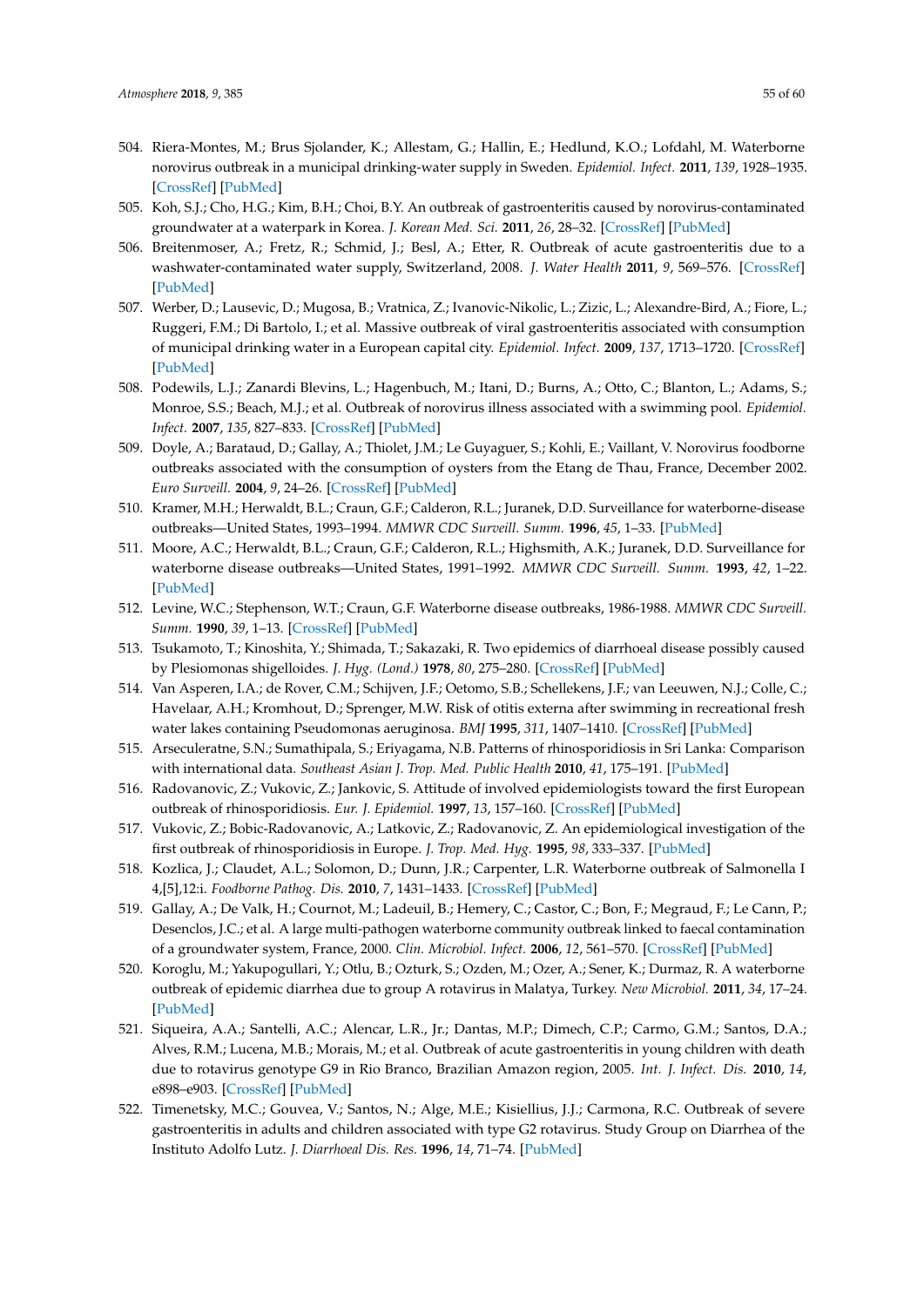- <span id="page-55-2"></span><span id="page-55-1"></span><span id="page-55-0"></span>523. Hopkins, R.S.; Gaspard, G.B.; Williams, F.P., Jr.; Karlin, R.J.; Cukor, G.; Blacklow, N.R. A community waterborne gastroenteritis outbreak: Evidence for rotavirus as the agent. *Am. J. Public Health* **1984**, *74*, 263–265. [\[CrossRef\]](http://dx.doi.org/10.2105/AJPH.74.3.263) [\[PubMed\]](http://www.ncbi.nlm.nih.gov/pubmed/6320684)
- <span id="page-55-4"></span><span id="page-55-3"></span>524. Sutmoller, F.; Azeredo, R.S.; Lacerda, M.D.; Barth, O.M.; Pereira, H.G.; Hoffer, E.; Schatzmayr, H.G. An outbreak of gastroenteritis caused by both rotavirus and *Shigella sonnei* in a private school in Rio de Janeiro. *J. Hyg. (Lond.)* **1982**, *88*, 285–293. [\[CrossRef\]](http://dx.doi.org/10.1017/S0022172400070145) [\[PubMed\]](http://www.ncbi.nlm.nih.gov/pubmed/6278017)
- 525. Zamotin, B.A.; Libiiainen, L.T.; Bortnik, F.L.; Chernitskaia, E.P.; Enina, Z.I. Water-borne outbreaks of rotavirus infections. *Zh Mikrobiol. Epidemiol. Immunobiol.* **1981**, 100–102.
- 526. Gouvea, V.S.; Dias, G.S.; Aguiar, E.A.; Pedro, A.R.; Fichman, E.R.; Chinem, E.S.; Gomes, S.P.; Domingues, A.L. Acute gastroenteritis in a pediatric hospital in rio de janeiro in pre- and post-rotavirus vaccination settings. *Open Virol. J.* **2009**, *3*, 26–30. [\[CrossRef\]](http://dx.doi.org/10.2174/1874357900903010026) [\[PubMed\]](http://www.ncbi.nlm.nih.gov/pubmed/19572054)
- <span id="page-55-5"></span>527. Cervia, J.S.; Farber, B.; Armellino, D.; Klocke, J.; Bayer, R.L.; McAlister, M.; Stanchfield, I.; Canonica, F.P.; Ortolano, G.A. Point-of-use water filtration reduces healthcare-associated infections in bone marrow transplant recipients. *Transpl. Infect. Dis.* **2010**, *12*, 238–241. [\[CrossRef\]](http://dx.doi.org/10.1111/j.1399-3062.2009.00459.x) [\[PubMed\]](http://www.ncbi.nlm.nih.gov/pubmed/19781018)
- 528. Dignani, M.C.; Grazziutti, M.; Anaissie, E. Stenotrophomonas maltophilia infections. *Semin. Respir. Crit. Care Med.* **2003**, *24*, 89–98. [\[CrossRef\]](http://dx.doi.org/10.1055/s-2003-37920) [\[PubMed\]](http://www.ncbi.nlm.nih.gov/pubmed/16088528)
- 529. Sakhnini, E.; Weissmann, A.; Oren, I. Fulminant Stenotrophomonas maltophilia soft tissue infection in immunocompromised patients: An outbreak transmitted via tap water. *Am. J. Med. Sci.* **2002**, *323*, 269–272. [\[CrossRef\]](http://dx.doi.org/10.1097/00000441-200205000-00008) [\[PubMed\]](http://www.ncbi.nlm.nih.gov/pubmed/12018671)
- 530. Verweij, P.E.; Meis, J.F.; Christmann, V.; Van der Bor, M.; Melchers, W.J.; Hilderink, B.G.; Voss, A. Nosocomial outbreak of colonization and infection with Stenotrophomonas maltophilia in preterm infants associated with contaminated tap water. *Epidemiol. Infect.* **1998**, *120*, 251–256. [\[CrossRef\]](http://dx.doi.org/10.1017/S0950268898008735) [\[PubMed\]](http://www.ncbi.nlm.nih.gov/pubmed/9692603)
- 531. Weber, D.J.; Rutala, W.A.; Blanchet, C.N.; Jordan, M.; Gergen, M.F. Faucet aerators: A source of patient colonization with *Stenotrophomonas maltophilia*. *Am. J. Infect. Control* **1999**, *27*, 59–63. [\[CrossRef\]](http://dx.doi.org/10.1016/S0196-6553(99)70077-5)
- 532. Ailes, E.; Budge, P.; Shankar, M.; Collier, S.; Brinton, W.; Cronquist, A.; Chen, M.; Thornton, A.; Beach, M.J.; Brunkard, J.M. Economic and health impacts associated with a Salmonella Typhimurium drinking water outbreak-Alamosa, CO, 2008. *PLoS ONE* **2013**, *8*, e57439. [\[CrossRef\]](http://dx.doi.org/10.1371/journal.pone.0057439) [\[PubMed\]](http://www.ncbi.nlm.nih.gov/pubmed/23526942)
- <span id="page-55-6"></span>533. Anita, S.; Amir, K.M.; Fadzilah, K.; Ahamad, J.; Noorhaida, U.; Marina, K.; Paid, M.Y.; Hanif, Z. Risk factors for typhoid outbreak in Sungai Congkak Recreational Park, Selangor 2009. *Med. J. Malays.* **2012**, *67*, 12–16.
- 534. Bayram, Y.; Guducuoglu, H.; Otlu, B.; Aypak, C.; Gursoy, N.C.; Uluc, H.; Berktas, M. Epidemiological characteristics and molecular typing of *Salmonella enterica* serovar Typhi during a waterborne outbreak in Eastern Anatolia. *Ann. Trop. Med. Parasitol.* **2011**, *105*, 359–365. [\[CrossRef\]](http://dx.doi.org/10.1179/1364859411Y.0000000024) [\[PubMed\]](http://www.ncbi.nlm.nih.gov/pubmed/21929877)
- 535. Bhunia, R.; Hutin, Y.; Ramakrishnan, R.; Pal, N.; Sen, T.; Murhekar, M. A typhoid fever outbreak in a slum of South Dumdum municipality, West Bengal, India, 2007: Evidence for foodborne and waterborne transmission. *BMC Public Health* **2009**, *9*, 115. [\[CrossRef\]](http://dx.doi.org/10.1186/1471-2458-9-115) [\[PubMed\]](http://www.ncbi.nlm.nih.gov/pubmed/19397806)
- 536. Farooqui, A.; Khan, A.; Kazmi, S.U. Investigation of a community outbreak of typhoid fever associated with drinking water. *BMC Public Health* **2009**, *9*, 476. [\[CrossRef\]](http://dx.doi.org/10.1186/1471-2458-9-476) [\[PubMed\]](http://www.ncbi.nlm.nih.gov/pubmed/20021691)
- 537. Franklin, L.J.; Fielding, J.E.; Gregory, J.; Gullan, L.; Lightfoot, D.; Poznanski, S.Y.; Vally, H. An outbreak of Salmonella Typhimurium 9 at a school camp linked to contamination of rainwater tanks. *Epidemiol. Infect.* **2009**, *137*, 434–440. [\[CrossRef\]](http://dx.doi.org/10.1017/S095026880800109X) [\[PubMed\]](http://www.ncbi.nlm.nih.gov/pubmed/18687158)
- 538. King, C.C.; Chen, C.J.; You, S.L.; Chuang, Y.C.; Huang, H.H.; Tsai, W.C. Community-wide epidemiological investigation of a typhoid outbreak in a rural township in Taiwan, Republic of China. *Int. J. Epidemiol.* **1989**, *18*, 254–260. [\[CrossRef\]](http://dx.doi.org/10.1093/ije/18.1.254) [\[PubMed\]](http://www.ncbi.nlm.nih.gov/pubmed/2656560)
- 539. Molinero, M.E.; Fernandez, I.; Garcia-Calabuig, M.A.; Peiro, E. Investigation of a water-borne Salmonella ohio outbreak. *Enferm. Infecc. Microbiol. Clin.* **1998**, *16*, 230–232. [\[PubMed\]](http://www.ncbi.nlm.nih.gov/pubmed/9666586)
- 540. Muramatsu, K.; Nishizawa, S. An outbreak of municipal water-associated food poisoning caused by Salmonella enteritidis. *Kansenshogaku Zasshi* **1992**, *66*, 754–760. [\[CrossRef\]](http://dx.doi.org/10.11150/kansenshogakuzasshi1970.66.754) [\[PubMed\]](http://www.ncbi.nlm.nih.gov/pubmed/1431357)
- 541. Nishina, T.; Shiozawa, K.; Hayashi, M.; Akiyama, M.; Sahara, K.; Miwa, N.; Nakatsugawa, S.; Murakami, M.; Nakamura, A. A waterborne outbreak of typhoid fever associated with a small drinking water supply system in Fuji city. *Kansenshogaku Zasshi* **1989**, *63*, 240–247. [\[CrossRef\]](http://dx.doi.org/10.11150/kansenshogakuzasshi1970.63.240) [\[PubMed\]](http://www.ncbi.nlm.nih.gov/pubmed/2504837)
- 542. Swaddiwudhipong, W.; Kanlayanaphotporn, J. A common-source water-borne outbreak of multidrug-resistant typhoid fever in a rural Thai community. *J. Med. Assoc. Thai.* **2001**, *84*, 1513–1517. [\[PubMed\]](http://www.ncbi.nlm.nih.gov/pubmed/11853291)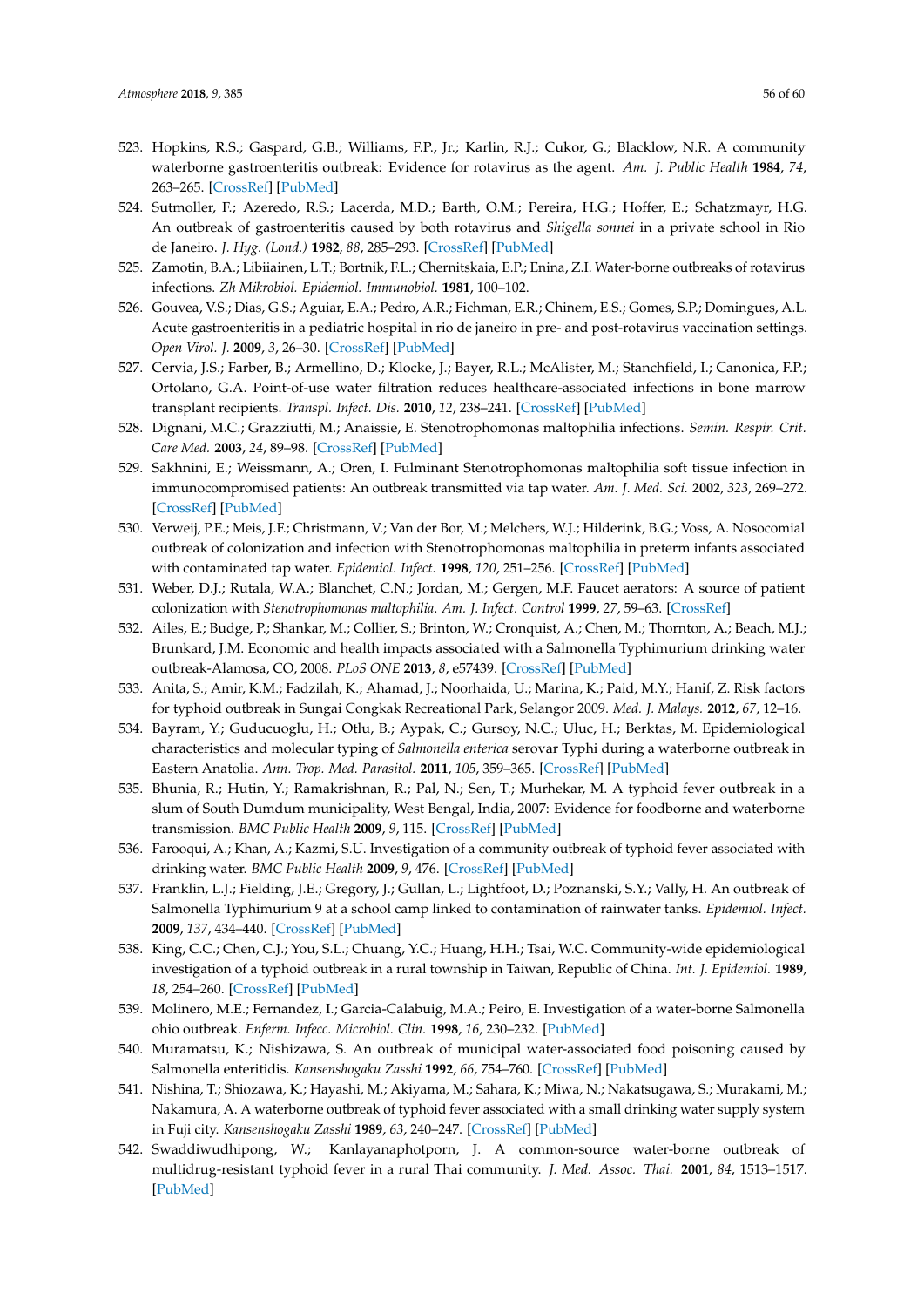- <span id="page-56-5"></span><span id="page-56-4"></span><span id="page-56-3"></span><span id="page-56-2"></span><span id="page-56-1"></span><span id="page-56-0"></span>543. Taylor, R.; Sloan, D.; Cooper, T.; Morton, B.; Hunter, I. A waterborne outbreak of Salmonella Saintpaul. *Commun. Dis. Intell.* **2000**, *24*, 336–340. [\[PubMed\]](http://www.ncbi.nlm.nih.gov/pubmed/11190815)
- <span id="page-56-6"></span>544. Usera, M.A.; Echeita, A.; Aladuena, A.; Alvarez, J.; Carreno, C.; Orcau, A.; Planas, C. Investigation of an outbreak of water-borne typhoid fever in Catalonia in 1994. *Enferm. Infecc. Microbiol. Clin.* **1995**, *13*, 450–454. [\[PubMed\]](http://www.ncbi.nlm.nih.gov/pubmed/8555302)
- <span id="page-56-7"></span>545. Yang, H.H.; Gong, J.; Zhang, J.; Wang, M.L.; Yang, J.; Wu, G.Z.; Quan, W.L.; Gong, H.M.; Szu, S.C. An outbreak of Salmonella Paratyphi A in a boarding school: A community-acquired enteric fever and carriage investigation. *Epidemiol. Infect.* **2010**, *138*, 1765–1774. [\[CrossRef\]](http://dx.doi.org/10.1017/S0950268810001986) [\[PubMed\]](http://www.ncbi.nlm.nih.gov/pubmed/20800009)
- <span id="page-56-9"></span><span id="page-56-8"></span>546. Fleury, M.; Charron, D.F.; Holt, J.D.; Allen, O.B.; Maarouf, A.R. A time series analysis of the relationship of ambient temperature and common bacterial enteric infections in two Canadian provinces. *Int. J. Biometeorol.* **2006**, *50*, 385–391. [\[CrossRef\]](http://dx.doi.org/10.1007/s00484-006-0028-9) [\[PubMed\]](http://www.ncbi.nlm.nih.gov/pubmed/16575582)
- <span id="page-56-11"></span><span id="page-56-10"></span>547. Karkey, A.; Jombart, T.; Walker, A.W.; Thompson, C.N.; Torres, A.; Dongol, S.; Tran Vu Thieu, N.; Pham Thanh, D.; Tran Thi Ngoc, D.; Voong Vinh, P.; et al. The Ecological Dynamics of Fecal Contamination and Salmonella Typhi and Salmonella Paratyphi A in Municipal Kathmandu Drinking Water. *PLoS Negl. Trop. Dis.* **2016**, *10*, e0004346. [\[CrossRef\]](http://dx.doi.org/10.1371/journal.pntd.0004346) [\[PubMed\]](http://www.ncbi.nlm.nih.gov/pubmed/26735696)
- <span id="page-56-12"></span>548. Kim, S. Salmonella serovars from foodborne and waterborne diseases in Korea, 1998–2007: Total isolates decreasing versus rare serovars emerging. *J. Korean Med. Sci.* **2010**, *25*, 1693–1699. [\[CrossRef\]](http://dx.doi.org/10.3346/jkms.2010.25.12.1693) [\[PubMed\]](http://www.ncbi.nlm.nih.gov/pubmed/21165281)
- 549. Iseri, L.; Bayraktar, M.R.; Aktas, E.; Durmaz, R. Investigation of an outbreak of Salmonella Typhi in Battalgazi district, Malatya-Turkey. *Braz. J. Microbiol.* **2009**, *40*, 170–173. [\[CrossRef\]](http://dx.doi.org/10.1590/S1517-83822009000100029) [\[PubMed\]](http://www.ncbi.nlm.nih.gov/pubmed/24031338)
- 550. Karkey, A.; Arjyal, A.; Anders, K.L.; Boni, M.F.; Dongol, S.; Koirala, S.; My, P.V.; Nga, T.V.; Clements, A.C.; Holt, K.E.; et al. The burden and characteristics of enteric fever at a healthcare facility in a densely populated area of Kathmandu. *PLoS ONE* **2010**, *5*, e13988. [\[CrossRef\]](http://dx.doi.org/10.1371/journal.pone.0013988) [\[PubMed\]](http://www.ncbi.nlm.nih.gov/pubmed/21085575)
- 551. Krol-Turminska, K.; Olender, A. Human infections caused by free-living amoebae. *Ann. Agric. Environ. Med.* **2017**, *24*, 254–260. [\[CrossRef\]](http://dx.doi.org/10.5604/12321966.1233568) [\[PubMed\]](http://www.ncbi.nlm.nih.gov/pubmed/28664704)
- <span id="page-56-13"></span>552. Gelman, B.B.; Popov, V.; Chaljub, G.; Nader, R.; Rauf, S.J.; Nauta, H.W.; Visvesvara, G.S. Neuropathological and ultrastructural features of amebic encephalitis caused by *Sappinia diploidea*. *J. Neuropathol. Exp. Neurol.* **2003**, *62*, 990–998. [\[CrossRef\]](http://dx.doi.org/10.1093/jnen/62.10.990) [\[PubMed\]](http://www.ncbi.nlm.nih.gov/pubmed/14575235)
- <span id="page-56-14"></span>553. Makhija, M. Histological identification of muscular sarcocystis: A report of two cases. *Indian J. Pathol. Microbiol.* **2012**, *55*, 552–554. [\[CrossRef\]](http://dx.doi.org/10.4103/0377-4929.107813) [\[PubMed\]](http://www.ncbi.nlm.nih.gov/pubmed/23455804)
- 554. Nichols, G.L. Food-borne protozoa. *Br. Med. Bull.* **2000**, *56*, 209–235. [\[CrossRef\]](http://dx.doi.org/10.1258/0007142001902905) [\[PubMed\]](http://www.ncbi.nlm.nih.gov/pubmed/10885117)
- <span id="page-56-15"></span>555. Remais, J. Modelling environmentally-mediated infectious diseases of humans: Transmission dynamics of schistosomiasis in China. *Adv. Exp. Med. Boil.* **2010**, *673*, 79–98.
- 556. Barbosa, C.S.; Domingues, A.L.; Abath, F.; Montenegro, S.M.; Guida, U.; Carneiro, J.; Tabosa, B.; Moraes, C.N.; Spinelli, V. An outbreak of acute schistosomiasis at Porto de Galinhas beach, Pernambuco, Brazil. *Cad. Saude Publica* **2001**, *17*, 725–728. [\[CrossRef\]](http://dx.doi.org/10.1590/S0102-311X2001000300028) [\[PubMed\]](http://www.ncbi.nlm.nih.gov/pubmed/11395810)
- 557. Bavia, M.E.; Hale, L.F.; Malone, J.B.; Braud, D.H.; Shane, S.M. Geographic information systems and the environmental risk of schistosomiasis in Bahia, Brazil. *Am. J. Trop. Med. Hyg.* **1999**, *60*, 566–572. [\[CrossRef\]](http://dx.doi.org/10.4269/ajtmh.1999.60.566) [\[PubMed\]](http://www.ncbi.nlm.nih.gov/pubmed/10348229)
- 558. Ekpo, U.F.; Mafiana, C.F.; Adeofun, C.O.; Solarin, A.R.; Idowu, A.B. Geographical information system and predictive risk maps of urinary schistosomiasis in Ogun State, Nigeria. *BMC Infect. Dis.* **2008**, *8*, 74. [\[CrossRef\]](http://dx.doi.org/10.1186/1471-2334-8-74) [\[PubMed\]](http://www.ncbi.nlm.nih.gov/pubmed/18513442)
- 559. Kabatereine, N.B.; Brooker, S.; Tukahebwa, E.M.; Kazibwe, F.; Onapa, A.W. Epidemiology and geography of Schistosoma mansoni in Uganda: Implications for planning control. *Trop. Med. Int. Health* **2004**, *9*, 372–380. [\[CrossRef\]](http://dx.doi.org/10.1046/j.1365-3156.2003.01176.x) [\[PubMed\]](http://www.ncbi.nlm.nih.gov/pubmed/14996367)
- 560. Raso, G.; Matthys, B.; N'Goran, E.K.; Tanner, M.; Vounatsou, P.; Utzinger, J. Spatial risk prediction and mapping of Schistosoma mansoni infections among schoolchildren living in western Cote d'Ivoire. *Parasitology* **2005**, *131*, 97–108. [\[CrossRef\]](http://dx.doi.org/10.1017/S0031182005007432) [\[PubMed\]](http://www.ncbi.nlm.nih.gov/pubmed/16038401)
- 561. Remais, J.; Liang, S.; Spear, R.C. Coupling hydrologic and infectious disease models to explain regional differences in schistosomiasis transmission in southwestern China. *Environ. Sci. Technol.* **2008**, *42*, 2643–2649. [\[CrossRef\]](http://dx.doi.org/10.1021/es071052s) [\[PubMed\]](http://www.ncbi.nlm.nih.gov/pubmed/18505010)
- 562. Remais, J.; Zhong, B.; Carlton, E.J.; Spear, R.C. Model approaches for estimating the influence of time-varying socio-environmental factors on macroparasite transmission in two endemic regions. *Epidemics* **2009**, *1*, 213–220. [\[CrossRef\]](http://dx.doi.org/10.1016/j.epidem.2009.10.001) [\[PubMed\]](http://www.ncbi.nlm.nih.gov/pubmed/20454601)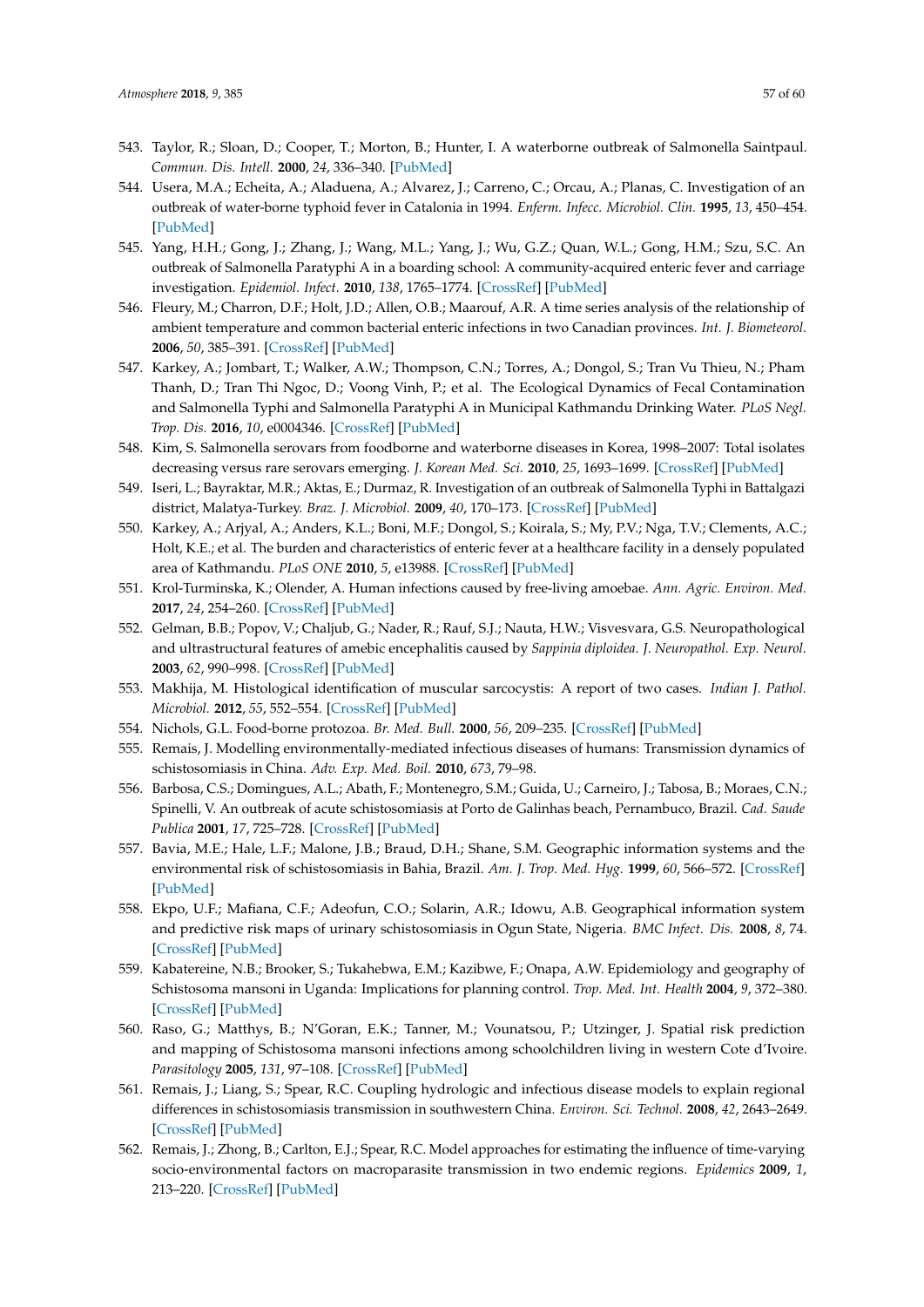- <span id="page-57-6"></span><span id="page-57-5"></span><span id="page-57-4"></span><span id="page-57-3"></span><span id="page-57-2"></span><span id="page-57-1"></span><span id="page-57-0"></span>563. Yang, J.; Zhao, Z.; Li, Y.; Krewski, D.; Wen, S.W. A multi-level analysis of risk factors for Schistosoma japonicum infection in China. *Int. J. Infect. Dis.* **2009**, *13*, e407–e412. [\[CrossRef\]](http://dx.doi.org/10.1016/j.ijid.2009.02.005) [\[PubMed\]](http://www.ncbi.nlm.nih.gov/pubmed/19398361)
- 564. Visser, L.G.; Polderman, A.M.; Stuiver, P.C. Outbreak of schistosomiasis among travelers returning from Mali, West Africa. *Clin. Infect. Dis.* **1995**, *20*, 280–285. [\[CrossRef\]](http://dx.doi.org/10.1093/clinids/20.2.280) [\[PubMed\]](http://www.ncbi.nlm.nih.gov/pubmed/7742430)
- 565. Blach, O.; Rai, B.; Oates, K.; Franklin, G.; Bramwell, S. An outbreak of schistosomiasis in travellers returning from endemic areas: The importance of rigorous tracing in peer groups exposed to risk of infection. *J. Public Health* **2012**, *34*, 32–36. [\[CrossRef\]](http://dx.doi.org/10.1093/pubmed/fdr099) [\[PubMed\]](http://www.ncbi.nlm.nih.gov/pubmed/22155647)
- <span id="page-57-7"></span>566. Lin, C.Y.; Fan, P.C.; Wu, C.C. An outbreak of schistosomiasis japonica in Taiwan. *Zhonghua Minguo Wei Sheng Wu Ji Mian Yi Xue Za Zhi* **1988**, *21*, 243–246. [\[PubMed\]](http://www.ncbi.nlm.nih.gov/pubmed/3151482)
- <span id="page-57-8"></span>567. Chunge, C.N.; Chunge, R.N.; Masinde, M.S.; Atinga, J.N. An outbreak of acute schistosomiasis following a church retreat to Mwanza, Tanzania, 2008. *J. Travel Med.* **2011**, *18*, 408–410. [\[CrossRef\]](http://dx.doi.org/10.1111/j.1708-8305.2011.00558.x) [\[PubMed\]](http://www.ncbi.nlm.nih.gov/pubmed/22017717)
- <span id="page-57-9"></span>568. Enk, M.J.; Amorim, A.; Schall, V.T. Acute schistosomiasis outbreak in the metropolitan area of Belo Horizonte, Minas Gerais: Alert about the risk of unnoticed transmission increased by growing rural tourism. *Mem. Inst. Oswaldo Cruz* **2003**, *98*, 745–750. [\[CrossRef\]](http://dx.doi.org/10.1590/S0074-02762003000600006) [\[PubMed\]](http://www.ncbi.nlm.nih.gov/pubmed/14595449)
- 569. Talla, I.; Kongs, A.; Verle, P.; Belot, J.; Sarr, S.; Coll, A.M. Outbreak of intestinal schistosomiasis in the Senegal River Basin. *Ann. Soc. Belg. Med. Trop.* **1990**, *70*, 173–180. [\[PubMed\]](http://www.ncbi.nlm.nih.gov/pubmed/2122819)
- 570. Saeed, A.A.; Magzoub, M. An outbreak of Schistosoma mansoni infection in a European community in Darfur, Western Sudan. *Ann. Trop. Med. Parasitol.* **1974**, *68*, 405–413. [\[CrossRef\]](http://dx.doi.org/10.1080/00034983.1974.11686967) [\[PubMed\]](http://www.ncbi.nlm.nih.gov/pubmed/4447396)
- <span id="page-57-10"></span>571. Sayasone, S.; Rasphone, O.; Vanmany, M.; Vounatsou, P.; Utzinger, J.; Tanner, M.; Akkhavong, K.; Hatz, C.; Odermatt, P. Severe morbidity due to Opisthorchis viverrini and Schistosoma mekongi infection in Lao People's Democratic Republic. *Clin. Infect. Dis.* **2012**, *55*, e54–e57. [\[CrossRef\]](http://dx.doi.org/10.1093/cid/cis528) [\[PubMed\]](http://www.ncbi.nlm.nih.gov/pubmed/22670046)
- <span id="page-57-11"></span>572. Sinuon, M.; Tsuyuoka, R.; Socheat, D.; Odermatt, P.; Ohmae, H.; Matsuda, H.; Montresor, A.; Palmer, K. Control of Schistosoma mekongi in Cambodia: Results of eight years of control activities in the two endemic provinces. *Trans. R. Soc. Trop. Med. Hyg.* **2007**, *101*, 34–39. [\[CrossRef\]](http://dx.doi.org/10.1016/j.trstmh.2006.04.011) [\[PubMed\]](http://www.ncbi.nlm.nih.gov/pubmed/17028047)
- 573. Urbani, C.; Sinoun, M.; Socheat, D.; Pholsena, K.; Strandgaard, H.; Odermatt, P.; Hatz, C. Epidemiology and control of mekongi schistosomiasis. *Acta Trop.* **2002**, *82*, 157–168. [\[CrossRef\]](http://dx.doi.org/10.1016/S0001-706X(02)00047-5)
- 574. Attwood, S.W. Schistosomiasis in the Mekong region: Epidemiology and phylogeography. *Adv. Parasitol.* **2001**, *50*, 87–152. [\[PubMed\]](http://www.ncbi.nlm.nih.gov/pubmed/11757333)
- 575. Kullavanijaya, P.; Wongwaisayawan, H. Outbreak of cercarial dermatitis in Thailand. *Int. J. Dermatol.* **1993**, *32*, 113–115. [\[CrossRef\]](http://dx.doi.org/10.1111/j.1365-4362.1993.tb01448.x) [\[PubMed\]](http://www.ncbi.nlm.nih.gov/pubmed/8440550)
- <span id="page-57-12"></span>576. Bracaglia, G.; Ranno, S.; Mancinelli, L.; Santoro, M.; Cerroni, L.; Massone, C.; Sangueza, O.; Bravo, F.G.; Diociaiuti, A.; Nicastri, E.; et al. A waterborn zoonotic helminthiase in an Italian diver: A case report of a cutaneous Sparganum infection and a review of European cases. *Pathog. Glob. Health* **2015**, *109*, 383–386. [\[CrossRef\]](http://dx.doi.org/10.1080/20477724.2015.1123901) [\[PubMed\]](http://www.ncbi.nlm.nih.gov/pubmed/26751512)
- 577. Wiwanitkit, V. A review of human sparganosis in Thailand. *Int. J. Infect. Dis.* **2005**, *9*, 312–316. [\[CrossRef\]](http://dx.doi.org/10.1016/j.ijid.2004.08.003) [\[PubMed\]](http://www.ncbi.nlm.nih.gov/pubmed/16023879)
- 578. Pampiglione, S.; Fioravanti, M.L.; Rivasi, F. Human sparganosis in Italy. Case report and review of the European cases. *APMIS* **2003**, *111*, 349–354. [\[CrossRef\]](http://dx.doi.org/10.1034/j.1600-0463.2003.1110208.x) [\[PubMed\]](http://www.ncbi.nlm.nih.gov/pubmed/12716392)
- 579. Chang, J.H.; Lin, O.S.; Yeh, K.T. Subcutaneous sparganosis—A case report and a review of human sparganosis in Taiwan. *Kaohsiung J. Med. Sci.* **1999**, *15*, 567–571. [\[PubMed\]](http://www.ncbi.nlm.nih.gov/pubmed/10561983)
- 580. Ma, Q.; Xu, X.; Luo, M.; Wang, J.; Yang, C.; Hu, X.; Liang, B.; Wu, F.; Yang, X.; Wang, J.; et al. A Waterborne Outbreak of Shigella sonnei with Resistance to Azithromycin and Third-Generation Cephalosporins in China in 2015. *Antimicrob. Agents Chemother.* **2017**, *61*. [\[CrossRef\]](http://dx.doi.org/10.1128/AAC.00308-17) [\[PubMed\]](http://www.ncbi.nlm.nih.gov/pubmed/28373192)
- 581. Godoy, P.; Bartolome, R.; Torres, J.; Espinet, L.; Escobar, A.; Nuin, C.; Dominguez, A. Waterborne outbreak of Shigella sonnei caused by consumption of public supply water. *Gac. Sanit.* **2011**, *25*, 363–367. [\[CrossRef\]](http://dx.doi.org/10.1016/j.gaceta.2011.04.012) [\[PubMed\]](http://www.ncbi.nlm.nih.gov/pubmed/21802793)
- 582. Arias, C.; Sala, M.R.; Dominguez, A.; Bartolome, R.; Benavente, A.; Veciana, P.; Pedrol, A.; Hoyo, G.; Outbreak Working, G. Waterborne epidemic outbreak of *Shigella sonnei* gastroenteritis in Santa Maria de Palautordera, Catalonia, Spain. *Epidemiol. Infect.* **2006**, *134*, 598–604. [\[CrossRef\]](http://dx.doi.org/10.1017/S0950268805005121) [\[PubMed\]](http://www.ncbi.nlm.nih.gov/pubmed/16194288)
- 583. Alamanos, Y.; Maipa, V.; Levidiotou, S.; Gessouli, E. A community waterborne outbreak of gastro-enteritis attributed to *Shigella sonnei*. *Epidemiol. Infect.* **2000**, *125*, 499–503. [\[CrossRef\]](http://dx.doi.org/10.1017/S0950268800004866) [\[PubMed\]](http://www.ncbi.nlm.nih.gov/pubmed/11218200)
- 584. Sergevnin, V.I.; Sarmometov, E.V.; Skovorodin, A.N. Waterborne outbreaks of Sonne dysentery are not myth but reality. *Zh Mikrobiol. Epidemiol. Immunobiol.* **1999**, 112–113.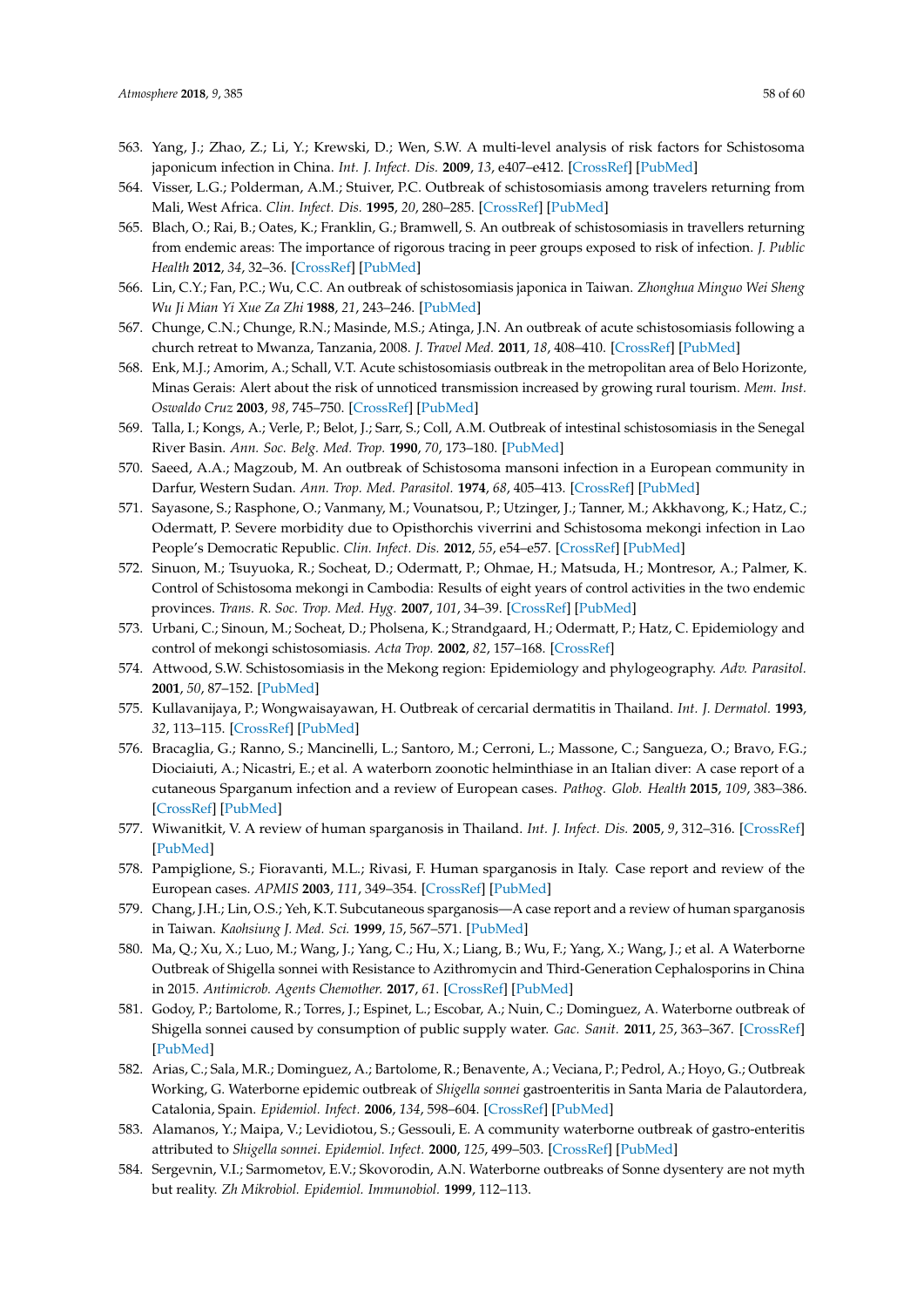- <span id="page-58-4"></span><span id="page-58-3"></span><span id="page-58-2"></span><span id="page-58-1"></span><span id="page-58-0"></span>585. Vaudaux, J.D.; Muccioli, C.; James, E.R.; Silveira, C.; Magargal, S.L.; Jung, C.; Dubey, J.P.; Jones, J.L.; Doymaz, M.Z.; Bruckner, D.A.; et al. Identification of an atypical strain of toxoplasma gondii as the cause of a waterborne outbreak of toxoplasmosis in Santa Isabel do Ivai, Brazil. *J. Infect. Dis.* **2010**, *202*, 1226–1233. [\[CrossRef\]](http://dx.doi.org/10.1086/656397) [\[PubMed\]](http://www.ncbi.nlm.nih.gov/pubmed/20836703)
- 586. Balasundaram, M.B.; Andavar, R.; Palaniswamy, M.; Venkatapathy, N. Outbreak of acquired ocular toxoplasmosis involving 248 patients. *Arch. Ophthalmol.* **2010**, *128*, 28–32. [\[CrossRef\]](http://dx.doi.org/10.1001/archophthalmol.2009.354) [\[PubMed\]](http://www.ncbi.nlm.nih.gov/pubmed/20065213)
- 587. De Moura, L.; Bahia-Oliveira, L.M.; Wada, M.Y.; Jones, J.L.; Tuboi, S.H.; Carmo, E.H.; Ramalho, W.M.; Camargo, N.J.; Trevisan, R.; Graca, R.M.; et al. Waterborne toxoplasmosis, Brazil, from field to gene. *Emerg. Infect. Dis.* **2006**, *12*, 326–329. [\[CrossRef\]](http://dx.doi.org/10.3201/eid1202.041115) [\[PubMed\]](http://www.ncbi.nlm.nih.gov/pubmed/16494765)
- 588. Heukelbach, J.; Meyer-Cirkel, V.; Moura, R.C.; Gomide, M.; Queiroz, J.A.; Saweljew, P.; Liesenfeld, O. Waterborne toxoplasmosis, northeastern Brazil. *Emerg. Infect. Dis.* **2007**, *13*, 287–289. [\[CrossRef\]](http://dx.doi.org/10.3201/eid1302.060686) [\[PubMed\]](http://www.ncbi.nlm.nih.gov/pubmed/17479893)
- 589. Palanisamy, M.; Madhavan, B.; Balasundaram, M.B.; Andavar, R.; Venkatapathy, N. Outbreak of ocular toxoplasmosis in Coimbatore, India. *Indian J. Ophthalmol.* **2006**, *54*, 129–131. [\[CrossRef\]](http://dx.doi.org/10.4103/0301-4738.25839) [\[PubMed\]](http://www.ncbi.nlm.nih.gov/pubmed/16770035)
- 590. Bowie, W.R.; King, A.S.; Werker, D.H.; Isaac-Renton, J.L.; Bell, A.; Eng, S.B.; Marion, S.A. Outbreak of toxoplasmosis associated with municipal drinking water. The BC Toxoplasma Investigation Team. *Lancet* **1997**, *350*, 173–177. [\[CrossRef\]](http://dx.doi.org/10.1016/S0140-6736(96)11105-3)
- <span id="page-58-5"></span>591. Eng, S.B.; Werker, D.H.; King, A.S.; Marion, S.A.; Bell, A.; Issac-Renton, J.L.; Irwin, G.S.; Bowie, W.R. Computer-generated dot maps as an epidemiologic tool: Investigating an outbreak of toxoplasmosis. *Emerg. Infect. Dis.* **1999**, *5*, 815–819. [\[CrossRef\]](http://dx.doi.org/10.3201/eid0506.990613) [\[PubMed\]](http://www.ncbi.nlm.nih.gov/pubmed/10603218)
- <span id="page-58-6"></span>592. Caron, Y.; Cabaraux, A.; Marechal, F.; Losson, B. Swimmer's Itch in Belgium: First Recorded Outbreaks, Molecular Identification of the Parasite Species and Intermediate Hosts. *Vector-Borne Zoonotic Dis.* **2017**, *17*, 190–194. [\[CrossRef\]](http://dx.doi.org/10.1089/vbz.2016.2034) [\[PubMed\]](http://www.ncbi.nlm.nih.gov/pubmed/28112601)
- <span id="page-58-7"></span>593. Lawton, S.P.; Lim, R.M.; Dukes, J.P.; Cook, R.T.; Walker, A.J.; Kirk, R.S. Identification of a major causative agent of human cercarial dermatitis, Trichobilharzia franki (Muller and Kimmig 1994), in southern England and its evolutionary relationships with other European populations. *Parasit Vectors* **2014**, *7*, 277. [\[CrossRef\]](http://dx.doi.org/10.1186/1756-3305-7-277) [\[PubMed\]](http://www.ncbi.nlm.nih.gov/pubmed/24946974)
- <span id="page-58-8"></span>594. Kolarova, L.; Horak, P.; Skirnisson, K.; Mareckova, H.; Doenhoff, M. Cercarial dermatitis, a neglected allergic disease. *Clin. Rev. Allergy Immunol.* **2013**, *45*, 63–74. [\[CrossRef\]](http://dx.doi.org/10.1007/s12016-012-8334-y) [\[PubMed\]](http://www.ncbi.nlm.nih.gov/pubmed/22915284)
- <span id="page-58-9"></span>595. Brant, S.V.; Loker, E.S. Schistosomes in the southwest United States and their potential for causing cercarial dermatitis or 'swimmer's itch'. *J. Helminthol.* **2009**, *83*, 191–198. [\[CrossRef\]](http://dx.doi.org/10.1017/S0022149X09308020) [\[PubMed\]](http://www.ncbi.nlm.nih.gov/pubmed/19366484)
- <span id="page-58-10"></span>596. Valdovinos, C.; Balboa, C. Cercarial dermatitis and lake eutrophication in south-central Chile. *Epidemiol. Infect.* **2008**, *136*, 391–394. [\[CrossRef\]](http://dx.doi.org/10.1017/S0950268807008734) [\[PubMed\]](http://www.ncbi.nlm.nih.gov/pubmed/17553177)
- 597. Schets, F.M.; Lodder, W.J.; van Duynhoven, Y.T.; de Roda Husman, A.M. Cercarial dermatitis in the Netherlands caused by *Trichobilharzia* spp. *J. Water Health* **2008**, *6*, 187–195. [\[CrossRef\]](http://dx.doi.org/10.2166/wh.2008.028) [\[PubMed\]](http://www.ncbi.nlm.nih.gov/pubmed/18209281)
- 598. Kolarova, L. Schistosomes causing cercarial dermatitis: A mini-review of current trends in systematics and of host specificity and pathogenicity. *Folia Parasitol.* **2007**, *54*, 81–87. [\[CrossRef\]](http://dx.doi.org/10.14411/fp.2007.010) [\[PubMed\]](http://www.ncbi.nlm.nih.gov/pubmed/17894034)
- 599. Kolarova, L.; Gottwaldova, V.; Cechova, D.; Sevcova, M. The occurrence of cercarial dermatitis in Central Bohemia. *Zentralbl. Hyg. Umweltmed.* **1989**, *189*, 1–13. [\[PubMed\]](http://www.ncbi.nlm.nih.gov/pubmed/2818792)
- 600. Ranjbar, R.; Rahbar, M.; Naghoni, A.; Farshad, S.; Davari, A.; Shahcheraghi, F. A cholera outbreak associated with drinking contaminated well water. *Arch. Iran. Med.* **2011**, *14*, 339–340. [\[PubMed\]](http://www.ncbi.nlm.nih.gov/pubmed/21888459)
- 601. Mridha, P.; Biswas, A.K.; Ramakrishnan, R.; Murhekar, M.V. The 2010 outbreak of cholera among workers of a jute mill in Kolkata, West Bengal, India. *J. Health Popul. Nutr.* **2011**, *29*, 9–13. [\[CrossRef\]](http://dx.doi.org/10.3329/jhpn.v29i1.7561) [\[PubMed\]](http://www.ncbi.nlm.nih.gov/pubmed/21528785)
- 602. Bhunia, R.; Ramakrishnan, R.; Hutin, Y.; Gupte, M.D. Cholera outbreak secondary to contaminated pipe water in an urban area, West Bengal, India, 2006. *Indian J. Gastroenterol.* **2009**, *28*, 62–64. [\[CrossRef\]](http://dx.doi.org/10.1007/s12664-009-0020-5) [\[PubMed\]](http://www.ncbi.nlm.nih.gov/pubmed/19696991)
- 603. De Magny, G.C.; Thiaw, W.; Kumar, V.; Manga, N.M.; Diop, B.M.; Gueye, L.; Kamara, M.; Roche, B.; Murtugudde, R.; Colwell, R.R. Cholera outbreak in Senegal in 2005: Was climate a factor? *PLoS ONE* **2012**, *7*, e44577. [\[CrossRef\]](http://dx.doi.org/10.1371/journal.pone.0044577)
- 604. Goel, A.K.; Jiang, S.C. Association of Heavy Rainfall on Genotypic Diversity in V. cholerae Isolates from an Outbreak in India. *Int. J. Microbiol.* **2011**, *2011*, 230597. [\[CrossRef\]](http://dx.doi.org/10.1155/2011/230597) [\[PubMed\]](http://www.ncbi.nlm.nih.gov/pubmed/22194751)
- 605. Martinez-Urtaza, J.; Huapaya, B.; Gavilan, R.G.; Blanco-Abad, V.; Ansede-Bermejo, J.; Cadarso-Suarez, C.; Figueiras, A.; Trinanes, J. Emergence of Asiatic Vibrio diseases in South America in phase with El Nino. *Epidemiology* **2008**, *19*, 829–837. [\[CrossRef\]](http://dx.doi.org/10.1097/EDE.0b013e3181883d43) [\[PubMed\]](http://www.ncbi.nlm.nih.gov/pubmed/18854707)